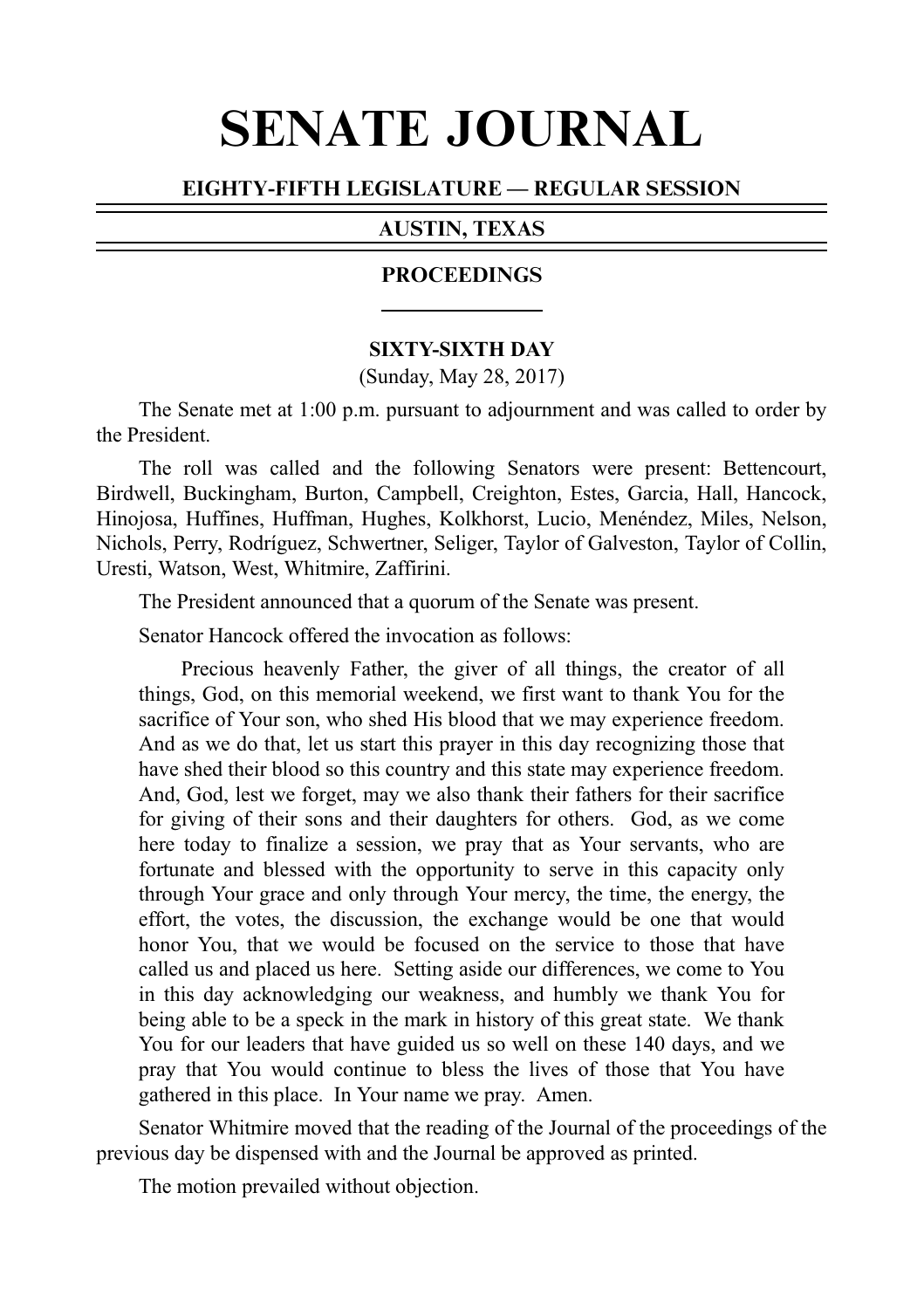### **SENATE BILL 1109 WITH HOUSE AMENDMENT**

Senator Birdwell called **SB 1109** from the President's table for consideration of the House amendment to the bill.

The President laid the bill and the House amendment before the Senate.

# **Floor Amendment No. 1**

Amend **SB 1109** (house committee printing) as follows:

(1) On page 1, line 6, strike "Subsection  $(a-1)$ " and substitute "Subsections  $(a-1)$ " and (a-2)".

(2) On page 1, between lines 12 and 13, insert the following:

 $(a-2)$  The governing body of a political subdivision, other than a county, located in a county that contains an intersection of U.S. Highway 277 and U.S. Highway 180 and that holds its general election for officers on the November uniform election date may, not later than December 31, 2018, change the date on which it holds its general election for officers to the May uniform election date. This subsection expires January 1, 2019.

The amendment was read.

Senator Birdwell moved to concur in the House amendment to SB 1109.

The motion prevailed by the following vote: Yeas 31, Nays 0.

# **SENATE BILL 2039 WITH HOUSE AMENDMENT**

Senator Zaffirini called **SB 2039** from the President's table for consideration of the House amendment to the bill.

The President laid the bill and the House amendment before the Senate.

# **Floor Amendment No. 1**

Amend **SB 2039** (house committee printing) on page 2, between lines 12 and 13, by inserting the following:

(c) Before the beginning of each school year, a school district that elects to use a module developed under Subsection (a) in the district's health curriculum shall provide written notice to the parent of each student enrolled in the district that includes the following:

 $(1)$  a statement that the district will provide instruction relating to sexual abuse and sex trafficking awareness to students enrolled in the district;

 $(2)$  a description of the material that will be used in providing instruction to students; and

 $\overline{(3)}$  a statement that the parent has the right to review the material and remove the parent's student from the instruction.

(d) If a school district does not comply with the requirements of Subsection  $(c)$ , a parent of a student enrolled in the district may file a complaint in accordance with the district's grievance procedure developed under Section 26.011.

The amendment was read.

Senator Zaffirini moved to concur in the House amendment to **SB 2039**.

The motion prevailed by the following vote: Yeas 26, Nays 5.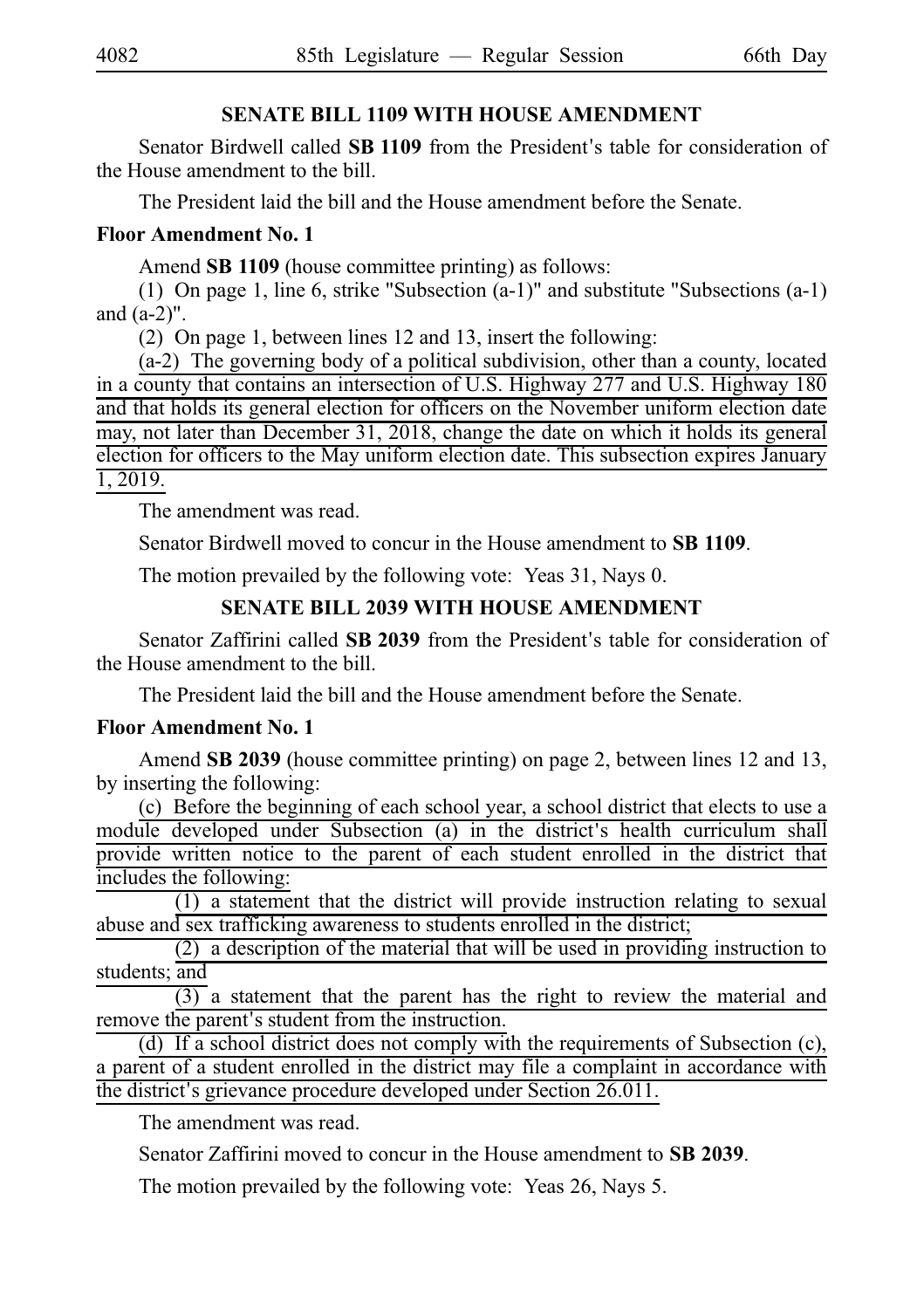Yeas: Birdwell, Campbell, Estes, Garcia, Hall, Hancock, Hinojosa, Huffines, Huffman, Hughes, Kolkhorst, Lucio, Menéndez, Miles, Nelson, Nichols, Perry, Rodrı´guez, Schwertner, Seliger, Taylor of Galveston, Uresti, Watson, West, Whitmire, Zaffirini.

Nays: Bettencourt, Buckingham, Burton, Creighton, Taylor of Collin.

#### **SENATE BILL 1343 WITH HOUSE AMENDMENT**

Senator Hughes called **SB 1343** from the President's table for consideration of the House amendment to the bill.

The President laid the bill and the House amendment before the Senate.

#### **Floor Amendment No. 1**

Amend **SB 1343** (house committee report) as follows:

 $(1)$  Add the following appropriately numbered SECTION to the bill:

SECTION Section 503.001, Business & Commerce Code, is amended by adding Subsection (e) to read as follows:

(e) This section does not apply to voiceprint data retained by a financial institution or an affiliate of a financial institution, as those terms are defined by 15 U.S.C. Section 6809.

(2) Strike page 3, line 27, through page 4, line 6, and substitute the following appropriately numbered SECTION:

SECTION (a) Except as provided by Subsection (b) of this section, the changes in law made by this Act apply only to an offense committed on or after the effective date of this Act. An offense committed before the effective date of this Act is governed by the law in effect on the date the offense was committed, and the former law is continued in effect for that purpose. For purposes of this subsection, an offense was committed before the effective date of this Act if any element of the offense occurred before that date.

(b) The change in law made by this Act to Section  $503.001$ , Business &iCommerce Code, applies only to a violation that occurs on or after the effective date of this Act. A violation that occurs before the effective date of this Act is governed by the law in effect on the date the violation occurred, and the former law is continued in effect for that purpose.

(3) Renumber the SECTIONS of the bill accordingly.

The amendment was read.

Senator Hughes moved to concur in the House amendment to **SB 1343**.

The motion prevailed by the following vote: Yeas 30, Nays 1.

Nays: Huffines.

#### **LEAVE OF ABSENCE**

On motion of Senator Whitmire, Senator Menéndez was granted leave of absence on account of an illness in the family.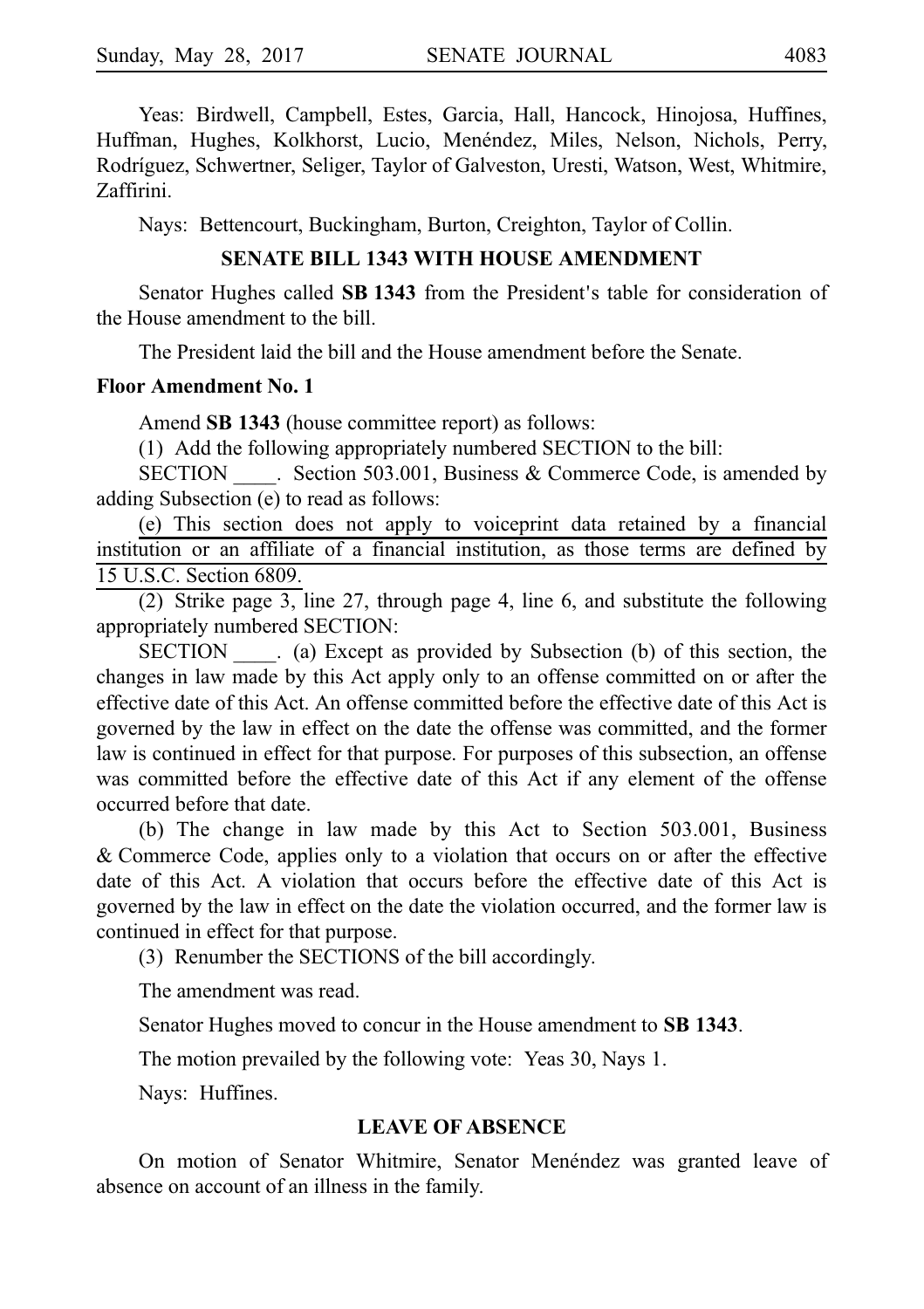#### **SENATE BILL 1398 WITH HOUSE AMENDMENTS**

Senator Lucio called **SB 1398** from the President's table for consideration of the House amendments to the bill.

The President laid the bill and the House amendments before the Senate.

### **Amendment**

Amend **SB 1398** by substituting in lieu thereof the following:

#### A BILL TO BE ENTITLED

# AN ACT

relating to the placement and use of video cameras in certain self-contained classrooms or other settings providing special education services.

BE IT ENACTED BY THE LEGISLATURE OF THE STATE OF TEXAS:

SECTION 1. Section 29.022, Education Code, is amended by amending Subsections (a), (b), (c), (d), (e), (i), and (j) and adding Subsections  $(a-1)$ ,  $(a-2)$ ,  $(a-3)$ ,  $(c-1)$ ,  $(e-1)$ ,  $(i-1)$ ,  $(l)$ ,  $(m)$ ,  $(n)$ ,  $(o)$ ,  $(p)$ ,  $(q)$ ,  $(r)$ ,  $(s)$ , and  $(t)$  to read as follows:

(a) In order to promote student safety, on receipt of a written request authorized under Subsection (a-1) [by a parent, trustee, or staff member], a school district or open-enrollment charter school shall provide equipment, including a video camera, to the [each] school or schools in the district or the [each] charter school campus or campuses specified in the request [in which a student who receives special education services in a self-contained classroom or other special education setting is enrolled]. A [Each] school or campus that receives equipment as provided by this subsection shall place, operate, and maintain one or more video cameras in [each] self-contained classrooms and [classroom or] other special education settings [setting] in which a majority of the students in regular attendance are[:

 $[$ (4)] provided special education and related services[;] and are

 $[\frac{1}{2}]$  assigned to one or more [a] self-contained classrooms [elassroom] or other special education settings [setting] for at least 50 percent of the instructional day, provided that:

 $(1)$  a school or campus that receives equipment as a result of the request by a parent or staff member is required to place equipment only in classrooms or settings in which the parent's child is in regular attendance or to which the staff member is assigned, as applicable; and

 $(2)$  a school or campus that receives equipment as a result of the request by a board of trustees, governing body, principal, or assistant principal is required to place equipment only in classrooms or settings identified by the requestor, if the requestor limits the request to specific classrooms or settings subject to this subsection.

 $(a-1)$  For purposes of Subsection  $(a)$ :

 $(1)$  a parent of a child who receives special education services in one or more self-contained classrooms or other special education settings may request in writing that equipment be provided to the school or campus at which the child receives those services;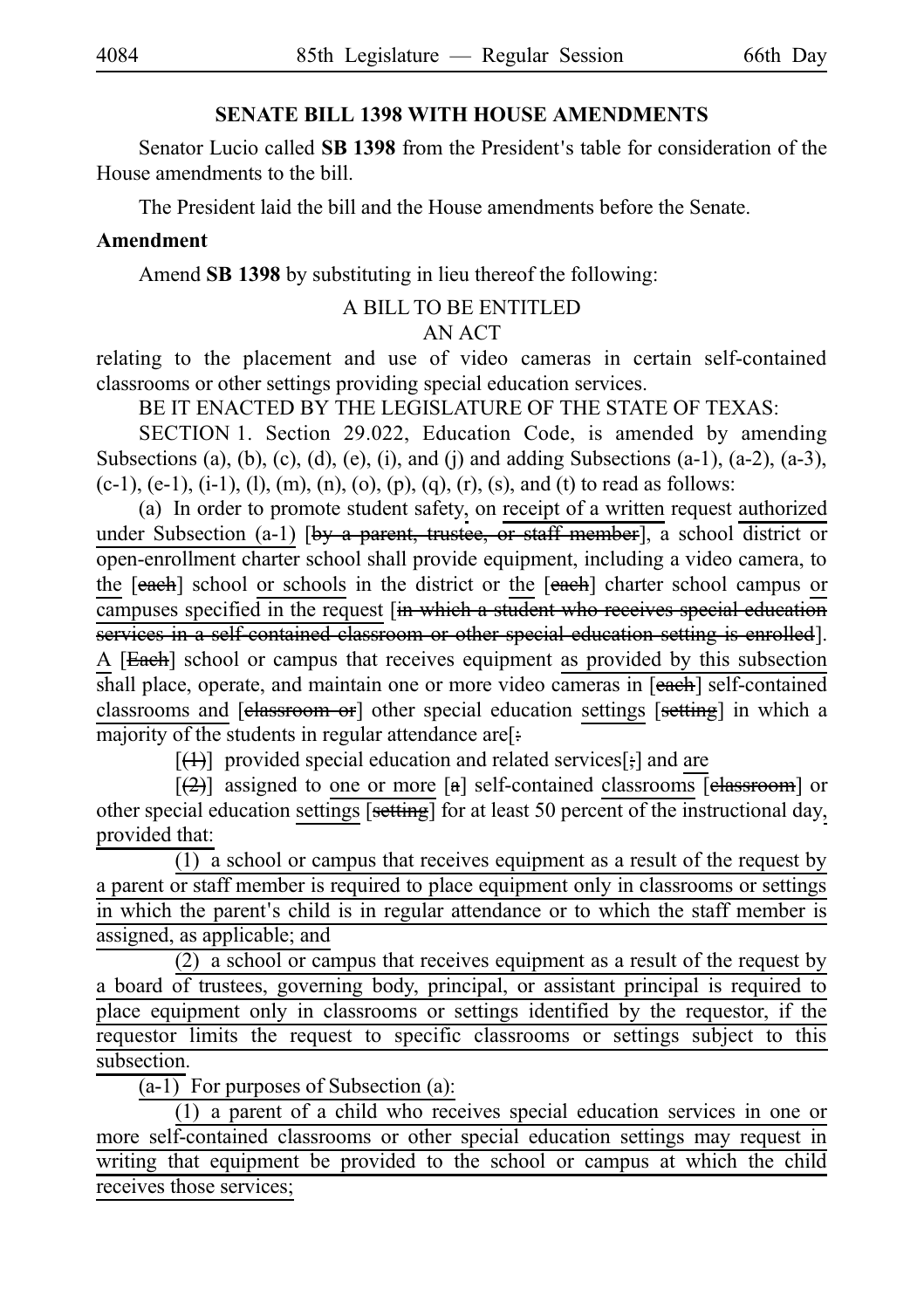$(2)$  a board of trustees or governing body may request in writing that equipment be provided to one or more specified schools or campuses at which one or more children receive special education services in self-contained classrooms or other special education settings;

 $(3)$  the principal or assistant principal of a school or campus at which one or more children receive special education services in self-contained classrooms or other special education settings may request in writing that equipment be provided to the principal's or assistant principal's school or campus; and

 $(4)$  a staff member assigned to work with one or more children receiving special education services in self-contained classrooms or other special education settings may request in writing that equipment be provided to the school or campus at which the staff member works.

(a-2) Each school district or open-enrollment charter school shall designate an administrator at the primary administrative office of the district or school with responsibility for coordinating the provision of equipment to schools and campuses in compliance with this section.

 $(a-3)$  A written request must be submitted and acted on as follows:

 $(1)$  a parent, staff member, or assistant principal must submit a request to the principal or the principal's designee of the school or campus addressed in the request, and the principal or designee must provide a copy of the request to the administrator designated under Subsection (a-2);

 $(2)$  a principal must submit a request by the principal to the administrator designated under Subsection (a-2); and

 $(3)$  a board of trustees or governing body must submit a request to the administrator designated under Subsection (a-2), and the administrator must provide a copy of the request to the principal or the principal's designee of the school or campus addressed in the request.

(b) A school or campus that places a video camera in a classroom or other special education setting in accordance with Subsection (a) shall operate and maintain the video camera in the classroom or setting, as long as the classroom or setting continues to satisfy the requirements under Subsection (a), for the remainder of the school year in which the school or campus received the request, unless the requestor withdraws the request in writing. If for any reason a school or campus will discontinue operation of a video camera during a school year, not later than the fifth school day before the date the operation of the video camera will be discontinued, the school or campus must notify the parents of each student in regular attendance in the classroom or setting that operation of the video camera will not continue unless requested by a person eligible to make a request under Subsection (a-1). Not later than the 10th school day before the end of each school year, the school or campus must notify the parents of each student in regular attendance in the classroom or setting that operation of the video camera will not continue during the following school year unless a person eligible to make a request for the next school year under Subsection (a-1) submits a new request.

(c) Except as provided by Subsection (c-1), video [Video] cameras placed under this section must be capable of: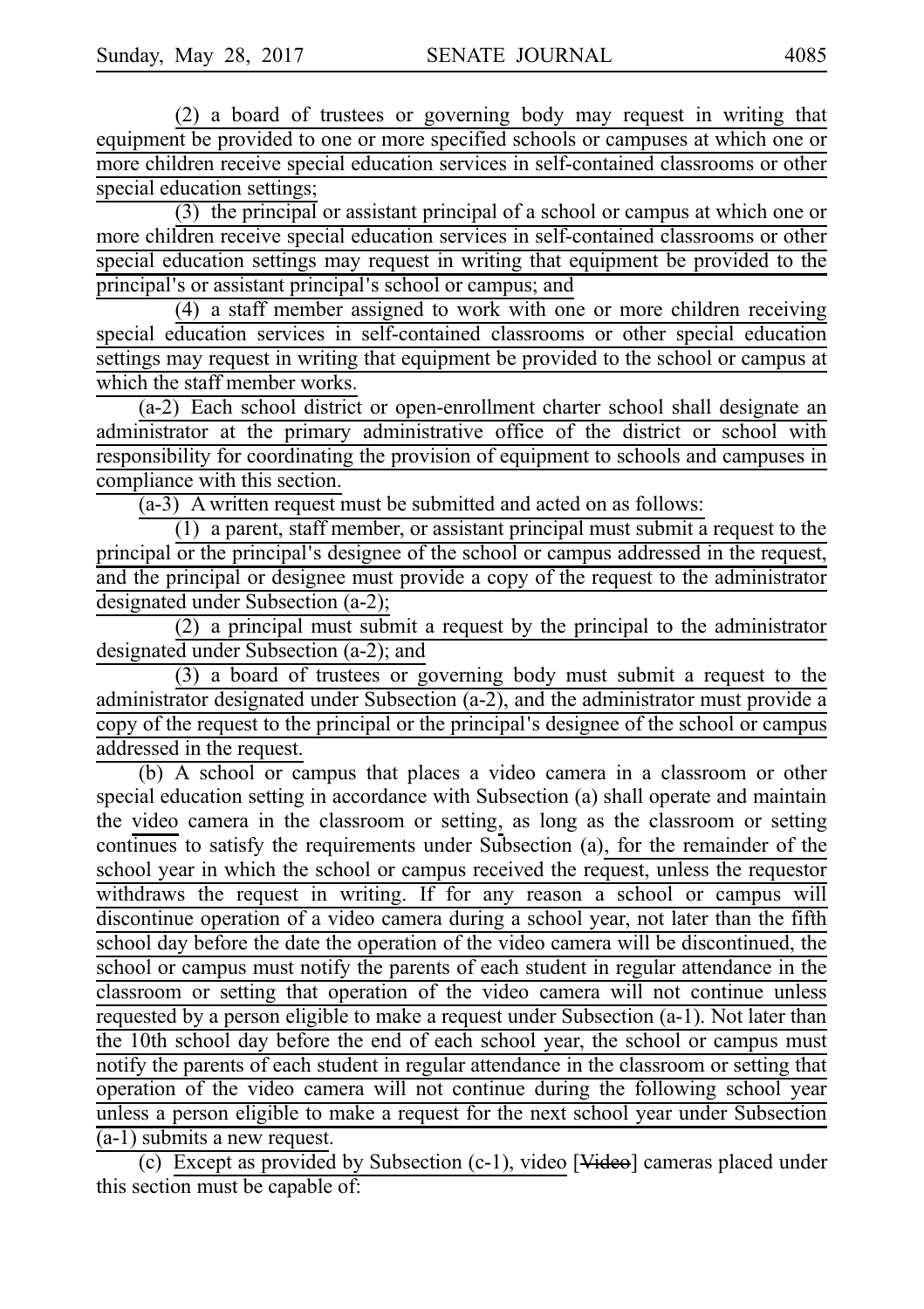$(1)$  covering all areas of the classroom or other special education setting, including a room attached to the classroom or setting used for time-out [except that the inside of a bathroom or any area in the classroom or setting in which a student's clothes are changed may not be visually monitored]; and

(2) recording audio from all areas of the classroom or other special education setting, including a room attached to the classroom or setting used for time-out.

 $\overline{(c-1)}$  The inside of a bathroom or any area in the classroom or other special education setting in which a student's clothes are changed may not be visually monitored, except for incidental coverage of a minor portion of a bathroom or changing area because of the layout of the classroom or setting.

(d) Before a school or campus activates [places] a video camera in a classroom or other special education setting under this section, the school or campus shall provide written notice of the placement to all school or campus staff and to the parents of each [a] student attending class or engaging in school activities [receiving special education services] in the classroom or setting.

(e) Except as provided by Subsection (e-1), a  $[A]$  school district or open-enrollment charter school shall retain video recorded from a video camera placed under this section for at least three [six] months after the date the video was recorded.

 $(e-1)$  If a person described by Subsection (i) requests to view a video recording from a video camera placed under this section, a school district or open-enrollment charter school must retain the recording from the date of receipt of the request until the person has viewed the recording and a determination has been made as to whether the recording documents an alleged incident. If the recording documents an alleged incident, the district or school shall retain the recording until the alleged incident has been resolved, including the exhaustion of all appeals.

 $(i)$  A video recording of a student made according to this section is confidential and may not be released or viewed except as provided by this subsection or Subsection (i-1) or (j). A school district or open-enrollment charter school shall release a recording for viewing by:

(1) an  $\left[ a \right]$  school district] employee  $\left[ a \right]$  a parent or guardian of a student] who is involved in an alleged incident that is documented by the recording and [for which  $\alpha$  complaint] has been reported to the district or school, on request of the employee [, parent, or guardian, respectively];

 $(2)$  a parent of a student who is involved in an alleged incident that is documented by the recording and has been reported to the district or school, on request of the parent;

(3) appropriate Department of Family and Protective Services personnel as part of an investigation under Section 261.406, Family Code;

(4)  $[\frac{1}{(3)}]$  a peace officer, a school nurse, a district or school administrator trained in de-escalation and restraint techniques as provided by commissioner rule, or a human resources staff member designated by the board of trustees of the school district or the governing body of the open-enrollment charter school in response to a report of an alleged incident [e<del>omplaint</del>] or an investigation of district or school personnel or a report [complaint] of alleged abuse committed by a student; or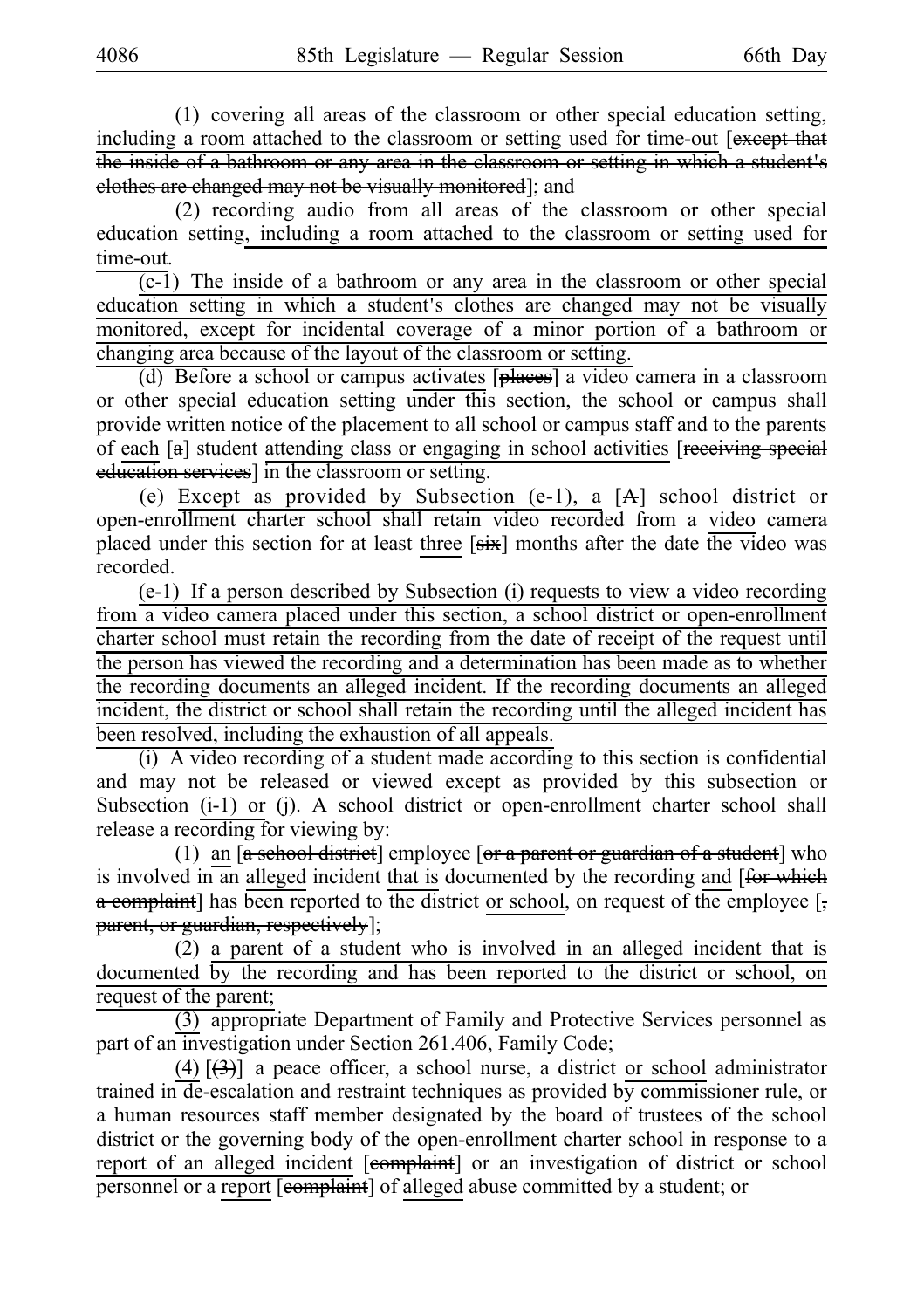$(5)$   $\left[\frac{4}{1}\right]$  appropriate agency or State Board for Educator Certification personnel or agents as part of an investigation.

 $(i-1)$  A contractor or employee performing job duties relating to the installation, operation, or maintenance of video equipment or the retention of video recordings who incidentally views a video recording is not in violation of Subsection (i).

(j) If a person described by Subsection (i)(4)  $[\frac{(+)}{(+)}]$  or (5)  $[\frac{(+)}{(+)}]$  who views the video recording believes that the recording documents a possible violation under Subchapter E, Chapter 261, Family Code, the person shall notify the Department of Family and Protective Services for investigation in accordance with Section 261.406, Family Code. If any person described by Subsection (i)(3)  $[\frac{1}{2}, \frac{1}{2}]$ ,  $[\frac{1}{3}, \frac{1}{2}]$ , (4), or (5) who views the recording believes that the recording documents a possible violation of district or school policy, the person may allow access to the recording to appropriate legal and human resources personnel. A recording believed to document a possible violation of district or school policy relating to the neglect or abuse of a student may be used as part of a disciplinary action against district or school personnel and shall be released at the request of the student's parent [or guardian] in a legal proceeding. This subsection does not limit the access of a student's parent to a record regarding the student under the Family Educational Rights and Privacy Act of 1974 (20 U.S.C. Section 1232g) or other law.

(I) A school district or open-enrollment charter school policy relating to the placement, operation, or maintenance of video cameras under this section must:

 $(1)$  include information on how a person may appeal an action by the district or school that the person believes to be in violation of this section or a policy adopted in accordance with this section, including the appeals process under Section 7.057;

 $(2)$  require that the district or school provide a response to a request made under this section not later than the seventh school business day after receipt of the request by the person to whom it must be submitted under Subsection (a-3) that authorizes the request or states the reason for denying the request;

(3) except as provided by Subdivision  $(5)$ , require that a school or a campus begin operation of a video camera in compliance with this section not later than the 45th school business day, or the first school day after the 45th school business day if that day is not a school day, after the request is authorized unless the agency grants an extension of time;

(4) permit the parent of a student whose admission, review, and dismissal committee has determined that the student's placement for the following school year will be in a classroom or other special education setting in which a video camera may be placed under this section to make a request for the video camera by the later of:

(A) the date on which the current school year ends; or

(B) the 10th school business day after the date of the placement determination by the admission, review, and dismissal committee; and

(5) if a request is made by a parent in compliance with Subdivision  $(4)$ , unless the agency grants an extension of time, require that a school or campus begin operation of a video camera in compliance with this section not later than the later of:

 $(A)$  the 10th school day of the fall semester; or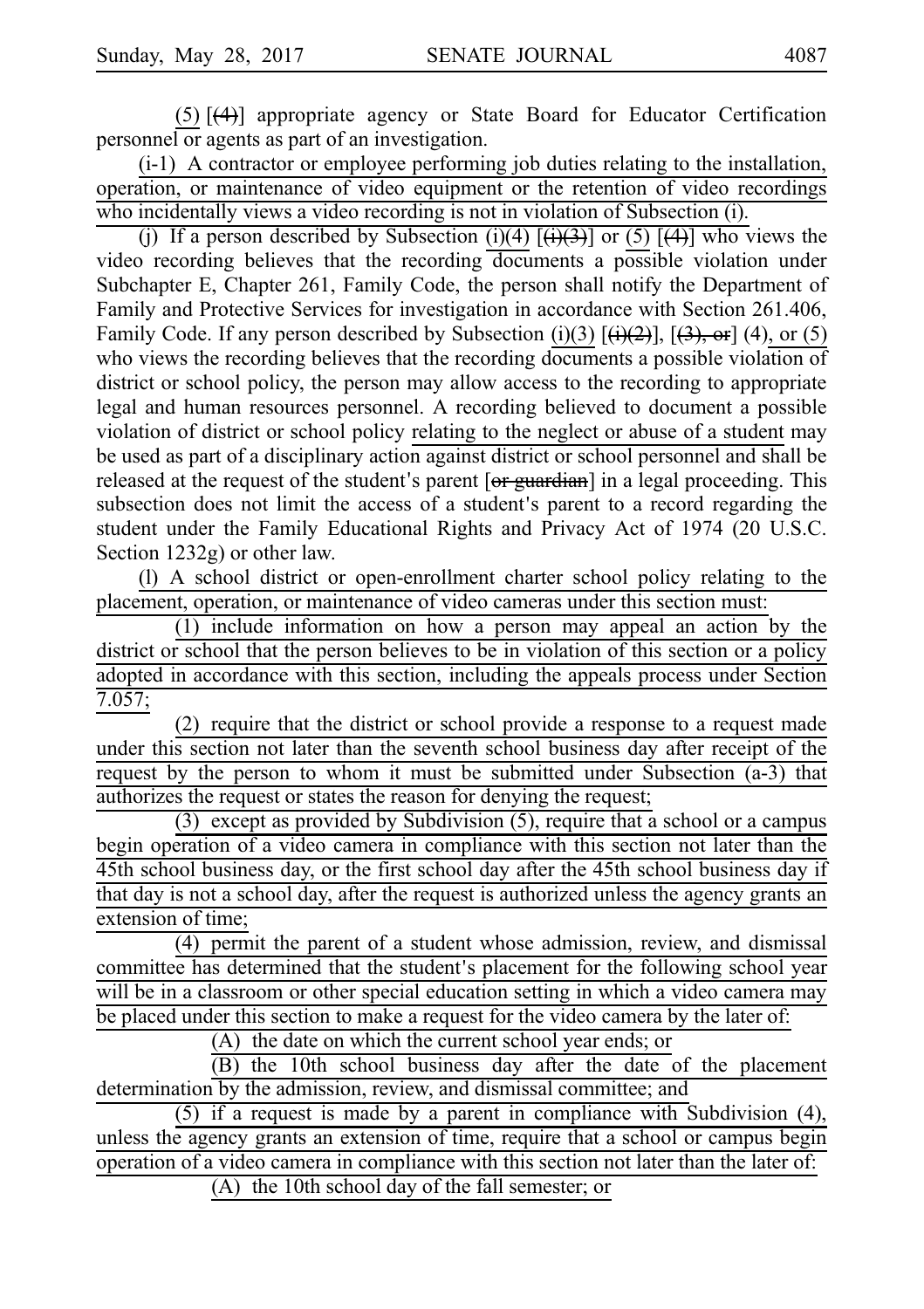(B) the 45th school business day, or the first school day after the 45th school business day if that day is not a school day, after the date the request is made.

(m) A school district, parent, staff member, or administrator may request an expedited review by the agency of the district's:

(1) denial of a request made under this section;

 $(2)$  request for an extension of time to begin operation of a video camera under Subsection  $(l)(3)$  or  $(5)$ ; or

 $(3)$  determination to not release a video recording to a person described by Subsection (i).

(n) If a school district, parent, staff member, or administrator requests an expedited review under Subsection (m), the agency shall notify all other interested parties of the request.

(o) If an expedited review has been requested under Subsection (m), the agency shall issue a preliminary judgment as to whether the district is likely to prevail on the issue under a full review by the agency. If the agency determines that the district is not likely to prevail, the district must fully comply with this section notwithstanding an appeal of the agency's decision. The agency shall notify the requestor and the district, if the district is not the requestor, of the agency's determination.

 $(p)$  The commissioner:

 $(1)$  shall adopt rules relating to the expedited review process under Subsections (m), (n), and (o), including standards for making a determination under Subsection (o); and

(2) may adopt rules relating to an expedited review process under Subsections (m), (n), and (o) for an open-enrollment charter school.

(q) The agency shall collect data relating to requests made under this section and actions taken by a school district or open-enrollment charter school in response to a request, including the number of requests made, authorized, and denied.

 $(r)$  A video recording under this section is a governmental record only for purposes of Section 37.10, Penal Code.

(s) This section applies to the placement, operation, and maintenance of a video camera in a self-contained classroom or other special education setting during the regular school year and extended school year services.

 $(t)$  In this section:

 $(1)$  "Parent" includes a guardian or other person standing in parental relation to a student.

(2) "School business day" means a day that campus or school district administrative offices are open.

 $(3)$  "Self-contained classroom" does not include a classroom that is a resource room instructional arrangement under Section 42.151.

(4) "Staff member" means a teacher, related service provider, paraprofessional, counselor, or educational aide assigned to work in a self-contained classroom or other special education setting.

(5) "Time-out" has the meaning assigned by Section  $37.0021$ .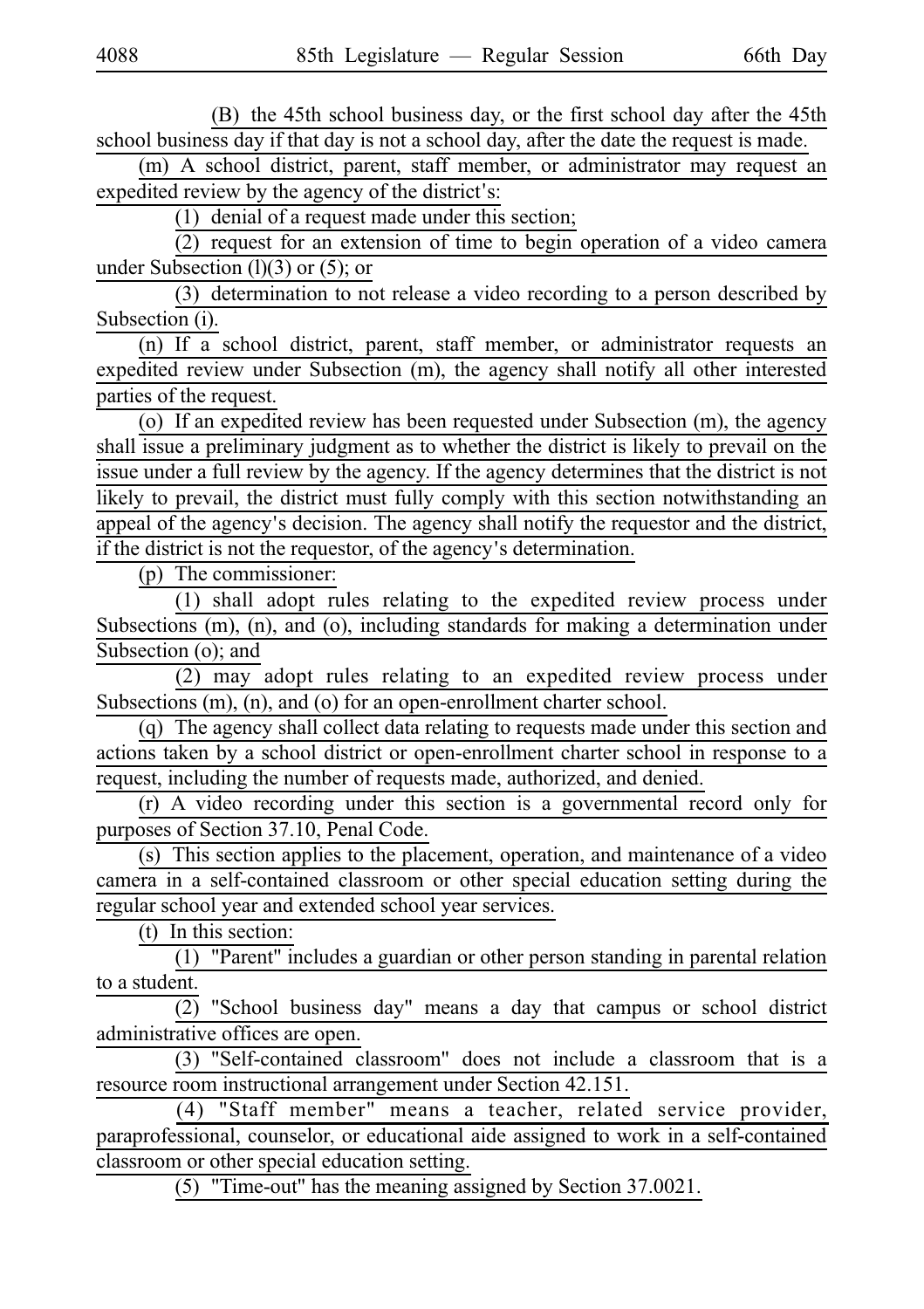SECTION 2. This Act takes effect immediately if it receives a vote of two-thirds of all the members elected to each house, as provided by Section 39, Article III, Texas Constitution. If this Act does not receive the vote necessary for immediate effect, this Act takes effect September 1, 2017.

### **Floor Amendment No. 1**

Amend **CSSB 1398** (house committee report) as follows:

(1) On page 1, line 9, strike "and (t)" and substitute " $(t)$ , and  $(u)$ ".

(2) On page 10, between lines 17 and 18, insert the following:

 $(t)$  A video camera placed under this section is not required to be in operation for the time during which students are not present in the classroom or other special education setting.

(3) On page 10, line 18, strike " $(t)$ " and substitute " $(u)$ ".

The amendments were read.

Senator Lucio moved to concur in the House amendments to **SBi1398**.

The motion prevailed by the following vote: Yeas 30, Nays 0.

Absent-excused: Menéndez.

# **REMARKS ORDERED PRINTED**

On motion of Senator Hall and by unanimous consent, the remarks by Senators Lucio and Hall regarding **SBi1398** were ordered reduced to writing and printed in the Senate Journal as follows:

**Senator Hall:** Senator Lucio, this is, as you know, we worked hard last session on this bill and then did the work this session to make sure that it didn't get mis-implemented. Is the final version that we ended up with one that where there ll be ' cameras requested, it will only be necessary for the school to install them in the classroom where the child is, not throughout the whole school? Is that correct?

**Senator Lucio:** That was the extent of the debate and we debated it at length not only in committee but also on this floor.

**Senator Hall:** Absolutely. Now I want to make sure that is the intent of this bill that it will–

**Senator Lucio:** It, it always had been my intent since last session. Someone, obviously, in another agency said otherwise. So, we made it clear, I think, hopefully, it's crystal clear, especially after our change here right now.

**Senator Hall:** Absolutely, and I thank you very much for having done that.

**Senator Lucio:** Thank you.

**Senator Hall:** Our schools will appreciate that, too.

**Senator Lucio:** Thank you, Senator.

**Senator Hall:** Thank you, Senator.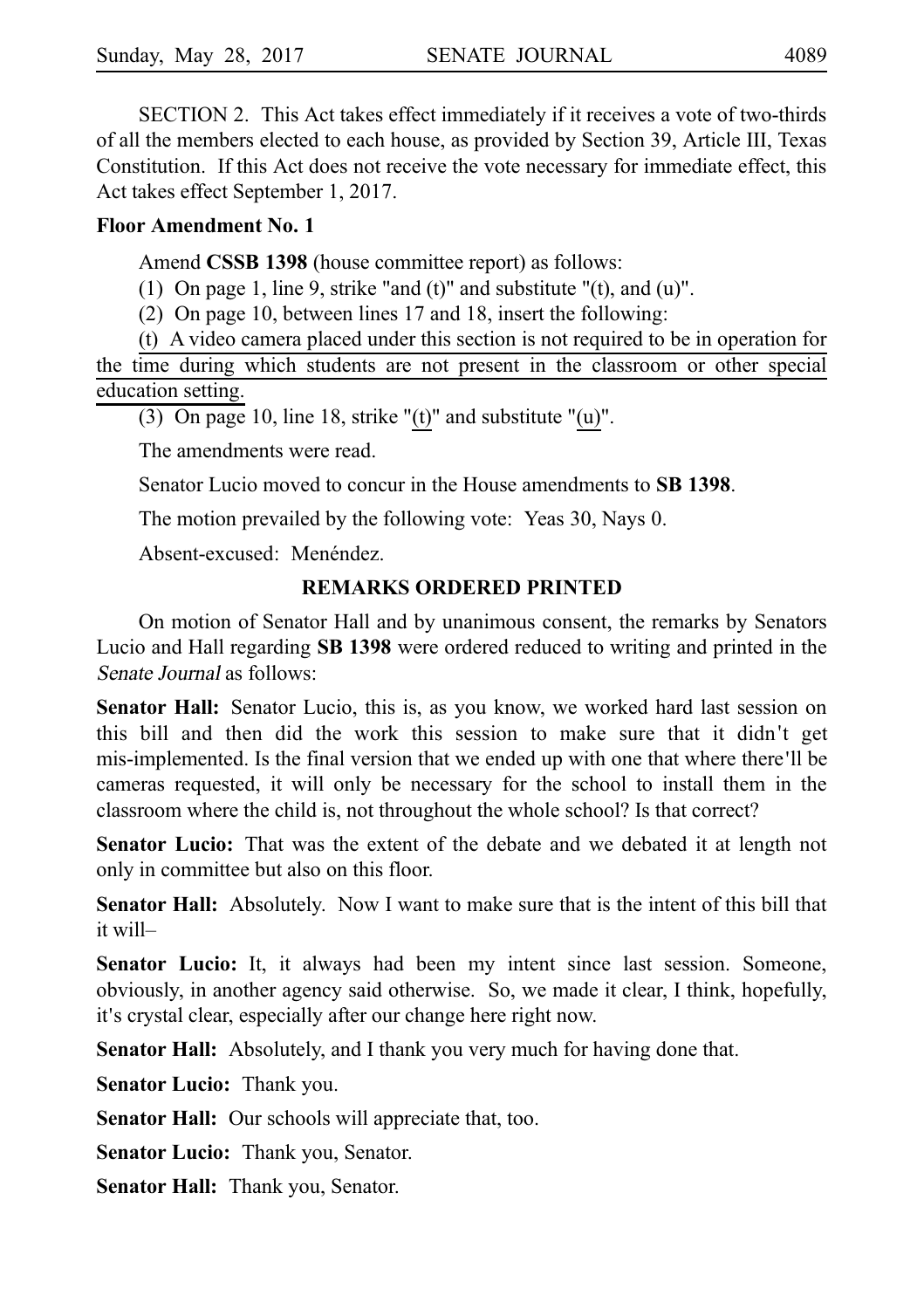# **SENATE BILL 2276 WITH HOUSE AMENDMENT**

Senator Creighton called SB 2276 from the President's table for consideration of the House amendment to the bill.

The President laid the bill and the House amendment before the Senate.

# **Amendment**

Amend SB 2276 by substituting in lieu thereof the following:

#### A BILL TO BE ENTITLED

# AN ACT

relating to the creation of Lakewood Improvement District of Harris County; providing authority to issue bonds; providing authority to impose assessments, fees, or taxes.

BE IT ENACTED BY THE LEGISLATURE OF THE STATE OF TEXAS:

SECTION 1. Subtitle C, Title 4, Special District Local Laws Code, is amended by adding Chapter 3951 to read as follows:

CHAPTER 3951. LAKEWOOD IMPROVEMENT DISTRICT OF HARRIS

**COUNTY** 

# SUBCHAPTER A. GENERAL PROVISIONS

Sec. 3951.001. DEFINITIONS. In this chapter:

 $(1)$  "Board" means the district's board of directors.

(2) "City" means the City of Houston.

(3) "County" means Harris County.

 $\overline{(4)}$  "Director" means a board member.

 $(5)$  "District" means the Lakewood Improvement District of Harris County.

Sec. 3951.002. NATURE OF DISTRICT. The district is a special district created under Section 59, Article XVI, Texas Constitution.

Sec. 3951.003. PURPOSE; DECLARATION OF INTENT. (a) The creation of the district is essential to accomplish the purposes of Sections 52 and 52-a, Article III, and Section 59, Article XVI, Texas Constitution, and other public purposes stated in this chapter. By creating the district and in authorizing the city, the county, and other political subdivisions to contract with the district, the legislature has established a program to accomplish the public purposes set out in Section 52-a, Article III, Texas Constitution.

 $(b)$  The creation of the district is necessary to promote, develop, encourage, and maintain employment, commerce, transportation, housing, tourism, recreation, the arts, entertainment, economic development, safety, and the public welfare in the district, and to accomplish the redevelopment of land in the district.

 $(c)$  This chapter and the creation of the district may not be interpreted to relieve the city or the county from providing the level of services provided as of the effective date of the Act enacting this chapter to the area in the district. The district is created to supplement and not to supplant city or county services provided in the district.

Sec. 3951.004. FINDINGS OF BENEFIT AND PUBLIC PURPOSE. (a) The district is created to serve a public use and benefit.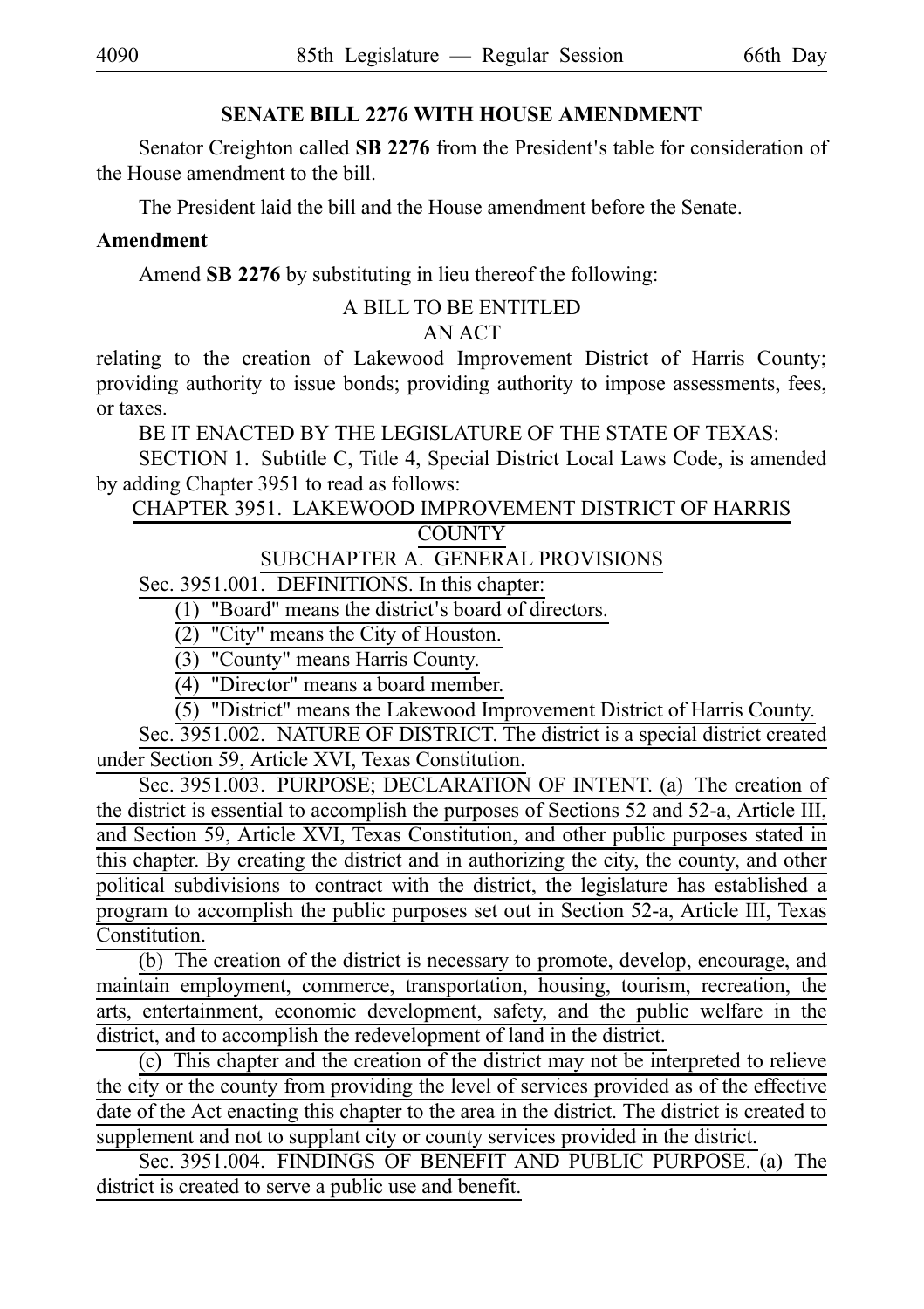(b) All land and other property included in the district will benefit from the improvements and services to be provided by the district under powers conferred by Sections 52 and 52-a, Article III, and Section 59, Article XVI, Texas Constitution, and other powers granted under this chapter.

(c) The creation of the district is in the public interest and is essential to further the public purposes of:

(1) developing and diversifying the economy of the state;

(2) eliminating unemployment and underemployment; and

 $(3)$  developing or expanding transportation and commerce.

(d) The district will:

 $(1)$  promote the health, safety, and general welfare of residents, employers, potential employees, employees, visitors, and consumers in the district, and of the public;

(2) provide needed funding for the district to preserve, maintain, and enhance the economic health and vitality of the district territory as a community and business center;

(3) promote the health, safety, welfare, and enjoyment of the public by providing pedestrian ways, parking facilities, and conduit facilities and by landscaping and developing certain areas in the district, which are necessary for the restoration, preservation, and enhancement of scenic beauty; and

 $(4)$  provide for road, bridge, and recreational facilities for the district.

(e) Pedestrian ways along or across a street, whether at grade or above or below the surface, and street lighting, street landscaping, parking, and street art objects are parts of and necessary components of a street or road and are considered to be a street or road improvement.

 $(f)$  The district will not act as the agent or instrumentality of any private interest even though the district will benefit many private interests as well as the public.

Sec. 3951.005. INITIAL DISTRICT TERRITORY. (a) The district is initially composed of the territory described by Section 2 of the Act enacting this chapter.

(b) The boundaries and field notes contained in Section 2 of the Act enacting this chapter form a closure. A mistake in the field notes or in copying the field notes in the legislative process does not affect the district's:

 $(1)$  organization, existence, or validity;

 $(2)$  right to issue any type of bonds for the purposes for which the district is created or to pay the principal of and interest on bonds;

(3) right to impose or collect an assessment or tax; or

 $(4)$  legality or operation.

Sec. 3951.006. ELIGIBILITY FOR INCLUSION IN SPECIAL ZONES. All or any part of the area of the district is eligible to be included in:

 $(1)$  a tax increment reinvestment zone created under Chapter 311, Tax Code;

 $(2)$  a tax abatement reinvestment zone created under Chapter 312, Tax

Code;

(3) an enterprise zone created under Chapter 2303, Government Code; or

 $(4)$  an industrial district created under Chapter 42, Local Government Code.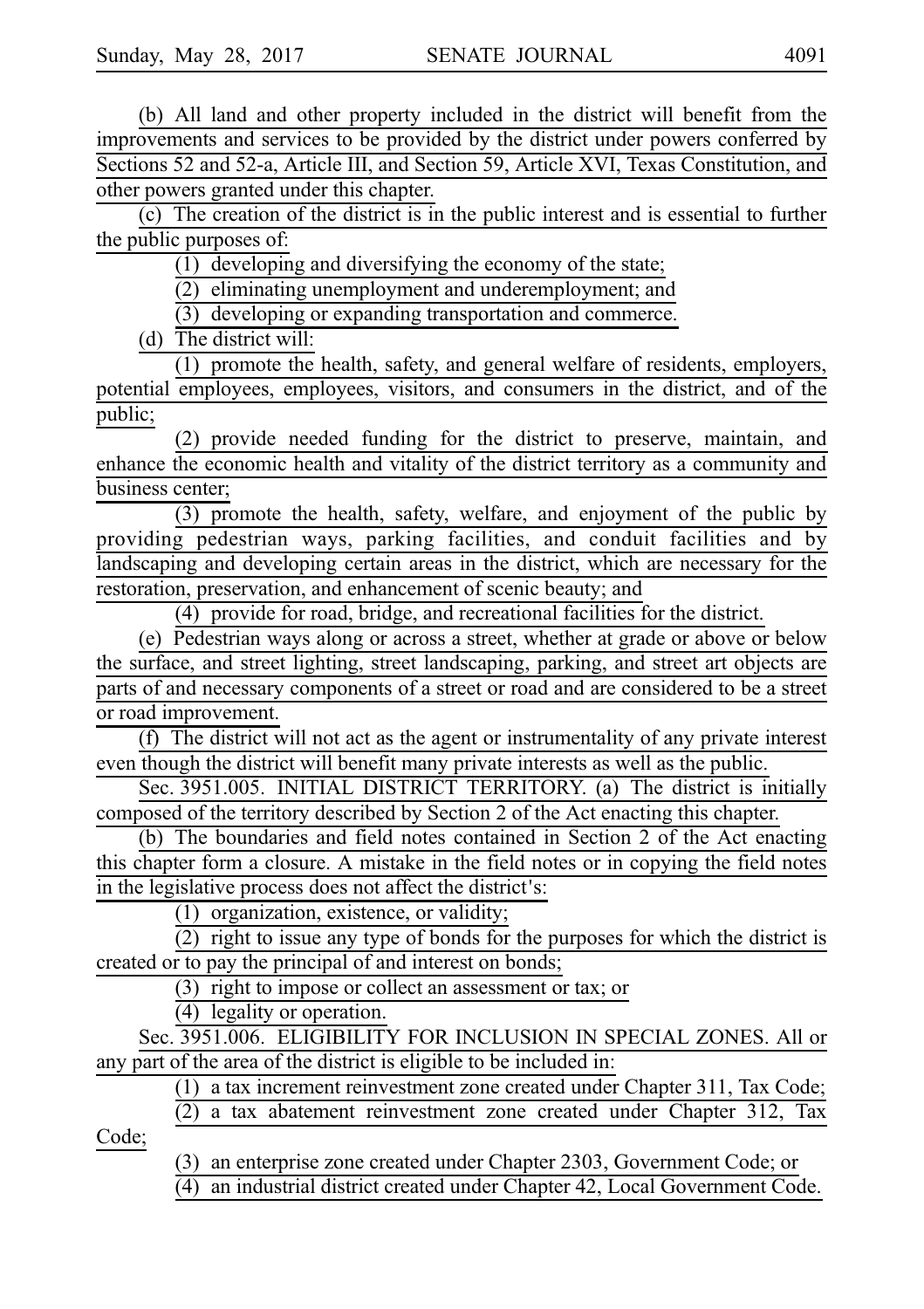Sec. 3951.007. APPLICABILITY OF MUNICIPAL MANAGEMENT DISTRICTS LAW. Except as otherwise provided by this chapter, Chapter 375, Local Government Code, applies to the district.

Sec. 3951.008. CONSTRUCTION OF CHAPTER. This chapter shall be liberally construed in conformity with the findings and purposes stated in this chapter. SUBCHAPTER B. BOARD OF DIRECTORS

Sec. 3951.051. GOVERNING BODY; TERMS. (a) The district is governed by a board of five voting directors who serve staggered terms of four years, with two or three directors' terms expiring June 1 of each odd-numbered year.

(b) The board by resolution may change the number of voting directors on the board if the board determines that the change is in the best interest of the district. The board may not consist of fewer than five or more than nine voting directors.

Sec. 3951.052. APPOINTMENT OF VOTING DIRECTORS. The Texas Commission on Environmental Quality shall appoint voting directors from persons recommended by the board.

Sec. 3951.053. NONVOTING DIRECTORS. The board may appoint nonvoting directors to serve at the pleasure of the voting directors.

Sec. 3951.054. QUORUM. For purposes of determining the requirements for a quorum of the board, the following are not counted:

 $(1)$  a board position vacant for any reason, including death, resignation, or disqualification;

 $(2)$  a director who is abstaining from participation in a vote because of a conflict of interest; or

 $(3)$  a nonvoting director.

Sec. 3951.055. COMPENSATION. A director is entitled to receive fees of office and reimbursement for actual expenses as provided by Section 49.060, Water Code. Sections 375.069 and 375.070, Local Government Code, do not apply to the board.

Sec. 3951.056. INITIAL VOTING DIRECTORS. (a) The initial board consists of:

| Pos. No. | Name of Director: |
|----------|-------------------|
|          |                   |
| 7        |                   |
| 3        |                   |
| 4        |                   |
| ⋜        |                   |

(b) Of the initial directors, the terms of directors appointed for positions one through three expire June 1, 2019, and the terms of directors appointed for positions four and five expire June 1, 2021.

(c) Section  $3951.052$  does not apply to this section.

(d) This section expires September 1, 2021.

SUBCHAPTER C. POWERS AND DUTIES

Sec. 3951.101. GENERAL POWERS AND DUTIES. The district has the powers and duties necessary to accomplish the purposes for which the district is created.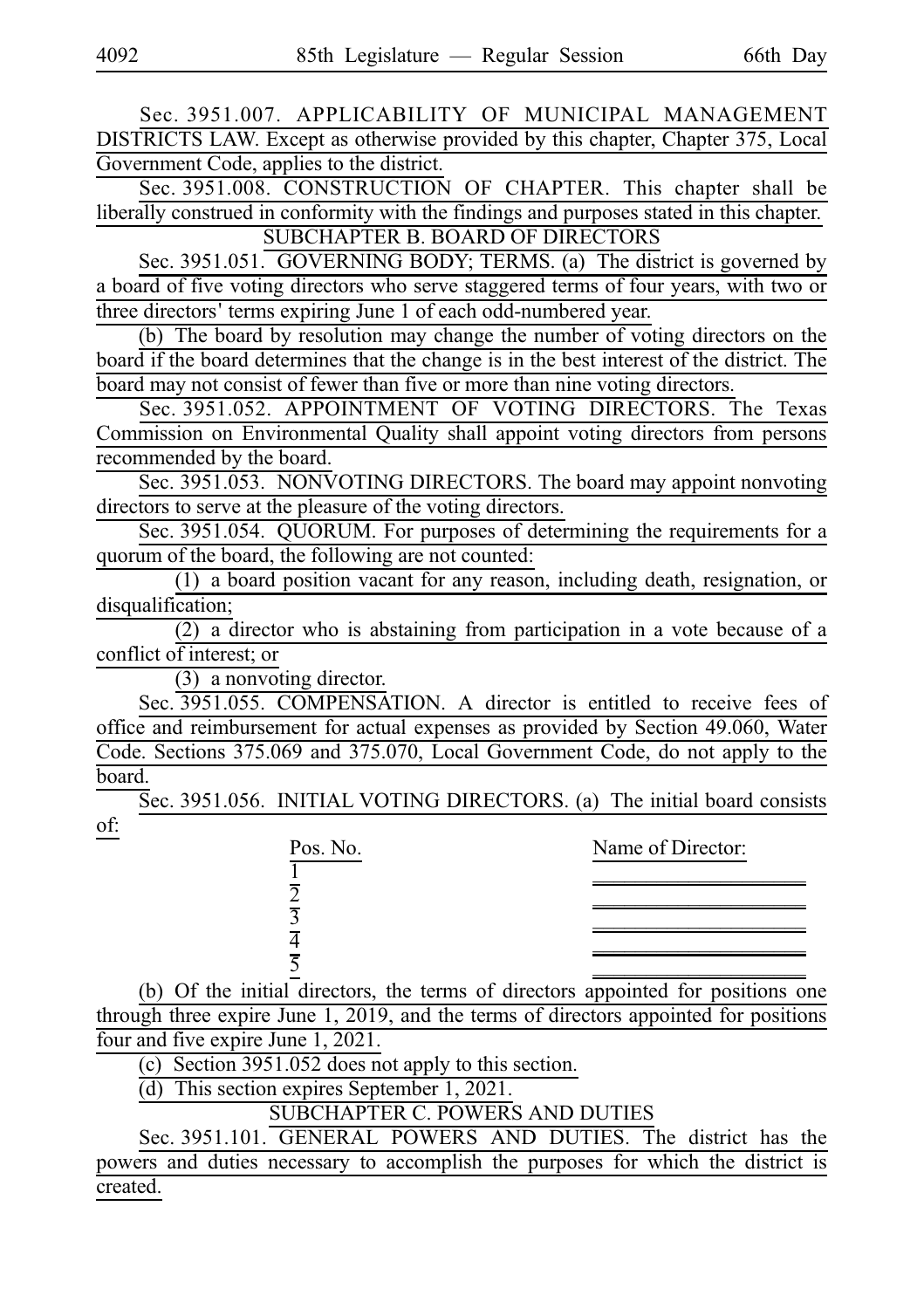Sec. 3951.102. IMPROVEMENT PROJECTS AND SERVICES. The district may provide, design, construct, acquire, improve, relocate, operate, maintain, or finance an improvement project or service using any money available to the district, or contract with a governmental or private entity to provide, design, construct, acquire, improve, relocate, operate, maintain, or finance an improvement project or service authorized under this chapter or Chapter 375, Local Government Code.

Sec. 3951.103. DEVELOPMENT CORPORATION POWERS. The district, using money available to the district, may exercise the powers given to a development corporation under Chapter 505, Local Government Code, including the power to own, operate, acquire, construct, lease, improve, or maintain a project under that chapter.

Sec. 3951.104. NONPROFIT CORPORATION. (a) The board by resolution may authorize the creation of a nonprofit corporation to assist and act for the district in implementing a project or providing a service authorized by this chapter.

 $(b)$  The nonprofit corporation:

 $(1)$  has each power of and is considered to be a local government corporation created under Subchapter D, Chapter 431, Transportation Code; and

(2) may implement any project and provide any service authorized by this chapter.

 $\overline{(c)}$  The board shall appoint the board of directors of the nonprofit corporation. The board of directors of the nonprofit corporation shall serve in the same manner as the board of directors of a local government corporation created under Subchapter D, Chapter 431, Transportation Code, except that a board member is not required to reside in the district.

Sec. 3951.105. AGREEMENTS; GRANTS. (a) As provided by Chapter 375, Local Government Code, the district may make an agreement with or accept a gift, grant, or loan from any person.

(b) The implementation of a project is a governmental function or service for the purposes of Chapter 791, Government Code.

Sec. 3951.106. LAW ENFORCEMENT SERVICES. To protect the public interest, the district may contract with a qualified party, including the county or the city, to provide law enforcement services in the district for a fee.

Sec. 3951.107. MEMBERSHIP IN CHARITABLE ORGANIZATIONS. The district may join and pay dues to a charitable or nonprofit organization that performs a service or provides an activity consistent with the furtherance of a district purpose.

Sec. 3951.108. ECONOMIC DEVELOPMENT. (a) The district may engage in activities that accomplish the economic development purposes of the district.

(b) The district may establish and provide for the administration of one or more programs to promote state or local economic development and to stimulate business and commercial activity in the district, including programs to:

 $(1)$  make loans and grants of public money; and

 $(2)$  provide district personnel and services.

(c) The district may create economic development programs and exercise the economic development powers provided to municipalities by:

(1) Chapter 380, Local Government Code; and

(2) Subchapter A, Chapter 1509, Government Code.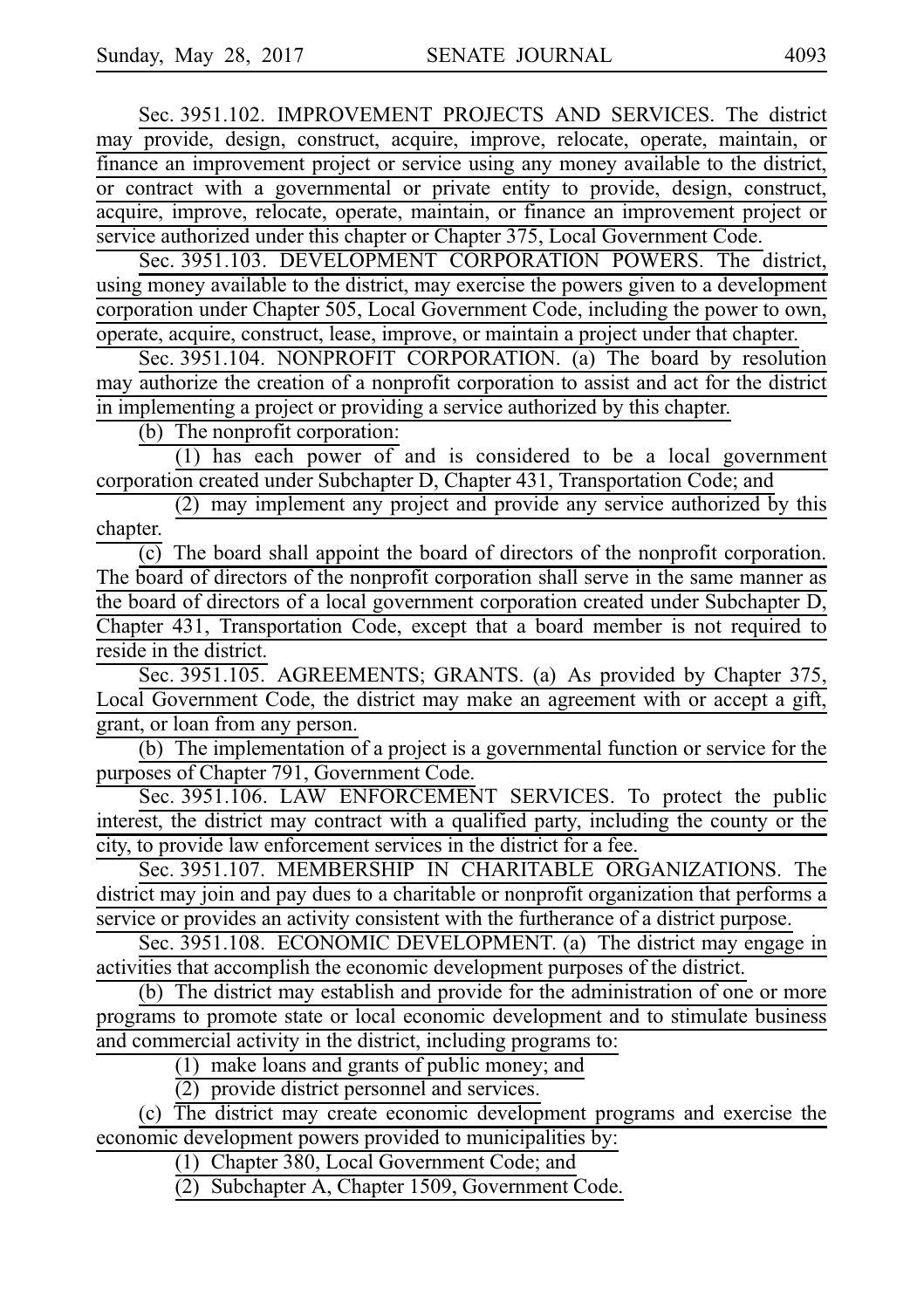Sec. 3951.109. PARKING FACILITIES. (a) The district may acquire, lease as lessor or lessee, construct, develop, own, operate, and maintain parking facilities or a system of parking facilities, including lots, garages, parking terminals, or other structures or accommodations for parking motor vehicles off the streets and related appurtenances.

(b) The district's parking facilities serve the public purposes of the district and are owned, used, and held for a public purpose even if leased or operated by a private entity for a term of years.

 $(c)$  The district's parking facilities are parts of and necessary components of a street and are considered to be a street or road improvement.

(d) The development and operation of the district's parking facilities may be considered an economic development program.

Sec. 3951.110. ANNEXATION AND EXCLUSION OF LAND. (a) The district may annex land as provided by Subchapter J, Chapter 49, Water Code.

(b) The district may exclude land as provided by Subchapter J, Chapter 49, Water Code. Section 375.044(b), Local Government Code, does not apply to the district.

Sec. 3951.111. NAVIGATION DISTRICT POWERS. (a) The district has the powers provided by the general law of this state applicable to navigation districts created under Section 59, Article XVI, Texas Constitution, including Chapters 60 and 62, Water Code.

(b) The district may purchase, construct, acquire, own, operate, maintain, improve, or extend, inside and outside the district, a canal, waterway, bulkhead, dock, or other improvement or facility necessary or convenient to accomplish the navigation purposes of the district.

Sec. 3951.112. ROAD DISTRICT POWERS. The district has the powers provided by the general laws relating to road districts and road utility districts created under Section 52(b), Article III, Texas Constitution, including Chapters 257 and 441, Transportation Code.

Sec. 3951.113. ROAD STANDARDS AND REQUIREMENTS. (a) A road project must meet all applicable construction standards, zoning and subdivision requirements, and regulations of each municipality in whose corporate limits or extraterritorial jurisdiction the road project is located.

 $(b)$  If a road project is not located in the corporate limits or extraterritorial jurisdiction of a municipality, the road project must meet all applicable construction standards, subdivision requirements, and regulations of each county in which the road project is located.

(c) If the state will maintain and operate the road, the Texas Transportation Commission must approve the plans and specifications of the road project.

Sec. 3951.114. PROPERTY OF CERTAIN UTILITIES EXEMPT FROM ASSESSMENTS AND FEES. The district may not impose an assessment, impact fee, or standby fee on the property, including the equipment, rights-of-way, easements, facilities, or improvements, of:

 $(1)$  an electric utility or a power generation company as defined by Section 31.002, Utilities Code;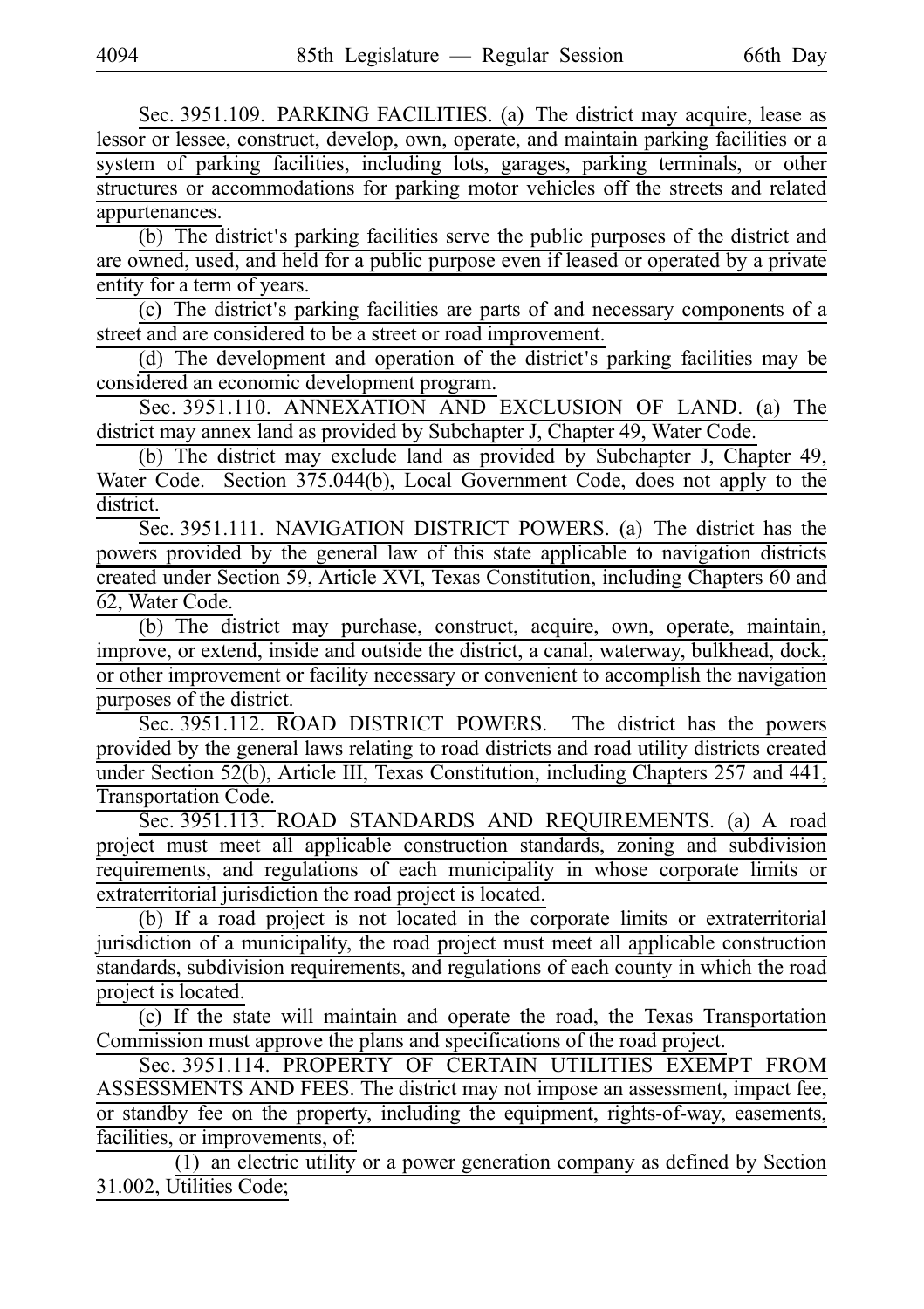(2) a gas utility, as defined by Section  $101.003$  or  $121.001$ , Utilities Code, or a person who owns pipelines used for the transportation or sale of oil or gas or a product or constituent of oil or gas;

 $(3)$  a person who owns pipelines used for the transportation or sale of carbon dioxide;

(4) a telecommunications provider as defined by Section 51.002, Utilities Code; or

(5) a cable service provider or video service provider as defined by Section 66.002, Utilities Code.

Sec. 3951.115. USE OF ELECTRICAL OR OPTICAL LINES. (a) The district may impose an assessment to pay the cost of:

(1) burying or removing electrical power lines, telephone lines, cable or fiber-optic lines, or any other type of electrical or optical line; and

 $(2)$  removing poles and any elevated lines using the poles.

(b) The district may finance, acquire, construct, improve, operate, maintain, or charge fees for the use of the district conduits for another person's:

 $(1)$  telecommunications network; or

 $(2)$  fiber-optic cable.

(c) Consistent with Title 2, Utilities Code, the district may finance, construct, or maintain conduits for:

 $(1)$  electronic transmission and distribution lines and supporting facilities; or

 $(2)$  other types of transmission and distribution lines and supporting facilities.

(d) The district may not require a person to use a district conduit.

Sec. 3951.116. NO EMINENT DOMAIN POWER. The district may not exercise the power of eminent domain.

SUBCHAPTER D. GENERAL FINANCIAL PROVISIONS; ASSESSMENTS

Sec. 3951.151. DISBURSEMENTS AND TRANSFERS OF MONEY. The board by resolution shall establish the number of directors' signatures and the procedure required for a disbursement or transfer of district money.

Sec. 3951.152. MONEY USED FOR IMPROVEMENTS OR SERVICES. The district may acquire, construct, finance, operate, or maintain any improvement or service authorized under this chapter or Chapter 375, Local Government Code, using any money available to the district.

Sec. 3951.153. PETITION REQUIRED FOR FINANCING SERVICES AND IMPROVEMENTS WITH ASSESSMENTS. (a) The board may not finance a service or improvement project with assessments under this chapter unless a written petition requesting that service or improvement has been filed with the board.

(b)  $\overline{A}$  petition filed under Subsection (a) must be signed by the owners of a majority of the assessed value of real property in the district subject to assessment according to the most recent certified tax appraisal roll for the county.

Sec. 3951.154. ASSESSMENTS; LIENS FOR ASSESSMENTS. (a) The board by resolution may impose and collect an assessment for any purpose authorized by this chapter in all or any part of the district.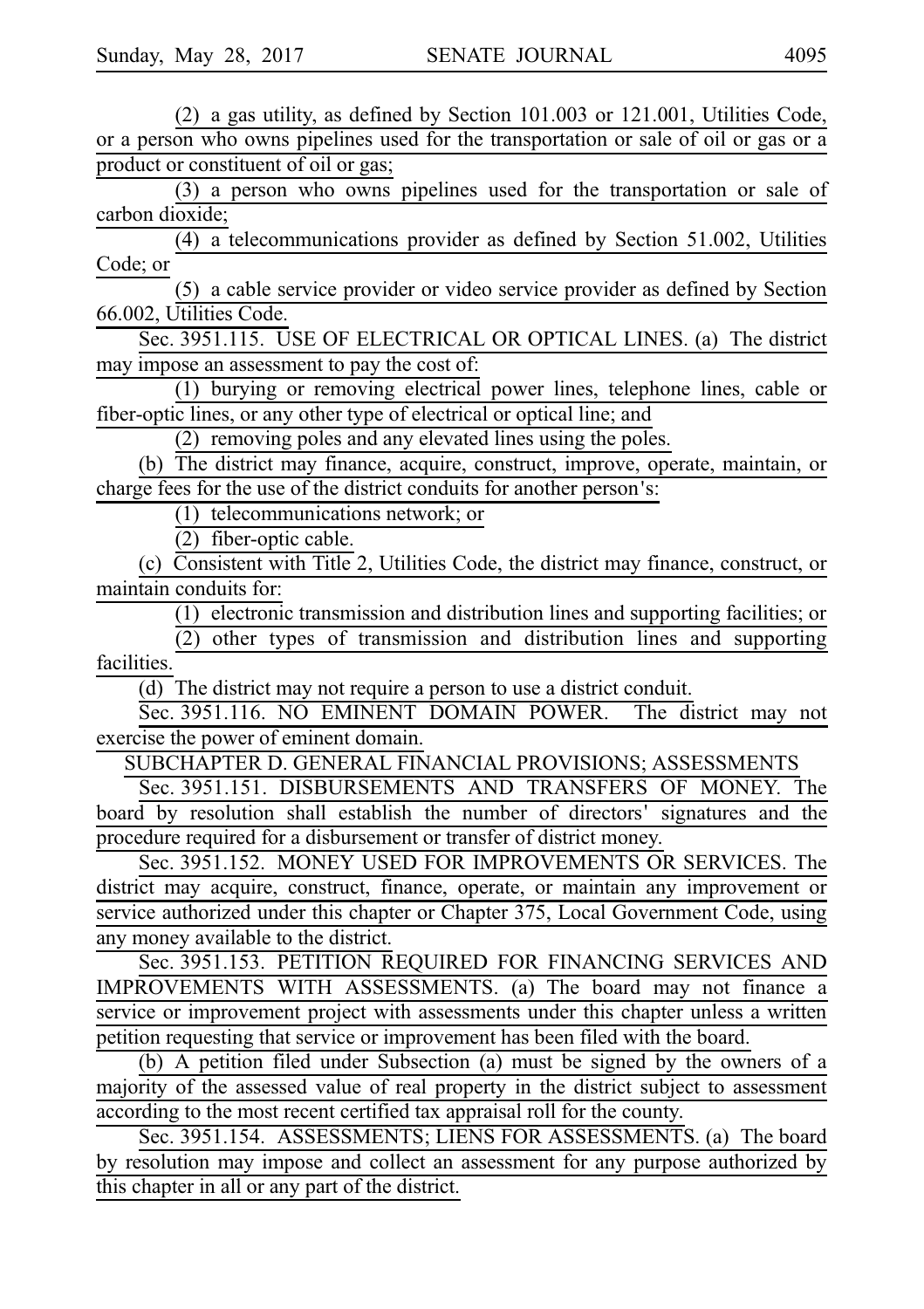(b) An assessment, a reassessment, or an assessment resulting from an addition to or correction of the assessment roll by the district, penalties and interest on an assessment or reassessment, an expense of collection, and reasonable attorney's fees incurred by the district:

 $(1)$  are a first and prior lien against the property assessed;

 $(2)$  are superior to any other lien or claim other than a lien or claim for county, school district, or municipal ad valorem taxes; and

 $(3)$  are the personal liability of and a charge against the owners of the property even if the owners are not named in the assessment proceedings.

(c) The lien is effective from the date of the board's resolution imposing the assessment until the date the assessment is paid. The board may enforce the lien in the same manner that the board may enforce an ad valorem tax lien against real property.

(d) The board may make a correction to or deletion from the assessment roll that does not increase the amount of assessment of any parcel of land without providing notice and holding a hearing in the manner required for additional assessments.

Sec. 3951.155. TAX AND ASSESSMENT ABATEMENTS. The district may designate reinvestment zones and may grant abatements of a tax or assessment on property in the zones.

Sec. 3951.156. RESIDENTIAL PROPERTY NOT EXEMPT. Section 375.161, Local Government Code, does not apply to the district.

Sec. 3951.157. COMPETITIVE BIDDING. Subchapter I, Chapter 49, Water Code, applies to the district. Sections 375.221 and 375.223, Local Government Code, do not apply to the district.

SUBCHAPTER E. TAXES AND BONDS

Sec. 3951.201. ELECTIONS REGARDING TAXES AND BONDS. (a) The district may issue, without an election, bonds, notes, and other obligations secured by:

 $(1)$  revenue other than ad valorem taxes; or

 $(2)$  contract payments described by Section 3951.203.

(b) The district must hold an election in the manner provided by Subchapter L, Chapter 375, Local Government Code, to obtain voter approval before the district may impose an ad valorem tax or issue bonds payable from ad valorem taxes.

(c) Section 375.243, Local Government Code, does not apply to the district.

(d) All or any part of any facilities or improvements that may be acquired by a district by the issuance of its bonds may be submitted as a single proposition or as several propositions to be voted on at the election.

Sec. 3951.202. OPERATION AND MAINTENANCE TAX. (a) If authorized by a majority of the district voters voting at an election held in accordance with Section 3951.201, the district may impose an operation and maintenance tax on taxable property in the district in accordance with Section 49.107, Water Code, for any district purpose, including to:

 $(1)$  maintain and operate the district;

 $\overline{(2)}$  construct or acquire improvements; or

 $(3)$  provide a service.

(b) The board shall determine the tax rate. The rate may not exceed the rate approved at the election.

(c) Section  $49.107(h)$ , Water Code, does not apply to the district.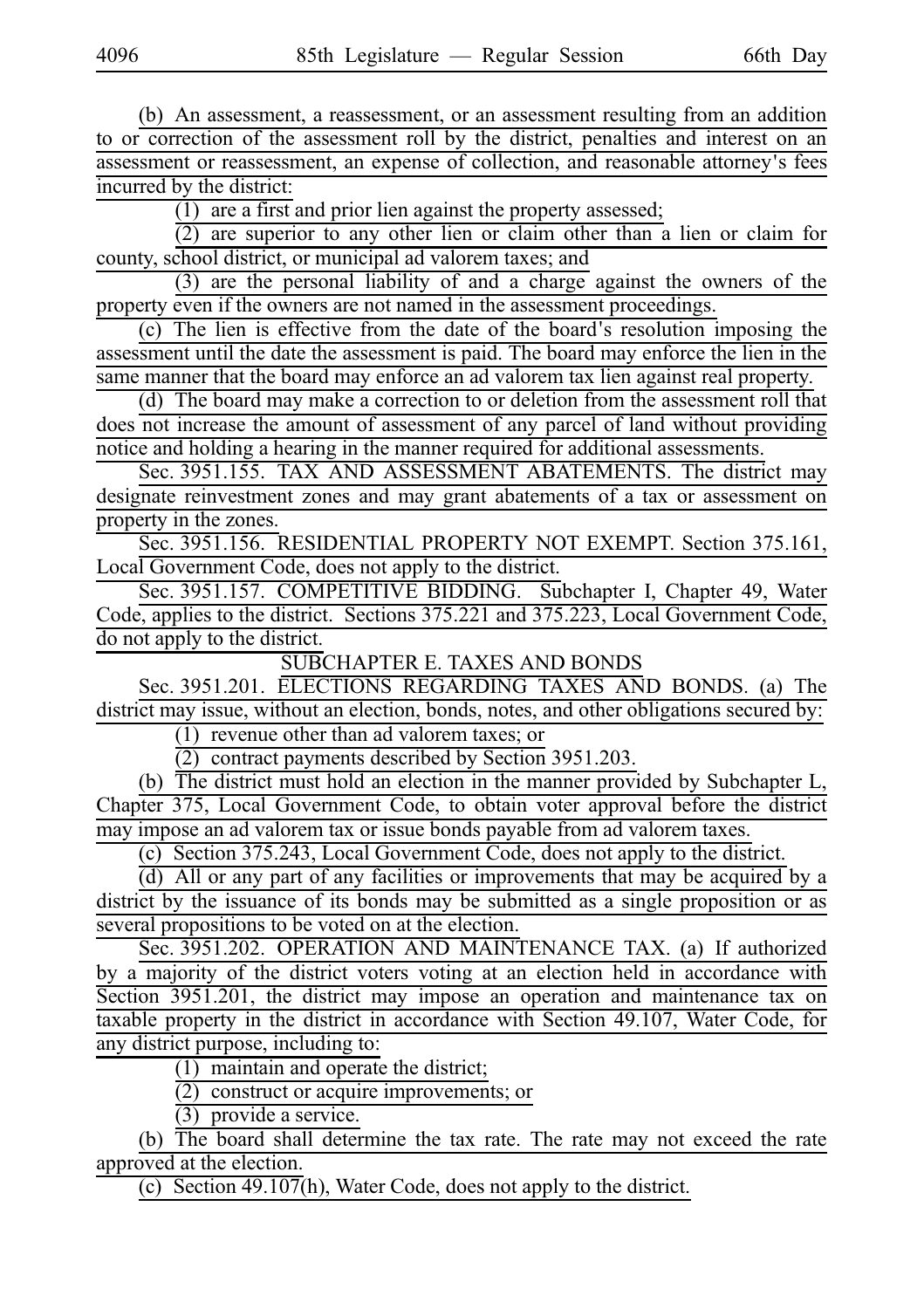Sec. 3951.203. CONTRACT TAXES. (a) In accordance with Section 49.108, Water Code, the district may impose a tax other than an operation and maintenance tax and use the revenue derived from the tax to make payments under a contract after the provisions of the contract have been approved by a majority of the district voters voting at an election held for that purpose.

(b) A contract approved by the district voters may contain a provision stating that the contract may be modified or amended by the board without further voter approval.

Sec. 3951.204. AUTHORITY TO BORROW MONEY AND TO ISSUE BONDS AND OTHER OBLIGATIONS. (a) The district may borrow money on terms determined by the board. Section 375.205, Local Government Code, does not apply to a loan, line of credit, or other borrowing from a bank or financial institution secured by revenue other than ad valorem taxes.

(b) The district may issue bonds, notes, or other obligations payable wholly or partly from ad valorem taxes, assessments, impact fees, revenue, contract payments, grants, or other district money, or any combination of those sources of money, to pay for any authorized district purpose.

(c) The limitation on the outstanding principal amount of bonds, notes, and other obligations provided by Section 49.4645, Water Code, does not apply to the district.

Sec. 3951.205. TAXES FOR BONDS. At the time the district issues bonds payable wholly or partly from ad valorem taxes, the board shall provide for the annual imposition of a continuing direct annual ad valorem tax, without limit as to rate or amount, for each year that all or part of the bonds are outstanding as required and in the manner provided by Sections 54.601 and 54.602, Water Code.

Sec. 3951.206. BONDS FOR ROAD PROJECTS. At the time of issuance, the total principal amount of bonds or other obligations issued or incurred to finance road projects and payable from ad valorem taxes may not exceed one-fourth of the assessed value of the real property in the district.

SUBCHAPTER F. SALES AND USE TAX

Sec. 3951.251. MEANINGS OF WORDS AND PHRASES. A word or phrase used in this subchapter that is defined by Chapter 151 or 321, Tax Code, has the meaning assigned by Chapter 151 or 321, Tax Code.

Sec. 3951.252. APPLICABILITY OF CERTAIN TAX CODE PROVISIONS. (a) The provisions of Subchapters C, D, E, and F, Chapter 323, Tax Code, relating to county sales and use taxes apply to the application, collection, and administration of a sales and use tax imposed under this subchapter to the extent consistent with this chapter, as if references in Chapter 323, Tax Code, to a county referred to the district and references to a commissioners court referred to the board.

(b) Sections  $323.401-323.404$  and  $323.505$ , Tax Code, do not apply to a tax imposed under this subchapter.

Sec. 3951.253. AUTHORIZATION; ELECTION. (a) The district shall adopt, reduce, or repeal the sales and use tax authorized by this subchapter at an election in which a majority of the voters of the district voting in the election approve the adoption, reduction, or repeal of the tax, as applicable.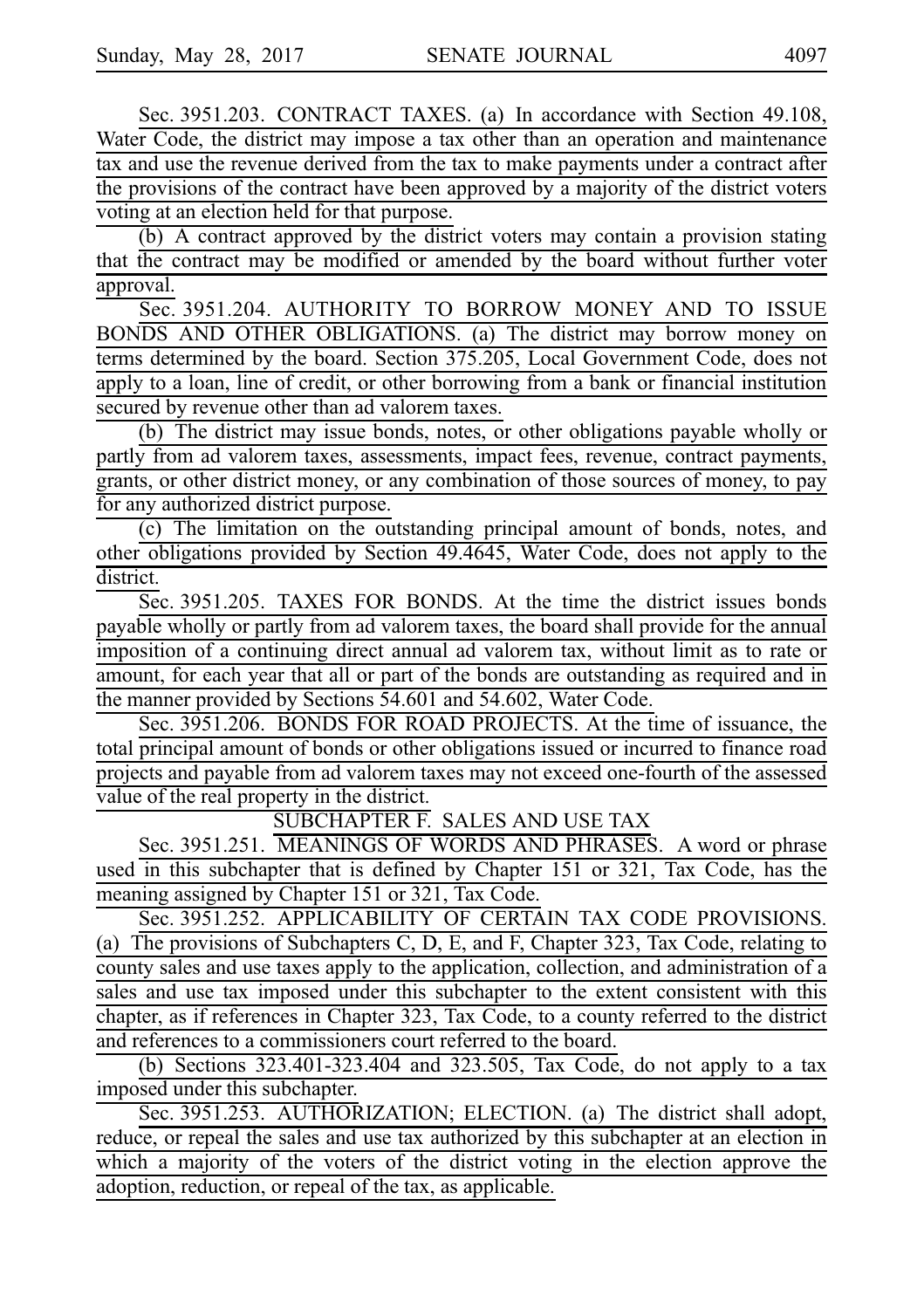(b) The board by order shall call an election to adopt, reduce, or repeal a sales and use tax. The election shall be held on the first authorized uniform election date that occurs after the time required by Section 3.005, Election Code.

(c) The district shall provide notice of the election and shall hold the election in the manner prescribed by Chapter 54, Water Code, for bond elections for municipal utility districts.

 $(d)$  The ballots shall be printed to provide for voting for or against the following appropriate proposition:

(1) "Adoption of a  $\equiv$  percent district sales and use tax in the district";

 $(2)$  "Reduction of the district sales and use tax in the district from

percent to \_\_\_ percent"; or

 $(3)$  "Repeal of the district sales and use tax in the district."

Sec. 3951.254. EFFECTIVE DATE OF TAX. A tax imposed under this subchapter or the repeal or reduction of a tax under this subchapter takes effect on the first day of the first calendar quarter that occurs after the date the comptroller receives the copy of the resolution as required by Section 323.405(b), Tax Code.

Sec. 3951.255. SALES AND USE TAX RATE. (a) On adoption of the tax authorized by this subchapter, there is imposed a tax of two percent, or the maximum rate at which the combined tax rate of all local sales and use taxes in any location in the district does not exceed two percent, on the receipts from the sale at retail of taxable items in the district, and an excise tax on the use, storage, or other consumption in the district of taxable items purchased, leased, or rented from a retailer during the period that the tax is in effect.

(b) The rate of the excise tax is the same as the rate of the sales tax portion of the tax and is applied to the sales price of the taxable item.

Sec. 3951.256. EXAMINATION AND RECEIPT OF INFORMATION. The district may examine and receive information related to the imposition of a sales and use tax to the same extent as if the district were a municipality.

Sec. 3951.257. ALTERNATIVE METHOD OF IMPOSITION. Notwithstanding any other provision of this subchapter, the district may impose the sales and use tax as provided by Subchapter F, Chapter 383, Local Government Code, instead of as provided by the other provisions of this subchapter.

SUBCHAPTER G. DEFINED AREAS

Sec. 3951.301. AUTHORITY TO ESTABLISH DEFINED AREAS OR DESIGNATED PROPERTY. The district may define areas or designate certain property of the district to pay for improvements, facilities, or services that primarily benefit that area or property and do not generally and directly benefit the district as a whole.

Sec. 3951.302. PROCEDURE FOR ELECTION. (a) Before the district may impose an ad valorem tax or issue bonds payable from ad valorem taxes of the defined area or designated property, the board shall hold an election in the defined area or in the designated property only.

 $(b)$  The board may submit the issues to the voters on the same ballot to be used in another election.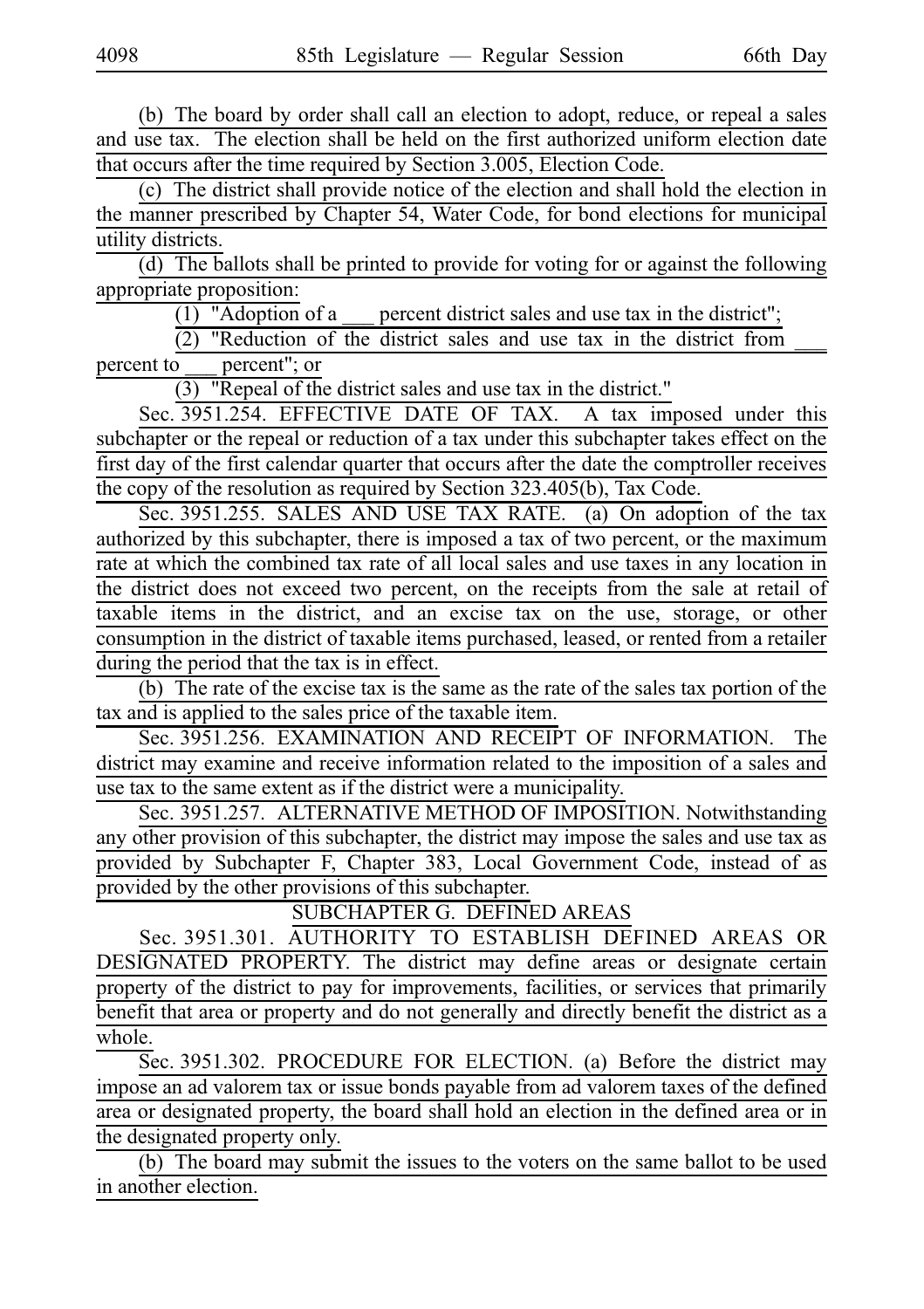Sec. 3951.303. DECLARING RESULT AND ISSUING ORDER. If a majority of the voters voting at the election approve the proposition or propositions, the board shall declare the results and, by order, shall establish the defined area and describe it by metes and bounds or designate the specific property.

Sec. 3951.304. TAXES FOR SERVICES, IMPROVEMENTS, AND FACILITIES IN DEFINED AREAS OR DESIGNATED PROPERTY. On voter approval and adoption of the order described by Section 3951.303, the district may apply separately, differently, equitably, and specifically its taxing power and lien authority to the defined area or designated property to provide money to construct, administer, maintain, and operate services, improvements, and facilities that primarily benefit the defined area or designated property.

Sec. 3951.305. ISSUANCE OF BONDS FOR DEFINED AREA OR DESIGNATED PROPERTY. After the order under Section 3951.303 is adopted, the district may issue bonds to provide for any land, improvements, facilities, plants, equipment, and appliances for the defined area or designated property.

SUBCHAPTER H. DISSOLUTION OF DISTRICT

Sec. 3951.351. DISSOLUTION. (a) Except as provided by Subsection (b), the board:

 $(1)$  may dissolve the district; and

 $\overline{(2)}$  shall dissolve the district on receipt of a written petition requesting dissolution signed by the owners of 75 percent of the acreage of real property in the district.

 $\overline{(b)}$  The board may not dissolve the district until the district's outstanding indebtedness or contractual obligations have been repaid or discharged.

(c) After the board dissolves the district, the board shall transfer ownership of all district property and assets to the county.

SECTION 2. The Lakewood Improvement District of Harris County initially includes all the territory contained in the following area:

All bearings, distance and acreages are grid and are referenced to the State Plane Coordinate System, Texas South Central Zone, NAD83, U. S. survey feet. Mapping angle is  $+01^{\circ}54'04"$  and the scale factor is 0.999915022.

# TRACT I

BEGINNING at an iron rod with cap marked 'CENTERPOINT ENERGY' found at the northeast corner of a called 102.152 acre tract recorded in Document No. C683627, Deed Records of Harris County, Texas and in the west line of the T.& N.O. Rail Road right of way (variable width). Said iron rod has a State Plane coordinate value of N: 13895997.02 and E: 3210310.99.

THENCE S  $47^{\circ}$  04'28" W with the west line of said Rail Road right of way a distance of 926.77 feet to a point for corner.

THENCE continuing with the west line of said Rail Road right of way with the arc of a curve to the left having a chord direction of S  $35^{\circ}$  23' 19 W, and a radius of 2451.30, a distance of 1101.40 feet to a point for corner.

THENCE S  $23^{\circ}$  06' 25" W with the west line of said Rail Road right of way a distance of 47.01 feet to a  $1/2$  inch iron rod with cap marked '5502' set from which a  $26"$  pine marked 'X' bears North 6.5 feet.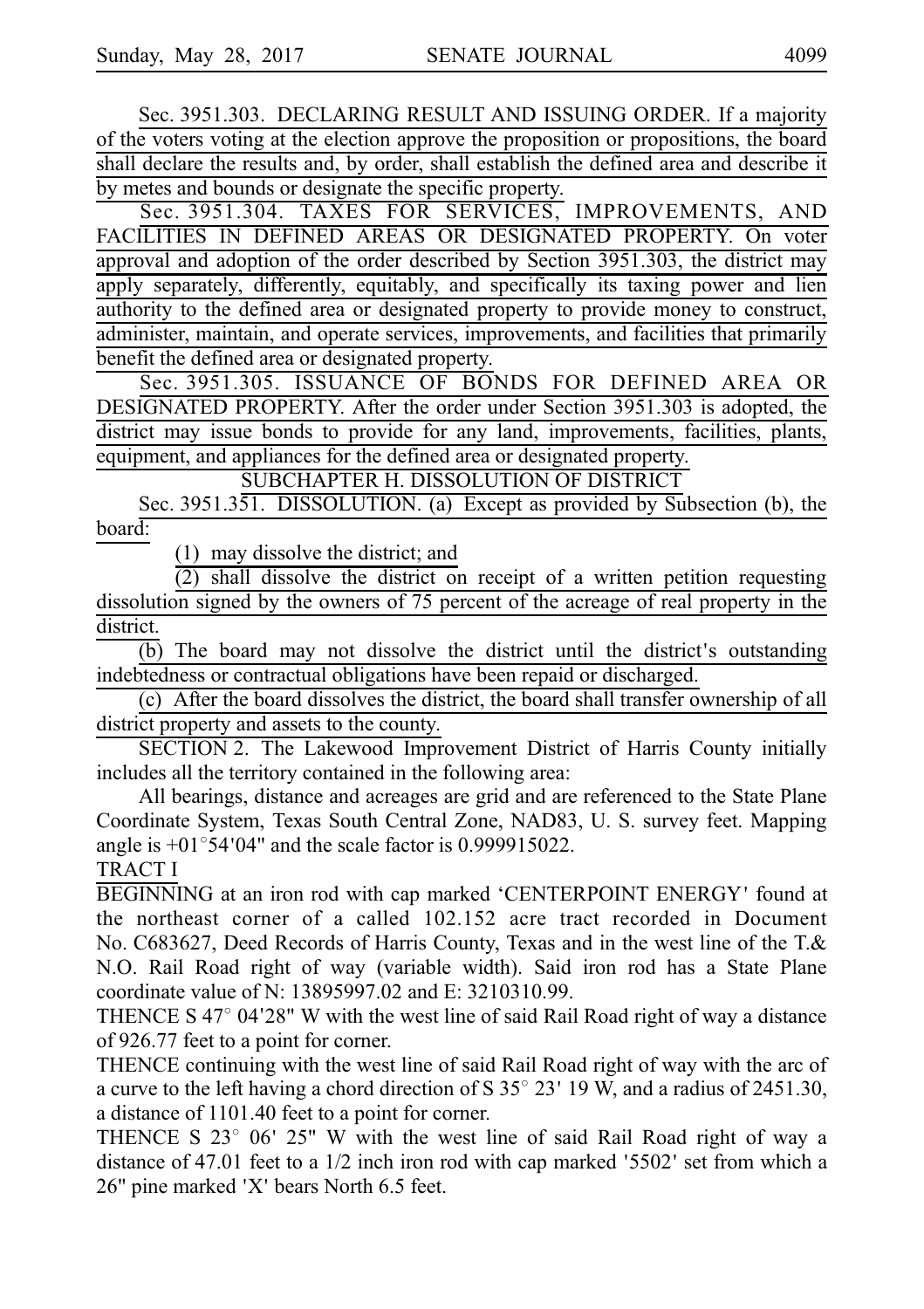THENCE S  $88^{\circ}03'39''$  W with the north line of a called 304.5696 acre tract recorded in Document No.  $20130230098$  a distance of 2407.13 feet to an iron rod found with cap marked 'RPLS 4615'.

THENCE S  $87^{\circ}58'14''$  W with the north line of the said called 304.5696 acre tract and the south line of the herein described tract a distance of 4489.98 feet to a 1/2 inch iron pipe found from which a  $28"$  sweet gum marked 'X' bears  $N58°W$  3 feet.

THENCE S  $88^{\circ}10'16''$  W with the north line of the said 304.5696 acre tract a distance of 3159.89 feet to the left bank of the San Jacinto River on the line of mean higher high water.

THENCE up the river with its meanders on the line of mean higher high water:

N 31°25'35" W 84.67 feet;

N 15°33'56" W 191.85 feet;

N 04°38'06" W 258.15 feet;

N 14°00'39" W 87.13 feet;

N 20°54'29" W 155.32 feet;

N 26°38'13" W 215.05 feet;

N 39°38'48" W 353.07 feet;

 $N 50^{\circ}07'18''$  W 307.76 feet;

 $N$  54 $\degree$ 25'26" W a distance of 278.56 feet to a point for corner at the southwest corner of said called 102.152 acre tract.

THENCE N  $88^{\circ}23'12''$  E with the south line of the said called 102.152 acre tract and the north line of the herein described tract 9551.32 feet to an iron rod found with blue cap.

THENCE N87 $\degree$ 53'38"E with the south line said called 102.152 acre tract a distance of  $2593.16$  feet to  $1/2$  inch iron rod set with cap marked '5502'.

THENCE S  $85^{\circ}24'11''$  E with the south line of the said called 102.152 acre tract and the north line of the herein described tract a distance of 225.32 feet to the PLACE OF BEGINNING, containing 394.12 acres of land.

TRACT II

BEGINNING at a 1" iron pipe found at the most easterly corner of a called 56.50 acre tract recorded in Volume 1458, Page 1, Deed Records of Harris County, Texas, in the south line of the San Jacinto River Authority East Canal right of way, recorded in Volume 1294, Page 256, Deed Records of Harris County, Texas, and at the most northerly northwest corner of this tract, and having a Texas State Plane coordinate value of N: 13902035.22 and E: 3197556.06.

THENCE S  $58^{\circ}$  23' 02" E with the south line of said San Jacinto River Authority East Canal right of way, and a north line of this tract, a distance of 1,097.21 feet to a 1/2 inch iron rod set with cap marked "SHINE 5502".

THENCE continuing with the south line of said San Jacinto River Authority East Canal right of way, and a north line of this tract, with the arc of a curve to the left having a chord direction of S  $84^\circ$  10' 00" E, a radius of 317.72, a distance of 298.83 feet to a 1/2 inch iron rod set with cap marked "SHINE 5502".

THENCE N  $68^{\circ}$  53' 20" E continuing with the south line of said San Jacinto River Authority East Canal right of way, and a north line of this tract a distance of 1,833.89 feet to a point.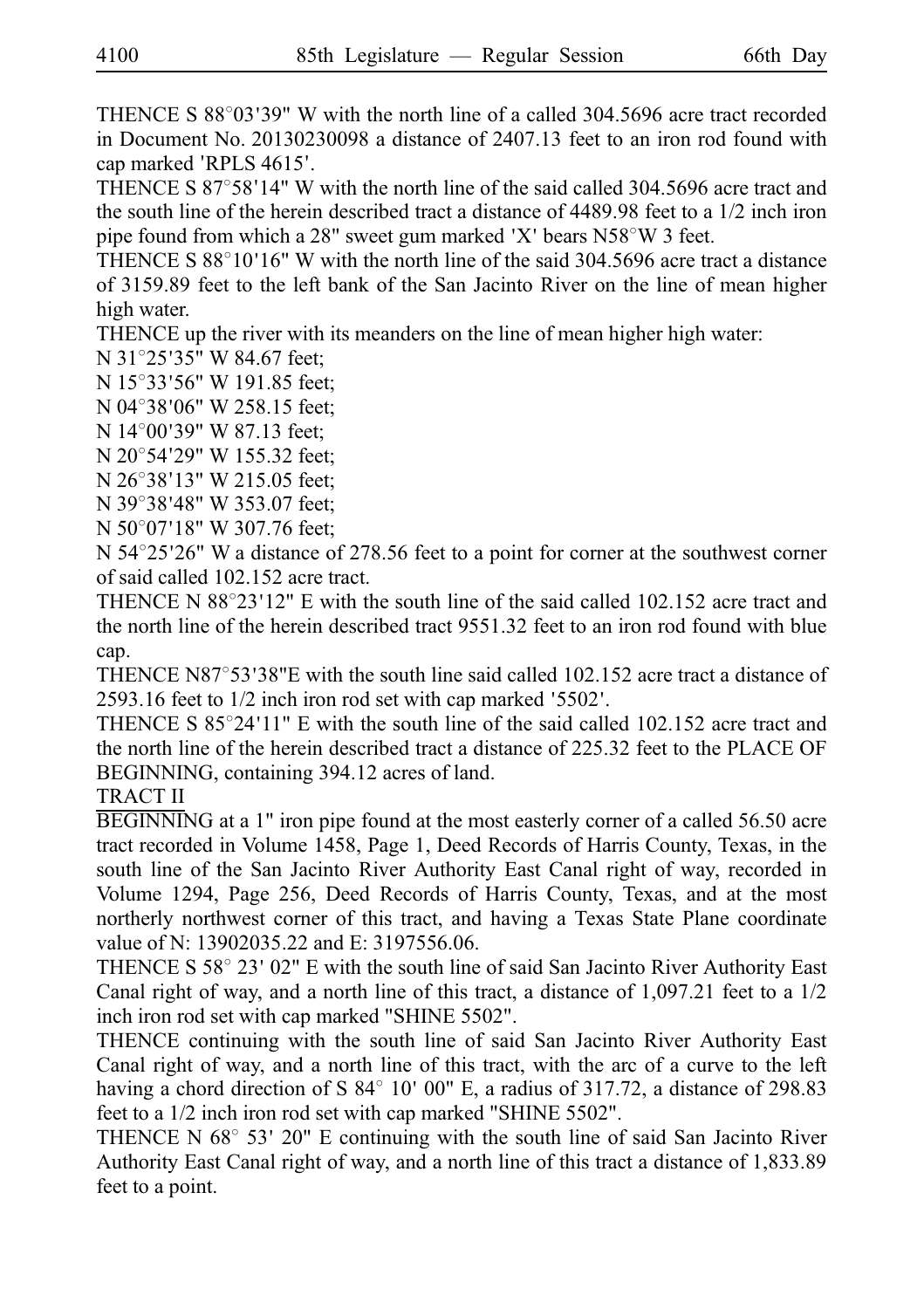THENCE N  $72^{\circ}$  25' 46" E continuing with the south line of said San Jacinto River Authority East Canal, and a north line of this tract a distance of 567.07 feet to a 1/2 inch iron rod with cap marked "SHINE 5502" set at the northwest corner of a called 2.866 acre tract recorded in Harris County Clerk's File E018138.

THENCE S  $01^{\circ}$  15' 13" E with the west line of said called 2.866 acre tract a distance of 329.82 'to a 1/2 inch iron rod with cap marked "SHINE 5502" set at the southwest corner of said called 2.866 acre tract.

THENCE N  $88^\circ$  44' 57" E with the south line of said called 2.866 acre tract, a distance of 330.05 feet to a 1/2 inch iron rod with cap marked "SHINE 5502" set at the southeast corner of said called 2.866 acre tract.

THENCE N  $01^{\circ}$  15' 14" W with the east line of said called 2.866 acre tract a distance of 426.18 feet to a 1/2 inch iron rod with cap marked "SHINE 5502" set at the northeast corner of said called 2.866 acre tract, in the south line of said San Jacinto River Authority East Canal right of way.

THENCE N  $72^{\circ}$  28' 26" E continuing with the south line of said San Jacinto River Authority East Canal right of way, and a north line of this tract a distance of 312.52 feet to a 1/2 inch iron rod with cap marked "SHINE 5502" set at a northerly corner of this tract and the northwest corner of Newport Subdivision, Section 4, a subdivision recorded in Volume 206, Page 145, Map Records of Harris County, Texas, from which an iron rod found with cap marked "RUSS AND PARK SURVEYING" bears N  $72^{\circ}$  29' 29" E a distance of 167.92 feet.

THENCE S  $00^{\circ}$  36' 34" E with a west line of said Newport Subdivision, Section 4, and a northerly east line of this tract a distance of 1,261.04 feet to a 1/2 inch iron rod found at the most westerly southwest corner of said Newport Subdivision, Section 4.

THENCE N 89 $^{\circ}$  29' 03" E with a south line of said Newport Subdivision, Section 4 and a north line of this tract a distance of 71.96 feet to a 1/2 inch iron rod found at the most southerly northwest corner of a called 9.29 acre tract (Called Tract 6), recorded in Harris County Clerk's File Z432808.

THENCE S  $18^{\circ}$  57' 14" W with the west line of said called 9.29 acre tract, passing the southwest corner of said called 9.29 acre tract and the northwest corner of a called 4.29 acre tract recorded in File No. T528516, Deed Records of Harris County, Texas, and continuing a total distance of 512.10 feet to 1/2 inch iron rod with cap marked "SHINE 5502" set at the southwest corner of said called 4.29 acre tract.

THENCE S  $48^{\circ}$  47' 48" E with the southwest line of said called 4.29 acre tract a distance of 660.77 feet to a 1/2 inch iron rod found at the southeast corner of said called 4.29 acre tract in the west line of Newport Subdivision, Section 2, a subdivision recorded in Volume 195, Page 35, Map Records of Harris County, Texas.

THENCE S  $04^{\circ}$  57' 10" W with the west line of said Newport Subdivision, Section 2, a distance of 1,073.79 feet to a 1/2 inch iron rod with cap marked "SHINE 5502" set in the south right of way line of Diamondhead Boulevard (100 feet wide right of way) and at an interior corner of this tract.

THENCE with the south right of way line of said Diamondhead Boulevard with the arc of a curve to the left having a chord direction of N  $89^{\circ}$  25' 20" E, a radius of 2,049.25, a distance of 560.15 feet to a 1/2 inch iron rod with cap marked "SHINE 5502" set at the northwest corner of a called 175.61 acre tract recorded in T528516, Deed Records of Harris County, Texas.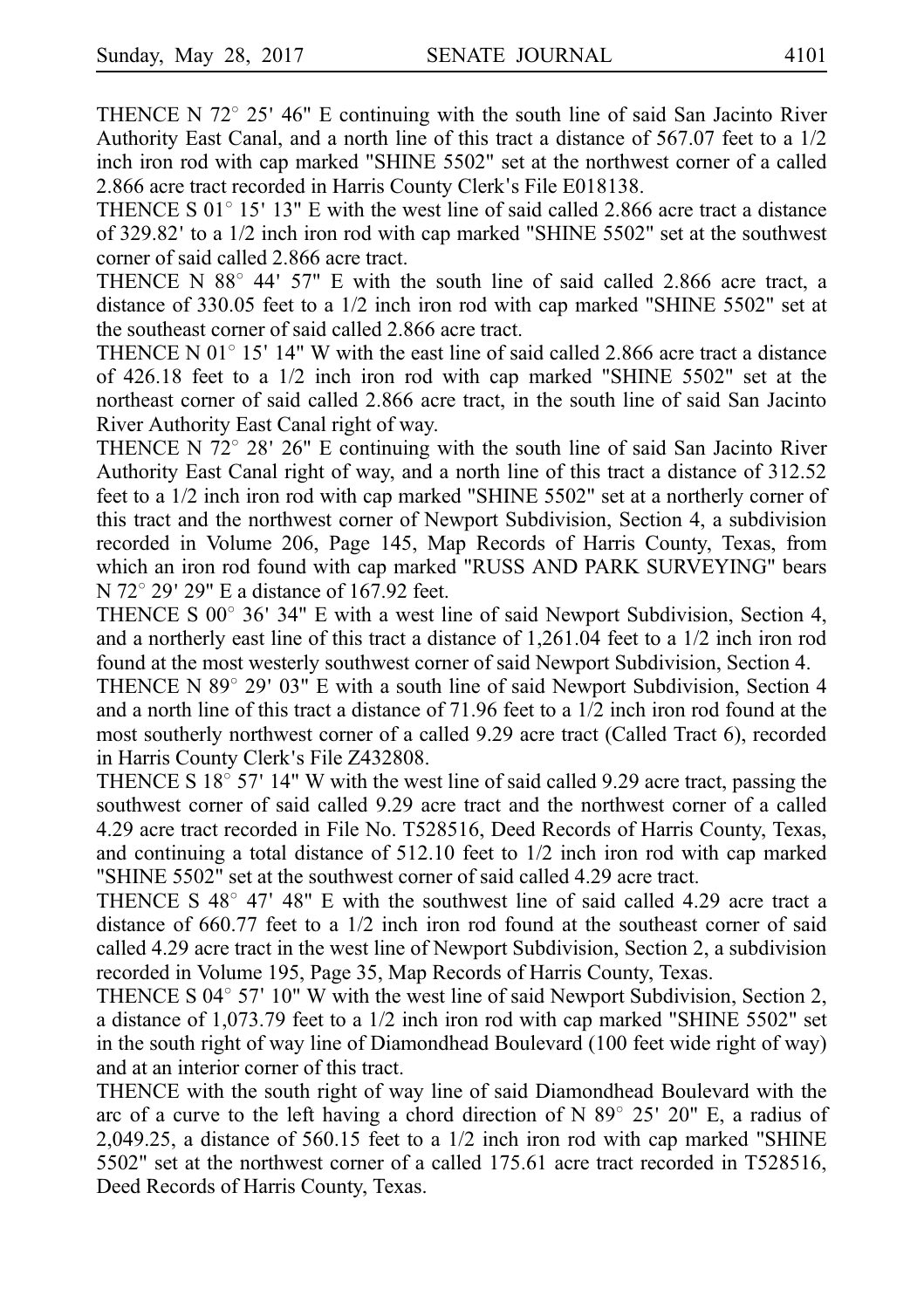THENCE S  $01^{\circ}$  23' 48" E with the west line of said called 175.61 acre tract a distance of 2,298.34 feet to a 60D nail set at the southwest corner of said called 175.61 acre tract and an interior corner of this tract.

THENCE N  $88^\circ$  30' 12" E with the south line of said called 175.61 acre tract a distance of 2,983.90 feet to a 1/2 inch iron rod with cap marked "SHINE 5502" set at the southeast corner of said called 175.61 acre tract.

THENCE with the east line of said called 175.61 acre tract with the arc of a curve to the right having a chord direction of N  $15^{\circ}$  16' 49" E, a radius of 2,100.00 feet, a distance of 366.97 feet to a 1/2 inch iron rod set with cap marked "SHINE 5502".

THENCE N  $20^{\circ}$  17' 11" E continuing with the east line of said called 175.61 acre tract a distance of 509.92 feet to a 1/2 inch iron rod set with cap marked "SHINE 5502".

THENCE continuing with the east line of said called 175.61 acre tract with the arc of a curve to the right having a chord direction of N  $26^{\circ}$  19' 31" E, a radius of 2,100.00 feet, a distance of 440.98 feet to a 1/2 inch iron rod set with cap marked "SHINE 5502".

THENCE N  $32^{\circ}$  20'  $27"$  E continuing with the east line of said called 175.61 acre tract a distance of 140.56 feet to a 1/2 inch iron rod set with cap marked "SHINE 5502".

THENCE continuing with the east line of said called 175.61 acre tract with the arc of a curve to the left having a chord direction of N  $06^{\circ}$  59' 15" E, a radius of 1,200.04 feet, a distance of 949.49 feet to a 1/2 inch iron rod with cap marked "SHINE 5502" set at the northeast corner of said called 175.61 acre tract, in the south right of way of said Diamondhead Boulevard.

THENCE N  $75^{\circ}$  17' 09" E with the south right of way line of said Diamondhead Boulevard, and a north line of this tract, a distance of 769.43 feet to a 1/2 inch iron rod set with cap marked "SHINE 5502".

THENCE continuing with the south right of way line of said Diamondhead Boulevard with the arc of a curve to the right having a chord direction of N  $77^{\circ}$  44' 32" E, a radius of 1,951.36 feet, a distance of 167.12 feet to a 1/2 inch iron rod with cap marked "SHINE 5502" set at the northwest corner of Newport Subdivision, Section 8, a subdivision recorded in Volume 288, Page 21, Map Records of Harris County, Texas, and a northeast corner of this tract.

THENCE S 08 $^{\circ}$  03' 08" W with a west line of said Newport Subdivision, Section 8, a distance of 515.74 feet to a 1/2 inch iron rod found.

THENCE S  $62^{\circ}$  25' 36" E continuing with the west line of said Newport Subdivision, Section 8, a distance of 177.89 feet to a 1/2 inch iron rod found.

THENCE S  $36^{\circ}$  39' 06" E continuing with the west line of said Newport Subdivision, Section 8, a distance of 59.96 feet to a 1/2 inch iron rod found.

THENCE S  $58^{\circ}$  36' 12" E continuing with the west line of said Newport Subdivision, Section 8, a distance of 96.09 feet to a 1/2 inch iron rod found at a northerly southwest corner of said Newport Subdivision, Section 8.

THENCE N  $88^{\circ}$  23' 50" E with a northerly south line of said Newport Subdivision, Section 8, a distance of 51.27 feet to a 1/2 inch iron rod found at the northwest corner of a called 14.1645 acre tract recorded in File No.  $S031457$ , Deed Records of Harris County, Texas.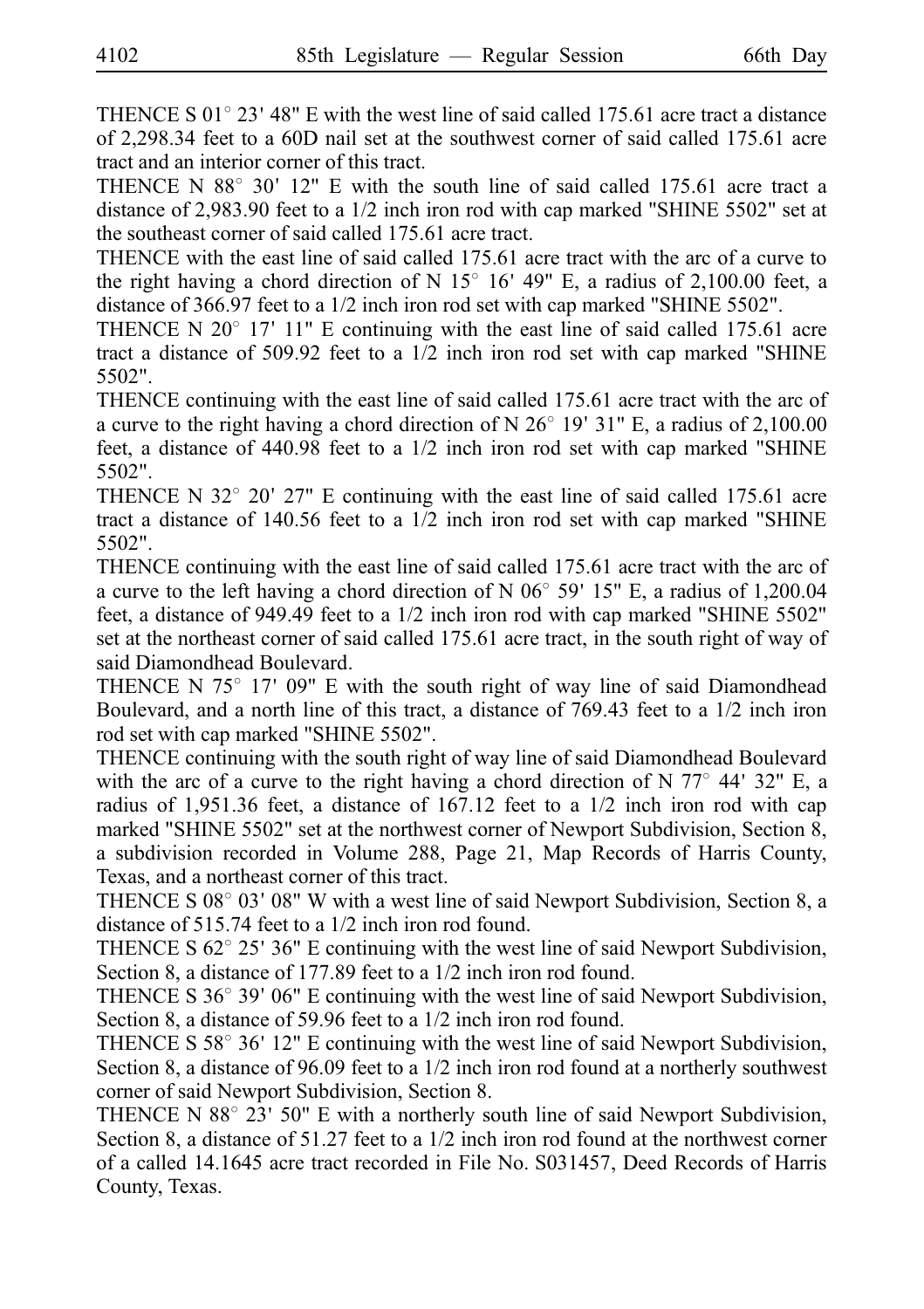THENCE S  $02^{\circ}$  21' 10" E with the west line of said called 14.1645 acre tract a distance of 1,333.31 feet to a 1/2 inch iron rod found at the southwest corner of said called 14.1645 acre tract, from which a 42" Sycamore bears N 44 $\textdegree$  E a distance of 36.60 feet, a 12" corner post with old barbed wire bears N  $04^{\circ}$  W a distance of 12.50 feet, and the north bank of Gum Gully bears South, 26.70 feet.

THENCE N  $87^{\circ}$  37' 51" E with the south line of said called 14.1645 acre tract, passing the

southeast corner of said called 14.1645 acre tract and the southwest corner of a called 15.1515 acre tract recorded in File No. 20070632536, Deed Records of Harris County, Texas, a total distance of 1, 545.45 feet to a 60D Nail found in fence post at the southeast corner of said called 15.1515 acre tract.

THENCE N  $02^{\circ}$  49' 23" W with the west line of said called 15.1515 acre tract a distance of 326.36 feet to a 1/2 inch iron rod with cap marked "SHINE 5502" set at a southwest corner of said Newport Subdivision, Section 8.

THENCE N  $88^{\circ}$  16' 59" E with a south line of said Newport Subdivision, Section 8, and a north line of this tract a distance of 125.02 feet to a 1/2 inch iron rod set with cap marked "SHINE 5502".

THENCE S  $75^{\circ}$  51' 35" E continuing with a south line of said Newport Subdivision, Section 8 and a north line of this tract a distance of 83.64 feet to a 1/2 inch iron rod set with cap marked "SHINE 5502".

THENCE with a west line of said Newport Subdivision, Section 8, and an east line of this tract with the arc of a curve to the right having a chord direction of S  $10^{\circ}$  15'  $26"$ W, a radius of 250.00 feet, a distance of 162.32 feet to a 1/2 inch iron rod set with cap marked "SHINE 5502".

THENCE continuing with a west line of said Newport Subdivision, Section 8, and an east line of this tract with the arc of a curve to the left having a chord direction of S  $13^{\circ}$  34' 14" W, a radius of 150.00 feet, a distance of 80.05 feet to a 1/2 inch iron rod set with cap marked "SHINE 5502".

THENCE S  $01^{\circ}$  43'  $01^{\circ}$  E continuing with an east line of said Harris County Flood Control District drainage easement, a west line of said Newport Subdivision, Section 8, and an east line of this tract a distance of 120.00 feet to a 1/2 inch iron rod set with cap marked "SHINE 5502".

THENCE S  $09^{\circ}$  20' 38" W continuing with a west line of said Newport Subdivision, Section 8, and an east line of this tract a distance of 57.36 feet to a 1/2 inch iron rod set with cap marked "SHINE 5502".

THENCE S  $20^{\circ}$  21' 57" W continuing a west line of said Newport Subdivision, Section 8, and an east line of this tract a distance of 165.00 feet to a 1/2 inch iron rod set with cap marked "SHINE 5502".

THENCE S  $20^{\circ}$  24' 23" E continuing with a west line of said Newport Subdivision, Section 8, and an east line of this tract a distance of 381.48 feet to a 1/2 inch iron rod set with cap marked "SHINE 5502".

THENCE S  $32^{\circ}$  47' 17" E continuing with a west line of said Newport Subdivision, Section 8, and an east line of this tract a distance of 244.44 feet to a 1/2 inch iron rod with cap marked "SHINE 5502" set at a southwest corner of said Newport Subdivision, Section 8 and an interior corner of this tract.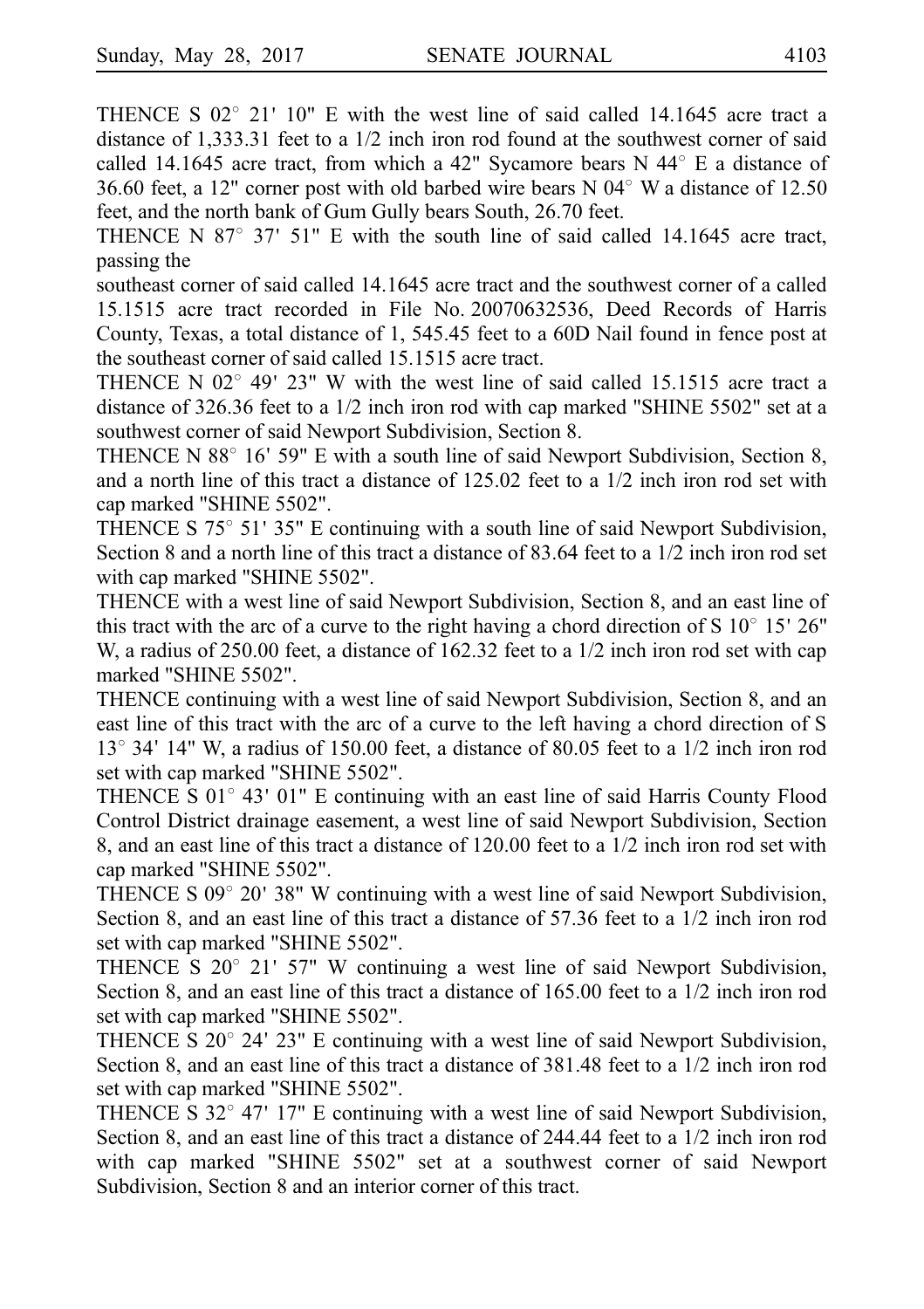THENCE S  $81^\circ$  16' 59" E with a south line of said Newport Subdivision, Section 8 and a north line of this tract a distance of 195.69 feet to a 1/2 inch iron rod set with cap marked "SHINE 5502".

THENCE S  $04^{\circ}$  41'  $04^{\circ}$  W continuing with a south line of said Newport Subdivision, Section 8 and a north line of this tract a distance of 30.71 feet to a 1/2 inch iron rod set with cap marked "SHINE 5502".

THENCE S  $85^{\circ}$  27' 13" E continuing with a south line of said Newport Subdivision, Section 8 and a north line of this tract a distance of 27.39 feet to a 1/2 inch iron rod set with cap marked "SHINE 5502".

THENCE N 04 $^{\circ}$  01' 49" E continuing with a south line of said Newport Subdivision, Section 8 and a north line of this tract a distance of 30.29 feet to a 1/2 inch iron rod set with cap marked "SHINE 5502".

THENCE N  $08^{\circ}$  43' 00" E continuing with a south line of said Newport Subdivision, Section 8 and a north line of this tract a distance of 207.55 feet to a 1/2 inch iron rod set with cap marked "SHINE 5502".

THENCE S 81° 16' 59" E continuing with a south line of said Newport Subdivision, Section 8 and a north line of this tract a distance of 100.00 feet to a 1/2 inch iron rod set with cap marked "SHINE 5502".

THENCE S  $08^{\circ}$  13'  $08"$  W continuing with a south line of said Newport Subdivision, Section 8 and a north line of this tract a distance of 282.01 feet to a 1/2 inch iron rod with cap marked "SHINE 5502" set at a southerly corner of said Newport Subdivision, Section 8.

THENCE continuing with a south line of said Newport Subdivision, Section 8, a north line of this tract, with the arc of a curve to the left having a chord direction of N  $60^{\circ}$  58' 25" E, a radius of 400.00 feet, a distance of 195.69 feet to a 1/2 inch iron rod set with cap marked "SHINE 5502".

THENCE N  $46^{\circ}$  57' 29" E continuing with a south line of said Newport Subdivision, Section 8, and a north line of this tract a distance of 202.17 feet to a 1/2 inch iron rod set with cap marked "SHINE 5502".

THENCE continuing with a south line of said Newport Subdivision, Section 8 and a north line of this tract, with the arc of a curve to the right having a chord direction of N 53 $^{\circ}$  03' 29" E, a radius of 450.00 feet, a distance of 95.82 feet to a point.

THENCE continuing with a south line of said Newport Subdivision, Section 8 and a north line of this tract with the arc of a curve to the left having a chord direction of N  $45^{\circ}$  33' 29" E, a radius of 400.00 feet, a distance of 189.89 feet to a point.

THENCE N 31 $\degree$  57' 29" E continuing with a south line of said Newport Subdivision, Section 8 and a north line of this tract a distance of 228.06 feet to a point.

THENCE continuing with a south line of said Newport Subdivision, Section 8 and a north line of this tract, with the arc of a curve to the right having a chord direction of N 45 $^{\circ}$  27' 29" E, a radius of 500.00 feet, a distance of 235.62 feet to a 1/2 inch iron rod set with cap marked "SHINE 5502".

THENCE continuing with a south line of said Newport Subdivision, Section 8 and a north line of this tract, with the arc of a curve to the left having a chord direction of N  $32^{\circ}$  42' 29" E, a radius of 300.00 feet, a distance of 274.89 feet to a 1/2 inch iron rod set with cap marked "SHINE 5502".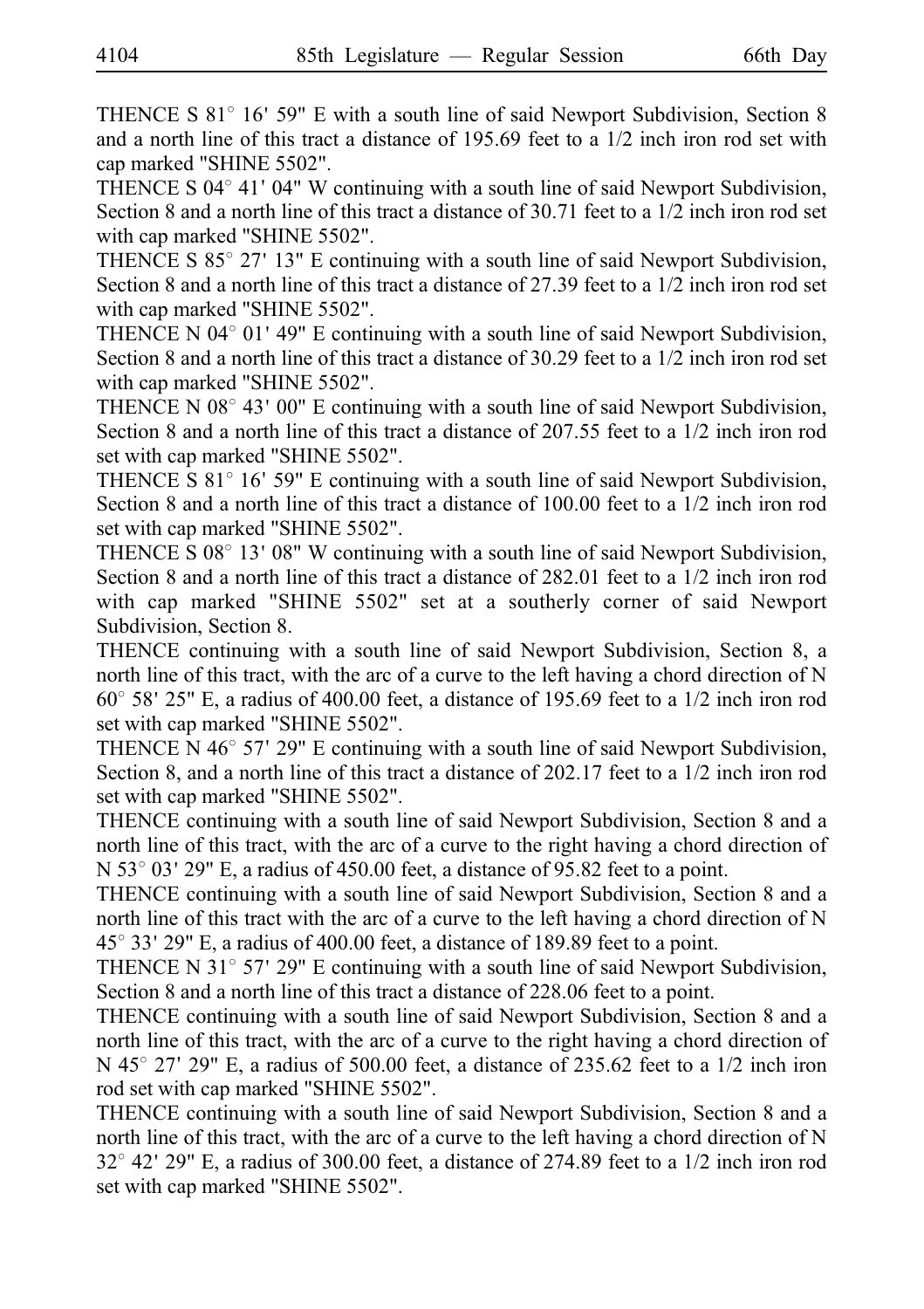THENCE continuing with a south line of said Newport Subdivision, Section 8 and a north line of this tract with the arc of a curve to the right having a chord direction of N  $14^{\circ}$  31' 50" E, a radius of 500.00 feet, a distance of 140.89 feet to a 1/2 inch iron rod set with cap marked "SHINE 5502".

THENCE N  $57^{\circ}$  42' 31" W continuing with a south line of said Newport Subdivision, Section 8, and a north line of this tract a distance of 92.28 feet to a 1/2 inch iron rod set with cap marked "SHINE 5502".

THENCE N 32 $^{\circ}$  17' 29" E continuing with a south line of said Newport Subdivision, Section 8, and a north line of this tract a distance of 60.00 feet to a 1/2 inch iron rod set with cap marked "SHINE 5502".

THENCE S  $57^{\circ}$  42' 31" E continuing with a south line of said Newport Subdivision, Section 8, and a north line of this tract a distance of 85.49 feet to a 1/2 inch iron rod with cap marked "SHINE 5502" set.

THENCE continuing with a south line of said Newport Subdivision, Section 8 and a north line of this tract with the arc of a curve to the right having a chord direction of N  $36^{\circ}$  29' 38" E, a radius of 500.00 feet, a distance of 118.64 feet to a 1/2 inch iron rod set with cap marked "SHINE 5502".

THENCE N 43 $^{\circ}$  17' 29" E continuing with a south line of said Newport Subdivision, Section 8 and a north line of this tract a distance of 374.07 feet to a point.

THENCE continuing with a south line of said Newport Subdivision, Section 8 and a north line of this tract with the arc of a curve to the right having a chord direction of N 52 $\degree$  47' 29" E, a radius of 600.00 feet, a distance of 198.97 feet to a 1/2 inch iron rod set with cap marked "SHINE 5502".

THENCE N  $62^{\circ}$  17' 29" E continuing with a south line of said Newport Subdivision, Section 8 and a north line of this tract a distance of 68.45 feet to a point.

THENCE continuing with a south line of said Newport Subdivision, Section 8 and a north line of this tract with the arc of a curve to the left having a chord direction of N  $33^{\circ}$  14' 01" E, a radius of 139.25 feet, a distance of 141.24 feet to a 1/2 inch iron rod set with cap marked "SHINE 5502".

THENCE continuing with a south line of said Newport Subdivision, Section 8 and a north line of this tract with the arc of a curve to the left having a chord direction of N  $00^{\circ}$  55' 12" E, a radius of 300.00 feet, a distance of 34.09 feet to a 1/2 inch iron rod with cap marked "SHINE 5502" set at the southerly southeast corner of said Newport Subdivision, Section 8 and in the west line of The City of Crosby Town Site, recorded in Volume 7, Page 26, Deed Records of Harris County, Texas, also being the west line of a tract of land referenced as "Tract 1" and "Tract 2" recorded in File No. W314743, Deed Records of Harris County, Texas.

THENCE S  $02^{\circ}$  45' 41" E with a west line of said City of Crosby Town Site, the west line of said called "Tract 1" and "Tract 2", and an east line of this tract a distance of 229.20 feet to a point in the centerline of Jackson Bayou.

THENCE with a south line of said City of Crosby Town Site, a south line of said called "Tract 1" and "Tract 2", a north line of this tract, along the centerline of said Jackson Bayou the following bearings and distances:

| N 65° 32' 07" E | 30.32 feet   |
|-----------------|--------------|
| N 76° 12' 19" E | $10.85$ feet |
| N 19° 33' 49" E | 41.24 feet   |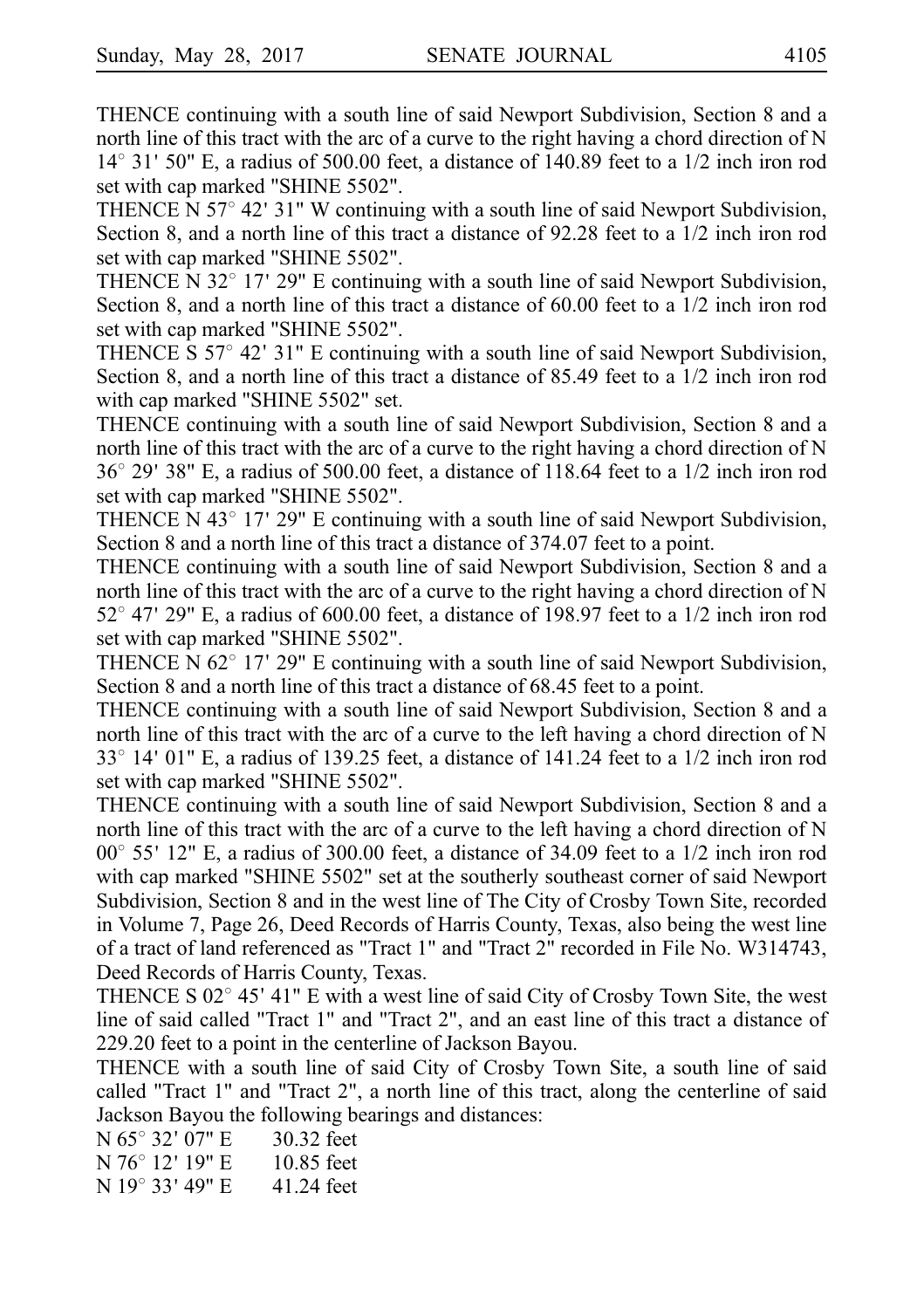| $N$ 40 $^{\circ}$ 05' 08" W | 34.88 feet   |
|-----------------------------|--------------|
| N 09° 21' 28" W             | $46.05$ feet |
| N 26° 11' 16" E             | 45.20 feet   |
| N 60° 33' 12" E             | 80.04 feet   |
| N 48° 22' 25" E             | 110.85 feet  |
| N 50° 01' 28" E             | 64.58 feet   |
| N 78° 38' 48" E             | 76.53 feet   |
| N 62° 45' 53" E             | 42.10 feet   |
| N 26° 13' 09" E             | 43.70 feet   |
| S 17° 27' 48" E             | 44.35 feet   |
|                             |              |

THENCE S 04 $\degree$  37' 07" E continuing with a south line of said City of Crosby Town Site, a south line of said called "Tract 1" and "Tract 2", a north line of this tract, along the centerline of said Jackson Bayou, passing the southerly southeast corner of said called "Tract 1" and "Tract 2", and continuing a total distance of 90.52 feet to a point. THENCE continuing with a south line of said City of Crosby Town Site, a north line of this tract, along the centerline of said Jackson Bayou the following bearings and distances:

S 31° 33′ 28"E 19.00 feet

 $S 89° 42' 03'' E = 32.70$  feet

 $S 65^{\circ} 08' 41'' E = 86.19$  feet

THENCE S  $82^{\circ}$  49' 14" E continuing with a south line of said City of Crosby Town Site, a north line of this tract, along the centerline of said Jackson Bayou a distance of 54.91 feet to a point at the most easterly northeast corner of this tract and the northwest corner of a called 7.6429 acre tract recorded in File No. E429933, Deed Records of Harris County, Texas.

THENCE S  $16^{\circ}$  01' 51" E with the west line of said called 7.6429 acre tract and the most easterly east line of this tract, at a distance of 56.24 feet pass a 1/2 inch iron rod with cap marked "SHINE 5502" set for reference, from which an iron rod with cap marked "PRECISION SURVEYORS" found at the northeast corner of Lot 1, Block 3, said City of Crosby Town Site bears N  $19^{\circ}$  38' 01" E a distance of 409.41 feet, an iron rod with cap marked "PRECISION SURVEYORS found in the east line of said Lot 1, Block 3, City of Crosby Town Site bears N  $85^{\circ}$  43' 47" E a distance of 471.48 feet, and continuing a total distance of 781.81 feet to a 1/2 inch iron rod with cap marked "SHINE 5502" set at the southwest corner of said called 7.6429 acre tract, in the north right of way of T.  $\&$  N. 0. Railroad, a variable width right of way, and at the most easterly southeast corner of this tract.

THENCE S  $46^{\circ}$  52' 02" W with the most easterly east line of this tract and the west right of way line of said T. & N. 0. Railroad, a distance of  $1,876.95$  feet to a 1" iron pipe found in the north line of a called 102.152 acre tract (Tract 2), recorded in File No. C683627, Deed Records of Harris County, Texas, and at the southeast corner of this tract, from which an iron rod found with cap marked "CENTERPOINT ENERGY" found at the northeast corner of herein described Tract I bears  $S\,46^{\circ}\,45'$ 17" W, a distance of 556.58 feet.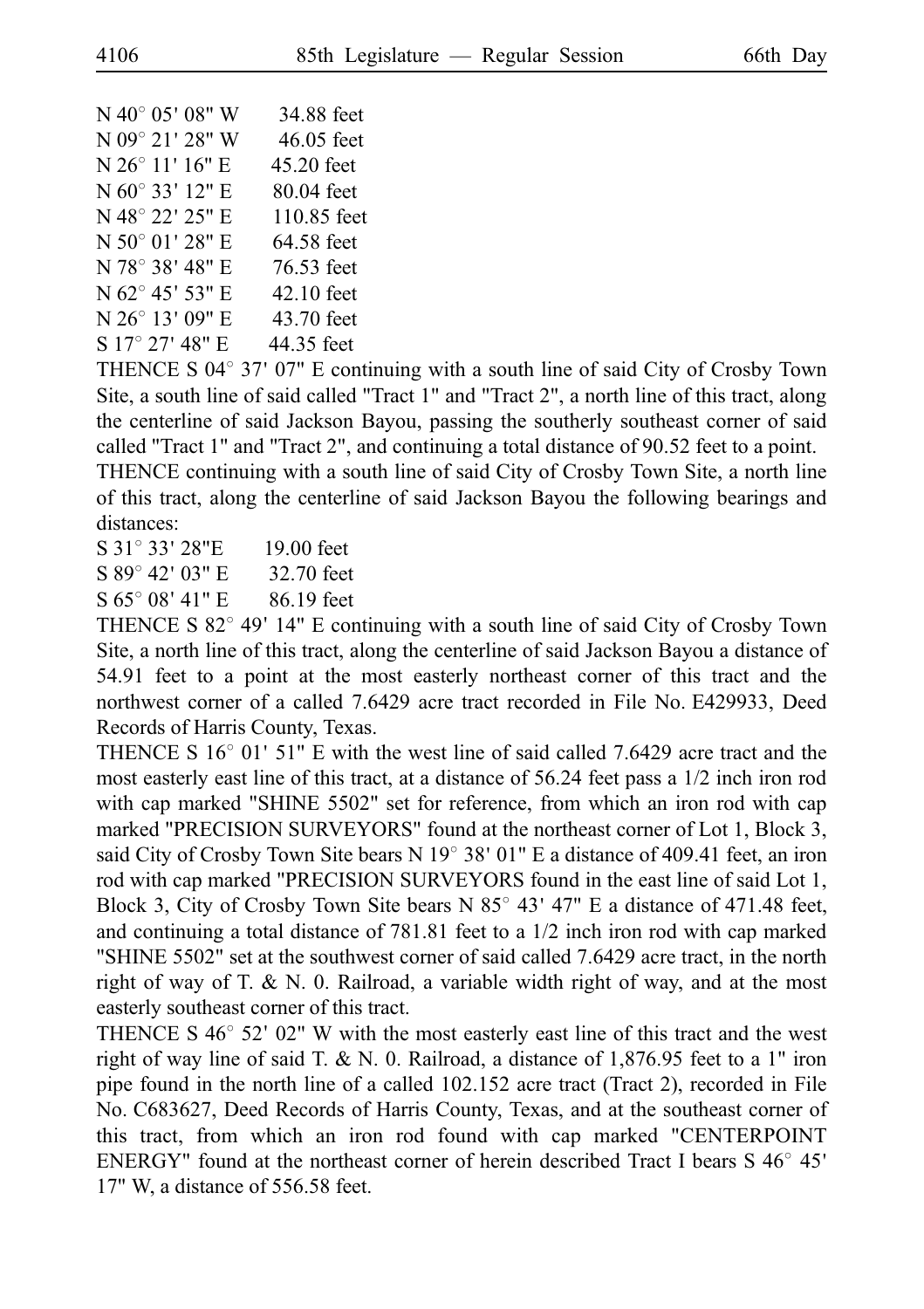THENCE S  $87^{\circ}$  53' 52" W with the north line of said called 102.152 acre tract and the south line of this tract a distance of 2,233.36 feet to a 1/4 inch iron rod found at the southeast corner of a called 21.234 acre tract recorded in File No. G553519, Deed Records of Harris County, Texas, and a southwest corner of this tract from which a found 1" iron pipe bears  $S 87^{\circ} 53' 43'' W$ , a distance of 999.06 feet.

THENCE N 01 $^{\circ}$  06' 07" W with the east line of said called 21.234 acre tract and a west line of this tract, passing the southeast corner of a called 0.116 acre tract recorded in File No. P220412, Deed Records of Harris County, Texas, a total distance of 308.90 feet to a 1/2 inch iron rod with cap marked "SHINE 5502" set at the northeast corner of said called 0.116 acre tract recorded in File No. P220412, and an interior corner of this tract.

THENCE N 81 $^{\circ}$  29' 07" W with the north line of said called 0.116 acre tract recorded in File No.  $P220412$ , and a south line of this tract, at a distance of  $100.00$  feet pass the northwest corner of said called 0.116 acre tract and the northeast corner of a called 0.116 acre tract recorded in File No. R256220, Deed Records of Harris County, Texas, at a distance of 200.00 feet pass the northwest corner of said called 0.116 acre tract recorded in File No.  $R256220$  and the northeast corner of a called 0.1164 acre tract recorded in File No. S300312, Deed Records of Harris County, Texas, at a distance of 300.00 feet pass the northwest corner of said called 0.1164 acre tract recorded in File No. S300312 and the northeast corner of a called 0.116 acre tract recorded in File No. R304758, Deed Records of Harris County, Texas, at a distance of 400.00 feet, pass the northwest corner of said called 0.116 acre tract recorded in File No. R304758 and the northeast corner of a called  $0.116$  acre tract recorded in File No. P254365, Deed Records of Harris County, Texas, at a distance of 500.00 feet pass the northwest corner of said called  $0.116$  acre tract recorded in File No. P254365 and a northeast corner of said called 21.234 acre tract, continuing along a north line of said called 21.234 acre tract and a south line of this tract a total distance of 529.21 feet to a 1/2 inch iron rod set with cap marked "SHINE 5502".

THENCE N 51 $\degree$  33' 28" W a distance of 799.95 feet to a 1/2 inch iron rod with cap marked "SHINE 5502" set at the northwest corner of said called 21.234 acre tract and at an interior corner of this tract.

THENCE S  $25^{\circ}$  27' 04" W with the west line of said called 21.234 acre tract and an east line of this tract, a distance of 528.15 feet to a 1/2 inch iron rod with cap marked "SHINE 5502" set at the northwest corner of a called 2.1614 acre tract recorded in File No. K076581, Deed Records of Harris County, Texas.

THENCE N  $65^{\circ}$  59' 23" W with a north line of said called 2.1614 acre tract and a northerly south line of this tract, a distance of 929.77 feet to a found iron rod with cap marked "RPLS 4615".

THENCE continuing with the north line of said called 2.1614 acre tract and a northerly south line of this tract with the arc of a curve to the left having a chord direction of N 85 $^{\circ}$  42' 42" W, a radius of 509.50 feet, a distance of 238.49 feet to a found iron rod with cap marked "RPLS 4615".

THENCE S  $74^{\circ}$  30' 20" W continuing with the north line of said called 2.1614 acre tract and a northerly south line of this tract a distance of 417.76 feet to a 1/2 inch iron rod with cap marked "SHINE 5502" set at the northwest corner of said called 2.1614 acre tract and an interior corner of this tract.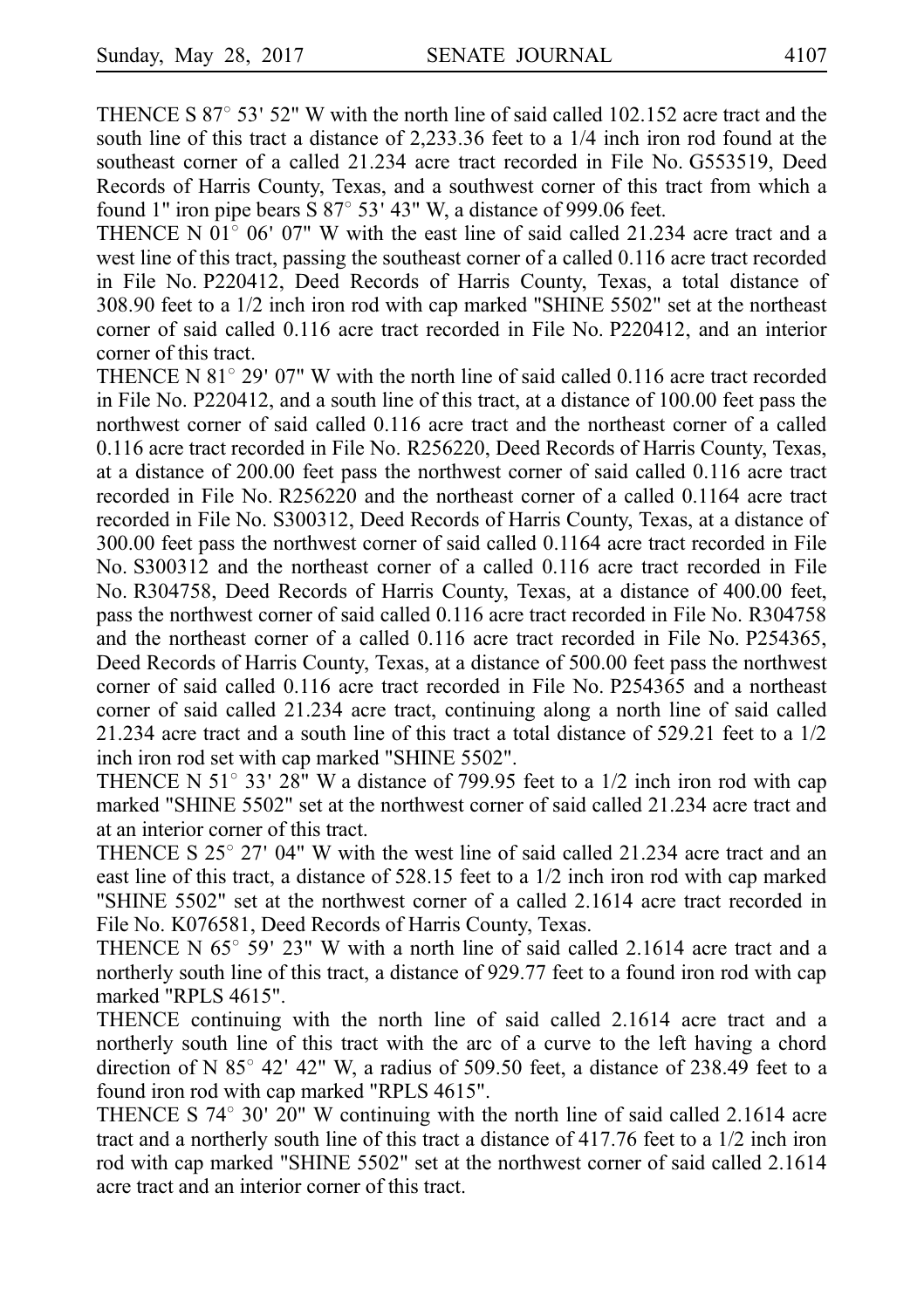THENCE S  $15^{\circ}$  29' 23" E with the west line of said called 2.1614 tract and an east line of this tract a distance of 60.00 feet to an iron rod with cap marked "RPLS 4615" found at the southwest corner of said called 2.1614 acre tract.

THENCE N  $74^{\circ}$  30' 26" E with the south line of said called 2.1614 acre tract and a southerly north line of this tract a distance of 418.00 feet to a found iron rod with cap marked "RPLS 4615".

THENCE continuing with the south line of said called 2.1614 acre tract and a southerly north line of this tract with the arc of a curve to the right having a chord direction of S 83 $\degree$  40' 53" E, a radius of 595.34 feet, a distance of 196.44 feet to a 1/2 inch iron rod set with cap marked "SHINE 5502".

THENCE S  $65^{\circ}$  59' 23" E continuing with the south line of said called 2.164 acre tract and a southerly north line of this tract a distance of 927.30 feet to a 1/2 inch iron rod with cap marked "SHINE 5502" set at the southeast corner of said called 2.1614 acre tract in the west line of said called 21.234 acre tract.

THENCE S  $25^{\circ}$  16' 50" W with the west line of said called 21.234 acre tract and an east line of this tract, a distance of 441.83 feet to an iron rod with cap marked "RPLS 4615" found at the southwest corner of said called 21.234 acre tract, in the north line of said called 102.152 acre tract and at a southeast corner of this tract, from which a found 1" iron pipe bears N  $88^\circ$  29' 40" E, a distance of 600.63 feet.

THENCE S  $88^{\circ}$  21' 40" W with a south line of this tract and the north line of said called 102.152 acre tract, at a distance of 7,048.87 feet, pass a found 3/4" iron rod and continue a total distance of 7,133.88 feet to a 1/2 inch iron rod with cap marked "SHINE 5502" set at the southeast corner of a called 1 acre tract recorded in File No. H076771, Deed Records of Harris County, Texas.

THENCE N  $01^{\circ}$  38' 26" W with a west line of this tract and the east line of said called 1 acre tract, a distance of 208.71 feet to a 1/2 inch iron rod with cap marked "SHINE 5502" set at the northeast corner of said called 1 acre tract.

THENCE S  $88^{\circ}$  21' 40" W with a south line of this tract and the north line of said called 1 acre tract, a distance of 208.71 feet to a 1/2 inch iron rod with cap marked "SHINE 5502" set at the northwest corner of said called 1 acre tract.

THENCE S  $01^{\circ}$  38' 26" E with an east line of this tract and the west line of said called 1 acre tract, a distance of 208.71 feet to a 1/2 inch iron rod with cap marked "SHINE 5502" set at the southwest corner of said called 1 acre tract, in the north line of said called 102.152 acre tract.

THENCE S  $88^{\circ}$  21' 40" W with a south line of this tract and the north line of said called 102.152 acre tract, a distance of 2,021.97 feet to the line of mean higher high water on the San Jacinto River.

THENCE meandering the line of mean higher high water along the left bank of the San Jacinto River, the following bearings and distances:

| N 53° 39' 19" W           | 446.94 feet |
|---------------------------|-------------|
| N 59° 28′ 06″ W           | 369.78 feet |
| N 32° 15′ 28″ W           | 88.34 feet  |
| $N 50^{\circ} 54' 05'' W$ | 129.34 feet |
| N 43° 04' 40" W           | 188.13 feet |
| N 45° 19' 17" W           | 78.88 feet  |
| N 27° 03′ 34″ W           | 250.17 feet |
|                           |             |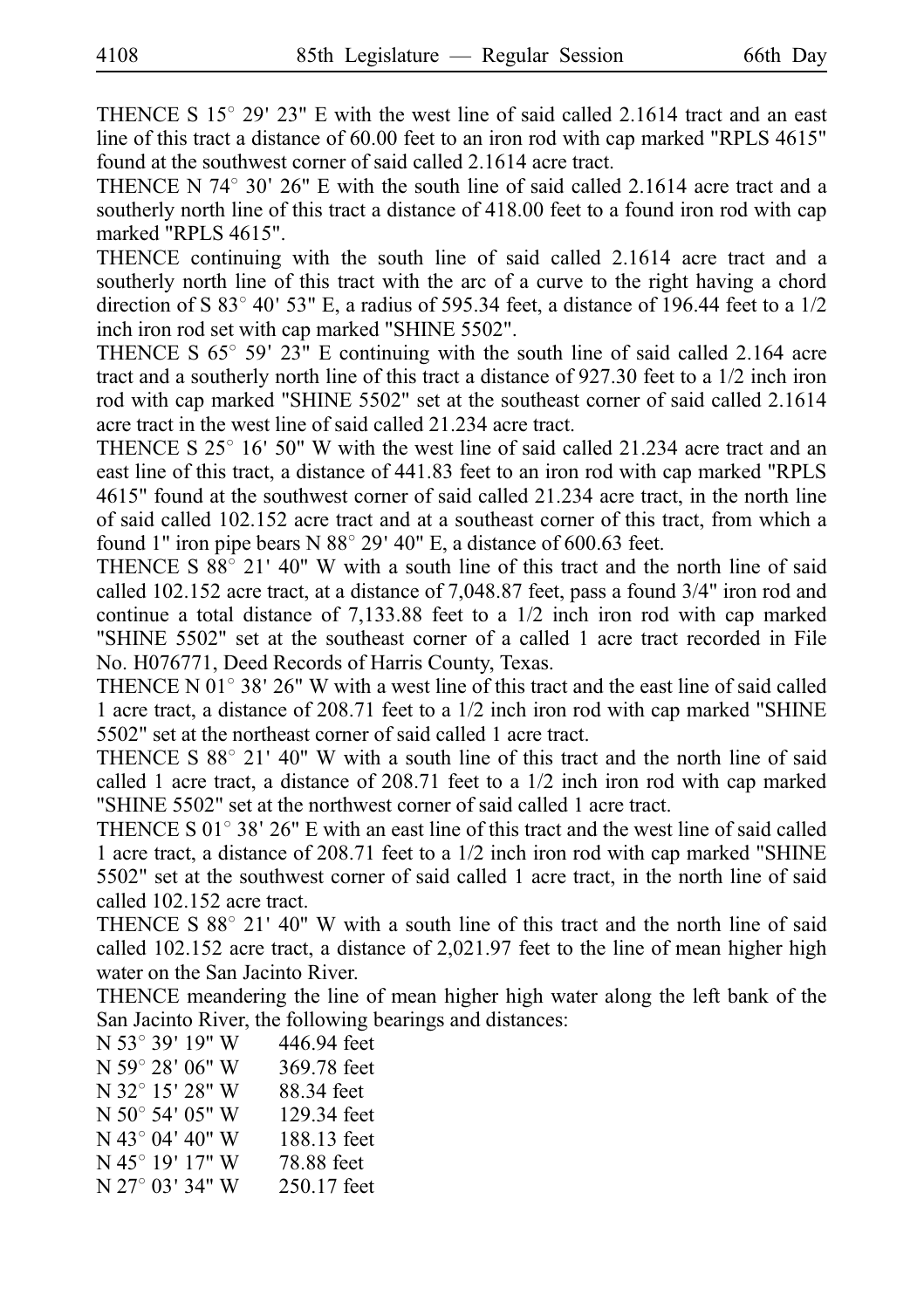```
N 13° 49' 11" W 192.54 feet
N 13^{\circ} 56' 26'' W 103.14 feet
N 00^{\circ} 46' 29'' E = 503.45 feet
N 03° 28' 48" E 224.28 feet
N 03\degree 58' 09" E 246.51 feet
N 01\degree 50' 57" E 180.18 feet
N 04° 57' 15" E 202.55 feet
N 07° 14' 24" E 177.80 feet
N 12° 57' 35" E 166.40 feet
N 07° 38' 19" E 108.67 feet
N 08\degree 55' 16" E 130.31 feet
N 04° 27′ 32″ E 158.34 feet
N 20^{\circ} 09' 17'' E 102.98 feet
N 15^{\circ} 38' 50'' E 168.56 feet
N 08^{\circ} 04' 25" W 320.01 feet
N 24° 35' 18" W 119.21 feet
N 25° 33' 04" W 239.12 feet
```
THENCE N 32 $\degree$  33' 43" W continuing along the line of mean higher high water on the left bank of the San Jacinto River, a distance of 117.10 feet to a point at the southwest corner of said called 56.50 acre tract and a southerly northwest corner of this tract.

THENCE N  $59^{\circ}$  33' 11" E with the south line of said called 56.50 acre tract and a north line of this tract, a distance of 834.87 feet to a 1" iron pipe found at the southeast corner of said called 56.50 acre tract and an interior corner of this tract.

THENCE N  $22^{\circ}$  44' 35" E with the southerly east line of said called 56.50 acre tract and a northerly west line of this tract, a distance of 1,342.07 feet to the PLACE OF BEGINNING, containing 991.55 acres.

#### TRACT III

BEGINNING at a 1" iron pipe found in the south line of the Absalom Reeves Survey, Abstract 60, and the north line of said Abstract 838, in the west line of a called 167.305 acre tract recorded in File No. 2010010605, Deed Records of Harris County, Texas, at the southeast corner of a called 60.0765 acre tract recorded in File No. U922164, Deed Records of Harris County, Texas, and at the northeast corner of this tract. Said 1" iron pipe has a Texas State Plane coordinate value of N: 13910927.97 and E: 3206944.66.

THENCE S 02° 37′ 23" E (Called S 02° 37′ 21" E) with the west line of said called 167.305 acre tract and the east line of this tract, a distance of 1,434.17 feet to a 1/2 inch iron rod with cap marked "SHINE 5502" set at the southwest corner of said 167.305 acre tract.

THENCE S  $87^{\circ}$  47' 10" E with the south line of said called 167.305 acre tract and a north line of this tract, a distance of 51.63 feet to a 1/2 inch iron rod with cap marked "SHINE 5502" set in the north right of way of Diamondhead Boulevard North, (100 feet wide R.O.W.), at the northwest corner of Newport Subdivision, Section 10, a subdivision recorded in Volume 220, Page 76, Map Records of Harris County, Texas.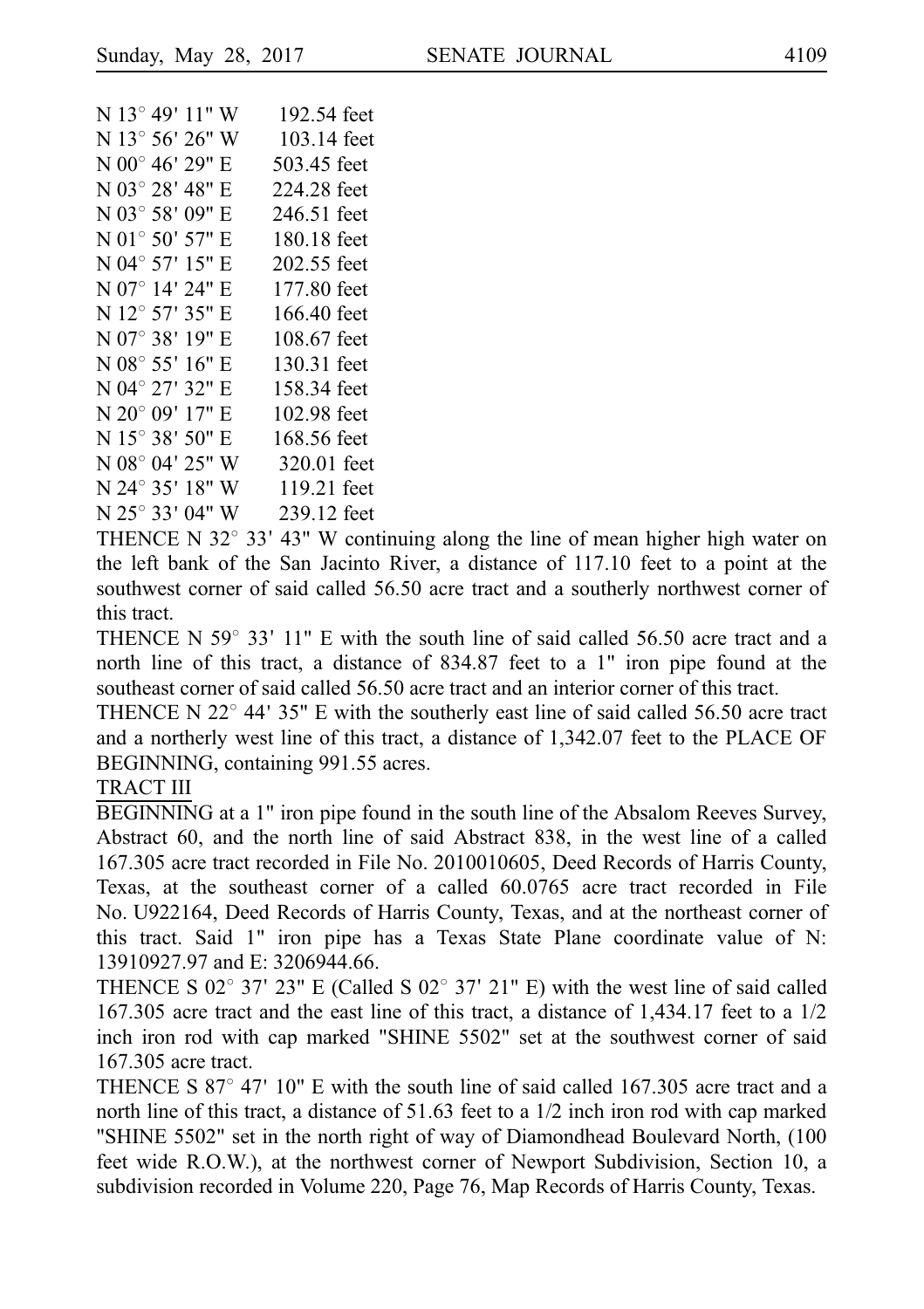THENCE S  $02^{\circ}$  12' 50" W with a west line of said Section 10 and an east line of this tract, a distance of 100.00 feet to a 1/2 inch iron rod with cap marked "SHINE 5502" set in the south right of way line of said Diamondhead Boulevard North, at a northerly southwest corner of said Section 10.

THENCE S  $87^{\circ}$  47' 10" E with the south right of way line of said Diamondhead Boulevard North, a northerly south line of said Section 10, and a north line of this tract, a distance of 37.06 feet to a 1/2 inch iron rod with cap marked "SHINE 5502" set at the intersection of the south right of way line of said Diamondhead Boulevard North, and the west right of way line of Golf Club Drive (100 feet wide R.O.W.) in a west line of said Section 10.

THENCE S  $42^{\circ}$  47' 10" E with the west right of way of said Golf Club Drive, the west line of said Section 10 and the east line of this tract, a distance of 14.14 feet to a 1/2 inch iron rod with cap set marked "SHINE 5502".

THENCE S  $01^{\circ}$  07' 10" E continuing with the west right of way of said Golf Club Drive, the west line of said Section 10 and the east line of this tract, a distance of 183.64 feet to a 1/2 inch iron rod with cap set marked "SHINE 5502".

THENCE continuing with the west right of way of said Golf Club Drive, the west line of said Section 10 and the east line of this tract, with the arc of a curve to the right having a radius of 1,950.00 feet and a central angle of  $20^{\circ}$  00' 00", a distance of 680.68 feet to a 1/2 inch iron rod with cap set marked "SHINE 5502".

THENCE S  $22^{\circ}$  12' 50" W continuing with the west right of way of said Golf Club Drive, the west line of said Section 10 and the east line of this tract, a distance of 660.85 feet to a 1/2 inch iron rod with cap set marked "SHINE 5502".

THENCE continuing with the west right of way of said Golf Club Drive, the west line of said Section 10 and the east line of this tract, with the arc of a curve to the left having a radius of 3,050.00 feet and a central angle of  $45^{\circ}$  06' 00", a distance of 2,400.79 feet to a 1/2 inch iron rod with cap set marked "SHINE 5502".

THENCE S  $22^{\circ}$  57' 10" E continuing with the west right of way of said Golf Club Drive, the west line of said Section 10 and the east line of this tract, a distance of 714.81 feet to a 1/2 inch iron rod with cap marked "SHINE 5502" set at the northeast corner of a called 3.3685 acre tract recorded in File No. N409807, Deed Records of Harris County, Texas, and the most easterly southeast corner of this tract.

THENCE S  $74^{\circ}$  57' 26" W with the north line of said called 3.3685 acre tract and a south line of this tract, a distance of 170.16 feet to a 1/2 inch iron rod with cap set marked "SHINE 5502".

THENCE S  $38^{\circ}$  21' 36" W continuing with the north line of said called 3.3685 acre tract and a south line of this tract, a distance of 375.28 feet to a 1/2 inch iron rod with cap marked "SHINE 5502" set at the southerly northeast corner of a called 53.17 acre tract recorded in File No. U652009, Deed Records of Harris County, Texas, and a southeast corner of this tract, from which a 1/2 inch iron rod found at the southeast corner of said called 53.17 acre tract and the southwest corner of said called 3.3685 acre tract bears S  $38^{\circ}$  21' 38" W, a distance of 10.86 feet.

THENCE N  $75^{\circ}$  29' 31" W with a southerly north line of said called 53.17 acre tract and a south line of this tract, a distance of 577.95 feet to an iron rod with cap marked "TERRA SURVEYING" found at a southerly northeast corner of said called 53.17 acre tract, and an interior corner of this tract.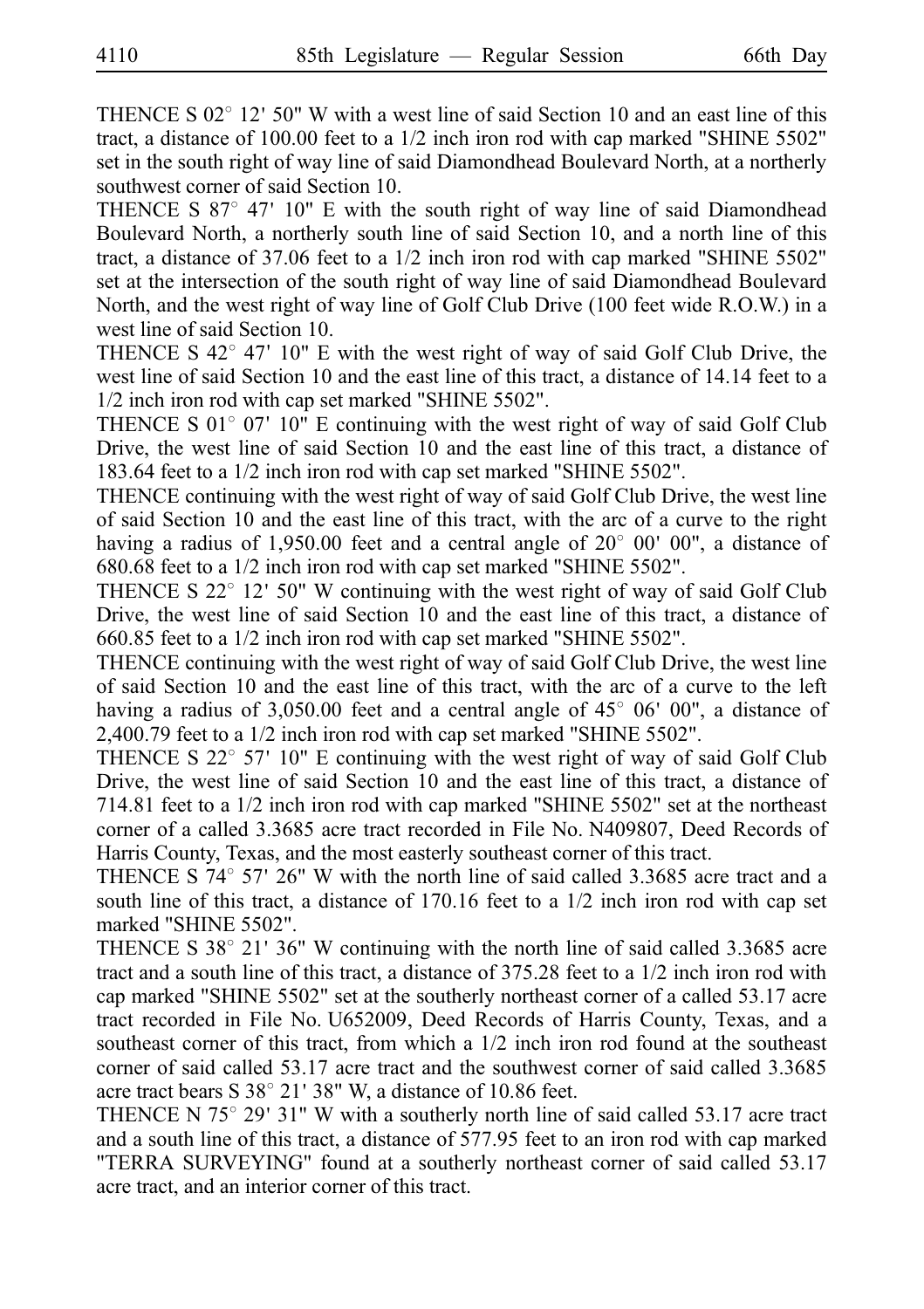THENCE N  $05^{\circ}$  37' 30" E with the east line of said called 53.17 acre tract and a west line of this tract, a distance of 480.74 feet to an iron rod found with cap marked "TERRA SURVEYING".

THENCE N  $08^{\circ}$  08' 01" E continuing with the east line of said called 53.17 acre tract and a west line of this tract, a distance of 825.65 feet to an iron rod found with cap marked "TERRA SURVEYING".

THENCE continuing with the east line of said called 53.17 acre tract and a west line of this tract, with the arc of a curve to the left having a radius of 250.61 feet and a central angle of 98 $^{\circ}$  17' 48", a distance of 429.95 feet to an iron rod with cap marked "TERRA SURVEYING" found at the northeast corner of said called 53.17 acre tract.

THENCE N  $89^{\circ}$  04' 41" W with the north line of said called 53.17 acre tract and a south line of this tract, a distance of 407.72 feet to an iron rod found with cap marked "TERRA SURVEYING".

THENCE S  $74^{\circ}$  12' 35" W continuing with the north line of said called 53.17 acre tract and a south line of this tract, a distance of 412.92 feet to an iron rod found with cap marked "TERRA SURVEYING".

THENCE S  $71^{\circ}$  17' 47" W continuing with the north line of said called 53.17 acre tract and a south line of this tract, a distance of 313.23 feet to an iron rod found with cap marked "TERRA SURVEYING".

THENCE S  $64^{\circ}$  30' 39" W continuing with the north line of said called 53.17 acre tract and a south line of this tract, a distance of 250.16 feet to an iron rod with cap marked "TERRA SURVEYING" found at the northwest corner of said called 53.17 acre tract and an interior corner of this tract.

THENCE S  $30^{\circ}$  45' 58" W with the west line of said called 53.17 acre tract and an east line of this tract, a distance of 938.35 feet to an iron rod found with cap marked "TERRA SURVEYING" from which a 1 1/4 inch iron pipe found in the south line of said called 53.17 acre tract and the north line of The San Jacinto River Authority East Canal tract, recorded in Volume 1294, Page 256, Deed Records of Harris County, Texas bears S  $76^{\circ}$  55' 49" E a distance of 700.71 feet.

THENCE S  $38^{\circ}$  36' 07" E continuing with the west line of said called 53.17 acre tract and an east line of this tract, a distance of 330.48 feet to an iron rod found with cap marked "TERRA SURVEYING".

THENCE S  $50^{\circ}$  28' 00" W continuing with the west line of said called 53.17 acre tract and an east line of this tract, a distance of 392.70 feet to an iron rod found with cap marked "TERRA SURVEYING".

THENCE S  $34^{\circ}$  53' 53" E continuing with the west line of said called 53.17 acre tract and an east line of this tract, a distance of 54.47 feet to an iron rod with cap marked "TERRA SURVEYING" found at the southwest corner of said called 53.17 acre tract, in a north line of Horizon Drive, a dedicated public road in Newport Subdivision, Section 4, a subdivision recorded in Volume 198, Page 53, Map Records of Harris County, Texas, and at a southeast corner of this tract, from which a 1 1/4 inch iron pipe found in the south line of said called 53.17 acre tract and the north line of said East Canal tract bears  $N$  51 $^{\circ}$  21' 56" E a distance of 512.15'.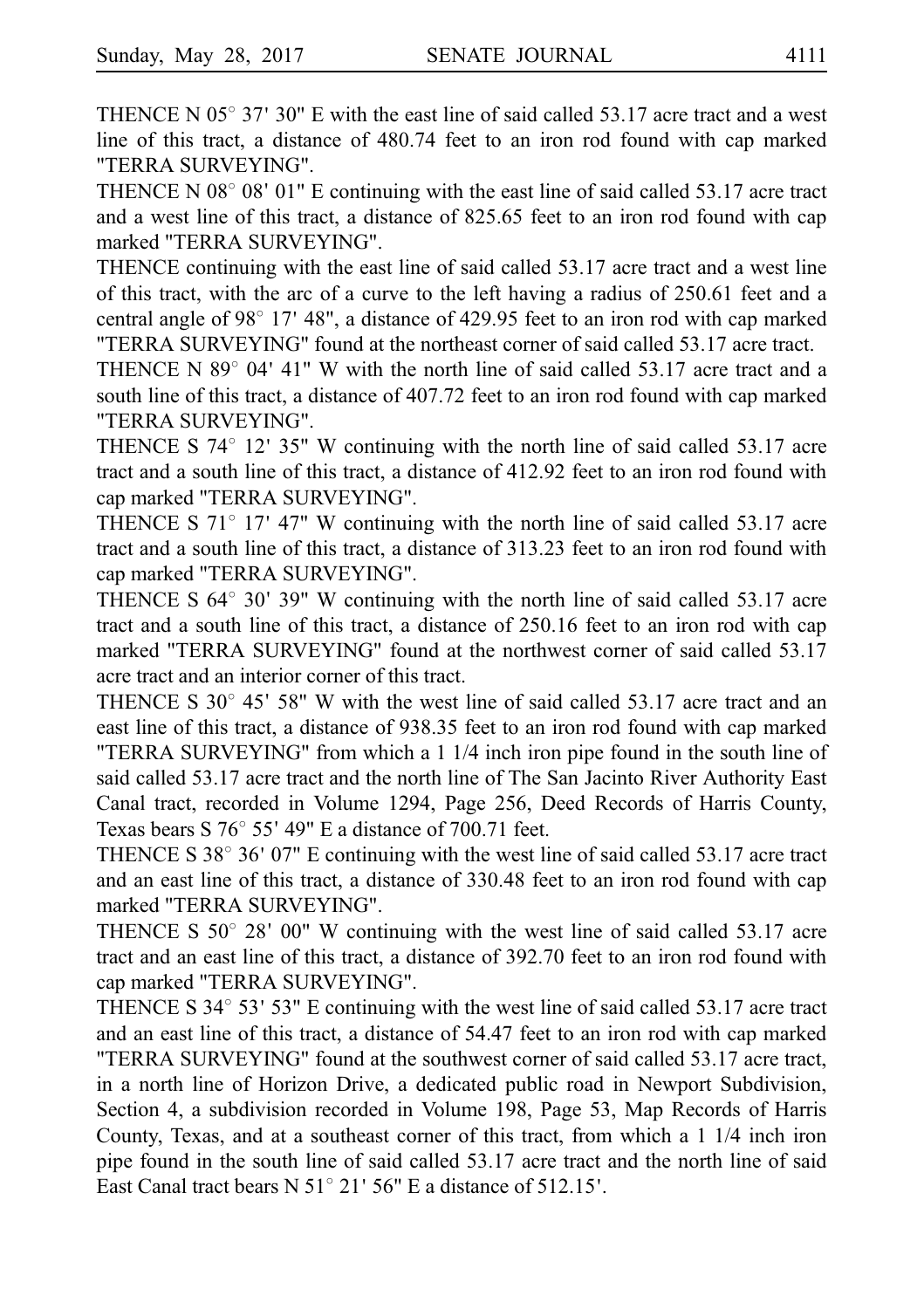THENCE S  $51^{\circ}$  21' 08" W along a north line of said Section 4, a north line of said San Jacinto River Authority East Canal Tract, and a south line of this tract, at a distance of 51.71 feet pass a northwest corner of said Horizon Drive and Section 4 and continuing a total distance of 605.52 feet to a 1" iron pipe found.

THENCE continuing along a north line of said San Jacinto River Authority East Canal and a south line of this tract, with the arc of a curve to the left having a radius of 415.36 feet and a central angle of  $17^{\circ}$  54' 23", a distance of 129.81 feet to a 1 1/2 inch iron pipe found.

THENCE S  $32^{\circ}$  37' 00 W continuing along a north line of said San Jacinto River Authority East Canal and a south line of this tract a distance of 1,291.52 feet to a 1 1/4 inch iron pipe found.

THENCE continuing along a north line of said San Jacinto River Authority East Canal and a south line of this tract, with the arc of a curve to the right having a radius of 174.95 feet and a central angle of  $39^{\circ}$  20' 42", a distance of 174.95 feet to a 1 inch iron pipe found.

THENCE S  $72^{\circ}$  28' 08" W continuing along a north line of said San Jacinto River Authority East Canal and a south line of this tract, a distance of 2,448.06 feet to a 1 1/4 inch iron pipe found.

THENCE continuing along a north line of said San Jacinto River Authority East Canal and a south line of this tract, with the arc of a curve to the left having a radius of 333.37 feet and a central angle of  $04^{\circ}$  24' 34", a distance of 25.66 feet to a 1 1/4 inch iron pipe found.

THENCE S  $68^{\circ}$  53' 17" W continuing along a north line of said San Jacinto River Authority East Canal and a south line of this tract, a distance of 1,832.09 feet to a 1 1/4 inch iron pipe found.

THENCE continuing along a north line of said San Jacinto River Authority East Canal and a south line of this tract, with the arc of a curve to the right having a radius of 144.47 feet and a central angle of  $53^{\circ}$  20' 45", a distance of 134.51 feet to a 1 1/4" iron pipe found.

THENCE N  $57^{\circ}$  13' 44" W continuing along a north line of said San Jacinto River Authority East Canal and a south line of this tract, a distance of 1,587.58 feet to a 1/2 inch iron rod set with cap marked "SHINE 5502".

THENCE continuing along a north line of said San Jacinto River Authority East Canal and a south line of this tract, with the arc of a curve to the left having a radius of 402.67 feet and a central angle of  $30^{\circ}$  10' 09", a distance of 212.03 feet to a 1/2 inch iron rod set with cap marked "SHINE 5502".

THENCE N 87 $\degree$  29' 31" W continuing along a north line of said San Jacinto River Authority East Canal and a south line of this tract, a distance of 224.45 feet to a 1/2 inch iron rod found at an interior corner of said San Jacinto River Authority East Canal and an interior corner of this tract.

THENCE along an east line of said San Jacinto River Authority East Canal and a west line of this tract, with the arc of a curve to the right having a radius of 133.99 feet and a central angle of  $63^{\circ}$  17' 53", a distance of 148.03 feet to a 1/2 inch iron rod found in the north line of said Humphrey Jackson Survey, Abstract 37 and the south line of said William Wilson Survey, Abstract 838.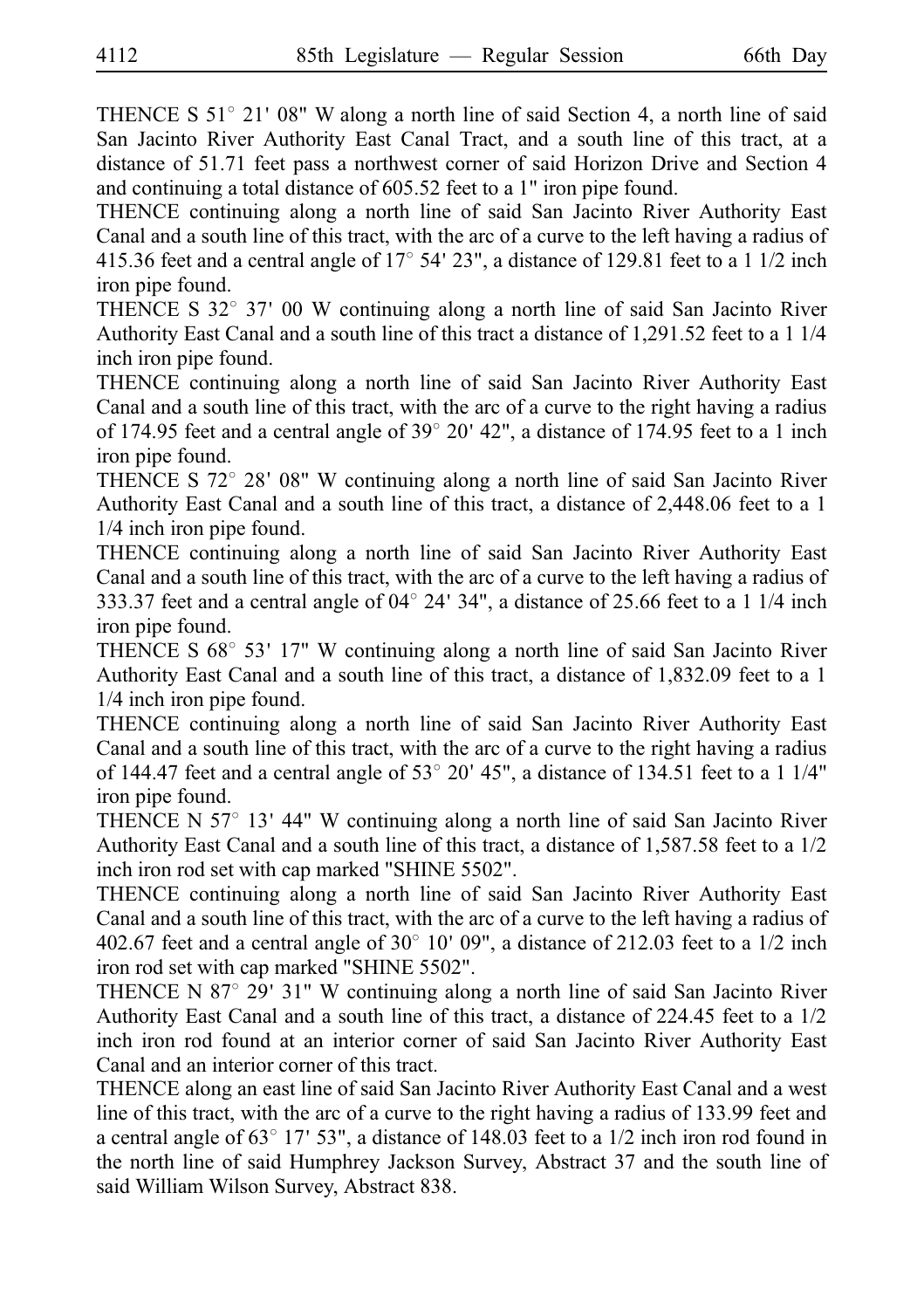THENCE N  $24^{\circ}$  23' 35" W along an east line of said San Jacinto River Authority East Canal and a west line of this tract, a distance of 375.95 feet to a 1" iron pipe found.

THENCE continuing along an east line of said San Jacinto River Authority East Canal and a west line of this tract, with the arc of a curve to the right having a radius of 174.87 feet and a central angle of  $37^{\circ}$  53' 54", a distance of 115.67 feet to a 1 1/4" iron pipe found.

THENCE N 14° 24' 42" E continuing along an east line of said San Jacinto River Authority East Canal and a west line of this tract, a distance of 74.82 feet to a 1 1/4" iron pipe found.

THENCE continuing along an east line of said San Jacinto River Authority East Canal and a west line of this tract, with the arc of a curve to the right having a radius of 661.43 feet and a central angle of  $07^{\circ}$  01' 58", a distance of 81.19 feet to a 1 1/4" iron pipe found.

THENCE N  $12^{\circ}17'$  19" E continuing along the east line of said San Jacinto River Authority East Canal and a west line of this tract, a distance of 436.82 feet to a 5/8" iron rod found at a northeast corner of said San Jacinto River Authority East Canal, in the south line of a called 39.88 acre tract recorded in File No. T525349, Deed Records of Harris County, Texas and at an interior corner of this tract, from which a 1 1/4" iron pipe found in a north line of said San Jacinto River Authority East Canal tract and the south line of said called 39.88 acre tract bears N  $77^{\circ}$  36' 49" W, a distance of 621.39 feet.

THENCE S  $77^{\circ}$  42' 29" E with the south line of said called 39.88 acre tract and a north line of this tract, a distance of 294.05 feet to a 5/8" iron rod found at the southeast corner of said called 39.88 acre tract.

THENCE N  $09^{\circ}$  46' 40" E with the east line of said called 39.88 acre tract and a west line of this tract, a distance of 950.00 feet to a 1/2" iron rod found.

THENCE N  $10^{\circ}$  53' 20" W continuing with the east line of said called 39.88 acre tract, and the west line of this tract, a distance of 394.97 feet to a 1/2" iron rod found at the northeast corner of said called 39.88 acre tract.

THENCE N  $80^{\circ}$  21' 03" W with the north line of said called 39.88 acre tract and a south line of this tract, a distance of 1,359.57 feet to a point in an east line of called 589.27 acre tract (Lake Houston) recorded in Volume 1458, Page 1, and a west line of this tract. Volume 1458, Page 1 describes this point as being the waterline of the proposed reservoir when at normal pool level at elevation 44.5 feet above mean sea level.

THENCE with the west line of this tract and an east line of said called 589.27 acre tract (Lake Houston), the following bearings and distances:

- $N$  30 $\degree$  53' 29" E 376.74 feet
- N 21° 32′ 39″ E 300.00 feet
- N 06° 45' 39" E 864.00 feet
- N 19° 56' 19" W 882.88 feet
- N 07° 44' 21" W 184.00 feet

THENCE N  $52^{\circ}$  28' 21" W continuing with the west line of this tract and the east line of said called 589.27 acre tract (Lake Houston), a distance of 508.00 feet to a point from which a 12"x12" concrete monument found with Aluminum Disc marked "Corp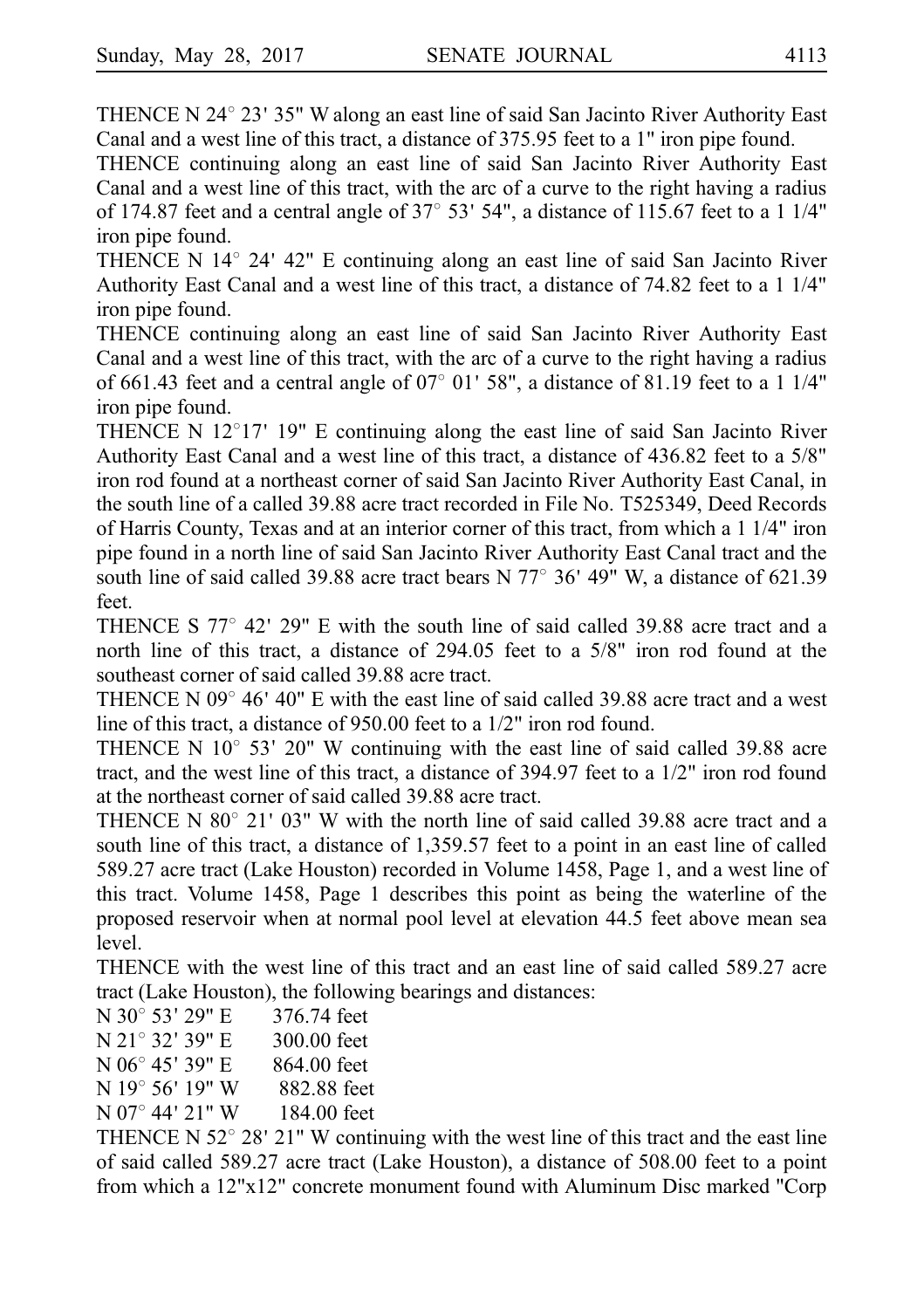of Engineers U.S. Boundary Mark SL-1 Y1977" bears N 25° 14' 05" W a distance of 59.32 feet. Said concrete monument has a State Plane coordinate value of N: 13907978.68 and E: 3195354.41

THENCE continuing with the west line of this tract and an east line of said called 589.27 acre tract (Lake Houston), the following bearings and distances:

 $N 65^{\circ} 40' 21'' W$  422.00 feet N 80° 22′ 21″ W 300.00 feet  $N$  62 $\degree$  47' 53" W 641.05 feet N 60° 37' 21" W 600.00 feet N 88° 15′ 21″ W 540.00 feet S 84 ° 47' 39" W 568.00 feet S 69° 42′ 54″ W 633.02 feet S 83° 28′ 39″ W 332.00 feet N 77° 42′ 21″ W 270.00 feet N 13° 14′ 21″ W 739.00 feet N 28° 22′ 21″ W 402.00 feet

THENCE N  $21^{\circ}$  29' 39" E continuing with the west line of this tract and an east line of said called 589.27 acre tract (Lake Houston), a distance of 394.76 feet to a point in the south line of Lake Shadows Section Four, a subdivision recorded in File No. D620201, Map Records of Harris County, Texas, and at the northwest corner of this tract.

THENCE N  $86^{\circ}$  32' 15" E with the south line of said Lake Shadows Section Four and the north line of this tract, at a distance of 204.97 feet pass a 1/2" iron rod found, and continuing a total distance of 689.12 feet to a point in a concrete slab at the southeast corner of said Lake Shadows Section Four, the southwest corner of a called 447.0498 acre tract recorded in File No. D759681, Deed Records of Harris County, Texas, and an interior corner of this tract from which a  $1/2$  " iron rod with cap marked "SHINE 5502" set for reference bears S 04 $^{\circ}$  44' 22" W a distance of 1.88 feet, a 1" iron pipe found bears N 79 $^{\circ}$  27' 48" E a distance of 101.22 feet, and a 1/2" iron rod found in the east line of said Lake Shadows Section Four bears N  $33^{\circ}$  33' 38" E a distance of 254.84 feet.

THENCE N  $86^{\circ}$  43' 31" E with the south line of said called 447.0498 acre tract and a north line of this tract, a distance of 10,942.13 feet to a 1/2 inch iron rod next to a 4"x6" fence post found at the southeast corner of said called 447.0498 acre tract and an interior corner of this tract.

THENCE N 02 $^{\circ}$  07' 50" W with the east line of said called 447.0498 acre tract and a northerly west line of this tract a distance of 26.79 feet to a 1/2 inch iron rod with cap marked "SHINE 5502" set at the southwest corner of a called 0.1148 acre tract recorded in File No. T653706, Deed Records of Harris County, Texas and a northwest corner of this tract.

THENCE N 87 $^{\circ}$  22' 21" E with the south line of said called 0.1148 acre tract and a north line of this tract, at a distance of 50.02 feet pass the southeast corner of said called  $0.1148$  acre tract recorded in File No. T653706 and the southwest corner of a called 0.1148 acre tract recorded in File No. T702499, Deed Records of Harris County, Texas, at a distance of 100.02 feet, pass the southeast corner of said called  $0.1148$  acre tract recorded in File No. T702499 and the southwest corner of a called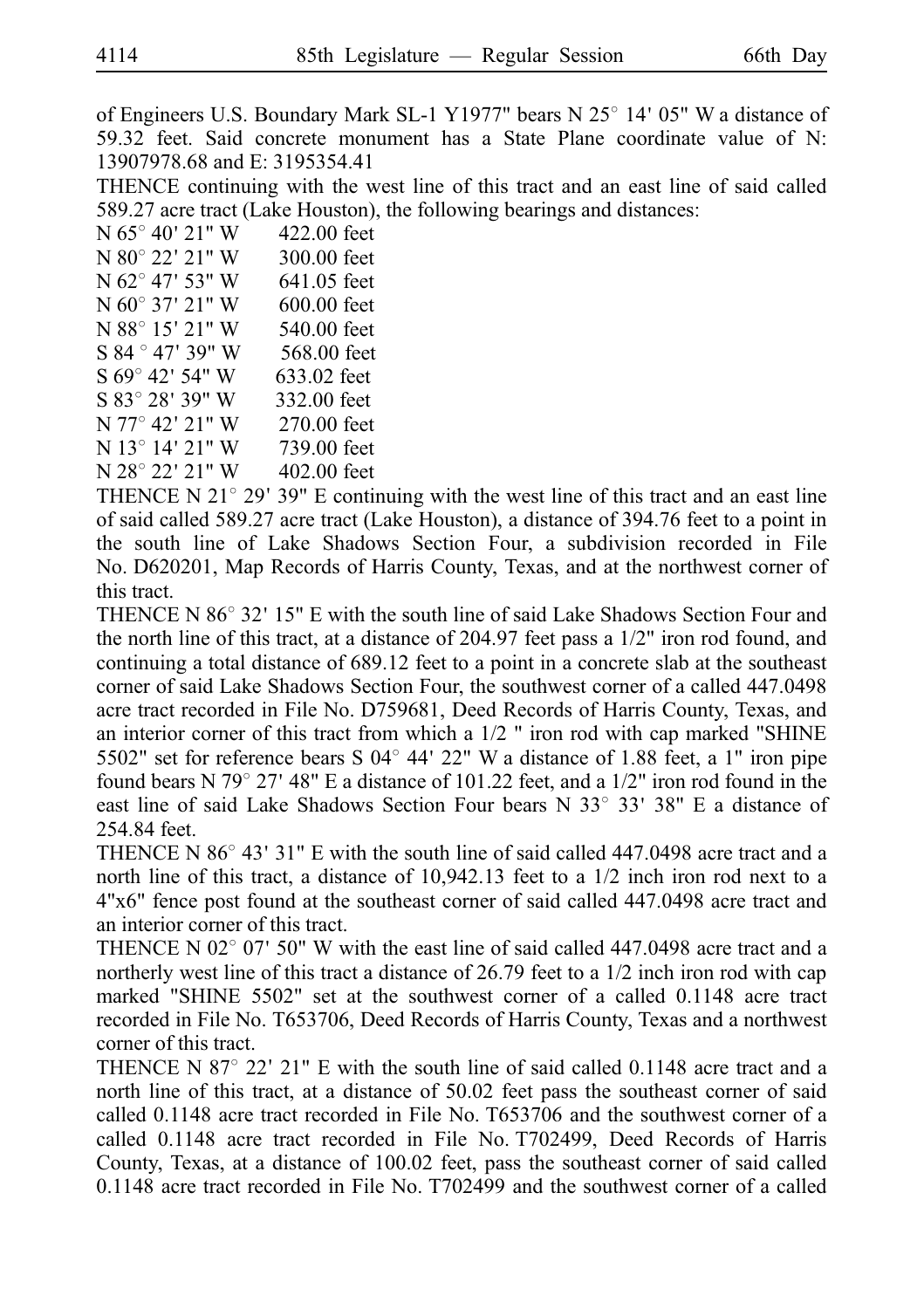$0.1148$  acre tract recorded in File No. T643967, at a distance of 150.02 feet pass the southeast corner of said called 0.1148 acre tract recorded in File No. T643967 and the southwest corner of a called 0.1148 acre tract recorded in File No. T491404, Deed Records of Harris County, Texas, at a distance of 200.02 feet pass the southeast corner of said called 0.1148 acre tract recorded in File No. T491404 and the southwest corner of a called 0.1148 acre tract recorded in File No. T526225, Deed Records of Harris County, Texas, and continuing a total distance of 250.02 feet to a 1/2 inch iron rod with cap marked "SHINE 5502" set at the southeast corner of said called 0.1148 acre tract recorded in File No. T526225 and an interior corner of this tract.

THENCE N  $02^{\circ}$  37' 39" W with the east line of said called 0.1148 acre tract recorded in File No. T526225 and a west line of this tract, a distance of  $100.00$  feet to a  $1/2$ inch iron rod with cap marked "SHINE 5502" set at the northeast corner of said called  $0.1148$  acre tract recorded in File No. T526225, in the south line of a called 5.00 acre tract recorded in File No. T684273, Deed Records of Harris County, Texas, in the South line of the Hannah Nash Survey, Abstract 599, in the north line of said Abstract 838, and at a northwest corner of this tract.

THENCE N 87 $\degree$  02' 53" E with the south line of said Abstract 599, the north line of said Abstract 838, the south line of said called 5.00 acre tract and the north line of this tract a distance of 316.67 feet to a 1/2 inch iron rod found at the southeast corner of said Abstract 599, the southwest corner of said Abstract 60, the southeast corner of said called 5.00 acre tract and the southwest corner of a called 45 acre tract recorded in File No. 20080119197, Deed Records of Harris County, Texas.

THENCE N  $87^{\circ}$  24' 37" E with the south line of said called 45 acre tract, the south line of said Abstract 60, the north line of said Abstract 838 and the north line of this tract, a distance of 986.97 feet to a 1/2 inch iron rod found at the southeast corner of said called 45 acre tract, the southwest corner of a called 8.39 acre tract recorded in File No. 20070675831, Deed Records of Harris County, Texas, and a northerly corner of this tract.

THENCE N 87 $\degree$  48' 26" E with the south line of said 8.339 acre tract, the south line of said Abstract 60, the north line of said Abstract 838 and the north line of this tract, at a distance of 150.00 feet pass the southeast corner of said called 8.39 acre tract and the southwest corner of a called 11.675 acre tract recorded in File No. 20070675831, Deed Records of Harris County, Texas, and continuing a total distance of 359.69 feet to a 1/2 inch iron rod found at the southeast corner of said called 11.675 acre tract and the southwest corner of a called 155.76 acre tract recorded in Volume 438, Page 236, Deed Records of Harris County, Texas.

THENCE N  $87^{\circ}$  20' 09" E with the south line of said Abstract 60, the north line of said Abstract 838, the south line of said called 155.76 acre tract and the north line of this tract, a distance of  $682.33$  feet to a  $1/2$  inch iron rod found next to a  $8"x8"$  square fence post at the southeast corner of said called 155.76 acre tract and the southwest corner of a called 29.15 acre tract recorded in File No. R106573, Deed Records of Harris County, Texas.

THENCE N  $87^{\circ}$  24' 00" E with the south line of said Abstract 60, the north line of said Abstract 838, the south line of said called 29.15 acre tract and the north line of this tract, and at a distance of 525.51 feet pass the southeast corner of said called 29.15 acre tract and the southwest corner of said called 60.0765 acre tract, and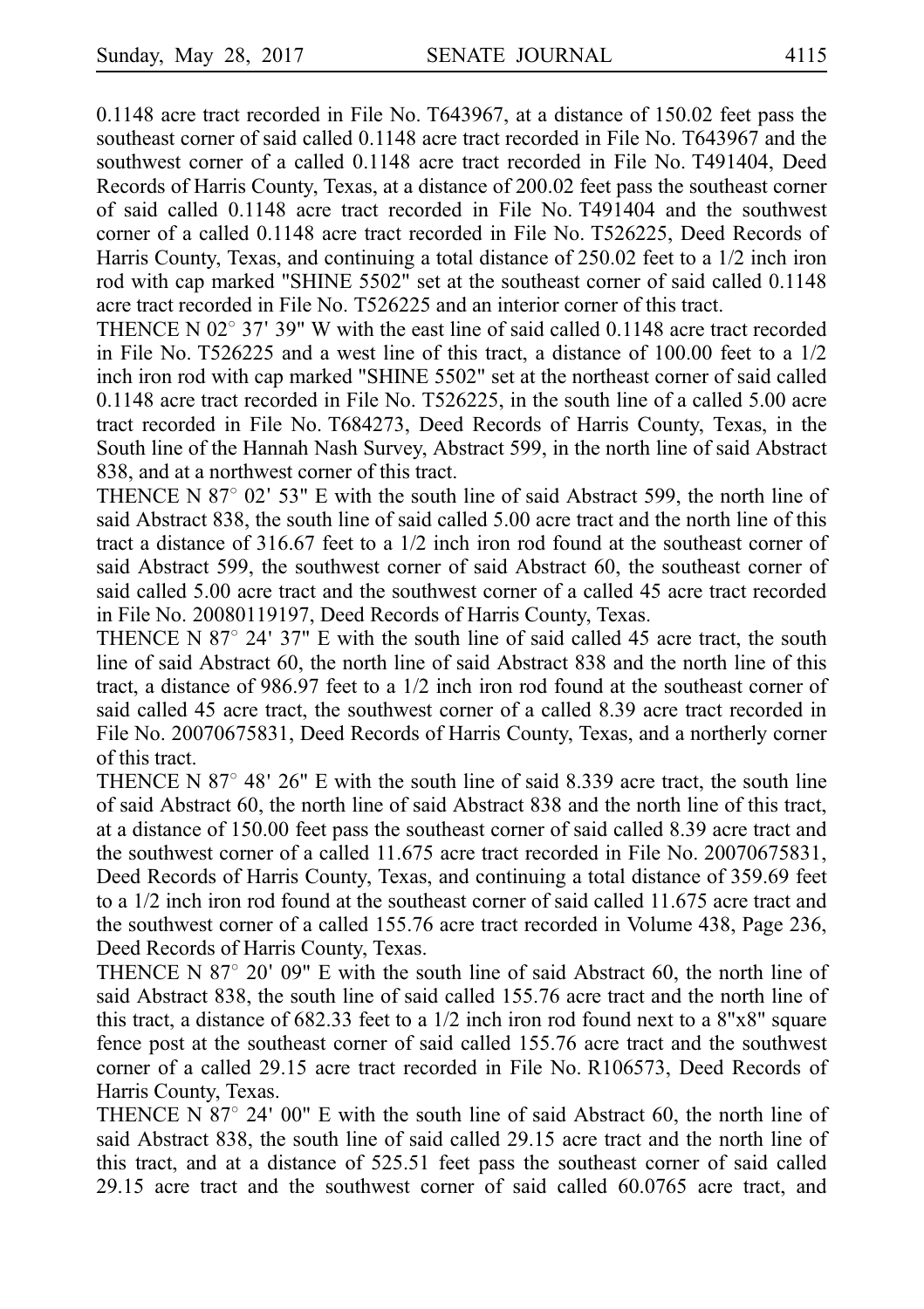continuing with the south line of said Abstract 60, the north line of said Abstract 838, the south line of said called 60.0765 acre tract and the north line of this tract, a total distance of 1648.87 feet to the PLACE OF BEGINNING, containing 1,942.08 acres of land.

SECTION 3. (a) The legal notice of the intention to introduce this Act, setting forth the general substance of this Act, has been published as provided by law, and the notice and a copy of this Act have been furnished to all persons, agencies, officials, or entities to which they are required to be furnished under Section 59, Article XVI, Texas Constitution, and Chapter 313, Government Code.

(b) The governor, one of the required recipients, has submitted the notice and Act to the Texas Commission on Environmental Quality.

(c) The Texas Commission on Environmental Quality has filed its recommendations relating to this Act with the governor, lieutenant governor, and speaker of the house of representatives within the required time.

(d) The general law relating to consent by political subdivisions to the creation of districts with conservation, reclamation, and road powers and the inclusion of land in those districts has been complied with.

(e) All requirements of the constitution and laws of this state and the rules and procedures of the legislature with respect to the notice, introduction, and passage of this Act have been fulfilled and accomplished.

SECTION 4. This Act takes effect immediately if it receives a vote of two-thirds of all the members elected to each house, as provided by Section 39, Article III, Texas Constitution. If this Act does not receive the vote necessary for immediate effect, this Act takes effect September 1, 2017.

The amendment was read.

Senator Creighton moved to concur in the House amendment to SB 2276.

The motion prevailed by the following vote: Yeas 28, Nays 2.

Yeas: Bettencourt, Birdwell, Buckingham, Burton, Campbell, Creighton, Estes, Garcia, Hancock, Hinojosa, Huffines, Huffman, Hughes, Kolkhorst, Lucio, Miles, Nelson, Nichols, Perry, Rodríguez, Schwertner, Seliger, Taylor of Galveston, Uresti, Watson, West, Whitmire, Zaffirini.

Nays: Hall, Taylor of Collin.

Absent-excused: Menéndez.

#### **CONFERENCE COMMITTEE REPORT ON SENATE BILL 416 ADOPTED**

Senator Watson called from the President's table the Conference Committee Report on **SB 416**. The Conference Committee Report was filed with the Senate on Friday, May 26, 2017.

On motion of Senator Watson, the Conference Committee Report was adopted by the following vote: Yeas 30, Nays 0.

Absent-excused: Menéndez.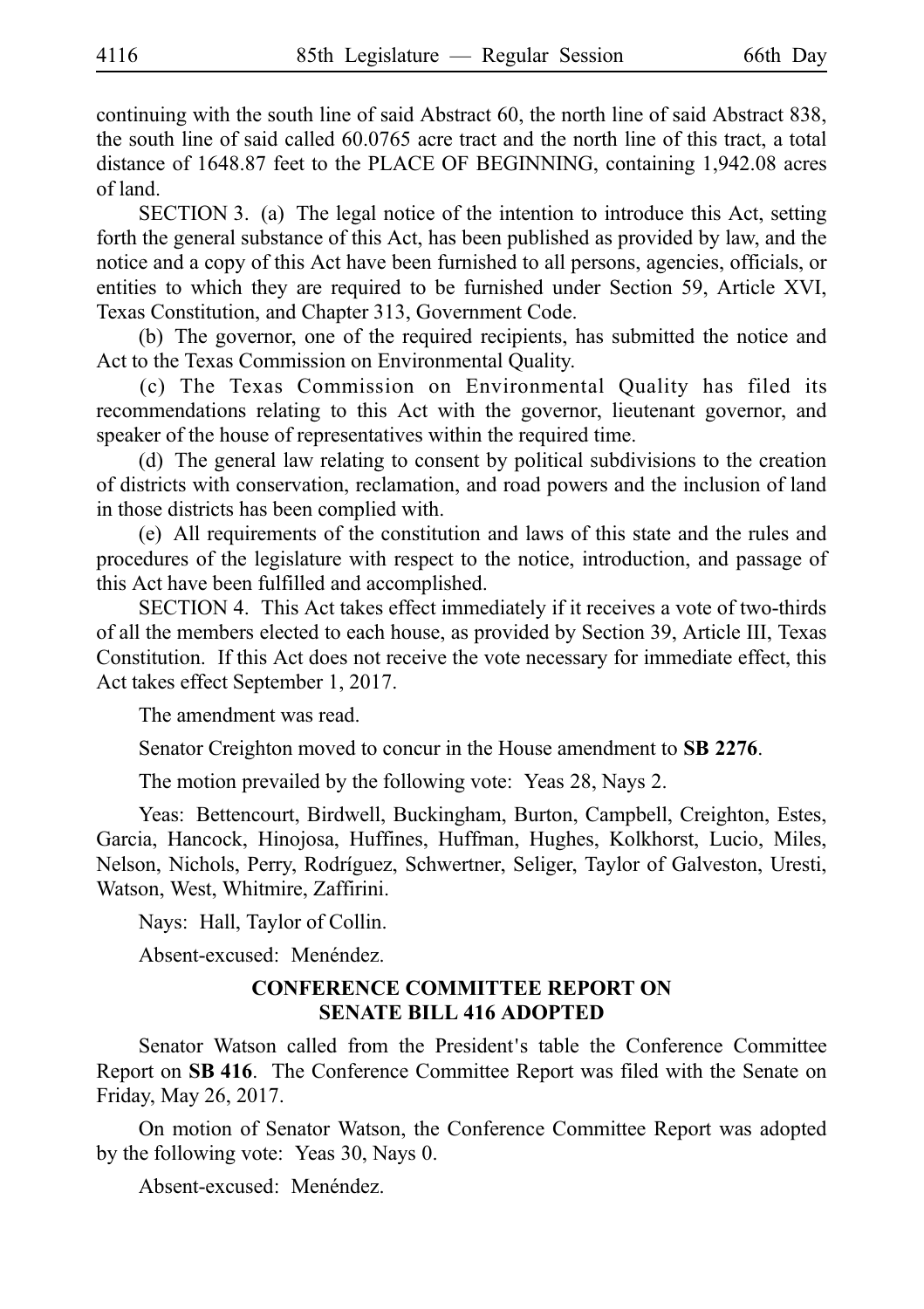#### **CONFERENCE COMMITTEE REPORT ON SENATE BILL 527 ADOPTED**

Senator Birdwell called from the President's table the Conference Committee Report on **SB 527**. The Conference Committee Report was filed with the Senate on Monday, May 22, 2017.

On motion of Senator Birdwell, the Conference Committee Report was adopted by the following vote: Yeas 29, Nays 1.

Nays: Watson.

Absent-excused: Menéndez.

#### **SENATE RESOLUTION 911**

Senator Nelson offered the following resolution:

BE IT RESOLVED by the Senate of the State of Texas, 85th Legislature, Regular Session, 2017, That Senate Rule 12.03 be suspended in part as provided by Senate Rule 12.08 to enable the conference committee appointed to resolve the differences on Senate Bill 533 (state agency contracting and procurement) to consider and take action on the following matter:

Senate Rule 12.03(2) is suspended to permit the committee to omit text not in disagreement by omitting SECTION 13(a)(2) of the senate engrossment of Senate Bill 533 and the corresponding section of the bill as the bill was amended by the house, proposing transition language requiring the comptroller to modify the contract management guide as required by Section 2262.051(i), Government Code, as that section is purportedly added by Senate Bill 533.

Explanation: The omission of text is necessary to remove from transition language in the bill a reference to a duty imposed on the comptroller under Section 2262.051(i), Government Code, that is not included in either the house or senate version of the bill.

**SR 911** was read and was adopted by the following vote: Yeas 30, Nays 0.

Absent-excused: Menéndez.

#### **CONFERENCE COMMITTEE REPORT ON SENATE BILL 533 ADOPTED**

Senator Nelson called from the President's table the Conference Committee Report on SB 533. The Conference Committee Report was filed with the Senate on Friday, May 26, 2017.

On motion of Senator Nelson, the Conference Committee Report was adopted by the following vote: Yeas 30, Nays 0.

Absent-excused: Menéndez.

## **CONFERENCE COMMITTEE REPORT ON SENATE BILL 1248 ADOPTED**

Senator Buckingham called from the President's table the Conference Committee Report on **SBi1248**. The Conference Committee Report was filed with the Senate on Friday, May 26, 2017.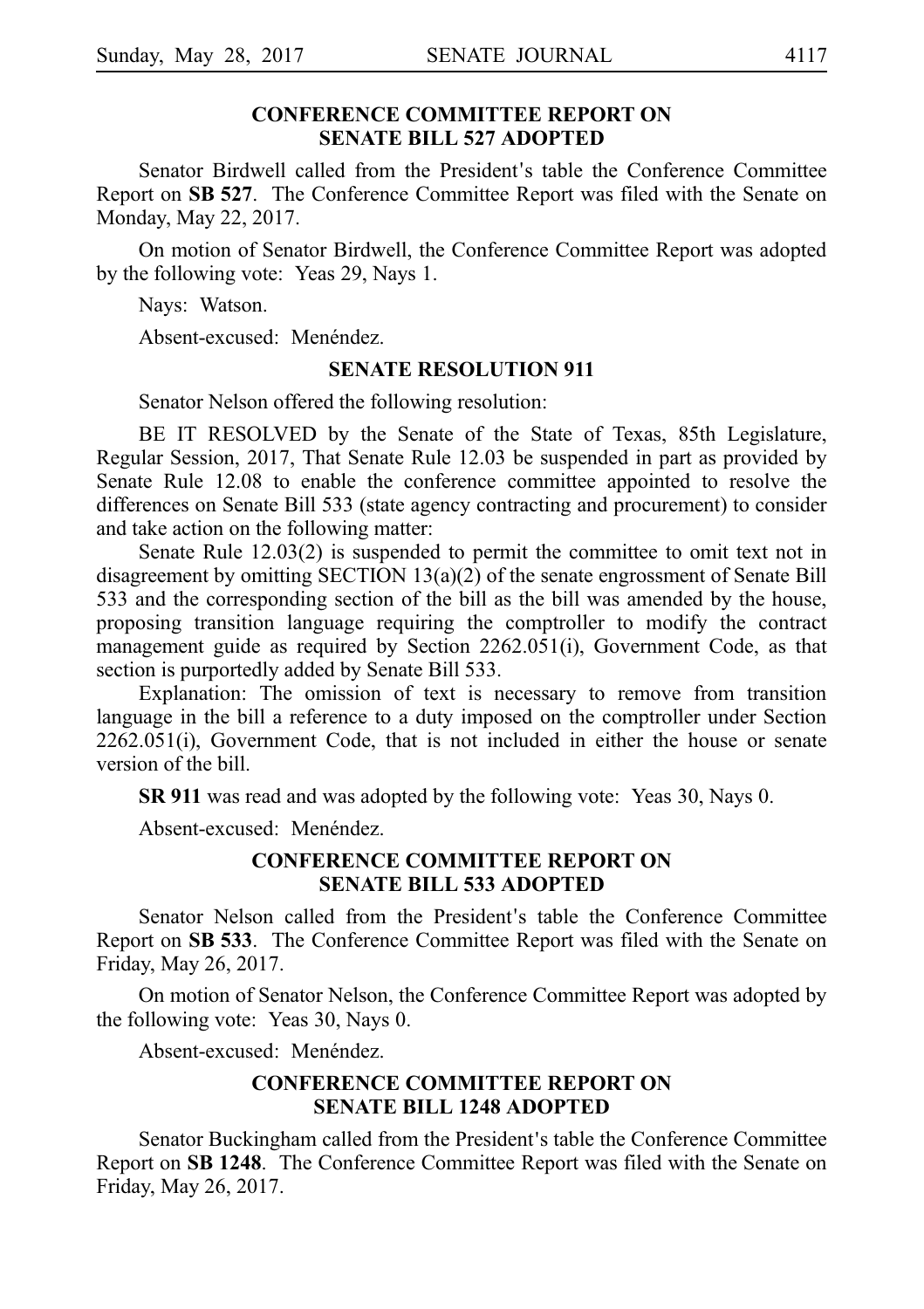On motion of Senator Buckingham, the Conference Committee Report was adopted by the following vote: Yeas 30, Nays 0.

Absent-excused: Menéndez.

#### **SENATE RESOLUTION 926**

Senator Zaffirini offered the following resolution:

BE IT RESOLVED by the Senate of the State of Texas, 85th Legislature, Regular Session, 2017, That Senate Rule 12.03 be suspended in part as provided by Senate Rule 12.08 to enable the conference committee appointed to resolve the differences on Senate Bill 1913 (the administrative, civil, and criminal consequences, including fines, fees, and costs, imposed on persons arrested for, charged with, or convicted of certain criminal offenses) to consider and take action on the following matters:

(1) Senate Rules  $12.03(1)$  and (2) are suspended to permit the committee to amend and omit text not in disagreement in SECTION 5 of the bill, in added Articles 43.05(a-1) and (a-2), Code of Criminal Procedure, to read as follows:

 $(a-1)$  A court may not issue a capias pro fine for the defendant's failure to satisfy the judgment according to its terms unless the court holds a hearing on the defendant's ability to satisfy the judgment and:

 $(1)$  the defendant fails to appear at the hearing; or

 $\overline{(2)}$  based on evidence presented at the hearing, the court determines that the capias pro fine should be issued.

 $(a-2)$  The court shall recall a capias pro fine if, before the capias pro fine is executed:

 $(1)$  the defendant voluntarily appears to resolve the amount owed; and

 $(2)$  the amount owed is resolved in any manner authorized by this code.

Explanation: This change is necessary to clarify the circumstances in which a court may issue or shall recall a capias pro fine.

(2) Senate Rule  $12.03(2)$  is suspended to permit the committee to omit text not in disagreement in SECTION 7 of the bill, in amended Article 43.091, Code of Criminal Procedure, to read as follows:

Art. 43.091. WAIVER OF PAYMENT OF FINES AND COSTS FOR CERTAIN [INDIGENT] DEFENDANTS AND FOR CHILDREN. A court may waive payment of all or part of a fine or costs [eost] imposed on a defendant [who defaults in payment] if the court determines that:

 $(1)$  the defendant is indigent or does not have sufficient resources or income to pay all or part of the fine or costs or was, at the time the offense was committed, a child as defined by Article 45.058(h); and

(2) each alternative method of discharging the fine or cost under Article 43.09 or 42.15 would impose an undue hardship on the defendant.

Explanation: This change is necessary to remove unnecessary and duplicative language.

(3) Senate Rules  $12.03(1)$  and (2) are suspended to permit the committee to amend and omit text not in disagreement in SECTION 8 of the bill, in added Article 45.014(e), Code of Criminal Procedure, to read as follows: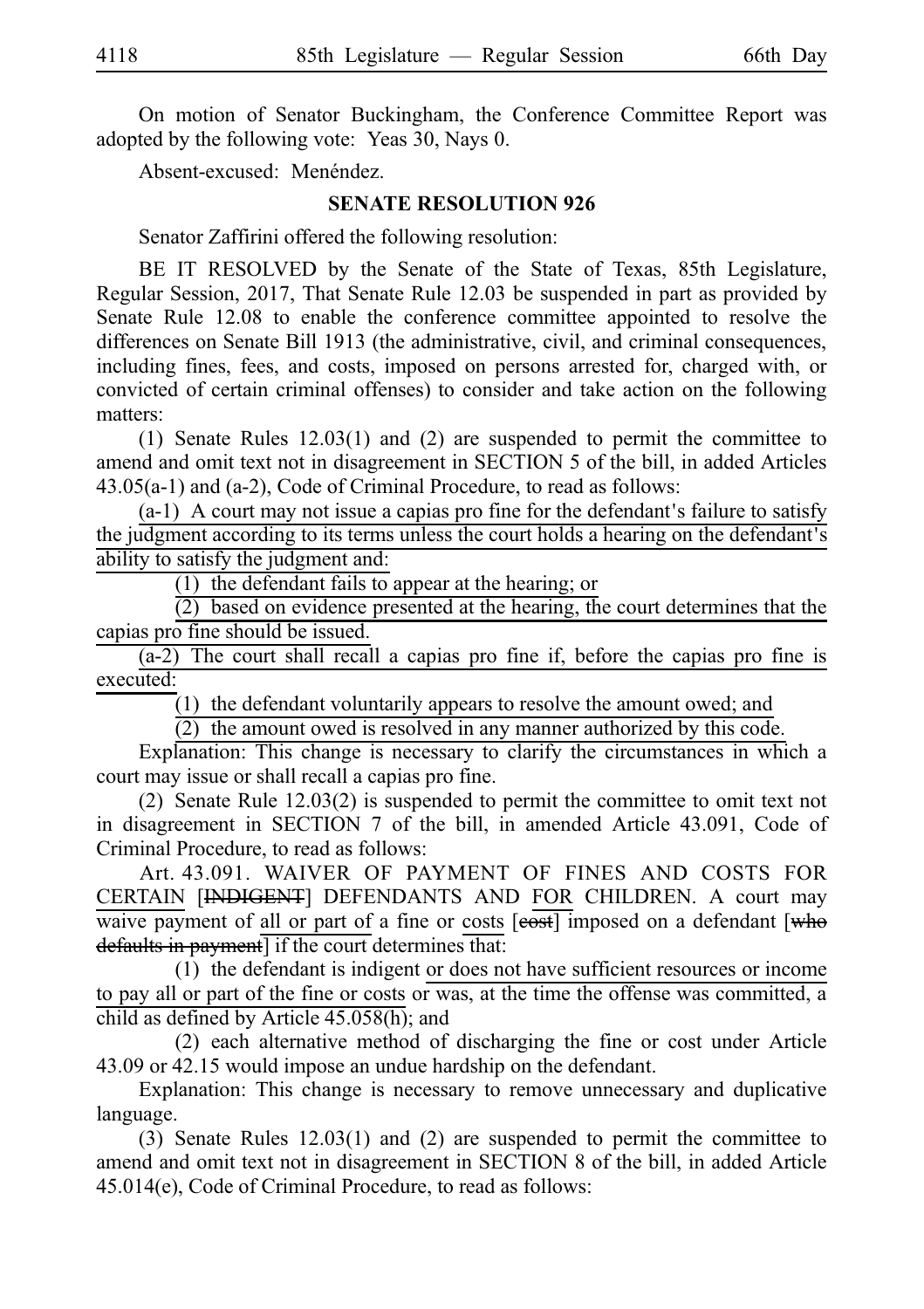$(e)$  A justice or judge may not issue an arrest warrant for the defendant's failure to appear at the initial court setting, including failure to appear as required by a citation issued under Article 14.06(b), unless:

 $(1)$  the justice or judge provides by telephone or regular mail to the defendant notice that includes:

 $(A)$  a date and time, occurring within the 30-day period following the date that notice is provided, when the defendant must appear before the justice or judge;

(B) the name and address of the court with jurisdiction in the case;

 $(C)$  information regarding alternatives to the full payment of any fine or costs owed by the defendant, if the defendant is unable to pay that amount; and

(D) an explanation of the consequences if the defendant fails to appear before the justice or judge as required by this article; and

 $(2)$  the defendant fails to appear before the justice or judge as required by this article.

Explanation: This change is necessary to clarify and simplify the limitation on a justice or judge's authority to issue an arrest warrant for a defendant's failure to appear.

(4) Senate Rule  $12.03(1)$  is suspended to permit the committee to amend text not in disagreement in SECTION 9 of the bill, in added Article 45.016(b), Code of Criminal Procedure, to read as follows:

(b) The justice or judge may not, either instead of or in addition to the personal bond, require a defendant to give a bail bond unless:

 $(1)$  the defendant fails to appear in accordance with this code with respect to the applicable offense; and

(2) the justice or judge determines that:

 $(A)$  the defendant has sufficient resources or income to give a bail bond; and

(B) a bail bond is necessary to secure the defendant's appearance in accordance with this code.

Explanation: This change is necessary to clarify the circumstances in which a justice or judge may require a defendant to give a bail bond in a criminal case based on an offense punishable by fine only.

(5) Senate Rules  $12.03(1)$  and (2) are suspended to permit the committee to amend and omit text not in disagreement in SECTION 12 of the bill, in added Articles 45.045(a-2) and (a-3), Code of Criminal Procedure, to read as follows:

 $(a-2)$  The court may not issue a capias pro fine for the defendant's failure to satisfy the judgment according to its terms unless the court holds a hearing on the defendant's ability to satisfy the judgment and:

 $(1)$  the defendant fails to appear at the hearing; or

 $(2)$  based on evidence presented at the hearing, the court determines that the capias pro fine should be issued.

 $(a-3)$  The court shall recall a capias pro fine if, before the capias pro fine is executed:

 $(1)$  the defendant voluntarily appears to resolve the amount owed; and

 $(2)$  the amount owed is resolved in any manner authorized by this chapter.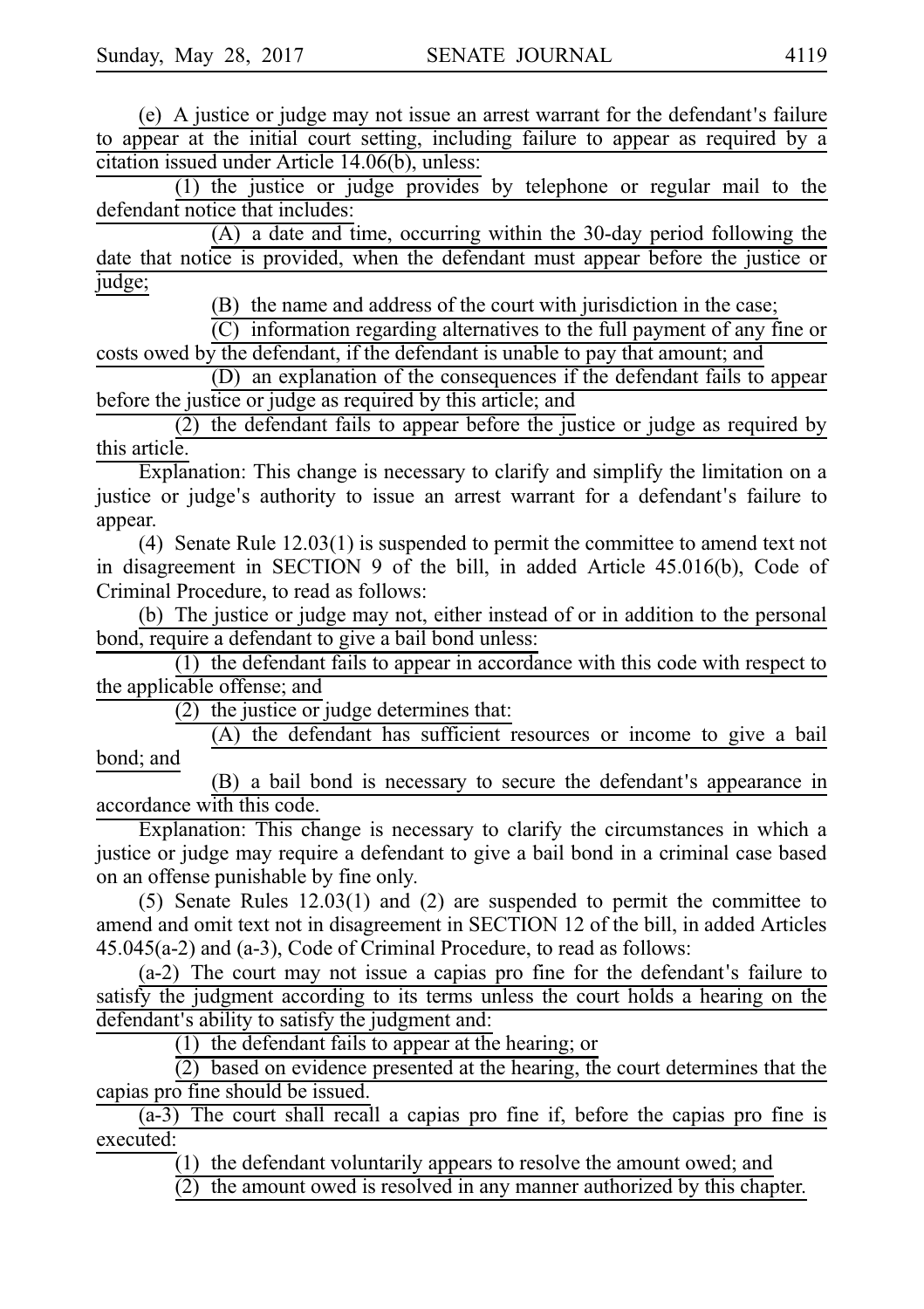Explanation: This change is necessary to clarify the circumstances in which a court may issue or shall recall a capias pro fine.

(6) Senate Rule  $12.03(2)$  is suspended to permit the committee to omit text not in disagreement in SECTION 16 of the bill, in amended Article 45.0491(a), Code of Criminal Procedure, to read as follows:

(a) A municipal court, regardless of whether the court is a court of record, or a justice court may waive payment of all or part of a fine or costs imposed on a defendant [who defaults in payment] if the court determines that:

(1) the defendant is indigent or does not have sufficient resources or income to pay all or part of the fine or costs or was, at the time the offense was committed, a child as defined by Article 45.058(h); and

(2) discharging the fine or  $[and]$  costs under Article 45.049 or as otherwise authorized by this chapter would impose an undue hardship on the defendant.

Explanation: This change is necessary to remove unnecessary and duplicative language.

(7) Senate Rule  $12.03(3)$  is suspended to permit the committee to add text on a matter which is not in disagreement by adding SECTIONS 20 and 21 to the bill, amending Articles 45.051(a) and 45.0511(t), Code of Criminal Procedure, to read as follows:

SECTION 20. Article  $45.051(a)$ , Code of Criminal Procedure, is amended to read as follows:

(a) On a plea of guilty or nolo contendere by a defendant or on a finding of guilt in a misdemeanor case punishable by fine only and payment of all court costs, the judge may defer further proceedings without entering an adjudication of guilt and place the defendant on probation for a period not to exceed 180 days. In issuing the order of deferral, the judge may impose a special expense fee on the defendant in an amount not to exceed the amount of the fine that could be imposed on the defendant as punishment for the offense. The special expense fee may be collected at any time before the date on which the period of probation ends. The judge may elect not to impose the special expense fee for good cause shown by the defendant. If the judge orders the collection of a special expense fee, the judge shall require that the amount of the special expense fee be credited toward the payment of the amount of the fine imposed by the judge. An order of deferral under this subsection terminates any liability under a [bail bond or an appearance] bond given for the charge.

SECTION 21. Article 45.0511(t), Code of Criminal Procedure, is amended to read as follows:

(t) An order of deferral under Subsection (c) terminates any liability under a [bail bond or appearance] bond given for the charge.

Explanation: The addition of text is a technical change necessary to conform to the changes made in SECTION 9 of the bill, in added Article 45.016(b), Code of Criminal Procedure.

(8) Senate Rule  $12.03(1)$  is suspended to permit the committee to amend text not in disagreement in SECTION 31 of the bill, in the transition language, to read as follows: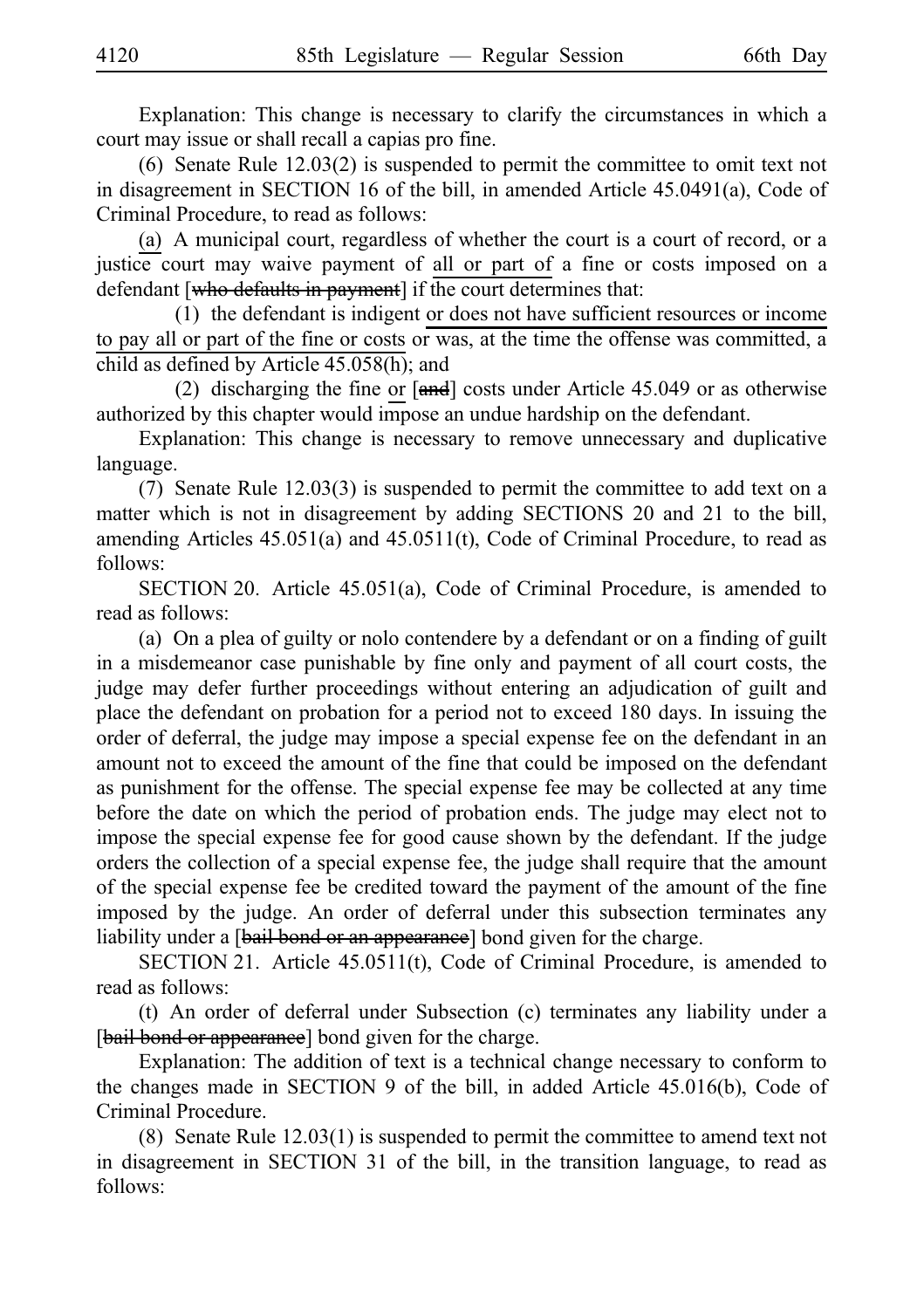SECTION 31. The changes in law made by this Act to Articles 45.016, 45.051, and 45.0511, Code of Criminal Procedure, apply only to a bond executed on or after the effective date of this Act. A bond executed before the effective date of this Act is governed by the law in effect when the bond was executed, and the former law is continued in effect for that purpose.

Explanation: This change is necessary to properly implement the addition of SECTIONS 20 and 21 to the bill.

**SR 926** was read.

Senator Zaffirini moved to temporarily postpone further consideration of the resolution.

The motion prevailed.

Question: Shall **SR 926** be adopted?

### **CONFERENCE COMMITTEE REPORT ON SENATE BILL 1831 ADOPTED**

Senator Buckingham called from the President's table the Conference Committee Report on **SBi1831**. The Conference Committee Report was filed with the Senate on Friday, May 26, 2017.

On motion of Senator Buckingham, the Conference Committee Report was adopted by the following vote: Yeas 29, Nays 1.

Nays: Burton.

Absent-excused: Menéndez.

#### **CONFERENCE COMMITTEE REPORT ON SENATE BILL 1329 ADOPTED**

Senator Huffman called from the President's table the Conference Committee Report on **SBi1329**. The Conference Committee Report was filed with the Senate on Friday, May 26, 2017.

On motion of Senator Huffman, the Conference Committee Report was adopted by the following vote: Yeas 30, Nays 0.

Absent-excused: Menéndez.

#### **CONFERENCE COMMITTEE REPORT ON HOUSE BILL 1553 ADOPTED**

Senator Hinojosa called from the President's table the Conference Committee Report on HB 1553. The Conference Committee Report was filed with the Senate on Friday, May 26, 2017.

On motion of Senator Hinojosa, the Conference Committee Report was adopted by the following vote: Yeas 30, Nays 0.

Absent-excused: Menéndez.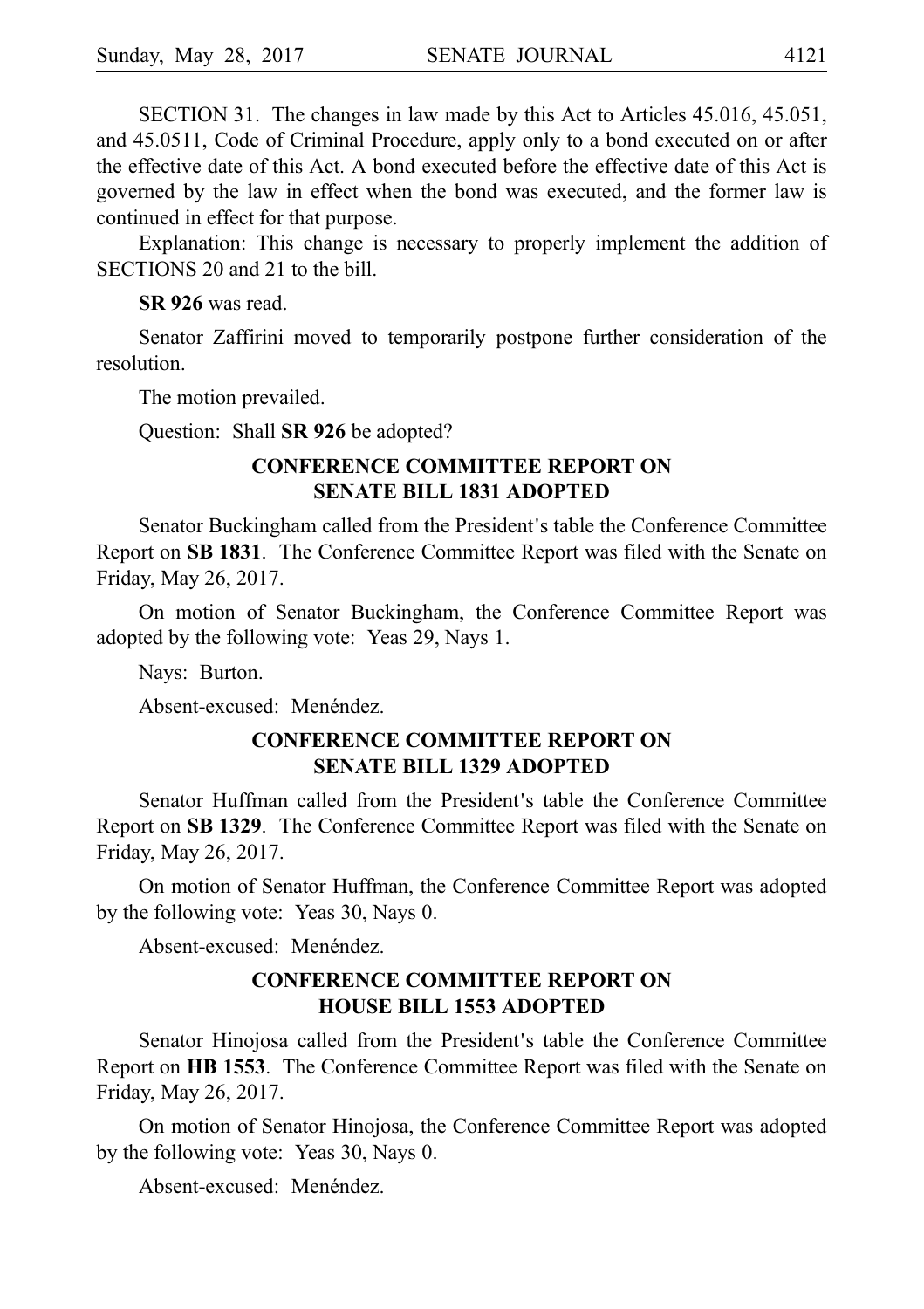## **CONFERENCE COMMITTEE REPORT ON HOUSE BILL 2639 ADOPTED**

Senator Buckingham called from the President's table the Conference Committee Report on HB 2639. The Conference Committee Report was filed with the Senate on Friday, May 26, 2017.

On motion of Senator Buckingham, the Conference Committee Report was adopted by the following vote: Yeas 30, Nays 0.

Absent-excused: Menéndez.

## **CONFERENCE COMMITTEE REPORT ON HOUSE BILL 2994 ADOPTED**

Senator Hinojosa called from the President's table the Conference Committee Report on HB 2994. The Conference Committee Report was filed with the Senate on Friday, May 26, 2017.

On motion of Senator Hinojosa, the Conference Committee Report was adopted by the following vote: Yeas 30, Nays 0.

Absent-excused: Menéndez.

## **CONFERENCE COMMITTEE REPORT ON HOUSE BILL 3083 ADOPTED**

Senator Hinojosa called from the President's table the Conference Committee Report on HB 3083. The Conference Committee Report was filed with the Senate on Saturday, May 27, 2017.

On motion of Senator Hinojosa, the Conference Committee Report was adopted by the following vote: Yeas 24, Nays 6.

Yeas: Buckingham, Campbell, Creighton, Estes, Garcia, Hancock, Hinojosa, Huffines, Huffman, Hughes, Lucio, Miles, Nelson, Nichols, Perry, Rodríguez, Schwertner, Seliger, Taylor of Galveston, Uresti, Watson, West, Whitmire, Zaffirini.

Nays: Bettencourt, Birdwell, Burton, Hall, Kolkhorst, Taylor of Collin.

Absent-excused: Menéndez.

## **CONFERENCE COMMITTEE REPORT ON HOUSE BILL 810 ADOPTED**

Senator Bettencourt called from the President's table the Conference Committee Report on HB 810. The Conference Committee Report was filed with the Senate on Saturday, May 27, 2017.

On motion of Senator Bettencourt, the Conference Committee Report was adopted by the following vote: Yeas 30, Nays 0.

Absent-excused: Menéndez.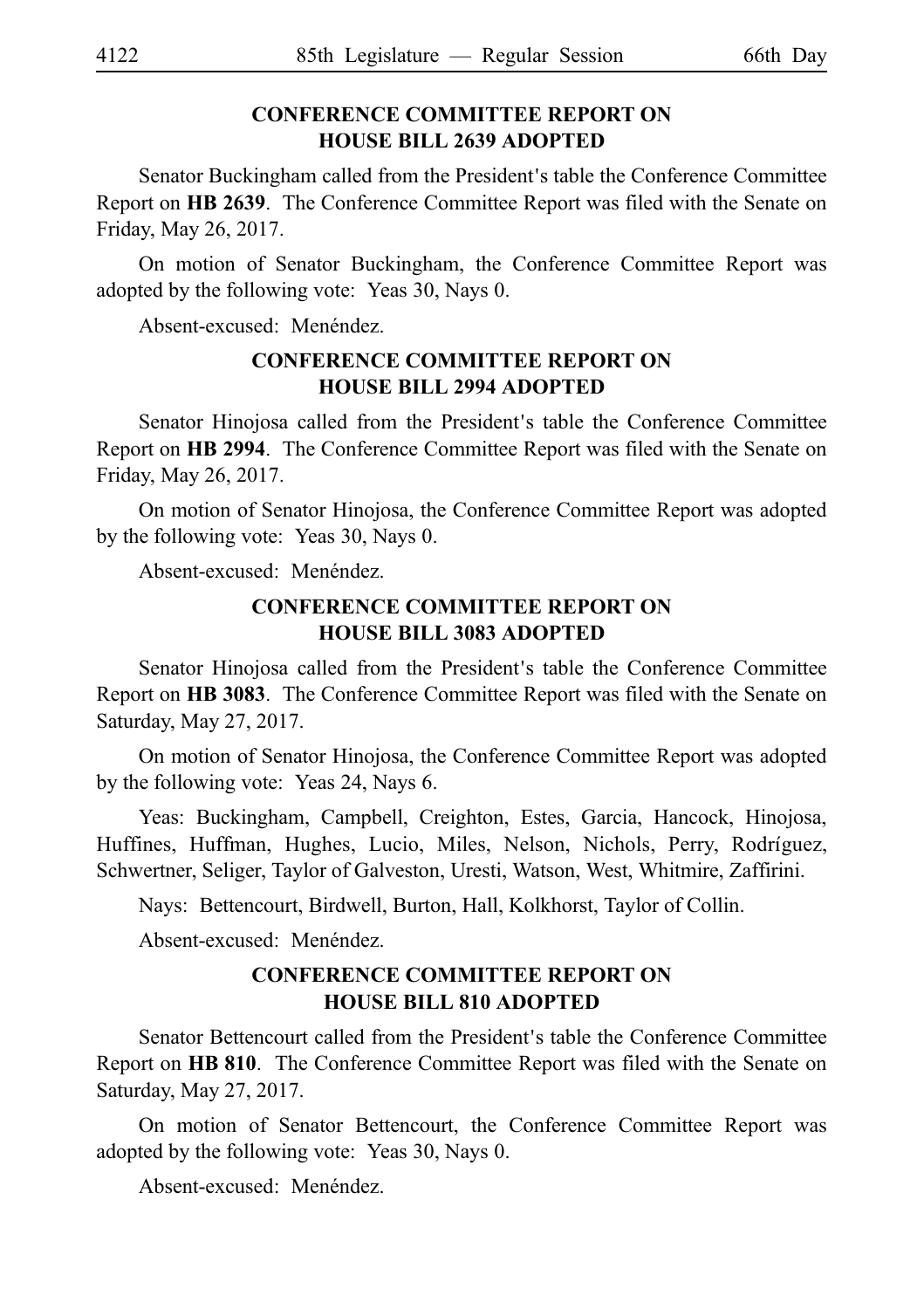#### **REMARKS ORDERED PRINTED**

On motion of Senator Taylor of Collin and by unanimous consent, the remarks by Senators Bettencourt and Taylor of Collin regarding **HB 810** were ordered reduced to writing and printed in the Senate Journal as follows:

**Senator Taylor of Collin:** Thank you. Senator Bettencourt, I really appreciate your work on this very important piece of legislation which provides hope and, hopefully, treatment for people who are facing some very difficult medical circumstances, and I appreciate your work on the Conference Committee Report which I was proud to sign. One thing that we struck was a reference to 21 CFR Part 1271, and we did that to give the Texas Medical Board authority to move in the latitude they felt was appropriate. But because there is no actual reference now to what an IRB is in statute, I wanted to just establish your intent and my intent that the Texas Medical Board should look at 21 CFR Part 1271 or their own Texas Administrative Code Rule 198.3 to get an idea about where we're expecting an IRB to go underneath this particular piece of legislation.

**Senator Bettencourt:** Right, I think what we are looking at is the formation of what a really Texas institutional review board is at this point. They need to be looking at best practices and models from the federal statute and others. They already have, you know, some rulemaking authority in this area and, more importantly, because of what I think is going to be an effectively an explosion of adult stem cell therapies, they need to be able to report back to the Texas Medical Board on the progress which is also part of this bill, too, as well.

**Senator Taylor of Collin:** Alright, thank you. Thank you, Senator Bettencourt.

## **CONFERENCE COMMITTEE REPORT ON SENATE BILL 999 ADOPTED**

Senator West called from the President's table the Conference Committee Report on **SBi999**. The Conference Committee Report was filed with the Senate on Saturday, May 27, 2017.

On motion of Senator West, the Conference Committee Report was adopted by the following vote: Yeas 30, Nays 0.

Absent-excused: Menéndez.

#### **(Senator Huffman in Chair)**

#### **CONFERENCE COMMITTEE REPORT ON HOUSE BILL 2101 ADOPTED**

Senator Creighton called from the President's table the Conference Committee Report on **HB 2101**. The Conference Committee Report was filed with the Senate on Saturday, May 27, 2017.

On motion of Senator Creighton, the Conference Committee Report was adopted by the following vote: Yeas 28, Nays 1, Present-not voting 1.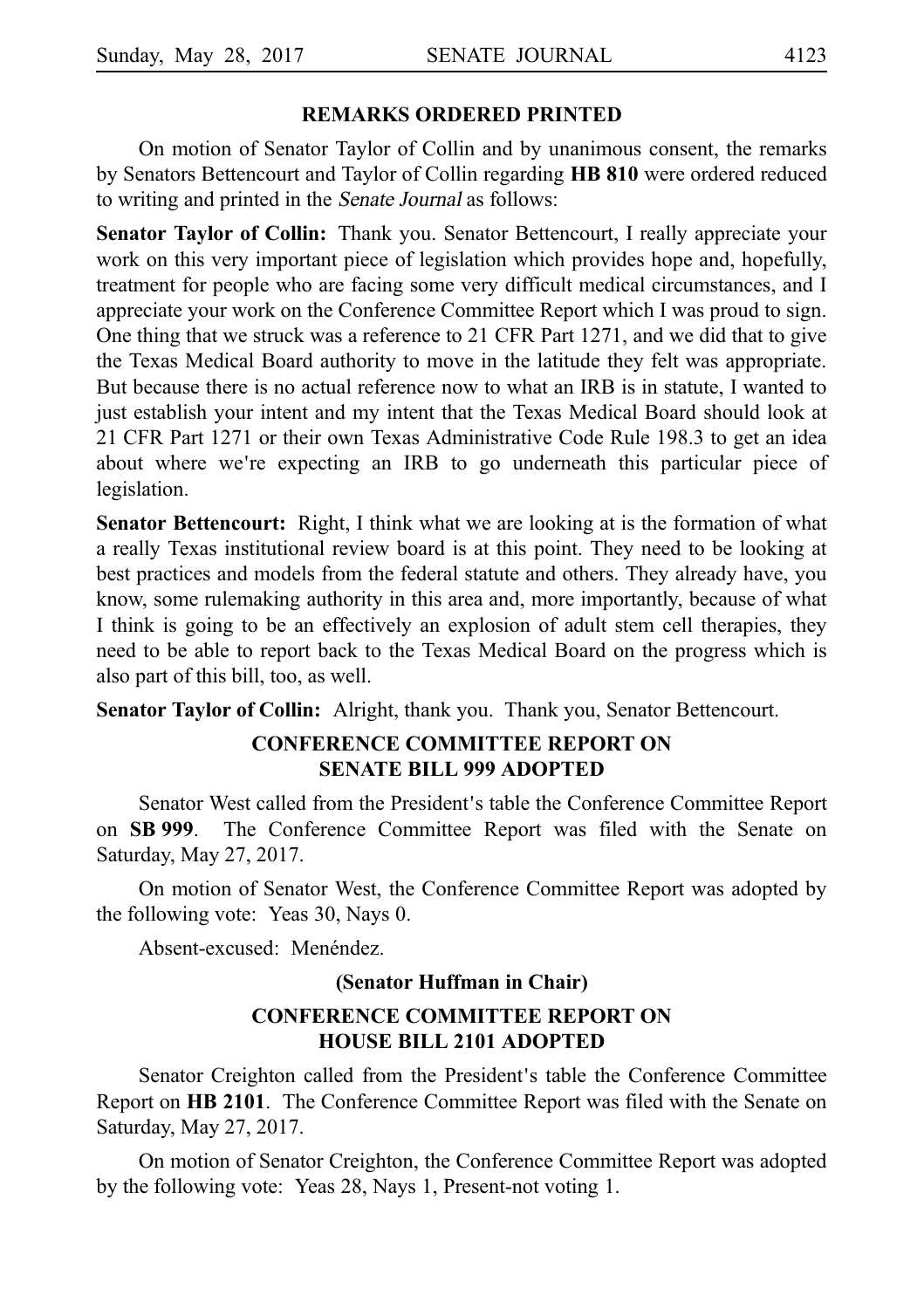Yeas: Bettencourt, Birdwell, Buckingham, Burton, Campbell, Creighton, Estes, Garcia, Hall, Hancock, Hinojosa, Huffines, Hughes, Kolkhorst, Lucio, Miles, Nelson, Nichols, Rodríguez, Schwertner, Seliger, Taylor of Galveston, Taylor of Collin, Uresti, Watson, West, Whitmire, Zaffirini.

Nays: Perry.

Present-not voting: Huffman.

Absent-excused: Menéndez.

## **CONFERENCE COMMITTEE REPORT ON SENATE BILL 1172 ADOPTED**

Senator Perry called from the President's table the Conference Committee Report on **SBi1172**. The Conference Committee Report was again filed with the Senate on Saturday, May 27, 2017.

On motion of Senator Perry, the Conference Committee Report was adopted by the following vote: Yeas 27, Nays 3.

Yeas: Bettencourt, Birdwell, Buckingham, Burton, Campbell, Creighton, Estes, Garcia, Hall, Hancock, Hinojosa, Huffines, Huffman, Hughes, Kolkhorst, Lucio, Miles, Nelson, Nichols, Perry, Rodríguez, Schwertner, Seliger, Taylor of Galveston, Taylor of Collin, West, Whitmire.

Nays: Uresti, Watson, Zaffirini.

Absent-excused: Menéndez.

#### **CONFERENCE COMMITTEE REPORT ON HOUSE BILL 1521 ADOPTED**

Senator Whitmire called from the President's table the Conference Committee Report on **HBi1521**. The Conference Committee Report was filed with the Senate on Saturday, May 27, 2017.

On motion of Senator Whitmire, the Conference Committee Report was adopted by the following vote: Yeas 30, Nays 0.

Absent-excused: Menéndez.

#### **CONFERENCE COMMITTEE REPORT ON HOUSE BILL 2937**

Senator Lucio called from the President's table the Conference Committee Report on **HB 2937**. The Conference Committee Report was filed with the Senate on Saturday, May 27, 2017.

Senator Lucio moved to temporarily postpone further consideration of the Conference Committee Report.

The motion prevailed.

Question: Shall the Conference Committee Report on **HB 2937** be adopted?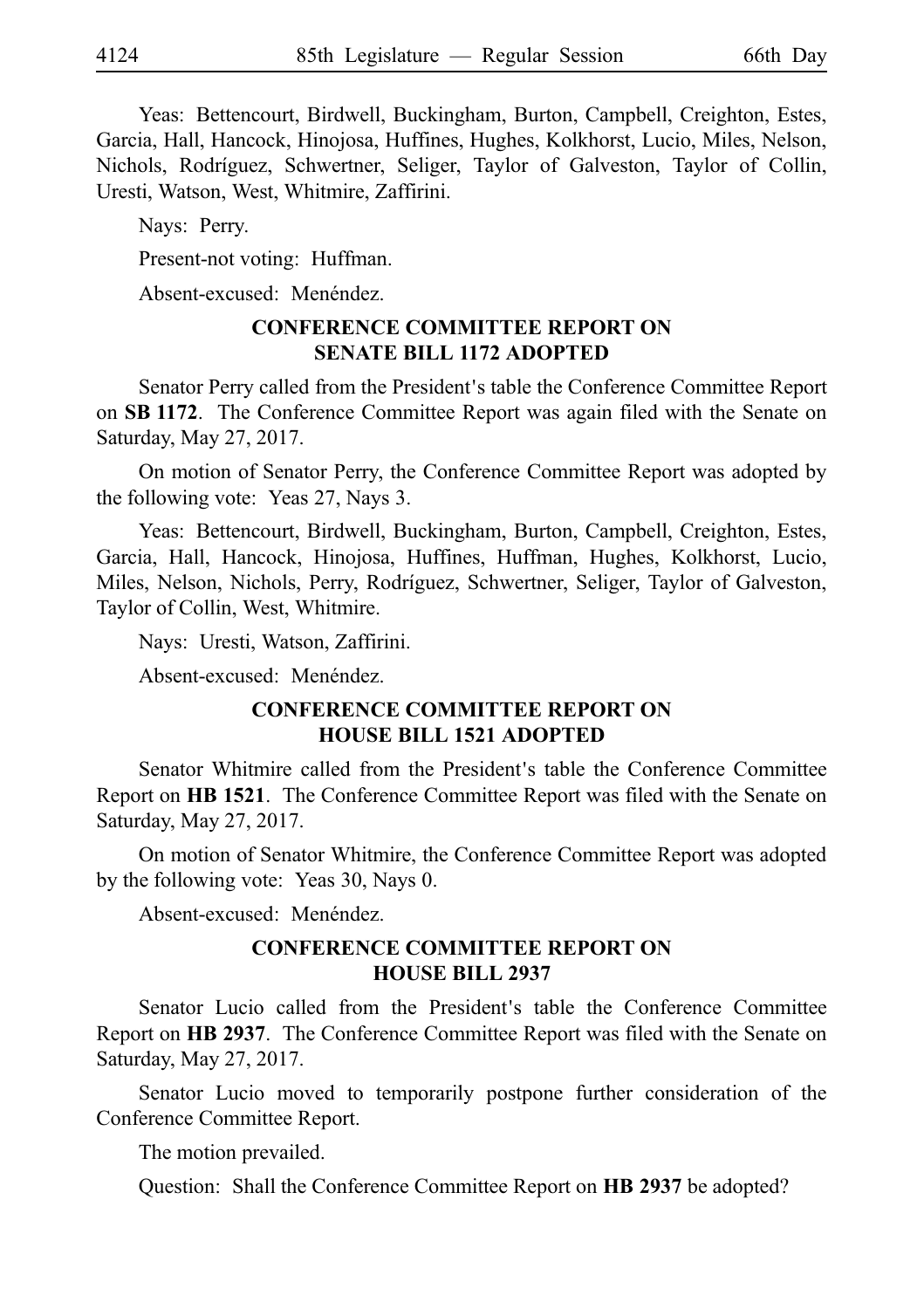#### **CONFERENCE COMMITTEE REPORT ON SENATE BILL 2227 ADOPTED**

Senator Hinojosa called from the President's table the Conference Committee Report on **SBi2227**. The Conference Committee Report was filed with the Senate on Saturday, May 27, 2017.

On motion of Senator Hinojosa, the Conference Committee Report was adopted by the following vote: Yeas 26, Nays 4.

Yeas: Bettencourt, Birdwell, Campbell, Creighton, Estes, Garcia, Hall, Hinojosa, Huffines, Huffman, Hughes, Kolkhorst, Lucio, Miles, Nelson, Nichols, Perry, Rodríguez, Schwertner, Seliger, Taylor of Galveston, Uresti, Watson, West, Whitmire, Zaffirini.

Nays: Buckingham, Burton, Hancock, Taylor of Collin.

Absent-excused: Menéndez.

#### **CONFERENCE COMMITTEE REPORT ON HOUSE BILL 3879 ADOPTED**

Senator Hancock called from the President's table the Conference Committee Report on **HB 3879**. The Conference Committee Report was filed with the Senate on Saturday, May 27, 2017.

On motion of Senator Hancock, the Conference Committee Report was adopted by the following vote: Yeas 28, Nays 2.

Yeas: Bettencourt, Birdwell, Buckingham, Burton, Campbell, Creighton, Estes, Garcia, Hall, Hancock, Hinojosa, Huffines, Huffman, Hughes, Kolkhorst, Lucio, Miles, Nelson, Nichols, Perry, Rodríguez, Schwertner, Seliger, Taylor of Galveston, Taylor of Collin, Uresti, West, Whitmire.

Nays: Watson, Zaffirini.

Absent-excused: Menéndez.

#### **SENATE RESOLUTION 929**

Senator Hughes offered the following resolution:

BE IT RESOLVED by the Senate of the State of Texas, 85th Legislature, Regular Session, 2017, That Senate Rule 12.03 be suspended in part as provided by Senate Rule 12.08 to enable the conference committee appointed to resolve the differences on House Bill 555 (an additional fee for issuing a marriage license to applicants who are not residents of this state and the form of a marriage license and application for a marriage license) to consider and take action on the following matter:

Senate Rule 12.03(1) is suspended to permit the committee to amend text not in disagreement in proposed SECTION 6 of the bill to read as follows:

SECTION 6. The change in law made by this Act applies only to a marriage license issued on or after January 1, 2019. A marriage license issued before January 1, 2019, is governed by the law in effect immediately before the effective date of this Act, and the former law is continued in effect for that purpose.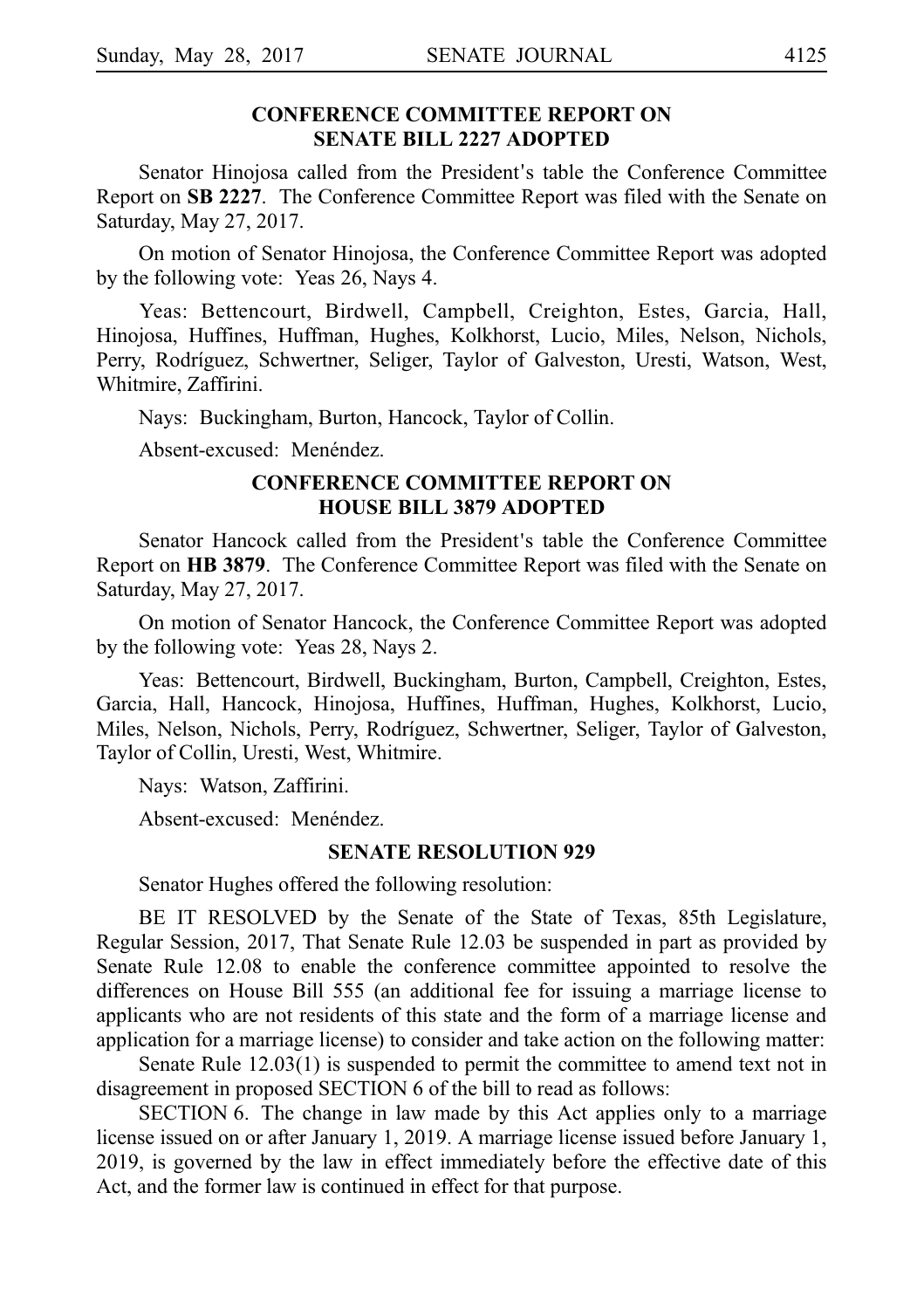Explanation: This change is necessary to delay implementation of the bill until January 1, 2019.

**SR 929** was read and was adopted by the following vote: Yeas 24, Nays 6.

Yeas: Bettencourt, Birdwell, Buckingham, Campbell, Creighton, Estes, Hall, Hinojosa, Huffman, Hughes, Lucio, Miles, Nelson, Nichols, Perry, Rodríguez, Schwertner, Seliger, Taylor of Galveston, Uresti, Watson, West, Whitmire, Zaffirini.

Nays: Burton, Garcia, Hancock, Huffines, Kolkhorst, Taylor of Collin.

Absent-excused: Menéndez.

#### **CONFERENCE COMMITTEE REPORT ON HOUSE BILL 555 ADOPTED**

Senator Hughes called from the President's table the Conference Committee Report on HB 555. The Conference Committee Report was filed with the Senate on Saturday, May 27, 2017.

On motion of Senator Hughes, the Conference Committee Report was adopted by the following vote: Yeas 24, Nays 6.

Yeas: Bettencourt, Birdwell, Buckingham, Campbell, Creighton, Estes, Hall, Hinojosa, Huffman, Hughes, Lucio, Miles, Nelson, Nichols, Perry, Rodríguez, Schwertner, Seliger, Taylor of Galveston, Uresti, Watson, West, Whitmire, Zaffirini.

Nays: Burton, Garcia, Hancock, Huffines, Kolkhorst, Taylor of Collin.

Absent-excused: Menéndez.

#### **CONFERENCE COMMITTEE REPORT ON HOUSE BILL 501 ADOPTED**

Senator Taylor of Collin called from the President's table the Conference Committee Report on HB 501. The Conference Committee Report was filed with the Senate on Saturday, May 27, 2017.

On motion of Senator Taylor of Collin, the Conference Committee Report was adopted by the following vote: Yeas 30, Nays 0.

Absent-excused: Menéndez.

#### **REMARKS ORDERED PRINTED**

On motion of Senator Watson and by unanimous consent, the remarks by Senators Taylor of Collin and Watson regarding **HB 501** were ordered reduced to writing and printed in the Senate Journal as follows:

Senator Watson: I'd like to establish legislative intent regarding Section 2, which allows officials to file corrected financial statements even after a complaint has been filed. When a public official files an amended financial statement under Section 2 of the bill, one of the things they have to declare is that the original statement was made in good faith and without intent to mislead or to misrepresent the information contained in the statement, correct?

#### **Senator Taylor of Collin: Yes.**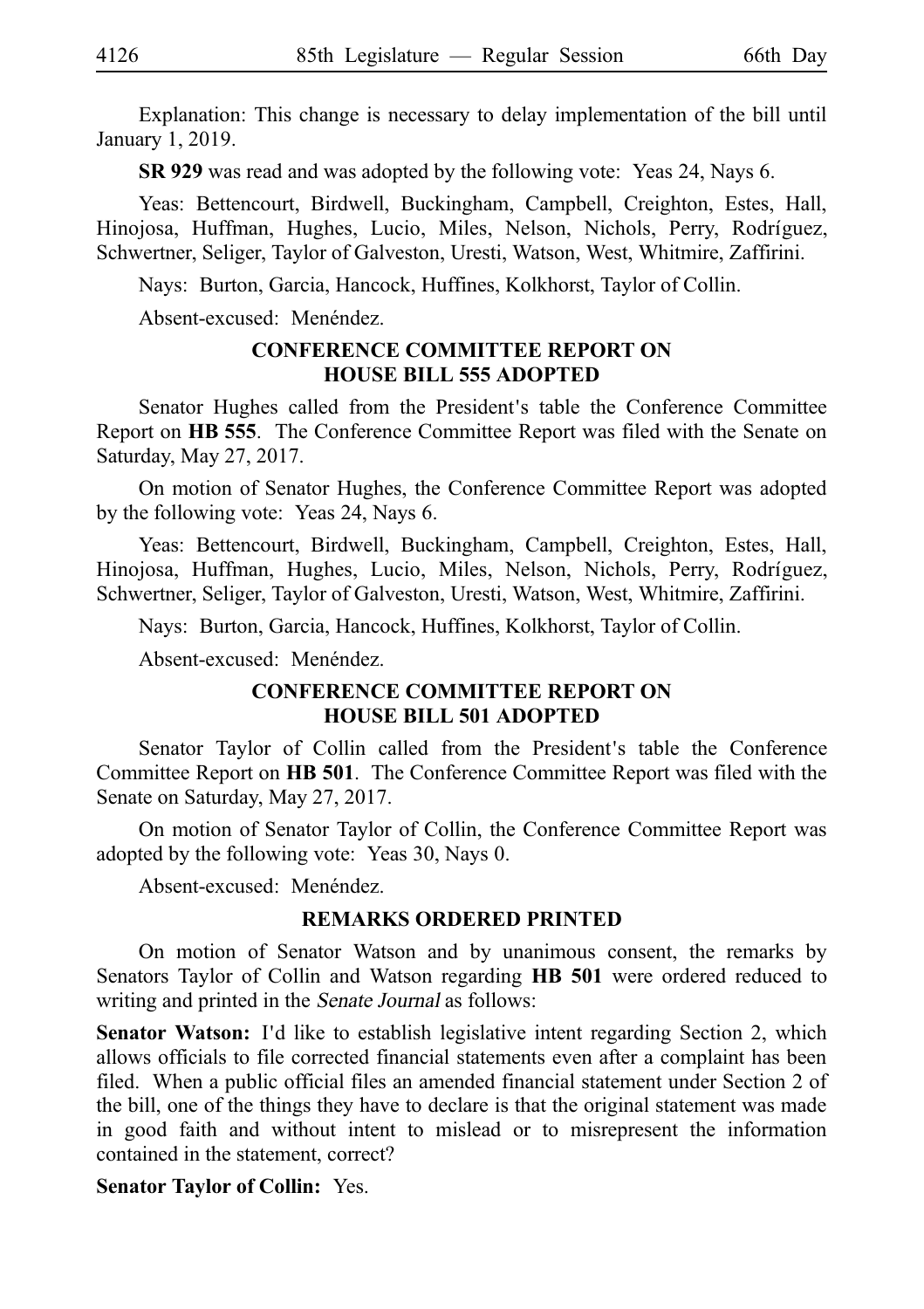**Senator Watson:** But, to be clear, filing this declaration doesn't prevent the Ethics Commission from investigating whether or not an original statement was filed in good faith, does it? In other words, simply filing the declaration doesn't bind the Ethics Commission to that conclusion, does it?

#### **Senator Taylor of Collin:** No.

**Senator Watson:** So, the Ethics Commission can still look behind the declaration to fully investigate a complaint?

#### **Senator Taylor of Collin: Yes.**

**Senator Watson:** So, nothing in this section limits the Ethics Commission's existing authority to investigate complaints related to public officials' filing statements?

**Senator Taylor of Collin: Correct.** 

(Note: Prepared text)

#### **CONFERENCE COMMITTEE REPORT ON SENATE BILL 277 ADOPTED**

Senator Campbell called from the President's table the Conference Committee Report on SB 277. The Conference Committee Report was filed with the Senate on Friday, May 26, 2017.

On motion of Senator Campbell, the Conference Committee Report was adopted by the following vote: Yeas 19, Nays 11.

Yeas: Bettencourt, Buckingham, Burton, Campbell, Estes, Hall, Hancock, Hinojosa, Huffman, Hughes, Kolkhorst, Lucio, Nelson, Nichols, Schwertner, Taylor of Galveston, Taylor of Collin, West, Whitmire.

Nays: Birdwell, Creighton, Garcia, Huffines, Miles, Perry, Rodríguez, Seliger, Uresti, Watson, Zaffirini.

Absent-excused: Menéndez.

#### **CONFERENCE COMMITTEE REPORT ON SENATE BILL 1633 ADOPTED**

Senator Perry called from the President's table the Conference Committee Report on **SBi1633**. The Conference Committee Report was filed with the Senate on Saturday, May 27, 2017.

On motion of Senator Perry, the Conference Committee Report was adopted by the following vote: Yeas 29, Nays 1.

Nays: Burton.

Absent-excused: Menéndez.

## **CONFERENCE COMMITTEE REPORT ON HOUSE BILL 3292 ADOPTED**

Senator Hinojosa called from the President's table the Conference Committee Report on HB 3292. The Conference Committee Report was filed with the Senate on Saturday, May 27, 2017.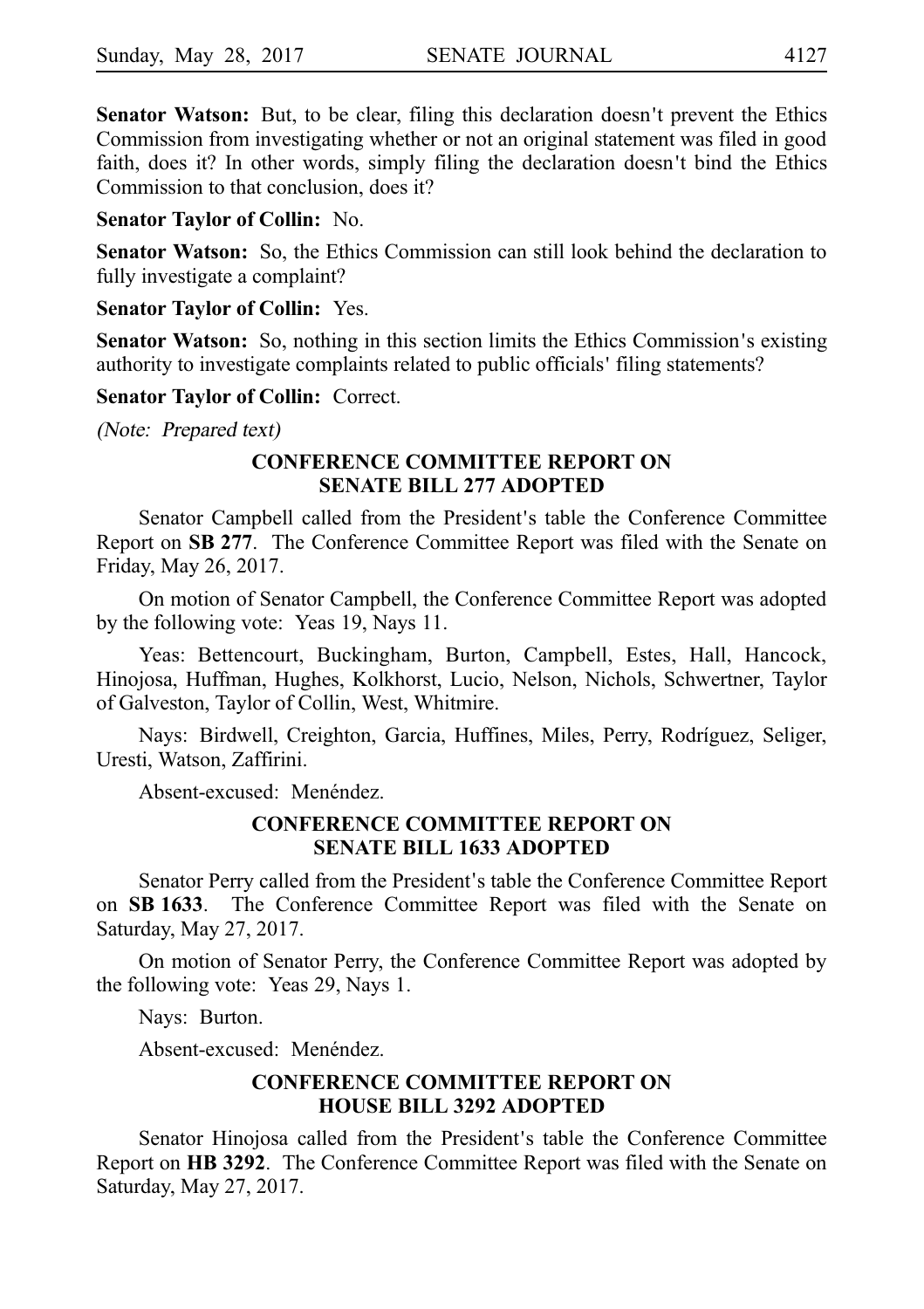On motion of Senator Hinojosa, the Conference Committee Report was adopted by the following vote: Yeas 30, Nays 0.

Absent-excused: Menéndez.

#### **CONFERENCE COMMITTEE REPORT ON SENATE BILL 634 ADOPTED**

Senator Estes called from the President's table the Conference Committee Report on **SBi634**. The Conference Committee Report was filed with the Senate on Saturday, May 27, 2017.

On motion of Senator Estes, the Conference Committee Report was adopted by the following vote: Yeas 30, Nays 0.

Absent-excused: Menéndez.

#### **CONFERENCE COMMITTEE REPORT ON HOUSE BILL 3270 ADOPTED**

Senator Taylor of Galveston called from the President's table the Conference Committee Report on HB 3270. The Conference Committee Report was filed with the Senate on Saturday, May 27, 2017.

On motion of Senator Taylor of Galveston, the Conference Committee Report was adopted by the following vote: Yeas 30, Nays 0.

Absent-excused: Menéndez.

#### **CONFERENCE COMMITTEE REPORT ON SENATE BILL 1987 ADOPTED**

Senator Lucio called from the President's table the Conference Committee Report on **SBi1987**. The Conference Committee Report was filed with the Senate on Saturday, May 27, 2017.

On motion of Senator Lucio, the Conference Committee Report was adopted by the following vote: Yeas 30, Nays 0.

Absent-excused: Menéndez.

#### **SENATE RESOLUTION 935**

Senator Hinojosa offered the following resolution:

BE IT RESOLVED by the Senate of the State of Texas, 85th Legislature, Regular Session, 2017, That Senate Rule 12.03 be suspended in part as provided by Senate Rule 12.08 to enable the conference committee appointed to resolve the differences on Senate Bill 1462 (the creation and operation of certain local health care provider participation programs) to consider and take action on the following matter:

Senate Rule 12.03(4) is suspended to permit the committee to add text on a matter not included in either the house or senate version of the bill by adding the following SECTIONS to the bill:

SECTION 28. Subtitle D, Title 4, Health and Safety Code, is amended by adding Chapter 298B to read as follows: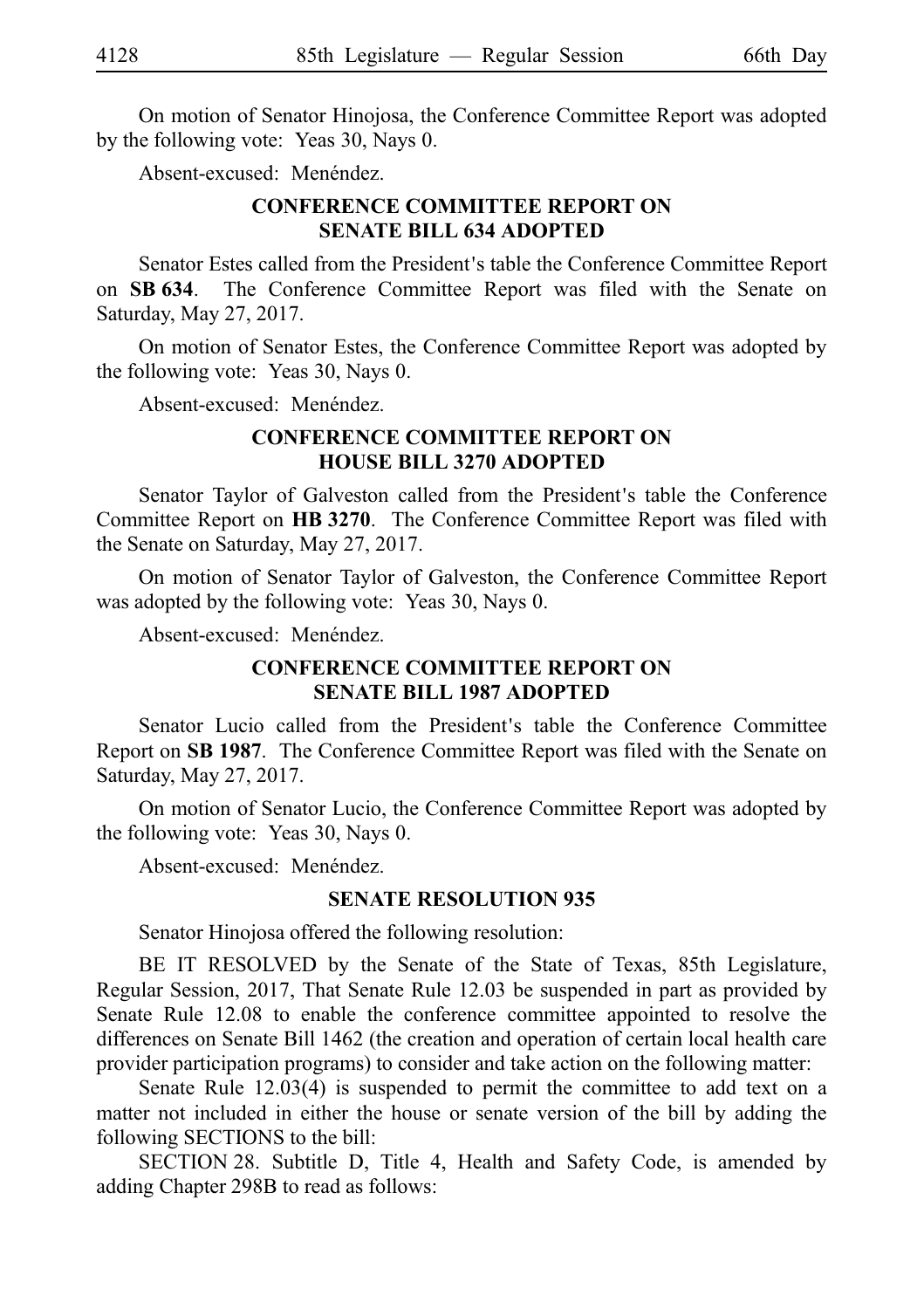## CHAPTER 298B. TARRANT COUNTY HOSPITAL DISTRICT HEALTH CARE PROVIDER PARTICIPATION PROGRAM

SUBCHAPTER A. GENERAL PROVISIONS

Sec. 298B.001. DEFINITIONS. In this chapter:

 $(1)$  "Board" means the board of hospital managers of the district.

 $\overline{(2)}$  "District" means the Tarrant County Hospital District.

 $(3)$  "Institutional health care provider" means a nonpublic hospital located in the district that provides inpatient hospital services.

(4) "Paying provider" means an institutional health care provider required to make a mandatory payment under this chapter.

(5) "Program" means the health care provider participation program authorized by this chapter.

Sec. 298B.002. APPLICABILITY. This chapter applies only to the Tarrant County Hospital District.

Sec. 298B.003. HEALTH CARE PROVIDER PARTICIPATION PROGRAM; PARTICIPATION IN PROGRAM. The board may authorize the district to participate in a health care provider participation program on the affirmative vote of a majority of the board, subject to the provisions of this chapter.

Sec. 298B.004. EXPIRATION OF AUTHORITY. (a) Subject to Sections 298B.153(d) and 298B.154, the authority of the district to administer and operate a program under this chapter expires December 31, 2019.

(b) Subsection (a) does not affect the authority of the district to require and collect a mandatory payment under Section 298B.154 after December 31, 2019, if necessary.

SUBCHAPTER B. POWERS AND DUTIES OF BOARD

Sec. 298B.051. LIMITATION ON AUTHORITY TO REQUIRE MANDATORY PAYMENT. The board may require a mandatory payment authorized under this chapter by an institutional health care provider in the district only in the manner provided by this chapter.

Sec. 298B.052. RULES AND PROCEDURES. The board may adopt rules relating to the administration of the program, including collection of the mandatory payments, expenditures, audits, and any other administrative aspects of the program.

Sec. 298B.053. INSTITUTIONAL HEALTH CARE PROVIDER REPORTING. If the board authorizes the district to participate in a program under this chapter, the board shall require each institutional health care provider to submit to the district a copy of any financial and utilization data required by and reported to the Department of State Health Services under Sections 311.032 and 311.033 and any rules adopted by the executive commissioner of the Health and Human Services Commission to implement those sections.

SUBCHAPTER C. GENERAL FINANCIAL PROVISIONS

Sec. 298B.101. HEARING. (a) In each year that the board authorizes a program under this chapter, the board shall hold a public hearing on the amounts of any mandatory payments that the board intends to require during the year and how the revenue derived from those payments is to be spent.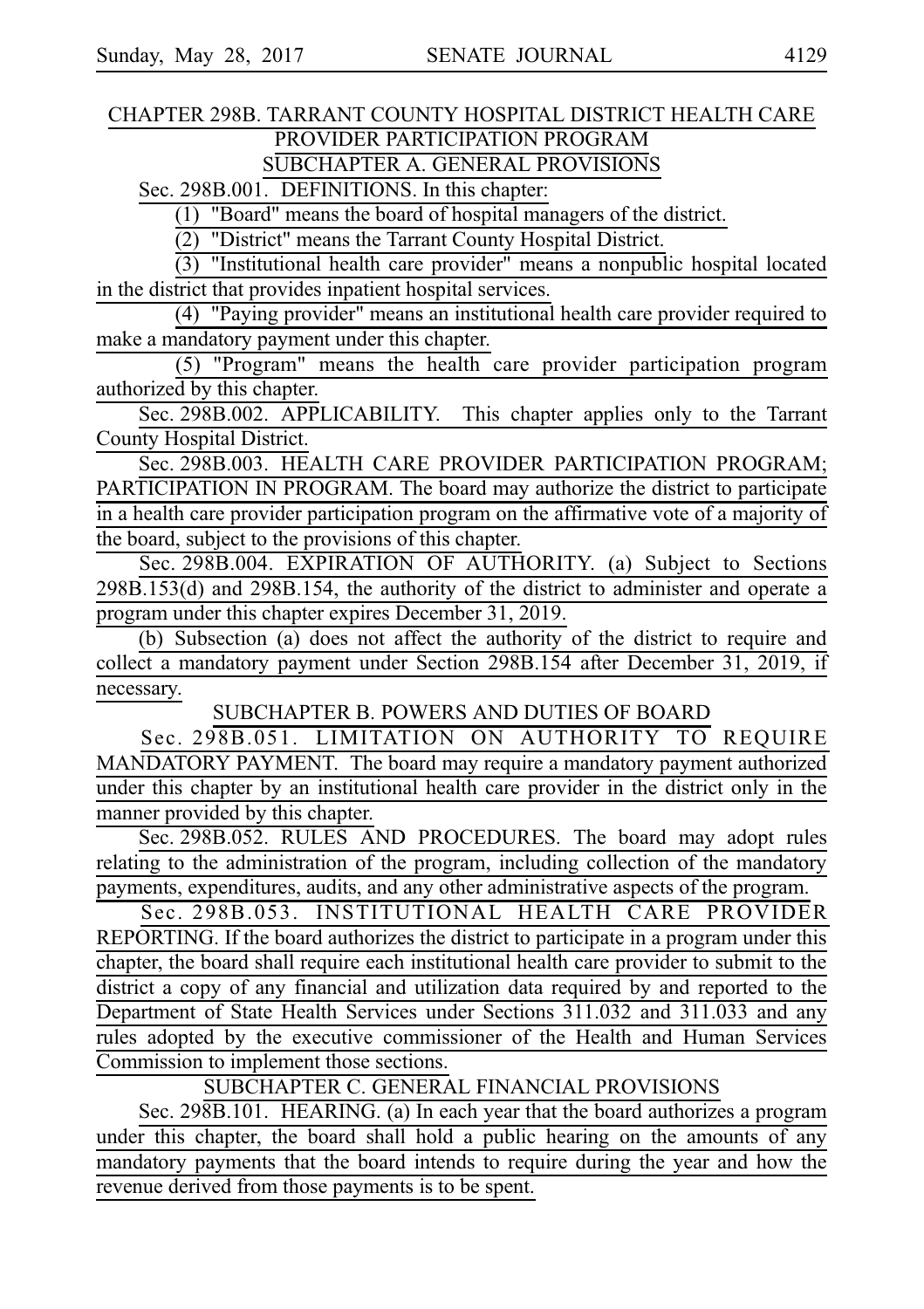(b) Not later than the fifth day before the date of the hearing required under Subsection (a), the board shall publish notice of the hearing in a newspaper of general circulation in the district and provide written notice of the hearing to each institutional health care provider in the district.

Sec. 298B.102. DEPOSITORY. (a) If the board requires a mandatory payment authorized under this chapter, the board shall designate one or more banks as a depository for the district's local provider participation fund.

(b) All funds collected under this chapter shall be secured in the manner provided for securing other district funds.

Sec. 298B.103. LOCAL PROVIDER PARTICIPATION FUND; AUTHORIZED USES OF MONEY. (a) If the district requires a mandatory payment authorized under this chapter, the district shall create a local provider participation fund.

 $(b)$  The local provider participation fund consists of:

 $(1)$  all revenue received by the district attributable to mandatory payments authorized under this chapter;

(2) money received from the Health and Human Services Commission as a refund of an intergovernmental transfer under the program, provided that the intergovernmental transfer does not receive a federal matching payment; and

 $(3)$  the earnings of the fund.

(c) Money deposited to the local provider participation fund of the district may be used only to:

(1) fund intergovernmental transfers from the district to the state to provide the nonfederal share of Medicaid payments for:

(A) uncompensated care payments to nonpublic hospitals affiliated with the district, if those payments are authorized under the Texas Healthcare Transformation and Quality Improvement Program waiver issued under Section 1115 of the federal Social Security Act (42 U.S.C. Section 1315);

 $(B)$  uniform rate enhancements for nonpublic hospitals in the Medicaid managed care service area in which the district is located;

 $(C)$  payments available under another waiver program authorizing payments that are substantially similar to Medicaid payments to nonpublic hospitals described by Paragraph (A) or (B); or

 $(D)$  any reimbursement to nonpublic hospitals for which federal matching funds are available;

(2) subject to Section 298B.151(d), pay the administrative expenses of the district in administering the program, including collateralization of deposits;

 $(3)$  refund a mandatory payment collected in error from a paying provider;

 $\frac{1}{(4)}$  refund to paying providers a proportionate share of the money that the district:

(A) receives from the Health and Human Services Commission that is not used to fund the nonfederal share of Medicaid supplemental payment program payments; or

(B) determines cannot be used to fund the nonfederal share of Medicaid supplemental payment program payments;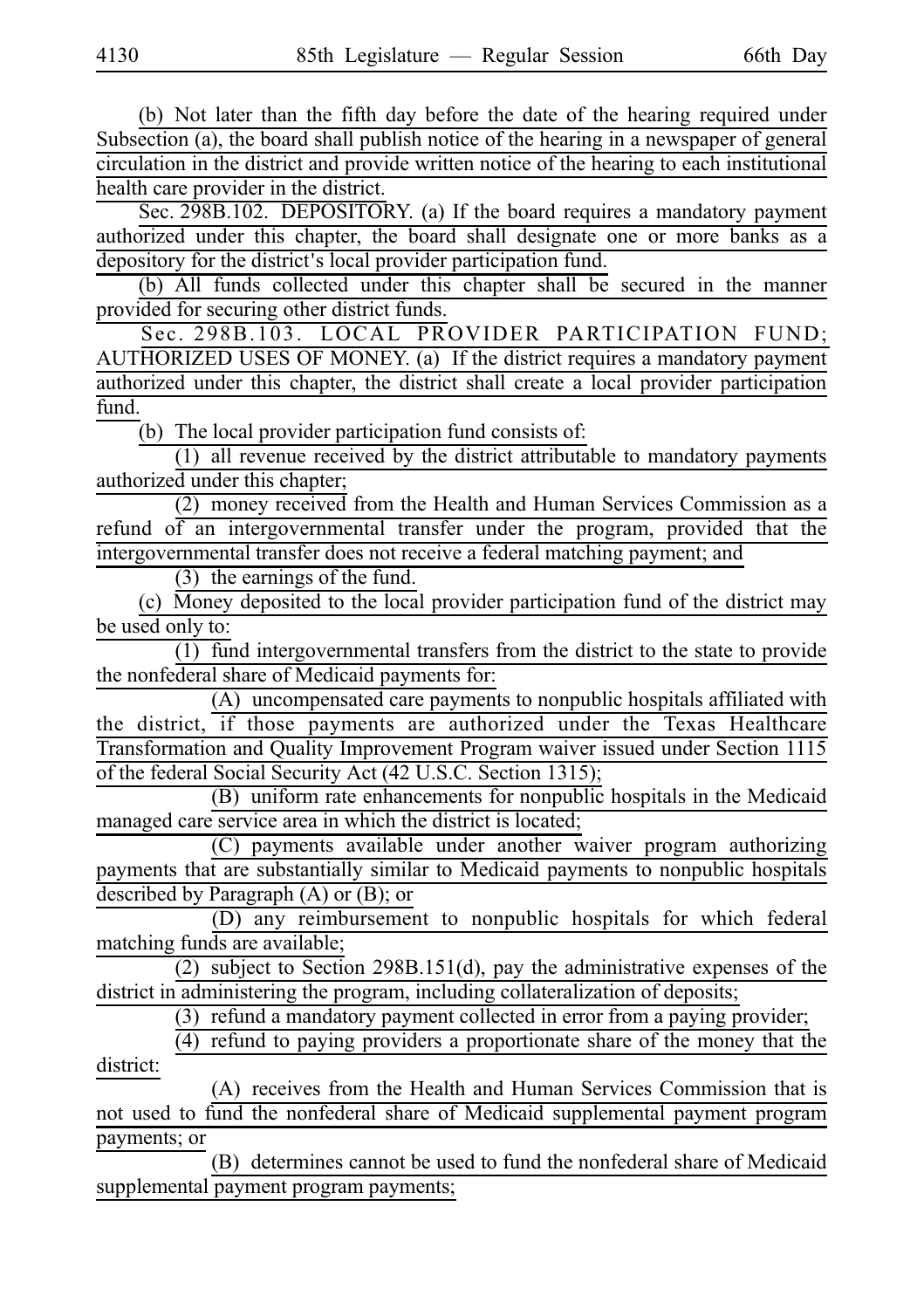(5) transfer funds to the Health and Human Services Commission if the district is legally required to transfer the funds to address a disallowance of federal matching funds with respect to programs for which the district made intergovernmental transfers described by Subdivision (1); and

 $(6)$  reimburse the district if the district is required by the rules governing the uniform rate enhancement program described by Subdivision (1)(B) to incur an expense or forego Medicaid reimbursements from the state because the balance of the local provider participation fund is not sufficient to fund that rate enhancement program.

 $\overline{(d)}$  Money in the local provider participation fund may not be commingled with other district funds.

(e) Notwithstanding any other provision of this chapter, with respect to an intergovernmental transfer of funds described by Subsection (c)(1) made by the district, any funds received by the state, district, or other entity as a result of that transfer may not be used by the state, district, or any other entity to:

 $(1)$  expand Medicaid eligibility under the Patient Protection and Affordable Care Act (Pub. L. No. 111-148) as amended by the Health Care and Education Reconciliation Act of 2010 (Pub. L. No. 111-152); or

 $(2)$  fund the nonfederal share of payments to nonpublic hospitals available through the Medicaid disproportionate share hospital program or the delivery system reform incentive payment program.

SUBCHAPTER D. MANDATORY PAYMENTS

Sec. 298B.151. MANDATORY PAYMENTS BASED ON PAYING PROVIDER NET PATIENT REVENUE. (a) Except as provided by Subsection (e), if the board authorizes a health care provider participation program under this chapter, the board may require an annual mandatory payment to be assessed on the net patient revenue of each institutional health care provider located in the district. The board may provide for the mandatory payment to be assessed quarterly. In the first year in which the mandatory payment is required, the mandatory payment is assessed on the net patient revenue of an institutional health care provider as determined by the data reported to the Department of State Health Services under Sections 311.032 and 311.033 in the most recent fiscal year for which that data was reported. If the institutional health care provider did not report any data under those sections, the provider's net patient revenue is the amount of that revenue as contained in the provider's Medicare cost report submitted for the previous fiscal year or for the closest subsequent fiscal year for which the provider submitted the Medicare cost report. If the mandatory payment is required, the district shall update the amount of the mandatory payment on an annual basis.

(b) The amount of a mandatory payment authorized under this chapter must be uniformly proportionate with the amount of net patient revenue generated by each paying provider in the district as permitted under federal law. A health care provider participation program authorized under this chapter may not hold harmless any institutional health care provider, as required under 42 U.S.C. Section 1396b(w).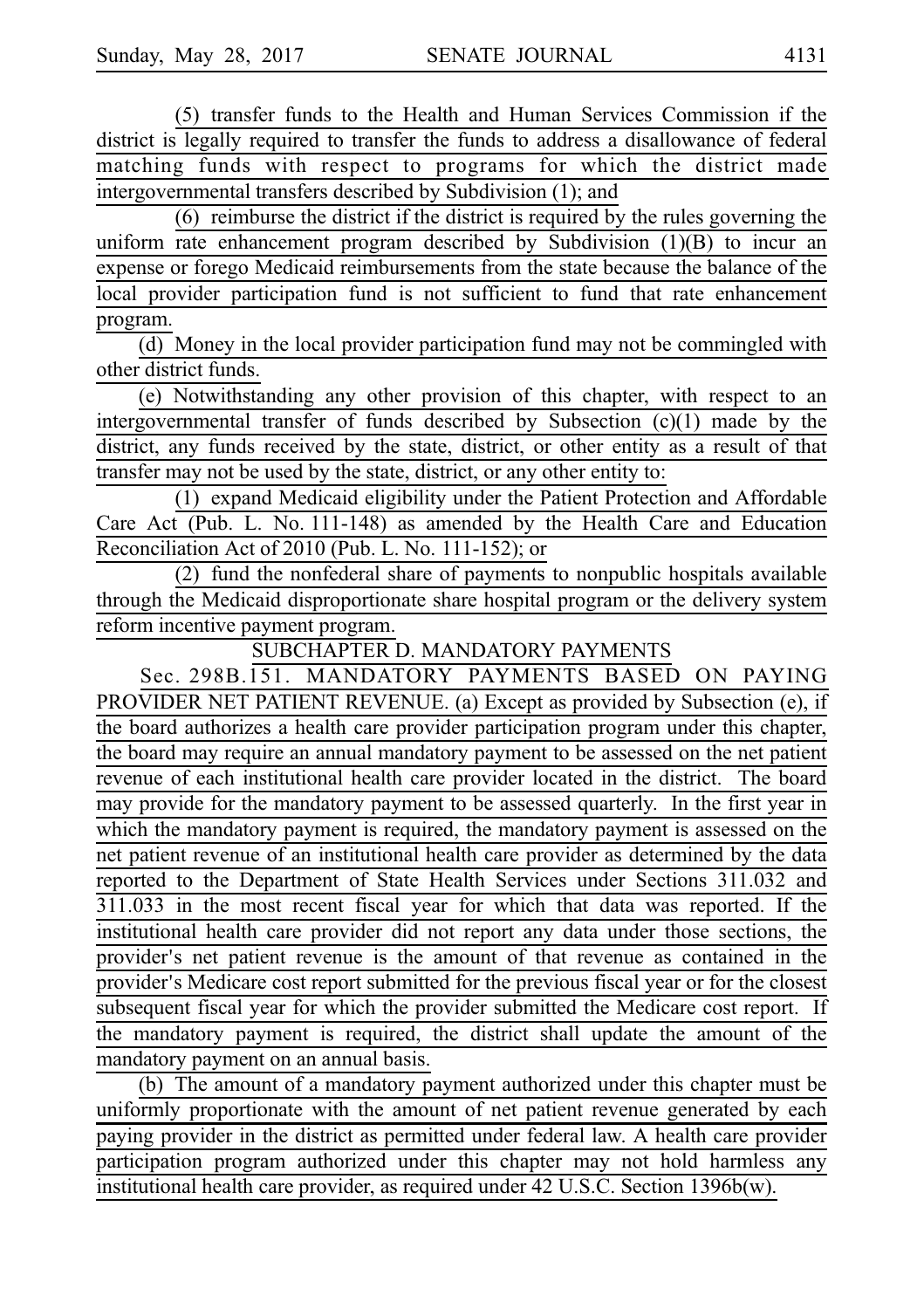(c) If the board requires a mandatory payment authorized under this chapter, the board shall set the amount of the mandatory payment, subject to the limitations of this chapter. The aggregate amount of the mandatory payments required of all paying providers in the district may not exceed six percent of the aggregate net patient revenue from hospital services provided by all paying providers in the district.

(d) Subject to Subsection (c), if the board requires a mandatory payment authorized under this chapter, the board shall set the mandatory payments in amounts that in the aggregate will generate sufficient revenue to cover the administrative expenses of the district for activities under this chapter and to fund an intergovernmental transfer described by Section 298B.103(c)(1). The annual amount of revenue from mandatory payments that shall be paid for administrative expenses by the district is \$150,000, plus the cost of collateralization of deposits, regardless of actual expenses.

 $(e)$  A paying provider may not add a mandatory payment required under this section as a surcharge to a patient.

 $(f)$  A mandatory payment assessed under this chapter is not a tax for hospital purposes for purposes of Section 4, Article IX, Texas Constitution, or Section 281.045.

Sec. 298B.152. ASSESSMENT AND COLLECTION OF MANDATORY PAYMENTS. (a) The district may designate an official of the district or contract with another person to assess and collect the mandatory payments authorized under this chapter.

 $\overline{(b)}$  The person charged by the district with the assessment and collection of mandatory payments shall charge and deduct from the mandatory payments collected for the district a collection fee in an amount not to exceed the person's usual and customary charges for like services.

 $(c)$  If the person charged with the assessment and collection of mandatory payments is an official of the district, any revenue from a collection fee charged under Subsection (b) shall be deposited in the district general fund and, if appropriate, shall be reported as fees of the district.

Sec. 298B.153. PURPOSE; CORRECTION OF INVALID PROVISION OR PROCEDURE; LIMITATION OF AUTHORITY. (a) The purpose of this chapter is to authorize the district to establish a program to enable the district to collect mandatory payments from institutional health care providers to fund the nonfederal share of a Medicaid supplemental payment program or the Medicaid managed care rate enhancements for nonpublic hospitals to support the provision of health care by institutional health care providers to district residents in need of health care.

(b) This chapter does not authorize the district to collect mandatory payments for the purpose of raising general revenue or any amount in excess of the amount reasonably necessary to fund the nonfederal share of a Medicaid supplemental payment program or Medicaid managed care rate enhancements for nonpublic hospitals and to cover the administrative expenses of the district associated with activities under this chapter.

(c) To the extent any provision or procedure under this chapter causes a mandatory payment authorized under this chapter to be ineligible for federal matching funds, the board may provide by rule for an alternative provision or procedure that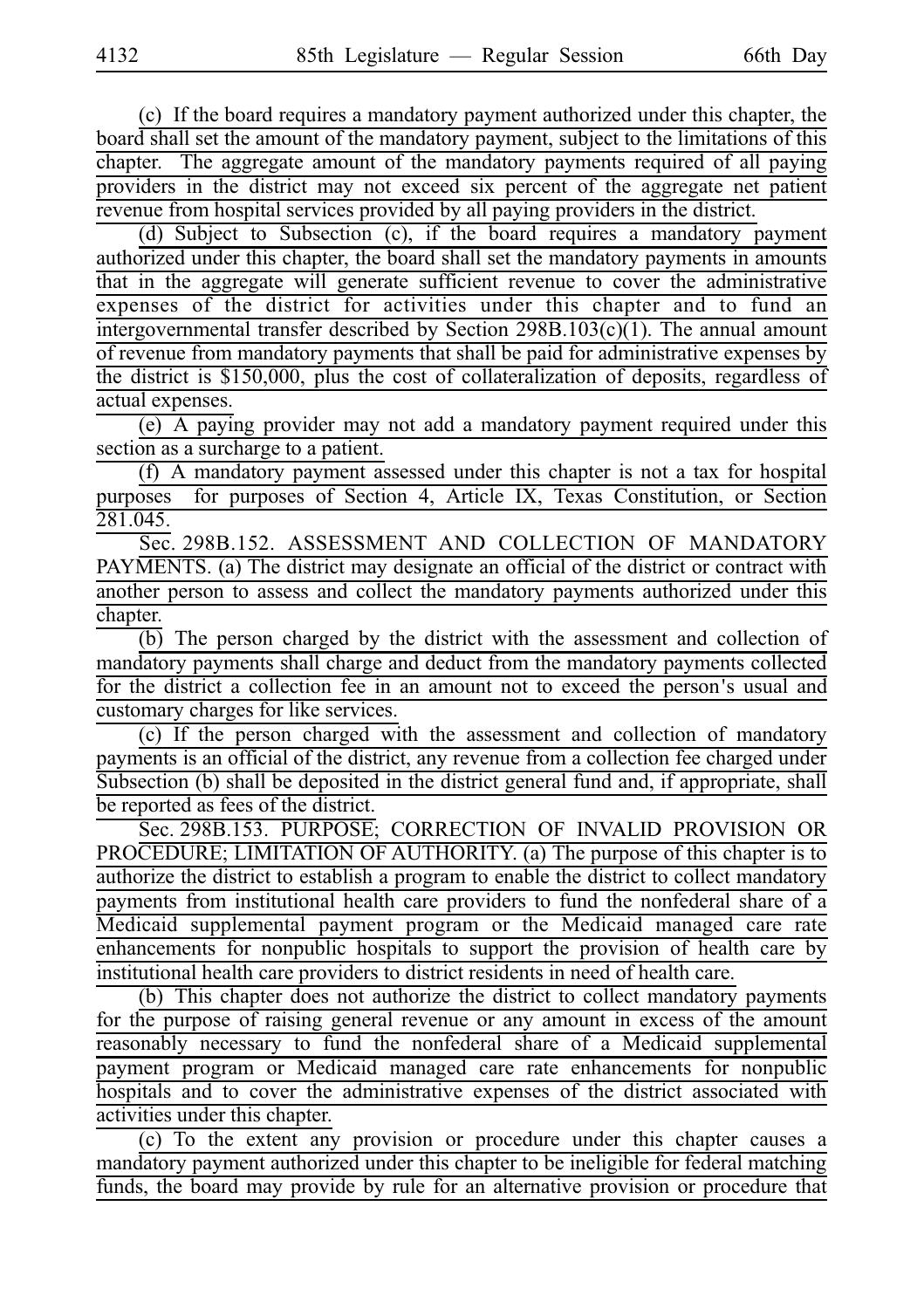conforms to the requirements of the federal Centers for Medicare and Medicaid Services. A rule adopted under this section may not create, impose, or materially expand the legal or financial liability or responsibility of the district or an institutional health care provider in the district beyond the provisions of this chapter. This section does not require the board to adopt a rule.

(d) The district may only assess and collect a mandatory payment authorized under this chapter if a waiver program, uniform rate enhancement, or reimbursement described by Section 298B.103(c)(1) is available to the district.

Sec. 298B.154. FEDERAL DISALLOWANCE. Notwithstanding any other provision of this chapter, if the Centers for Medicare and Medicaid Services issues a disallowance of federal matching funds for a purpose for which intergovernmental transfers described by Section  $298B.103(c)(1)$  were made and the Health and Human Services Commission demands repayment from the district of federal funds paid to the district for that purpose, the district may require and collect mandatory payments from each paying provider that received those federal funds in an amount sufficient to satisfy the repayment demand made by the commission. The percentage limitation prescribed by Section 298B.151(c) does not apply to a mandatory payment required under this section.

 $SECTION 29.$  As soon as practicable after the expiration of the authority of the Tarrant County Hospital District to administer and operate a health care provider participation program under Chapter 298B, Health and Safety Code, as added by this Act, the board of hospital managers of the Tarrant County Hospital District shall transfer to each institutional health care provider in the district that provider's proportionate share of any remaining funds in any local provider participation fund created by the district under Section 298B.103, Health and Safety Code, as added by this Act.

SECTION 30. If before implementing any provision of Chapter 298B, Health and Safety Code, as added by this Act, a state agency determines that a waiver or authorization from a federal agency is necessary for implementation of that provision, the agency affected by the provision shall request the waiver or authorization and may delay implementing that provision until the waiver or authorization is granted.

Explanation: The added language is necessary to allow the Tarrant County Hospital District to create and operate a health care provider participation program in Tarrant County.

**SR 935** was read and was adopted by the following vote: Yeas 30, Nays 0.

Absent-excused: Menéndez.

#### **CONFERENCE COMMITTEE REPORT ON SENATE BILL 1462 ADOPTED**

Senator Hinojosa called from the President's table the Conference Committee Report on **SBi1462**. The Conference Committee Report was filed with the Senate on Saturday, May 27, 2017.

On motion of Senator Hinojosa, the Conference Committee Report was adopted by the following vote: Yeas 26, Nays 4.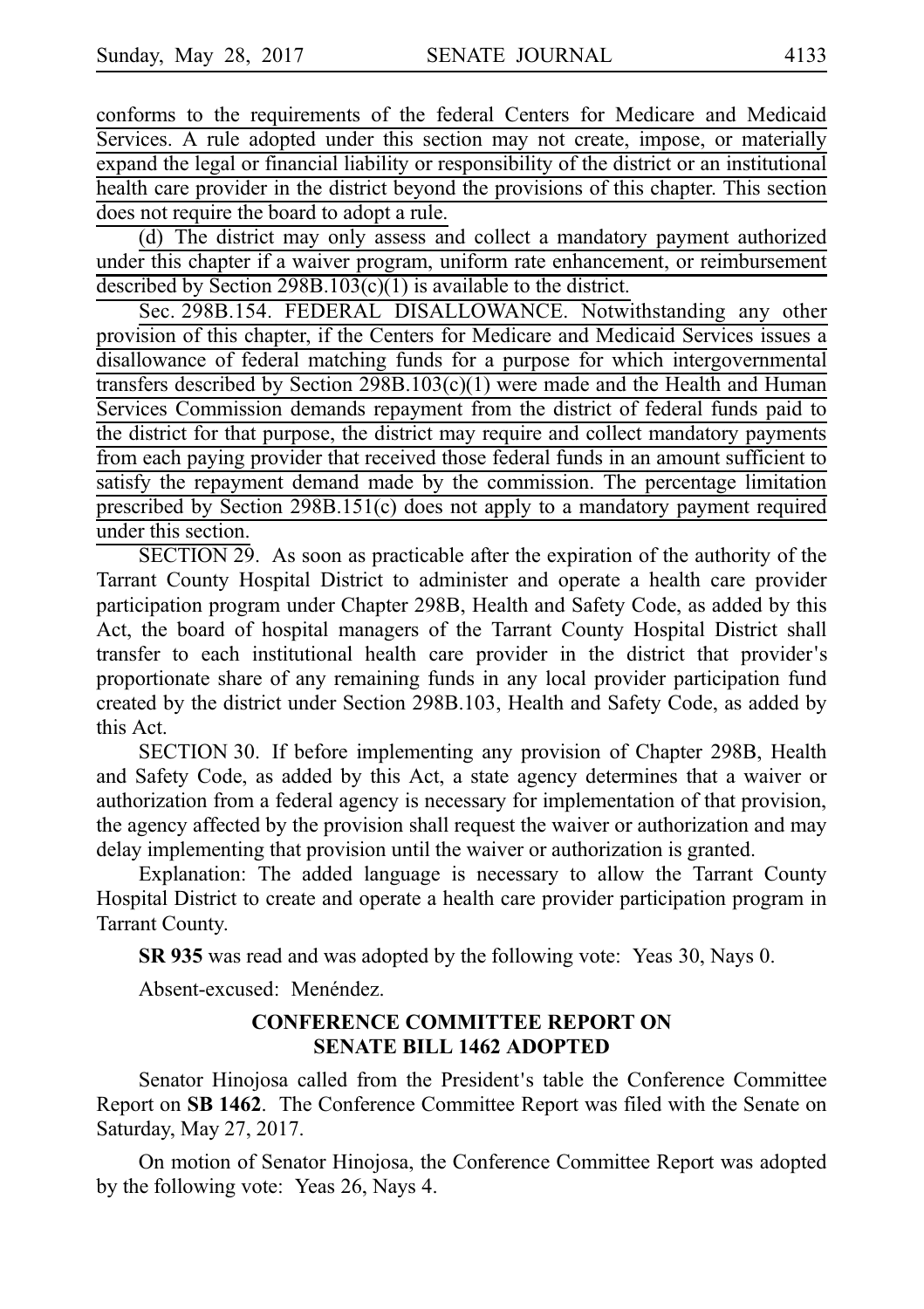Yeas: Birdwell, Buckingham, Campbell, Estes, Garcia, Hall, Hancock, Hinojosa, Huffman, Hughes, Kolkhorst, Lucio, Miles, Nelson, Nichols, Perry, Rodríguez, Schwertner, Seliger, Taylor of Galveston, Taylor of Collin, Uresti, Watson, West, Whitmire, Zaffirini.

Nays: Bettencourt, Burton, Creighton, Huffines.

Absent-excused: Menéndez.

## **CONFERENCE COMMITTEE REPORT ON HOUSE BILL 1823 ADOPTED**

Senator Zaffirini called from the President's table the Conference Committee Report on HB 1823. The Conference Committee Report was filed with the Senate on Saturday, May 27, 2017.

On motion of Senator Zaffirini, the Conference Committee Report was adopted by the following vote: Yeas 29, Nays 1.

Nays: Bettencourt.

Absent-excused: Menéndez.

#### **CONFERENCE COMMITTEE REPORT ON SENATE BILL 1001 ADOPTED**

Senator Taylor of Galveston called from the President's table the Conference Committee Report on **SBi1001**. The Conference Committee Report was filed with the Senate on Saturday, May 27, 2017.

On motion of Senator Taylor of Galveston, the Conference Committee Report was adopted by the following vote: Yeas 30, Nays 0.

Absent-excused: Menéndez.

#### **CONFERENCE COMMITTEE REPORT ON SENATE BILL 801 ADOPTED**

Senator Seliger called from the President's table the Conference Committee Report on **SB 801**. The Conference Committee Report was filed with the Senate on Saturday, May 27, 2017.

On motion of Senator Seliger, the Conference Committee Report was adopted by the following vote: Yeas 26, Nays 4.

Yeas: Birdwell, Buckingham, Campbell, Creighton, Estes, Garcia, Hancock, Hinojosa, Huffines, Huffman, Hughes, Lucio, Miles, Nelson, Nichols, Perry, Rodríguez, Schwertner, Seliger, Taylor of Galveston, Taylor of Collin, Uresti, Watson, West, Whitmire, Zaffirini.

Nays: Bettencourt, Burton, Hall, Kolkhorst.

Absent-excused: Menéndez.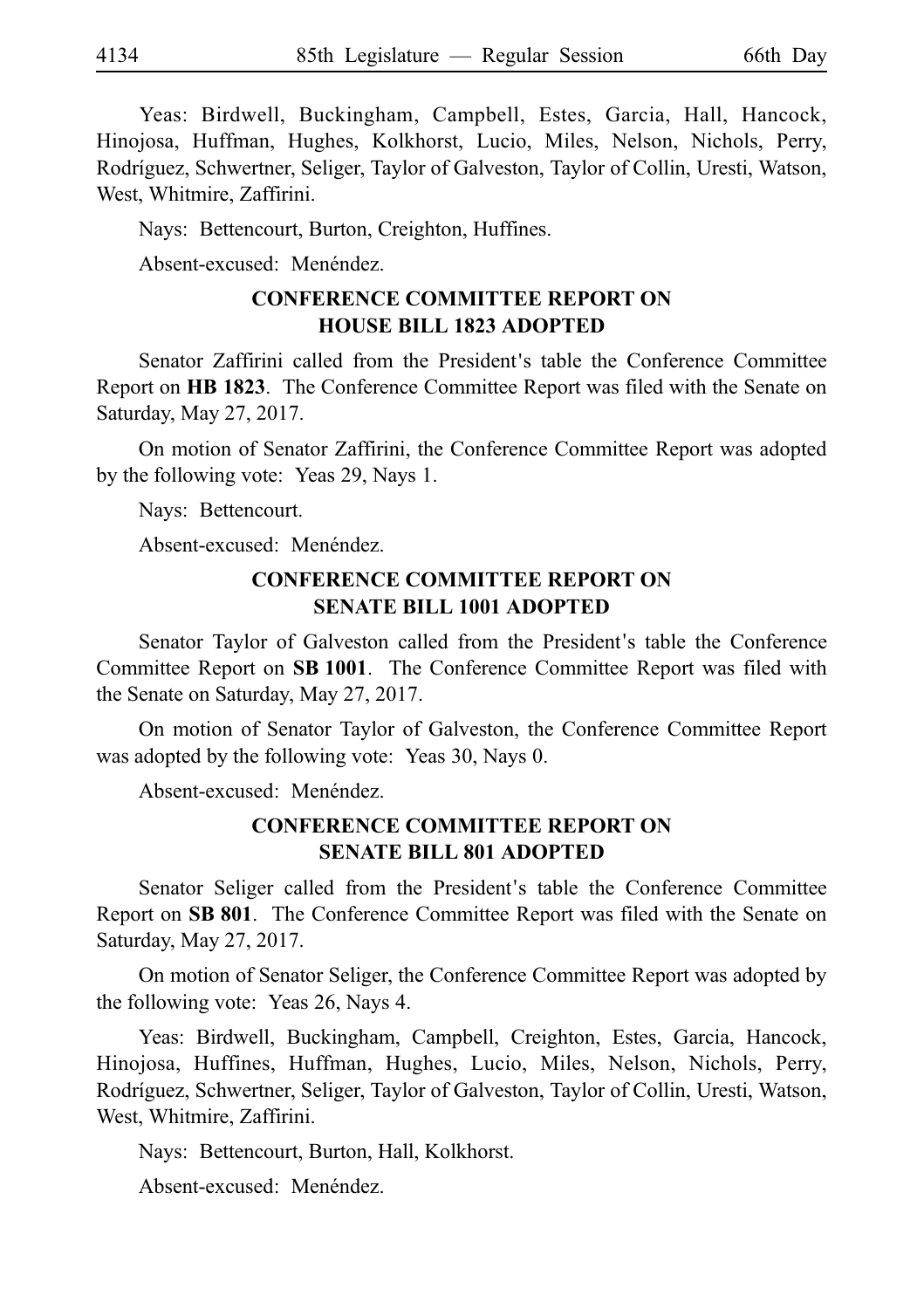## **CONFERENCE COMMITTEE REPORT ON HOUSE BILL 2912 ADOPTED**

Senator Estes called from the President's table the Conference Committee Report on **HB 2912**. The Conference Committee Report was filed with the Senate on Saturday, May 27, 2017.

On motion of Senator Estes, the Conference Committee Report was adopted by the following vote: Yeas 29, Nays 1.

Nays: Hall.

Absent-excused: Menéndez.

## **CONFERENCE COMMITTEE REPORT ON SENATE BILL 894 ADOPTED**

Senator Buckingham called from the President's table the Conference Committee Report on SB 894. The Conference Committee Report was filed with the Senate on Saturday, May 27, 2017.

On motion of Senator Buckingham, the Conference Committee Report was adopted by the following vote: Yeas 29, Nays 1.

Nays: Burton.

Absent-excused: Menéndez.

#### **(Senator Birdwell in Chair)**

## **CONFERENCE COMMITTEE REPORT ON HOUSE BILL 29 ADOPTED**

Senator Huffman called from the President's table the Conference Committee Report on HB 29. The Conference Committee Report was filed with the Senate on Saturday, May 27, 2017.

On motion of Senator Huffman, the Conference Committee Report was adopted by the following vote: Yeas 30, Nays 0.

Absent-excused: Menéndez.

## **CONFERENCE COMMITTEE REPORT ON HOUSE BILL 1886 ADOPTED**

Senator Huffman called from the President's table the Conference Committee Report on HB 1886. The Conference Committee Report was filed with the Senate on Saturday, May 27, 2017.

On motion of Senator Huffman, the Conference Committee Report was adopted by the following vote: Yeas 30, Nays 0.

Absent-excused: Menéndez.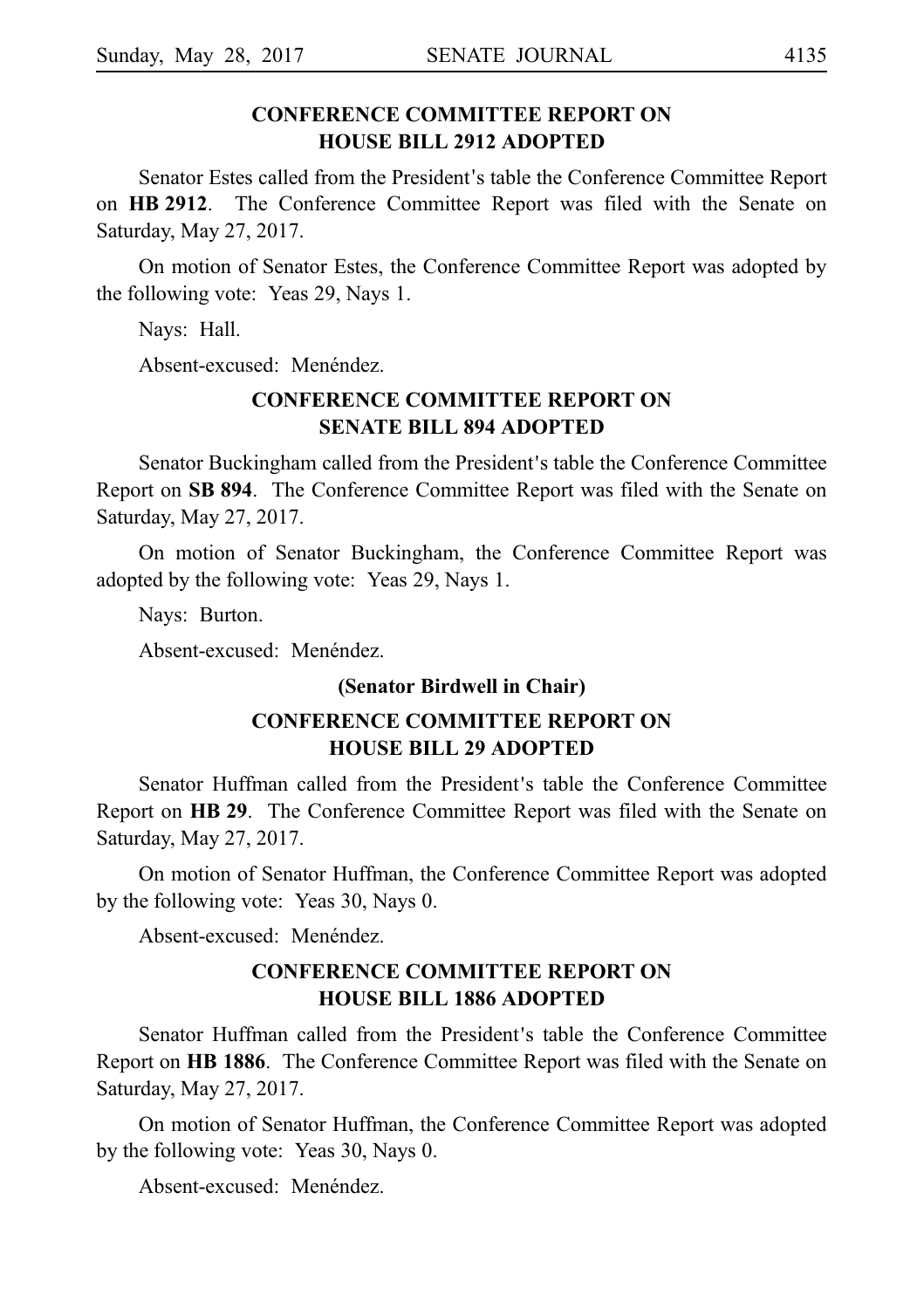#### **CONFERENCE COMMITTEE REPORT ON SENATE BILL 1839 ADOPTED**

Senator Hughes called from the President's table the Conference Committee Report on SB 1839. The Conference Committee Report was filed with the Senate on Saturday, May 27, 2017.

On motion of Senator Hughes, the Conference Committee Report was adopted by the following vote: Yeas 29, Nays 1.

Nays: Burton.

Absent-excused: Menéndez.

#### **STATEMENT REGARDING SENATE BILL 1839**

Senator Taylor of Galveston submitted the following statement regarding **SBi1839**:

In SBi1839, "long-term substitute" is intended to mean "a substitute that has served for at least 5 days in that role."

#### TAYLOR OF GALVESTON

## **CONFERENCE COMMITTEE REPORT ON HOUSE BILL 2377 ADOPTED**

Senator Perry called from the President's table the Conference Committee Report on HB 2377. The Conference Committee Report was filed with the Senate on Saturday, May 27, 2017.

On motion of Senator Perry, the Conference Committee Report was adopted by the following vote: Yeas 30, Nays 0.

Absent-excused: Menéndez.

#### **SENATOR ANNOUNCED PRESENT**

Senator Menéndez, who had previously been recorded as "Absent-excused," was announced "Present."

#### **(Senator Huffman in Chair)**

## **CONFERENCE COMMITTEE REPORT ON HOUSE BILL 150 ADOPTED**

Senator Creighton called from the President's table the Conference Committee Report on **HBi150**. The Conference Committee Report was filed with the Senate on Saturday, May 27, 2017.

On motion of Senator Creighton, the Conference Committee Report was adopted by the following vote: Yeas 31, Nays 0.

#### **SENATE RESOLUTION 910**

Senator West offered the following resolution:

BE IT RESOLVED by the Senate of the State of Texas, 85th Legislature, Regular Session, 2017, That Senate Rule 12.03 be suspended in part as provided by Senate Rule 12.08 to enable the conference committee appointed to resolve the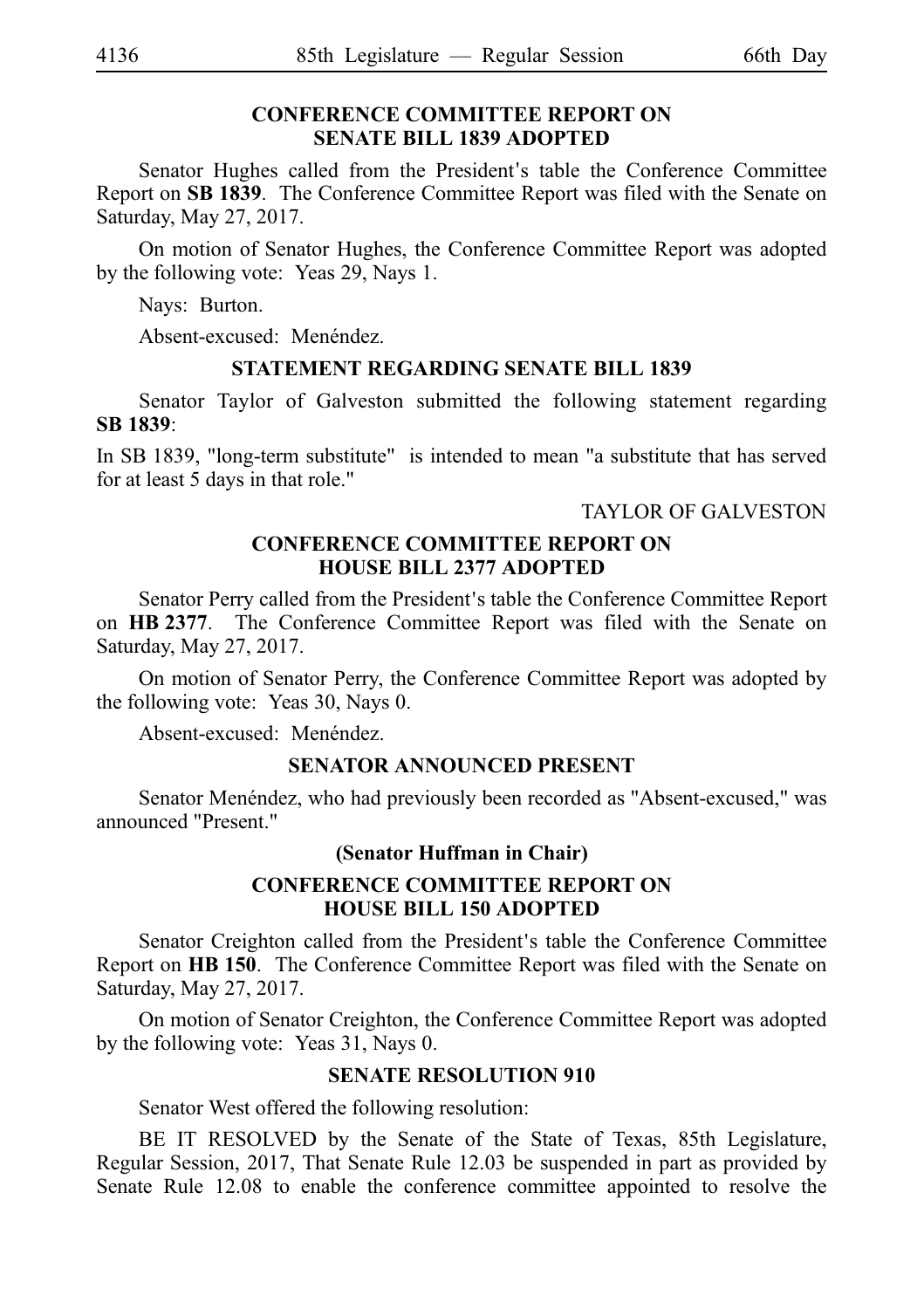differences on Senate Bill 2244 (the creation of the University Hills Municipal Management District; providing authority to issue bonds; providing authority to impose assessments or fees) to consider and take action on the following matter:

Senate Rule 12.03(2) is suspended to permit the committee to omit text not in disagreement in SECTION 1 of the bill by omitting added Section 3947.255, Special District Local Laws Code. The omitted text would exempt the University Hills Municipal Management District from the application of Section 375.262, Local Government Code, which provides for the dissolution of a district on petition of certain owners of property in the district.

Explanation: The omission of the text is necessary to require the board of the University Hills Municipal Management District to dissolve the district on petition of certain owners of property in the district.

**SR 910** was read and was adopted by the following vote: Yeas 31, Nays 0.

## **CONFERENCE COMMITTEE REPORT ON SENATE BILL 2244 ADOPTED**

Senator West called from the President's table the Conference Committee Report on **SBi2244**. The Conference Committee Report was filed with the Senate on Saturday, May 27, 2017.

On motion of Senator West, the Conference Committee Report was adopted by the following vote: Yeas 31, Nays 0.

## **CONFERENCE COMMITTEE REPORT ON HOUSE BILL 1424 ADOPTED**

Senator Birdwell called from the President's table the Conference Committee Report on HB 1424. The Conference Committee Report was filed with the Senate on Saturday, May 27, 2017.

On motion of Senator Birdwell, the Conference Committee Report was adopted by the following vote: Yeas  $31$ , Nays 0.

## **CONFERENCE COMMITTEE REPORT ON HOUSE BILL 1290 ADOPTED**

Senator Kolkhorst called from the President's table the Conference Committee Report on HB 1290. The Conference Committee Report was filed with the Senate on Saturday, May 27, 2017.

On motion of Senator Kolkhorst, the Conference Committee Report was adopted by the following vote: Yeas 23, Nays 8.

Yeas: Bettencourt, Birdwell, Buckingham, Burton, Campbell, Creighton, Estes, Hall, Hancock, Hinojosa, Huffines, Huffman, Hughes, Kolkhorst, Nelson, Nichols, Perry, Schwertner, Seliger, Taylor of Galveston, Taylor of Collin, Uresti, Whitmire.

Nays: Garcia, Lucio, Menéndez, Miles, Rodríguez, Watson, West, Zaffirini.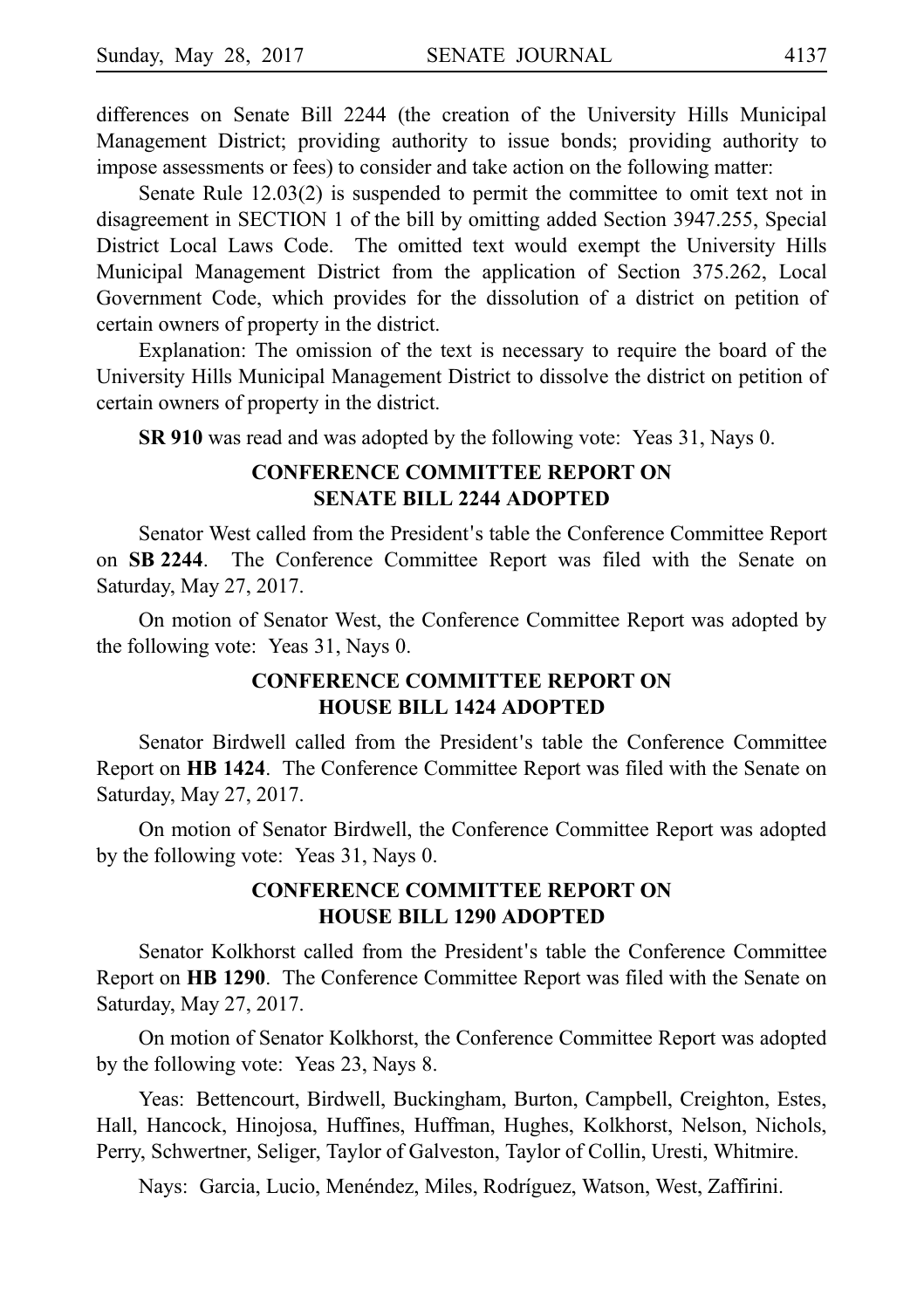## **CONFERENCE COMMITTEE REPORT ON HOUSE BILL 4345 ADOPTED**

Senator Watson called from the President's table the Conference Committee Report on HB 4345. The Conference Committee Report was filed with the Senate on Saturday, May 27, 2017.

On motion of Senator Watson, the Conference Committee Report was adopted by the following vote: Yeas 28, Nays 3.

Yeas: Bettencourt, Birdwell, Buckingham, Burton, Campbell, Creighton, Estes, Garcia, Hinojosa, Huffines, Huffman, Hughes, Kolkhorst, Lucio, Menéndez, Miles, Nelson, Nichols, Perry, Rodrı´guez, Schwertner, Seliger, Taylor of Galveston, Uresti, Watson, West, Whitmire, Zaffirini.

Nays: Hall, Hancock, Taylor of Collin.

## **CONFERENCE COMMITTEE REPORT ON SENATE BILL 463 ADOPTED**

Senator Seliger called from the President's table the Conference Committee Report on SB 463. The Conference Committee Report was filed with the Senate on Saturday, May 27, 2017.

On motion of Senator Seliger, the Conference Committee Report was adopted by the following vote: Yeas 29, Nays 2.

Yeas: Bettencourt, Birdwell, Buckingham, Creighton, Estes, Garcia, Hall, Hancock, Hinojosa, Huffines, Huffman, Hughes, Kolkhorst, Lucio, Menéndez, Miles, Nelson, Nichols, Perry, Rodríguez, Schwertner, Seliger, Taylor of Galveston, Taylor of Collin, Uresti, Watson, West, Whitmire, Zaffirini.

Nays: Burton, Campbell.

#### **RECESS**

On motion of Senator Whitmire, the Senate at 3:43 p.m. recessed until 4:30 p.m. today.

#### **AFTER RECESS**

The Senate met at 4:49 p.m. and was called to order by the President.

## **CONFERENCE COMMITTEE REPORT ON SENATE BILL 301 ADOPTED**

Senator Watson called from the President's table the Conference Committee Report on **SBi301**. The Conference Committee Report was filed with the Senate on Friday, May 19, 2017.

On motion of Senator Watson, the Conference Committee Report was adopted by the following vote: Yeas  $31$ , Nays 0.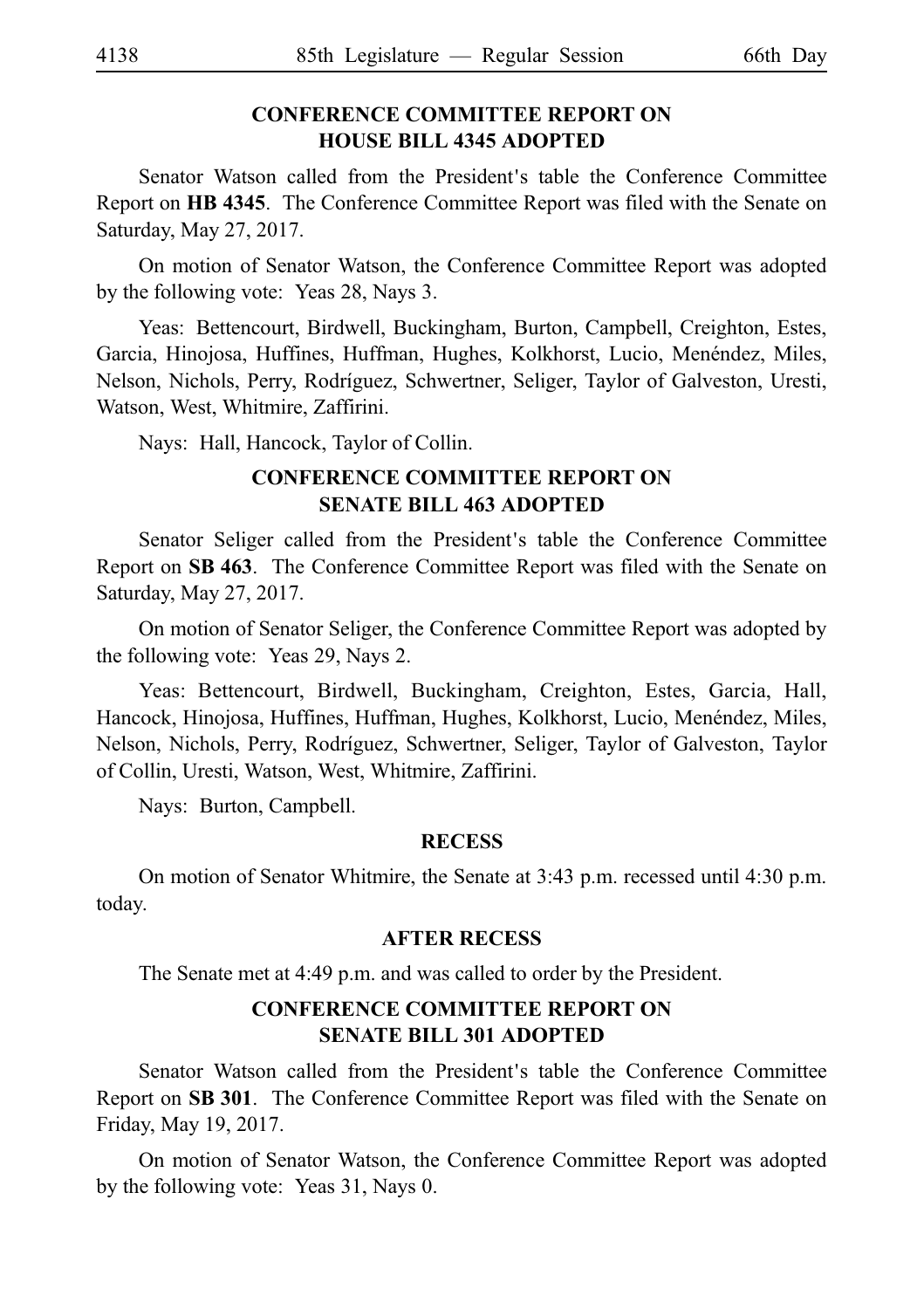## **CONFERENCE COMMITTEE REPORT ON SENATE BILL 302 ADOPTED**

Senator Watson called from the President's table the Conference Committee Report on **SBi302**. The Conference Committee Report was filed with the Senate on Friday, May 26, 2017.

On motion of Senator Watson, the Conference Committee Report was adopted by the following vote: Yeas 30, Nays 1.

Nays: Garcia.

## **CONFERENCE COMMITTEE REPORT ON SENATE BILL 303 ADOPTED**

Senator Watson called from the President's table the Conference Committee Report on **SBi303**. The Conference Committee Report was filed with the Senate on Friday, May 26, 2017.

On motion of Senator Watson, the Conference Committee Report was adopted by the following vote: Yeas 30, Nays 1.

Nays: Garcia.

## **CONFERENCE COMMITTEE REPORT ON SENATE BILL 319 ADOPTED**

Senator Watson called from the President's table the Conference Committee Report on SB 319. The Conference Committee Report was filed with the Senate on Saturday, May 27, 2017.

On motion of Senator Watson, the Conference Committee Report was adopted by the following vote: Yeas 31, Nays 0.

#### **CONFERENCE COMMITTEE REPORT ON SENATE BILL 1625 ADOPTED**

Senator Uresti called from the President's table the Conference Committee Report on SB 1625. The Conference Committee Report was filed with the Senate on Saturday, May 27, 2017.

On motion of Senator Uresti, the Conference Committee Report was adopted by the following vote: Yeas 31, Nays 0.

## **CONFERENCE COMMITTEE REPORT ON HOUSE BILL 557 ADOPTED**

Senator Burton called from the President's table the Conference Committee Report on HB 557. The Conference Committee Report was filed with the Senate on Saturday, May 27, 2017.

On motion of Senator Burton, the Conference Committee Report was adopted by the following vote: Yeas  $31$ , Nays 0.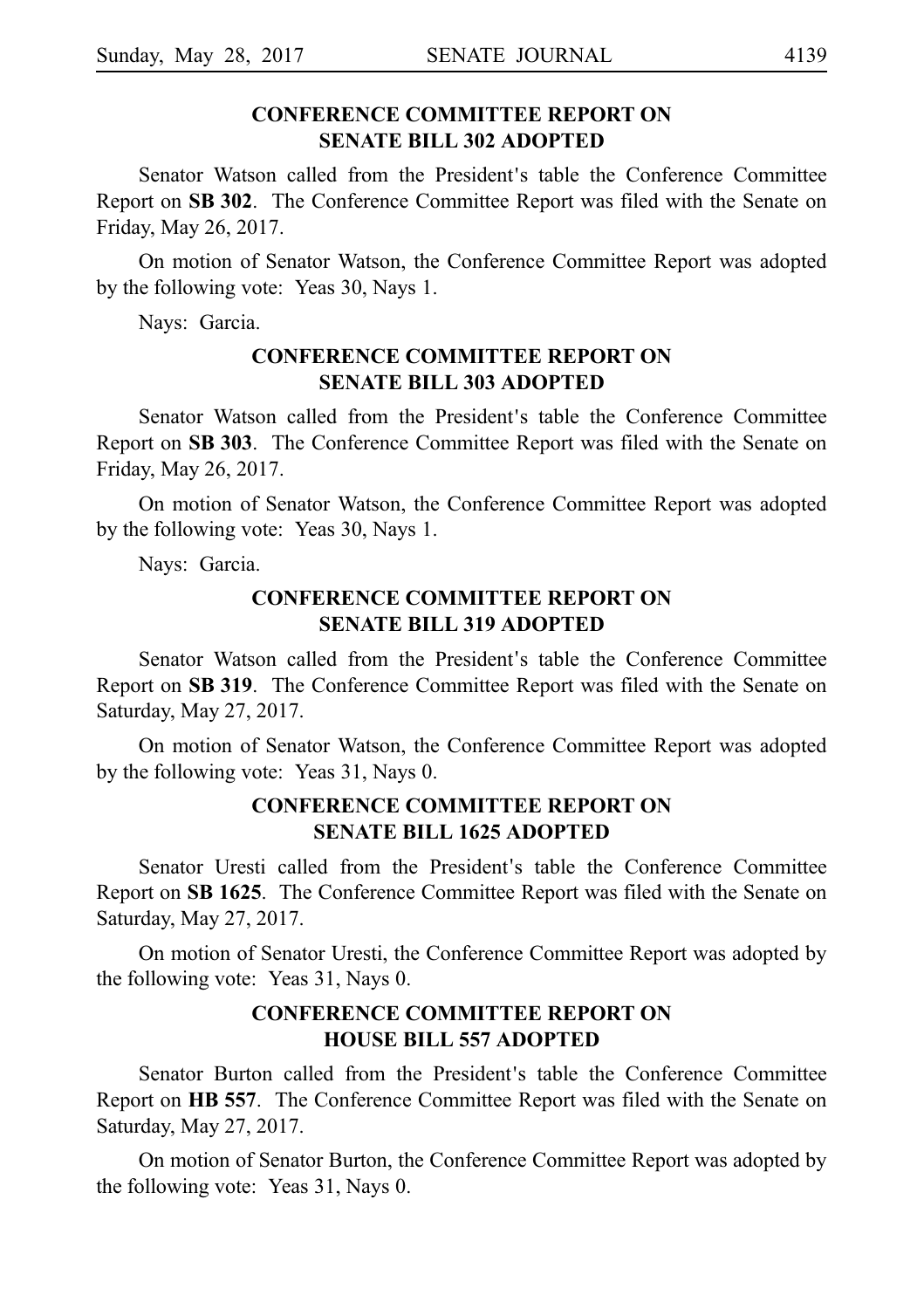#### **CONFERENCE COMMITTEE REPORT ON HOUSE BILL 1036 ADOPTED**

Senator Whitmire called from the President's table the Conference Committee Report on **HBi1036**. The Conference Committee Report was filed with the Senate on Saturday, May 27, 2017.

On motion of Senator Whitmire, the Conference Committee Report was adopted by the following vote: Yeas 25, Nays 6.

Yeas: Bettencourt, Birdwell, Buckingham, Campbell, Estes, Garcia, Hinojosa, Huffman, Kolkhorst, Lucio, Menéndez, Miles, Nelson, Nichols, Perry, Rodríguez, Schwertner, Seliger, Taylor of Galveston, Taylor of Collin, Uresti, Watson, West, Whitmire, Zaffirini.

Nays: Burton, Creighton, Hall, Hancock, Huffines, Hughes.

#### **SENATE RESOLUTION 936**

Senator Creighton offered the following resolution:

BE IT RESOLVED by the Senate of the State of Texas, 85th Legislature, Regular Session, 2017, That Senate Rule 12.03 be suspended in part as provided by Senate Rule 12.08 to enable the conference committee appointed to resolve the differences on Senate Bill 2014 (the administration of certain water districts) to consider and take action on the following matter:

(1) Senate Rule  $12.03(1)$  is suspended to permit the committee to amend text not in disagreement in proposed SECTION 5 of the bill, in amended Section 54.016(a), Water Code, to read as follows:

(a) No land within the corporate limits of a city or within the extraterritorial jurisdiction of a city, shall be included in a district unless the city grants its written consent, by resolution or ordinance, to the inclusion of the land within the district in accordance with Section 42.042, Local Government Code, and this section. The request to a city for its written consent to the creation of a district, shall be signed by a majority in value of the holders of title of the land within the proposed district as indicated by the county tax rolls  $\left[$  or, if there are more than 50 persons holding title to the land in the proposed district as indicated by the county tax rolls, the request to the city will be sufficient if it is signed by 50 holders of title to the land in the district]. A petition for the written consent of a city to the inclusion of land within a district shall describe the boundaries of the land to be included in the district by metes and bounds or by lot and block number, if there is a recorded map or plat and survey of the area, and state the general nature of the work proposed to be done, the necessity for the work, and the cost of the project as then estimated by those filing the petition. If, at the time a petition is filed with a city for creation of a district, the district proposes to connect to a city's water or sewer system or proposes to contract with a regional water and wastewater provider which has been designated as such by the commission as of the date such petition is filed, to which the city has made a capital contribution for the water and wastewater facilities serving the area, the proposed district shall be designated as a "city service district." If such proposed district does not meet the criteria for a city service district at the time the petition seeking creation is filed, such district shall be designated as a "noncity service district." The city's consent shall not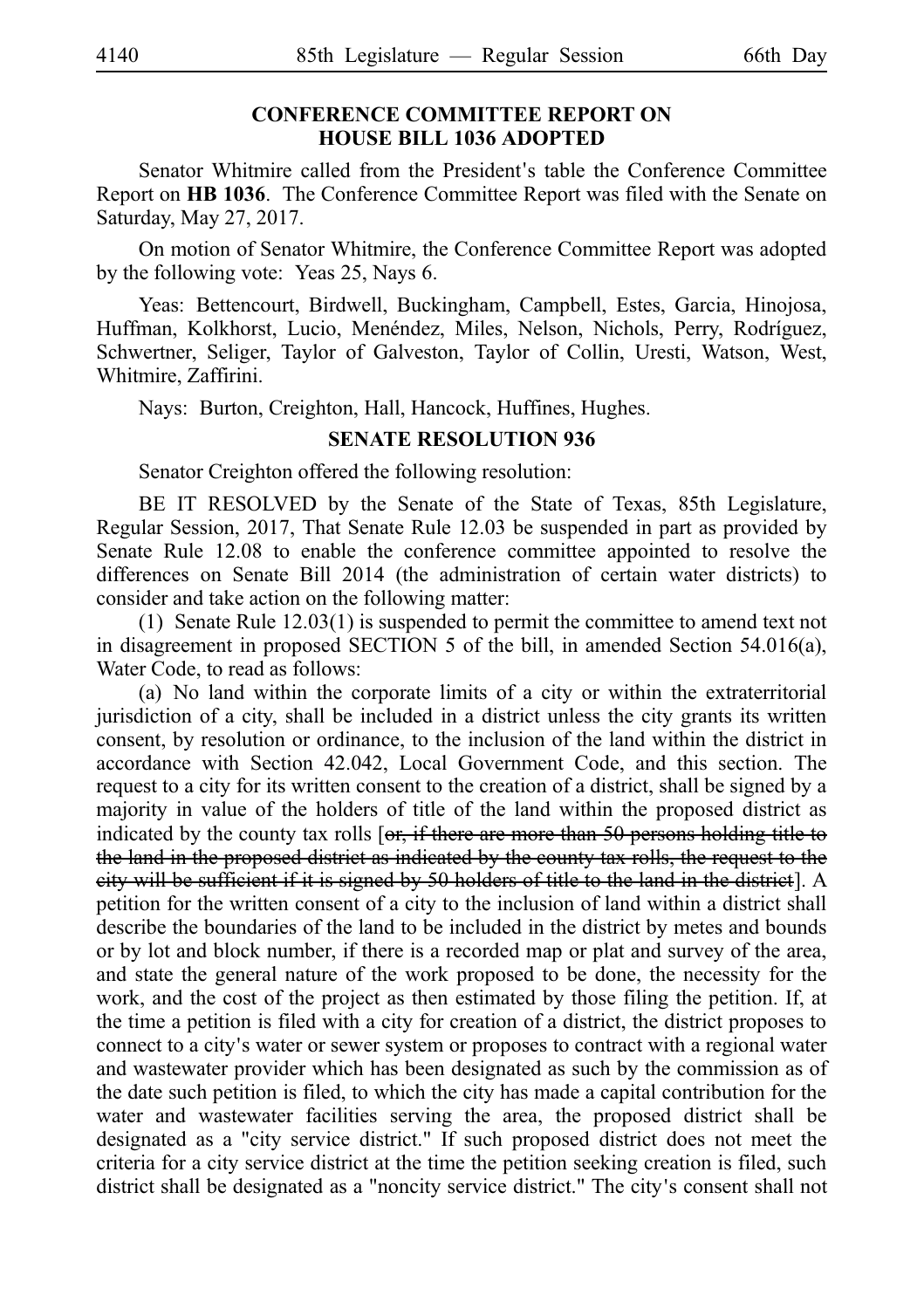place any restrictions or conditions on the creation of a noncity service district as defined by this chapter [Chapter 54 of the Texas Water Code] other than those expressly provided in Subsection (e) of this section and shall specifically not limit the amounts of the district's bonds. A city may not require annexation as a consent to creation of any district. A city shall not refuse to approve a district bond issue for any reason except that the district is not in compliance with valid consent requirements applicable to the district. If a city grants its written consent without the concurrence of the applicant to the creation of a noncity service district containing conditions or restrictions that the petitioning land owner or owners reasonably believe exceed the city's powers, such land owner or owners may petition the commission to create the district and to modify the conditions and restrictions of the city's consent. The commission may declare any provision of the consent to be null and void. The commission may approve the creation of a district that includes any portion of the land covered by the city's consent to creation of the district. The legislature may create and may validate the creation of a district that includes any portion of the land covered by the city's consent to the creation of the district.

Explanation: The change is necessary to clarify that a request to a city for its written consent to the inclusion of land within a district in accordance with Section 42.042, Local Government Code, shall be signed by a majority in value of the holders of title of the land within the proposed district as indicated by the county tax rolls.

(2) Senate Rule  $12.03(4)$  is suspended to permit the committee to add text on a matter not included in either the house or senate version of the bill by adding proposed SECTIONS 3 and 4 to the bill to read as follows:

SECTION 3. Section 49.302(b), Water Code, is amended to read as follows:

(b) A petition requesting the annexation of a defined area signed by a majority in value of the owners of land in the defined area, as shown by the tax rolls of the central appraisal district of the county or counties in which such area is located, [ $\Theta$ f signed by 50 landowners if the number of landowners is more than 50, a shall describe the land by metes and bounds or by lot and block number if there is a recorded plat of the area and shall be filed with the secretary of the board.

SECTION 4. Section 54.014, Water Code, is amended to read as follows:

Sec. 54.014. PETITION. When it is proposed to create a district, a petition requesting creation shall be filed with the commission. The petition shall be signed by a majority in value of the holders of title of the land within the proposed district, as indicated by the tax rolls of the central appraisal district. [If there are more than  $50$ persons holding title to the land in the proposed district, as indicated by the tax rolls of the central appraisal district, the petition is sufficient if it is signed by 50 holders of title to the land.]

Explanation: The change is necessary to change the petition requirements for creation of or annexation of land to certain special purpose districts.

**SR 936** was read and was adopted by the following vote: Yeas 31, Nays 0.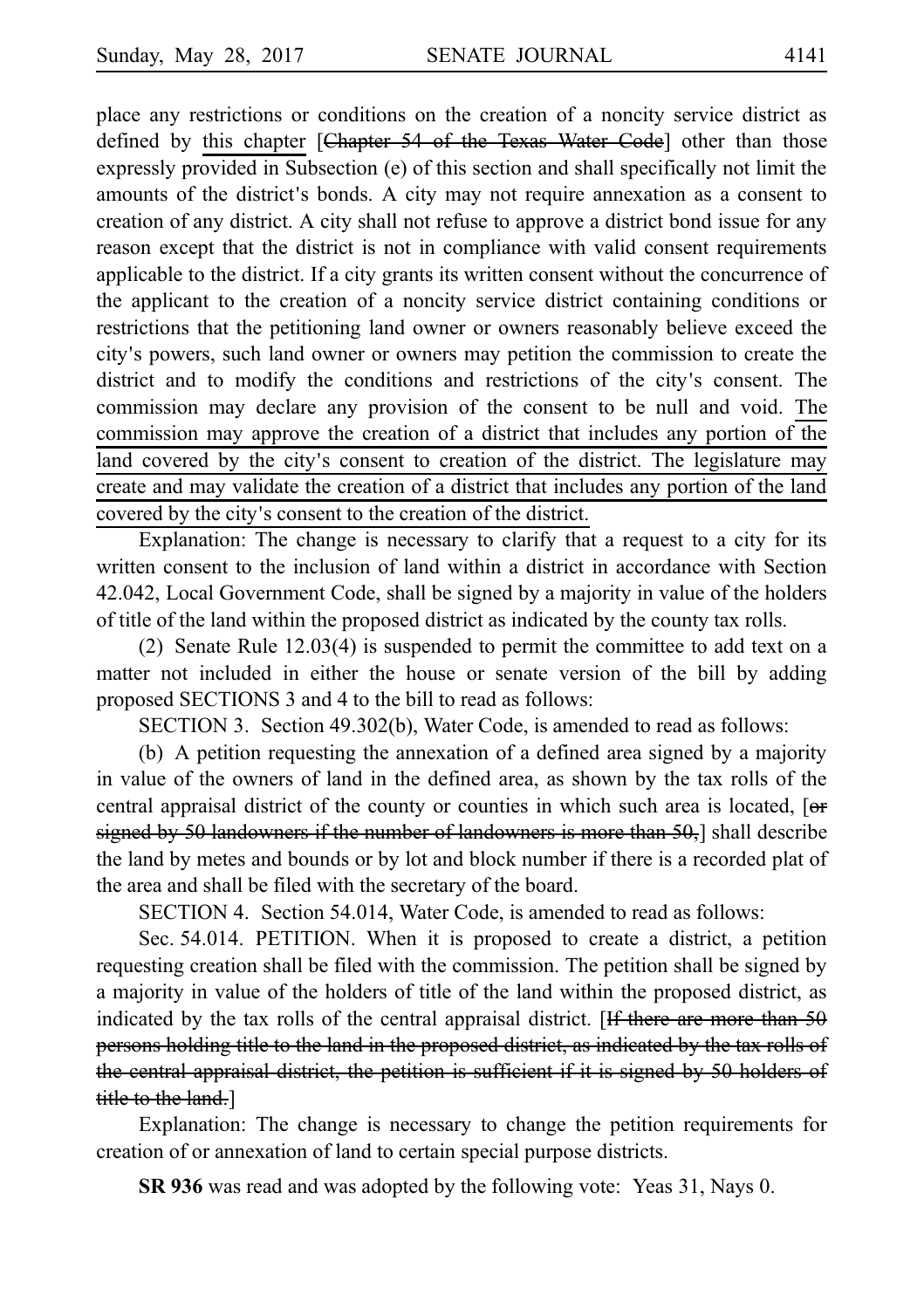## **CONFERENCE COMMITTEE REPORT ON SENATE BILL 2014 ADOPTED**

Senator Creighton called from the President's table the Conference Committee Report on SB 2014. The Conference Committee Report was filed with the Senate on Saturday, May 27, 2017.

On motion of Senator Creighton, the Conference Committee Report was adopted by the following vote: Yeas 31, Nays 0.

#### **MESSAGE FROM THE HOUSE**

HOUSE CHAMBER Austin, Texas Sunday, May 28, 2017 - 1

The Honorable President of the Senate Senate Chamber Austin, Texas

Mr. President:

I am directed by the house to inform the senate that the house has taken the following action:

THE HOUSE HAS GRANTED THE REQUEST OF THE SENATE FOR THE APPOINTMENT OF A CONFERENCE COMMITTEE ON THE FOLLOWING MEASURES:

**SB 578** (non-record vote) House Conferees: Gutierrez - Chair/Blanco/Burkett/Elkins/Rodriguez, Justin

THE HOUSE HAS ADOPTED THE FOLLOWING CONFERENCE COMMITTEE REPORTS:

**HB 501** (148 Yeas, 1 Nays, 1 Present, not voting)

**HB 2994** (146 Yeas, 1 Nays, 1 Present, not voting)

**SB 5** (92 Yeas, 56 Nays, 1 Present, not voting)

**SB 30** (129 Yeas, 19 Nays, 1 Present, not voting)

**SB 277** (97 Yeas, 47 Nays, 1 Present, not voting)

**SB 533** (144 Yeas, 2 Nays, 1 Present, not voting)

**SB 1172** (145 Yeas, 0 Nays, 1 Present, not voting)

**SB 1462** (134 Yeas, 12 Nays, 1 Present, not voting)

**SB 1831** (146 Yeas, 0 Nays, 1 Present, not voting)

**SB 1913** (77 Yeas, 70 Nays, 1 Present, not voting)

Respectfully,

/s/Robert Haney, Chief Clerk House of Representatives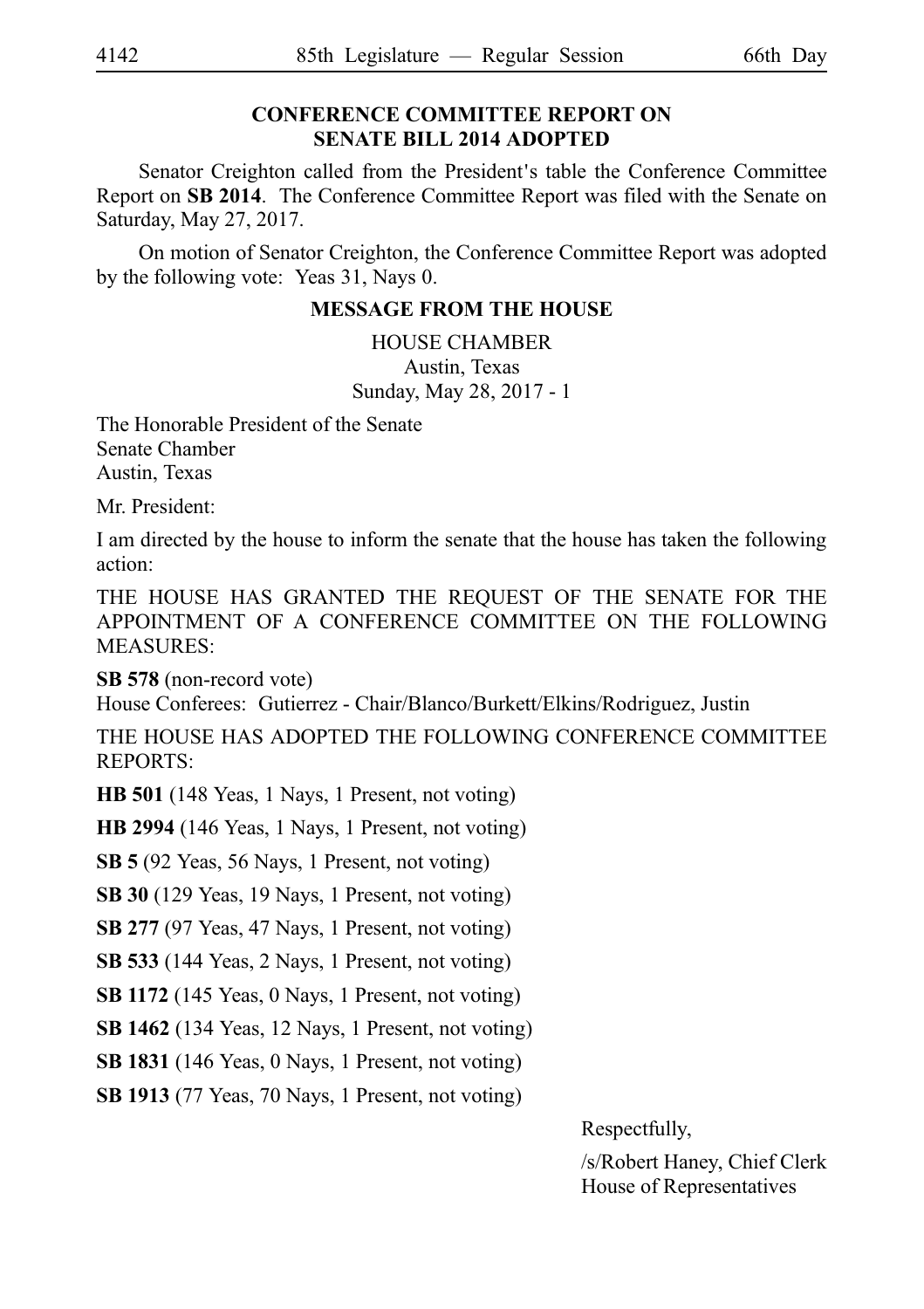#### **SENATE RESOLUTION 948**

Senator Buckingham offered the following resolution:

BE IT RESOLVED by the Senate of the State of Texas, 85th Legislature, Regular Session, 2017, That Senate Rule 12.03 be suspended in part as provided by Senate Rule 12.08 to enable the conference committee appointed to resolve the differences on Senate Bill 1148 (maintenance of certification by a physician or an applicant for a license to practice medicine in this state) to consider and take action on the following matter:

Senate Rule 12.03(4) is suspended to permit the committee to add text on a matter not included in either the house or senate version of the bill by adding SECTION 3 to the bill to read as follows:

SECTION 3. Subchapter B, Chapter 151, Occupations Code, is amended by adding Section 151.0515 to read as follows:

Sec. 151.0515. DISCRIMINATION BASED ON MAINTENANCE OF CERTIFICATION. (a) Except as otherwise provided by this section, the following entities may not differentiate between physicians based on a physician's maintenance of certification:

 $(1)$  a health facility that is licensed under Subtitle B, Title 4, Health and Safety Code, or a mental hospital that is licensed under Chapter 577, Health and Safety Code, if the facility or hospital has an organized medical staff or a process for credentialing physicians;

 $(2)$  a hospital that is owned or operated by this state;

 $(3)$  an institution or program that is owned, operated, or licensed by this state, including an institution or program that directly or indirectly receives state financial assistance, if the institution or program:

(A) has an organized medical staff or a process for credentialing physicians on its staff; and

(B) is not a medical school, as defined by Section 61.501, Education Code, or a comprehensive cancer center, as designated by the National Cancer Institute; or

 $\overline{(4)}$  an institution or program that is owned, operated, or licensed by a political subdivision of this state, if the institution or program has an organized medical staff or a process for credentialing physicians on its staff.

(b) An entity described by Subsection (a) may differentiate between physicians based on a physician's maintenance of certification if:

 $(1)$  the entity's designation under law or certification or accreditation by a national certifying or accrediting organization is contingent on the entity requiring a specific maintenance of certification by physicians seeking staff privileges or credentialing at the entity; and

 $(2)$  the differentiation is limited to those physicians whose maintenance of certification is required for the entity's designation, certification, or accreditation as described by Subdivision (1).

(c) An entity described by Subsection (a) may differentiate between physicians based on a physician's maintenance of certification if the voting physician members of the entity's organized medical staff vote to authorize the differentiation.

(d) An authorization described by Subsection (c) may: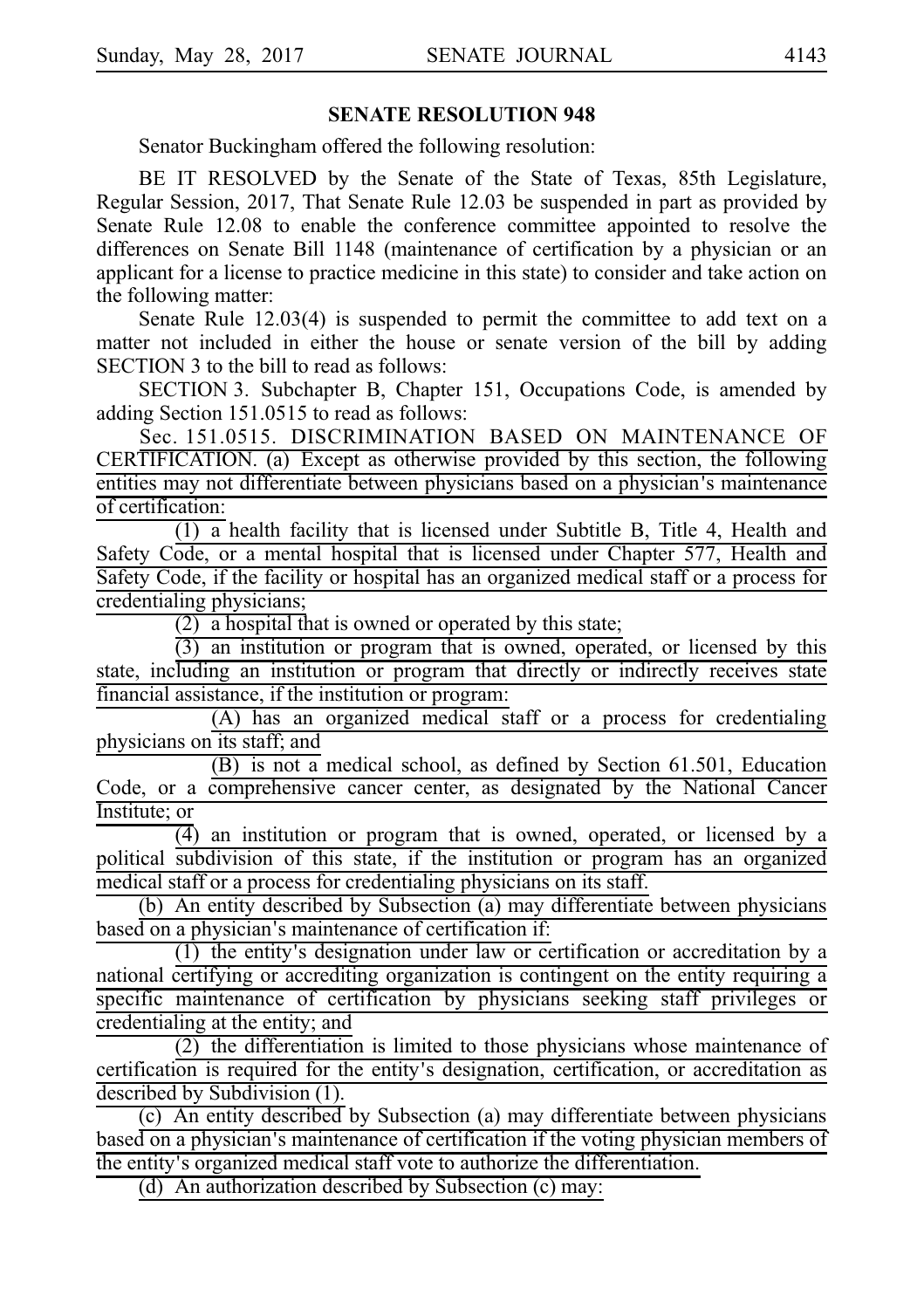$(1)$  be made only by the voting physician members of the entity's organized medical staff and not by the entity's governing body, administration, or any other person;

(2) subject to Subsection (e), establish terms applicable to the entity's differentiation, including:

(A) appropriate grandfathering provisions; and

(B) limiting the differentiation to certain medical specialties; and

(3) be rescinded at any time by a vote of the voting physician members of the entity's organized medical staff.

(e) Terms established under Subsection  $(d)(2)$  may not conflict with a maintenance of certification requirement applicable to the entity's designation under law or certification or accreditation by a national certifying or accrediting organization.

Explanation: The change is necessary to provide that certain entities may not differentiate between physicians based on a physician's maintenance of certification except in certain circumstances.

**SR 948** was read and was adopted by the following vote: Yeas 30, Nays 1.

Nays: Burton.

## **CONFERENCE COMMITTEE REPORT ON SENATE BILL 1148 ADOPTED**

Senator Buckingham called from the President's table the Conference Committee Report on SB 1148. The Conference Committee Report was filed with the Senate on Saturday, May 27, 2017.

On motion of Senator Buckingham, the Conference Committee Report was adopted by the following vote: Yeas 30, Nays 1.

Nays: Burton.

## **CONFERENCE COMMITTEE REPORT ON SENATE BILL 2118 ADOPTED**

Senator Seliger called from the President's table the Conference Committee Report on SB 2118. The Conference Committee Report was filed with the Senate on Saturday, May 27, 2017.

On motion of Senator Seliger, the Conference Committee Report was adopted by the following vote: Yeas 26, Nays 5.

Yeas: Bettencourt, Birdwell, Campbell, Creighton, Estes, Garcia, Hall, Hancock, Hinojosa, Huffman, Hughes, Lucio, Menéndez, Miles, Nelson, Nichols, Perry, Rodríguez, Seliger, Taylor of Galveston, Taylor of Collin, Uresti, Watson, West, Whitmire, Zaffirini.

Nays: Buckingham, Burton, Huffines, Kolkhorst, Schwertner.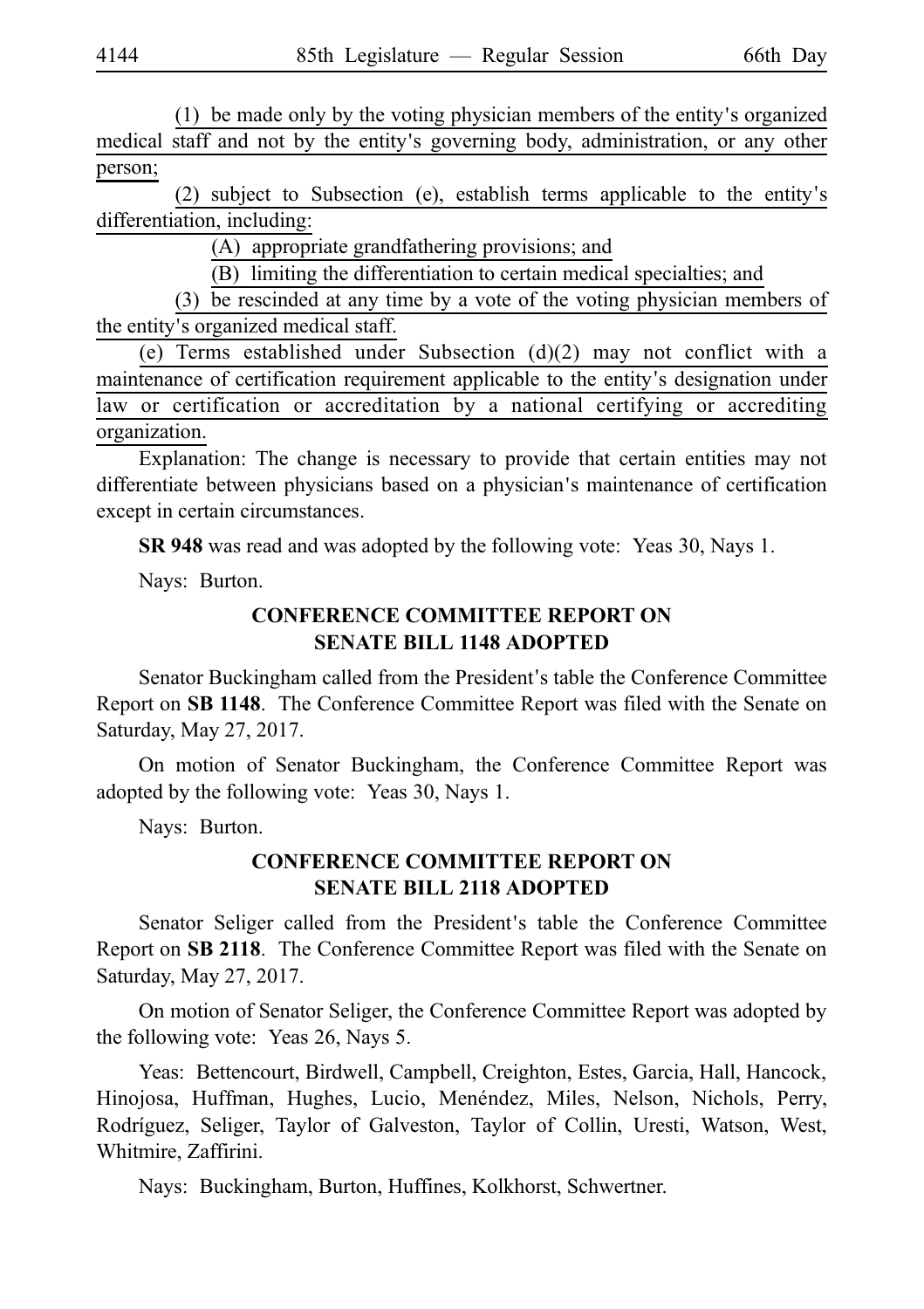## **(Senator Hughes in Chair) SENATE RESOLUTION 926**

The Presiding Officer laid before the Senate SR 926 by Senator Zaffirini. The resolution had been read and further consideration postponed:

**SR 926**, Suspending limitations on conference committee jurisdiction on SB 1913.

Question: Shall **SR 926** be adopted?

The resolution was again read and was adopted by the following vote: Yeas 26, Nays 5.

Yeas: Birdwell, Burton, Campbell, Creighton, Estes, Garcia, Hancock, Hinojosa, Huffines, Huffman, Hughes, Lucio, Menéndez, Miles, Nelson, Nichols, Perry, Rodríguez, Schwertner, Seliger, Taylor of Galveston, Uresti, Watson, West, Whitmire, Zaffirini.

Nays: Bettencourt, Buckingham, Hall, Kolkhorst, Taylor of Collin.

#### **(President in Chair)**

#### **CONFERENCE COMMITTEE REPORT ON SENATE BILL 1913 ADOPTED**

Senator Zaffirini called from the President's table the Conference Committee Report on **SBi1913**. The Conference Committee Report was filed with the Senate on Saturday, May 27, 2017.

On motion of Senator Zaffirini, the Conference Committee Report was adopted by the following vote: Yeas 26, Nays 5.

Yeas: Birdwell, Burton, Campbell, Creighton, Estes, Garcia, Hancock, Hinojosa, Huffines, Huffman, Hughes, Lucio, Menéndez, Miles, Nelson, Nichols, Perry, Rodríguez, Schwertner, Seliger, Taylor of Galveston, Uresti, Watson, West, Whitmire, Zaffirini.

Nays: Bettencourt, Buckingham, Hall, Kolkhorst, Taylor of Collin.

#### **CONFERENCE COMMITTEE REPORT ON SENATE BILL 11 ADOPTED**

Senator Schwertner called from the President's table the Conference Committee Report on **SBi11**. The Conference Committee Report was filed with the Senate on Saturday, May 27, 2017.

On motion of Senator Schwertner, the Conference Committee Report was adopted by the following vote: Yeas 31, Nays 0.

#### **CONFERENCE COMMITTEE REPORT ON SENATE BILL 1450 ADOPTED**

Senator Taylor of Galveston called from the President's table the Conference Committee Report on SB 1450. The Conference Committee Report was filed with the Senate on Saturday, May 27, 2017.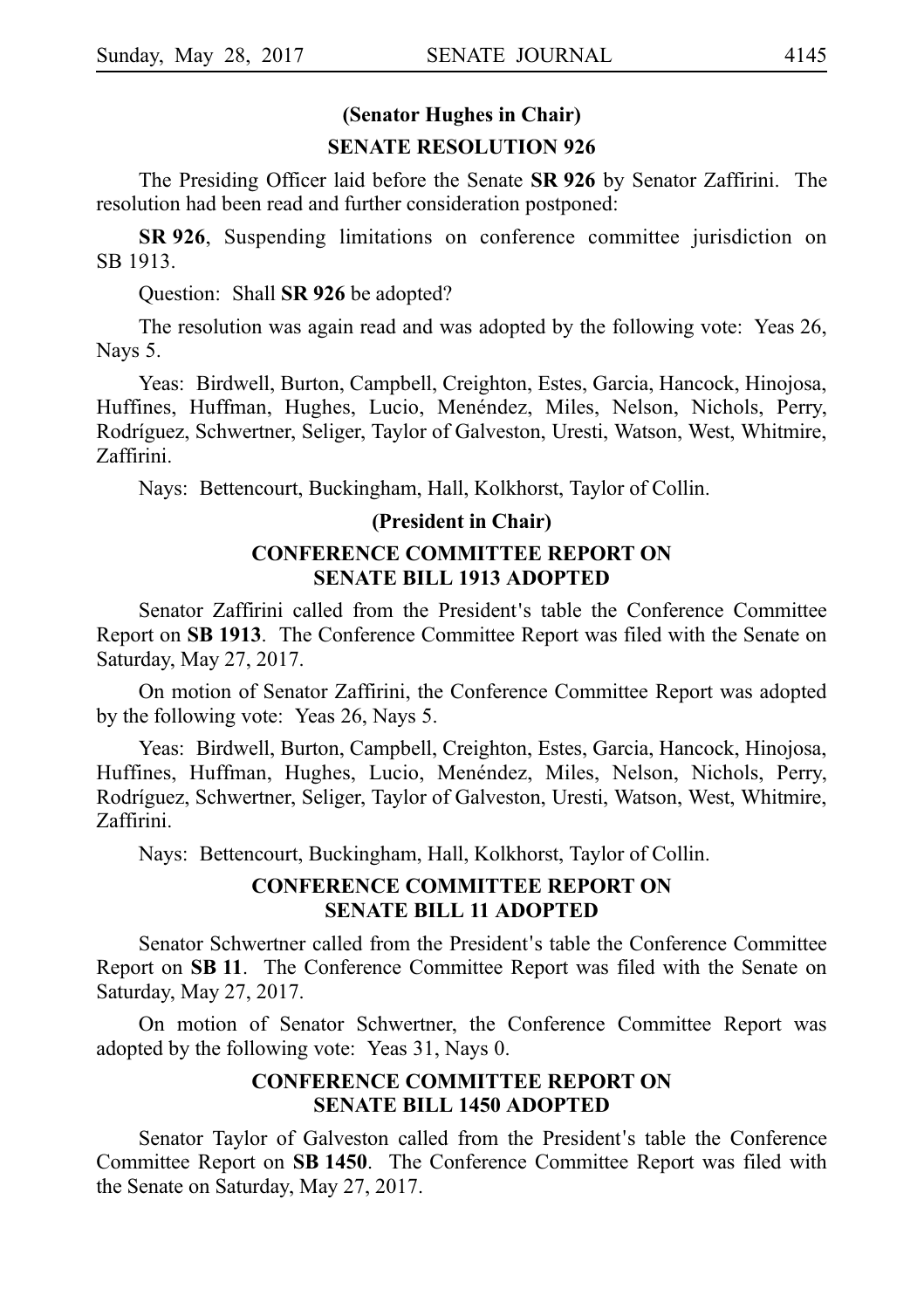On motion of Senator Taylor of Galveston, the Conference Committee Report was adopted by the following vote: Yeas 30, Nays 1.

Nays: Burton.

## **CONFERENCE COMMITTEE REPORT ON SENATE BILL 762 ADOPTED**

Senator Menéndez called from the President's table the Conference Committee Report on **SB 762**. The Conference Committee Report was filed with the Senate on Saturday, May 27, 2017.

On motion of Senator Menéndez, the Conference Committee Report was adopted by the following vote: Yeas 27, Nays 4.

Yeas: Birdwell, Buckingham, Campbell, Estes, Garcia, Hall, Hinojosa, Huffines, Huffman, Hughes, Kolkhorst, Lucio, Menéndez, Miles, Nelson, Nichols, Perry, Rodríguez, Schwertner, Seliger, Taylor of Galveston, Taylor of Collin, Uresti, Watson, West, Whitmire, Zaffirini.

Nays: Bettencourt, Burton, Creighton, Hancock.

#### **REMARKS ORDERED PRINTED**

On motion of Senator Hall and by unanimous consent, the remarks by Senators Mene<sup>ndez</sup> and Hall regarding **SB 762** were ordered reduced to writing and printed in the Senate Journal as follows:

**Senator Hall:** I want to thank you for your leadership on this issue. I don't believe there is anyone in either Chamber of this Legislature who disagrees that the activity you are trying to curtail is disgusting, repulsive, and reprehensible.

**Senator Menéndez: Yes, Sir.** 

Senator Hall: The dismemberment of animals is something that's just hard for anybody to imagine.

**Senator Menéndez: Yes, Sir.** 

**Senator Hall:** However, I do have to agree with my colleagues in the House that creating a penalty for cruelty to animals that exceeds the penalty for killing an unborn human child is problematic.

**Senator Menéndez:** I don't disagree with you.

**Senator Hall:** And that the penalty in this bill is a second degree penalty for dismembering–

**Senator Menéndez: Yes, Sir.** 

**Senator Hall:** –an animal. The penalty for dismembering an unborn baby is simply a state jail felony, slightly more than a misdemeanor. You remember the discussions we had when we were working on the bill to prohibit dismemberment abortion, the procedures adopted for tearing a tiny baby apart to remove them from their mother's womb is every bit as horrific as the actions you're describing here to animals. Both practices demonstrate just how vile some portions of our society have become. Now, I'm going to vote for this bill, I support it, but I would hope that you and the rest of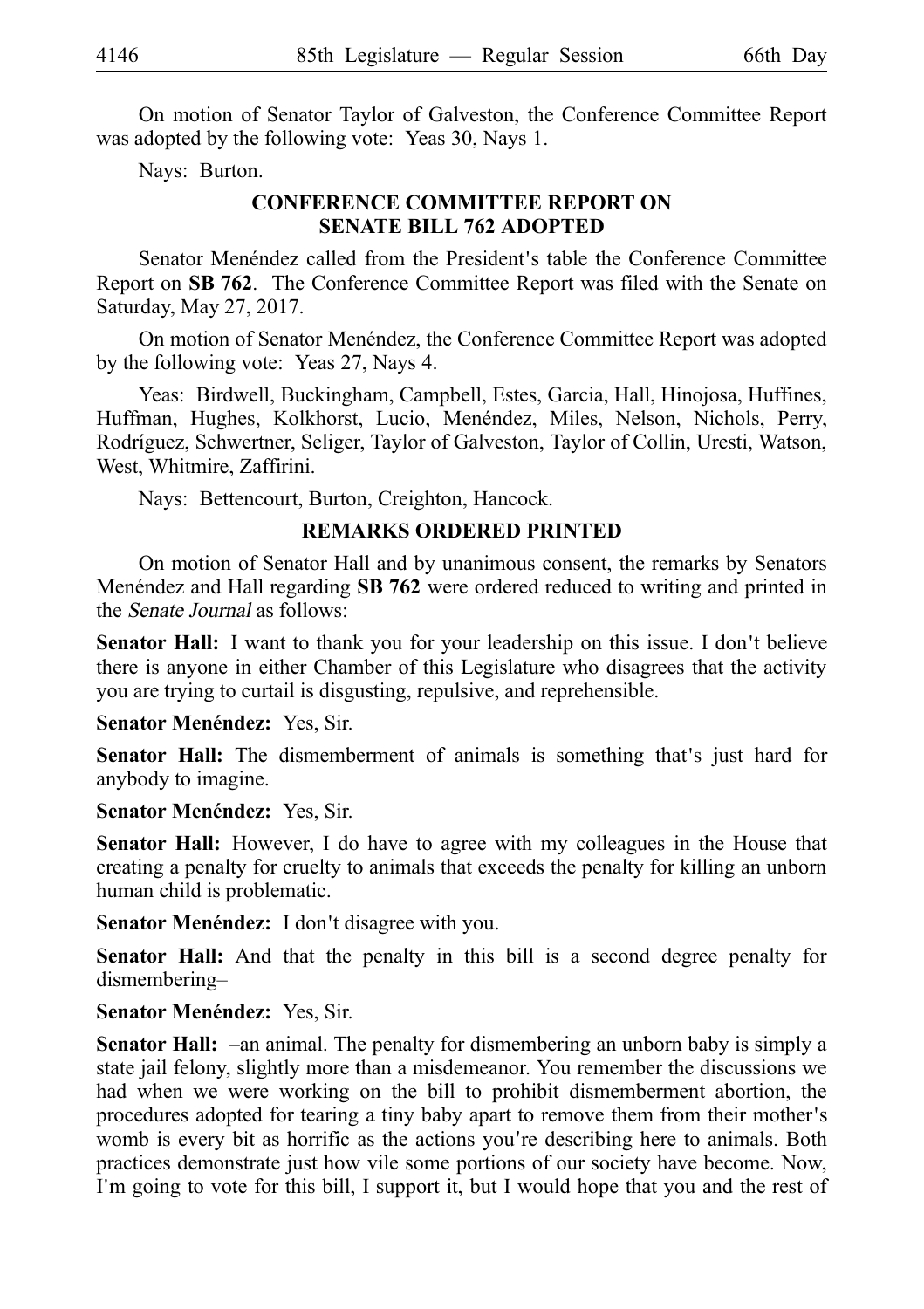this body would work together in the next session so that we can raise the level of penalties for the same actions on a human as we have for an animal. Again, I thank you for this.

**Senator Menéndez:** I appreciate, Senator Bob Hall, I appreciate your heartfelt comments on this, and I know they come from your heart, and I do appreciate them, and I do look forward to come back next session to work with you on this and many other issues that make a difference in Texans' lives.

**Senator Hall:** Thank you, Senator.

**Senator Menéndez: Thank you, Sir.** 

(Note: Prepared text)

#### **SENATE RESOLUTION 931**

Senator Watson offered the following resolution:

BE IT RESOLVED by the Senate of the State of Texas, 85th Legislature, Regular Session, 2017, That Senate Rule 12.03 be suspended in part as provided by Senate Rule 12.08 to enable the conference committee appointed to resolve the differences on Senate Bill 968 (a sexual assault policy at certain public and private institutions of higher education and to requiring those institutions to provide students and employees an option to electronically report certain offenses to the institution) to consider and take action on the following matter:

Senate Rule 12.03(4) is suspended to permit the committee to add text on a matter which is not included in either the house or senate version of the bill in SECTION 1 of the bill, in amended Section 51.9363, Education Code, to read as follows:

Sec. 51.9363. [CAMPUS] SEXUAL ASSAULT POLICY. (a) In this section, "postsecondary educational institution" means an ["]institution of higher education or a private or independent institution of higher education, as those terms are defined $\overline{I}$ . has the meaning assigned] by Section 61.003.

(b) Each postsecondary educational institution [of higher education] shall adopt a policy on [campus] sexual assault applicable to each student enrolled at and each employee of the institution. The policy must:

 $(1)$  include:

 $(A)$  definitions of prohibited behavior;

(B) sanctions for violations; and

(C) the protocol for reporting and responding to reports of  $[$ eampus $]$ sexual assault; and

 $(2)$  be approved by the institution's governing board before final adoption by the institution.

(c) Each postsecondary educational institution  $[of$  higher education] shall make the institution's **[eampus]** sexual assault policy available to students, faculty, and staff members by:

 $(1)$  including the policy in the institution s student handbook and personnel handbook; and

 $(2)$  creating and maintaining a web page on the institution s Internet website dedicated solely to the policy.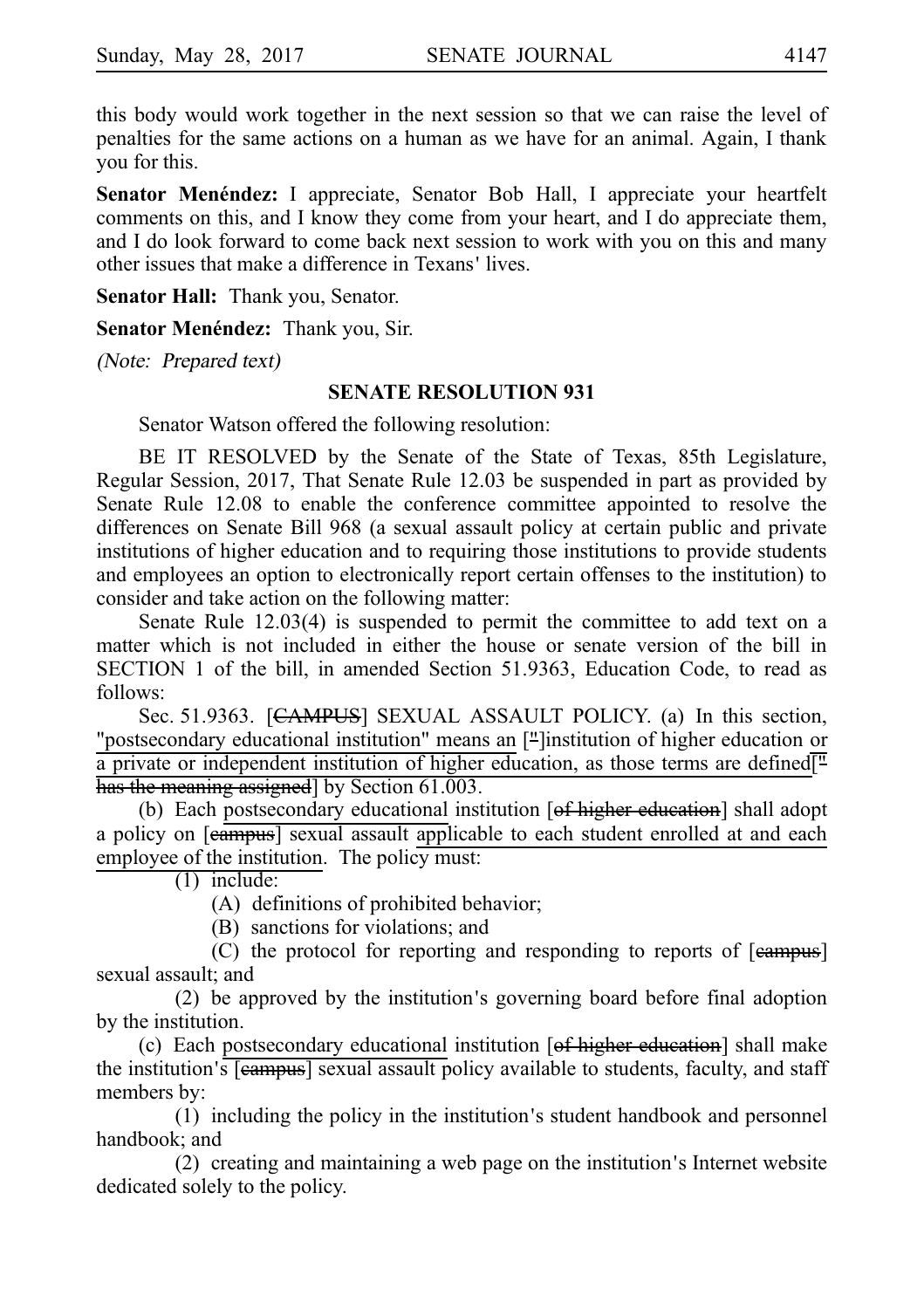(d) Each postsecondary educational institution  $[ $\theta$  +  $\theta$  +  $\theta$  +  $\theta$  +  $\theta$  +  $\theta$  +  $\theta$  +  $\theta$  +  $\theta$  +  $\theta$  +  $\theta$  +  $\theta$  +  $\theta$  +  $\theta$  +  $\theta$  +  $\theta$  +  $\theta$  +  $\theta$  +  $\theta$  +  $\theta$  +  $\theta$  +  $\theta$$ require each entering freshman or undergraduate transfer student to attend an orientation on the institution's [eampus] sexual assault policy before or during the first semester or term in which the student is enrolled at the institution. The institution shall establish the format and content of the orientation.

Explanation: This addition is necessary to expand to private or independent institutions of higher education the requirements regarding a sexual assault policy and to require the policy to encompass all incidents of sexual assault, regardless of whether those incidents occur on or off campus.

**SR 931** was read and was adopted by the following vote: Yeas 31, Nays 0.

#### **CONFERENCE COMMITTEE REPORT ON SENATE BILL 968 ADOPTED**

Senator Watson called from the President's table the Conference Committee Report on SB 968. The Conference Committee Report was filed with the Senate on Saturday, May 27, 2017.

On motion of Senator Watson, the Conference Committee Report was adopted by the following vote: Yeas 31, Nays 0.

#### **CONFERENCE COMMITTEE REPORT ON HOUSE BILL 2937 ADOPTED**

The President laid before the Senate the Conference Committee Report on HB 2937 by Senator Lucio. The Conference Committee Report had been called from the President's table and further consideration postponed:

**HB 2937**, Relating to the establishment of a pilot program under which a licensed hospital may offer dual credit courses to public high school students.

Question: Shall the Conference Committee Report on **HB 2937** be adopted?

On motion of Senator Lucio, the Conference Committee Report was adopted by the following vote: Yeas 24, Nays 7.

Yeas: Birdwell, Buckingham, Creighton, Estes, Garcia, Hall, Hinojosa, Huffines, Huffman, Hughes, Lucio, Menéndez, Miles, Nelson, Nichols, Rodríguez, Schwertner, Seliger, Taylor of Galveston, Uresti, Watson, West, Whitmire, Zaffirini.

Nays: Bettencourt, Burton, Campbell, Hancock, Kolkhorst, Perry, Taylor of Collin.

## **CONFERENCE COMMITTEE REPORT ON HOUSE BILL 2442 ADOPTED**

Senator Taylor of Galveston called from the President's table the Conference Committee Report on HB 2442. The Conference Committee Report was filed with the Senate on Saturday, May 27, 2017.

On motion of Senator Taylor of Galveston, the Conference Committee Report was adopted by the following vote: Yeas 30, Nays 1.

Nays: Burton.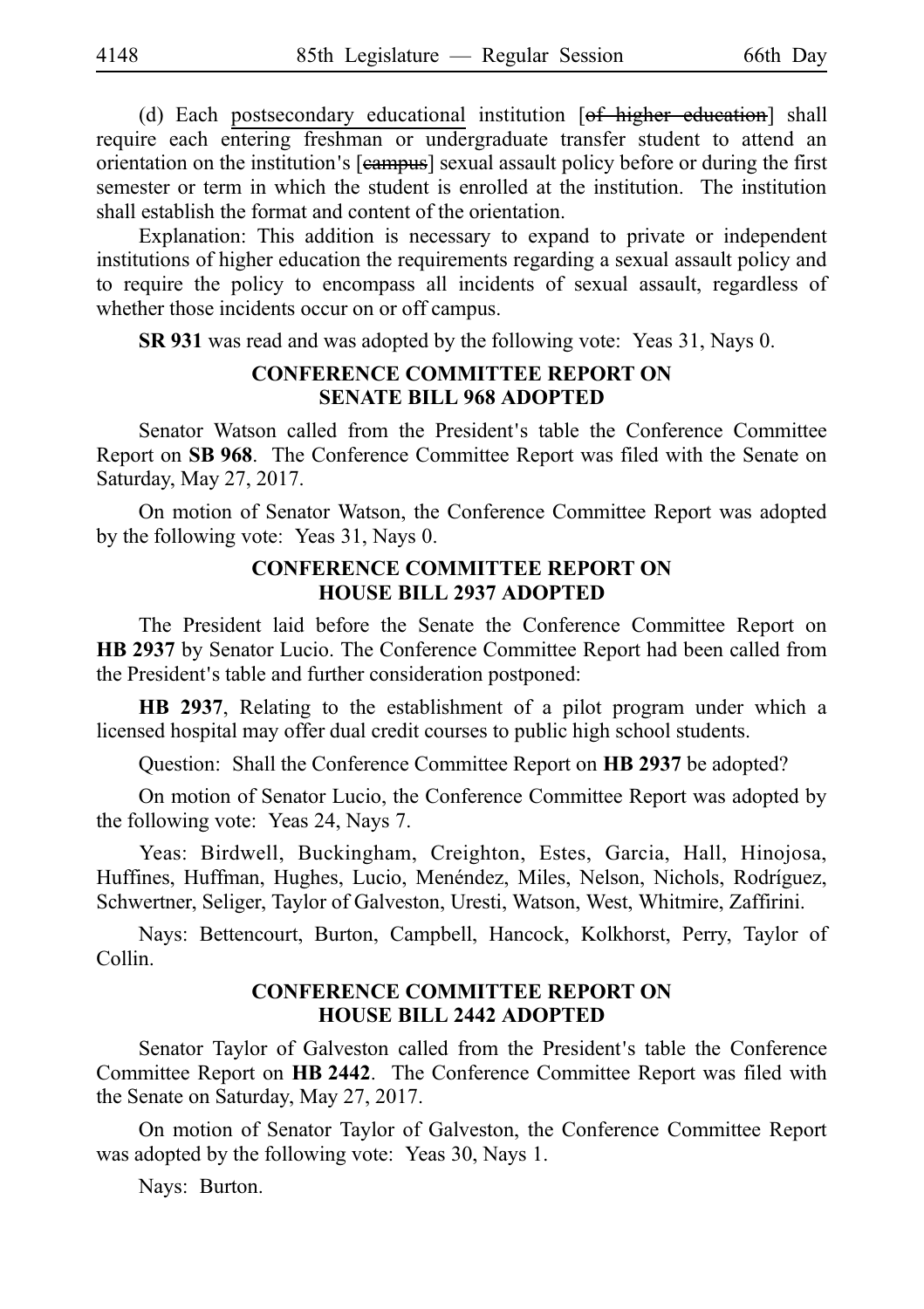# **CONFERENCE COMMITTEE REPORT ON**

## **SENATE BILL 1784 ADOPTED**

Senator Taylor of Galveston called from the President's table the Conference Committee Report on **SBi1784**. The Conference Committee Report was filed with the Senate on Saturday, May 27, 2017.

On motion of Senator Taylor of Galveston, the Conference Committee Report was adopted by the following vote: Yeas 30, Nays 1.

Nays: Hall.

## **CONFERENCE COMMITTEE REPORT ON SENATE BILL 1511 ADOPTED**

Senator Perry called from the President's table the Conference Committee Report on **SBi1511**. The Conference Committee Report was filed with the Senate on Saturday, May 27, 2017.

On motion of Senator Perry, the Conference Committee Report was adopted by the following vote: Yeas 31, Nays 0.

## **CONFERENCE COMMITTEE REPORT ON SENATE BILL 1553 ADOPTED**

Senator Menéndez called from the President's table the Conference Committee Report on **SBi1553**. The Conference Committee Report was filed with the Senate on Saturday, May 27, 2017.

On motion of Senator Menéndez, the Conference Committee Report was adopted by the following vote: Yeas 27, Nays 4.

Yeas: Bettencourt, Birdwell, Burton, Campbell, Creighton, Estes, Garcia, Hall, Hancock, Hinojosa, Huffines, Huffman, Hughes, Lucio, Menéndez, Miles, Nelson, Nichols, Rodrı´guez, Schwertner, Seliger, Taylor of Galveston, Uresti, Watson, West, Whitmire, Zaffirini.

Nays: Buckingham, Kolkhorst, Perry, Taylor of Collin.

## **CONFERENCE COMMITTEE REPORT ON HOUSE BILL 3526 ADOPTED**

Senator Taylor of Galveston called from the President's table the Conference Committee Report on HB 3526. The Conference Committee Report was filed with the Senate on Saturday, May 27, 2017.

On motion of Senator Taylor of Galveston, the Conference Committee Report was adopted by the following vote: Yeas 31, Nays 0.

#### **BILLS AND RESOLUTION SIGNED**

The President announced the signing of the following enrolled bills and resolution in the presence of the Senate after the captions had been read: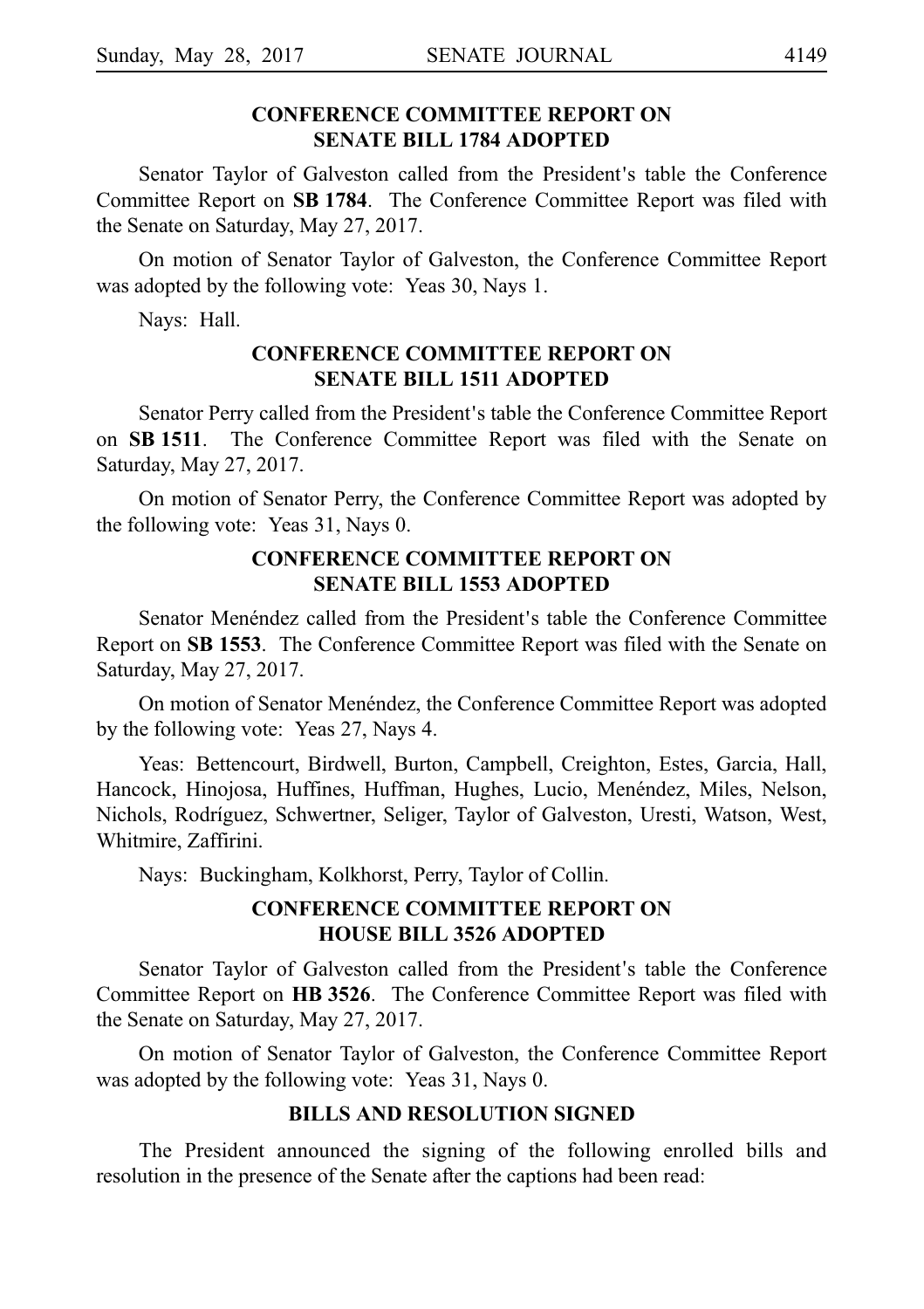**SB**i**1** (Signed subject to Sec. 49-a, Art. III, Texas Constitution), **SB**i**21**, **SB**i**179**, **SB**i**248**, **SB**i**468**, **SB**i**490**, **SB**i**526**, **SB**i**719**, **SB**i**736**, **SB**i**805**, **SB**i**807**, **SB**i**810**, **SB**i**813**, **SB**i**814**, **SB**i**848**, **SB**i**1014**, **SB**i**1024**, **SB**i**1091**, **SB**i**1099**, **SB**i**1198**, **SB**i**1215**, **SB**i**1289**, **SB**i**1298**, **SB**i**1326**, **SB**i**1330**, **SB**i**1444**, **SB**i**1525**, **SB**i**1781**, **SB**i**1992**, **SCR**i**33**.

## **SENATE RESOLUTION 943**

Senator Estes offered the following resolution:

BE IT RESOLVED by the Senate of the State of Texas, 85th Legislature, Regular Session, 2017, That Senate Rule 12.03 be suspended in part as provided by Senate Rule 12.08 to enable the conference committee appointed to resolve the differences on House Bill 2445 (the use of municipal hotel occupancy tax revenue in certain municipalities) to consider and take action on the following matters:

(1) Senate Rule  $12.03(4)$  is suspended to permit the committee to add text on a matter not included in either the house or senate version of the bill in proposed SECTION 8 of the bill, by adding the following text to amended Section 351.102, Tax Code:

 $(c-1)$  A municipality to which this subsection applies is entitled to receive all funds from a hotel and convention center project that the owner of a project could receive under Section 151.429(h) of this code or Section 2303.5055, Government Code, if a project for purposes of those provisions included a hotel and convention center project. The municipality may pledge the funds for payment of obligations issued under this section for the hotel and convention center project. For purposes of this subsection, "hotel and convention center project" means a project that is an existing hotel owned by the municipality or another person and a convention center facility to be acquired, constructed, equipped, or leased, that will be located within 1,000 feet of the hotel, and that will be owned by or located on land owned by the municipality. This subsection applies only to a municipality that:

 $(1)$  is the county seat of a county that:

- (A) borders the United Mexican States;
- $\overline{B}$ ) has a population of less than 300,000; and
- $\overline{C}$  contains one or more municipalities with a population of 200,000 or

more; and

.i.i.

 $\overline{2}$ ) holds an annual jalapeño festival.

Explanation: The change is necessary to permit a municipality to which Section 351.102(c-1), Tax Code, as added by the bill, applies to receive and pledge the described funds for the specified purposes.

(2) Senate Rule  $12.03(4)$  is suspended to permit the committee to add text on a matter not included in either the house or senate version of the bill in proposed SECTION 8 of the bill, by adding the following text to added Section 351.102(e), Tax Code:

(e) In addition to the municipalities described by Subsection (b), that subsection also applies to:

(9) a municipality with a population of less than  $2,000$  that:

 $(A)$  is located adjacent to a bay connected to the Gulf of Mexico;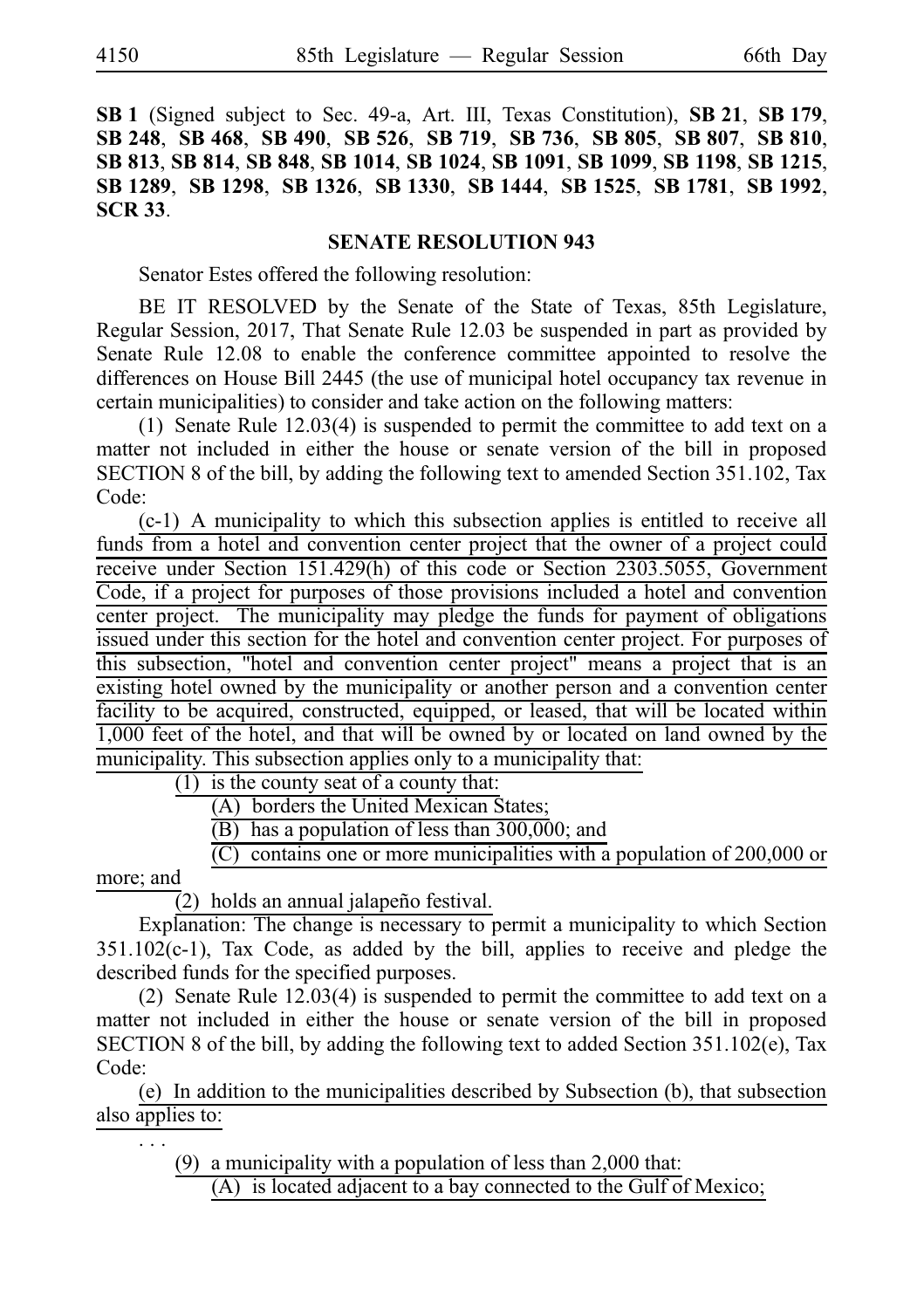$(B)$  is located in a county with a population of 290,000 or more that is adjacent to a county with a population of four million or more; and

 $(C)$  has a boardwalk on the bay;

 $(10)$  a municipality with a population of 75,000 or more that:

(A) is located wholly in one county with a population of  $575,000$  or more that is adjacent to a county with a population of four million or more; and

(B) has adopted a capital improvement plan for the construction or expansion of a convention center facility;

 $(11)$  a municipality with a population of less than 75,000 that is located in three counties, at least one of which has a population of at least four million; and

 $(12)$  an eligible coastal municipality with a population of more than 3,000 but less than 5,000.

Explanation: This change is necessary to add municipalities to the list of municipalities to which Section 351.102(b), Tax Code, applies.

(3) Senate Rule  $12.03(4)$  is suspended to permit the committee to add text on a matter not included in either the house or senate version of the bill in proposed SECTION 8 of the bill, by adding the following text to amended Section 351.102, Tax Code:

(g) A municipality to which this section applies may not receive or pledge revenue or funds under Subsection (b) or (c) for a hotel project unless the municipality enters into an agreement with a person for the development of the hotel project before September 1, 2019.

Explanation: This change is necessary to restrict the application of Sections 351.102(b) and (c), Tax Code, to eligible municipalities that enter into the specified agreements before September 1, 2019.

**SR 943** was read and was adopted by the following vote: Yeas 25, Nays 5, Present-not voting 1.

Yeas: Bettencourt, Buckingham, Campbell, Creighton, Estes, Garcia, Hinojosa, Huffman, Hughes, Kolkhorst, Lucio, Menéndez, Miles, Nelson, Nichols, Perry, Rodrı´guez, Schwertner, Seliger, Taylor of Galveston, Uresti, Watson, West, Whitmire, Zaffirini.

Nays: Birdwell, Burton, Hall, Hancock, Taylor of Collin.

Present-not voting: Huffines.

## **CONFERENCE COMMITTEE REPORT ON HOUSE BILL 2445 ADOPTED**

Senator Estes called from the President's table the Conference Committee Report on HB 2445. The Conference Committee Report was filed with the Senate on Saturday, May 27, 2017.

On motion of Senator Estes, the Conference Committee Report was adopted by the following vote: Yeas 25, Nays 5, Present-not voting 1.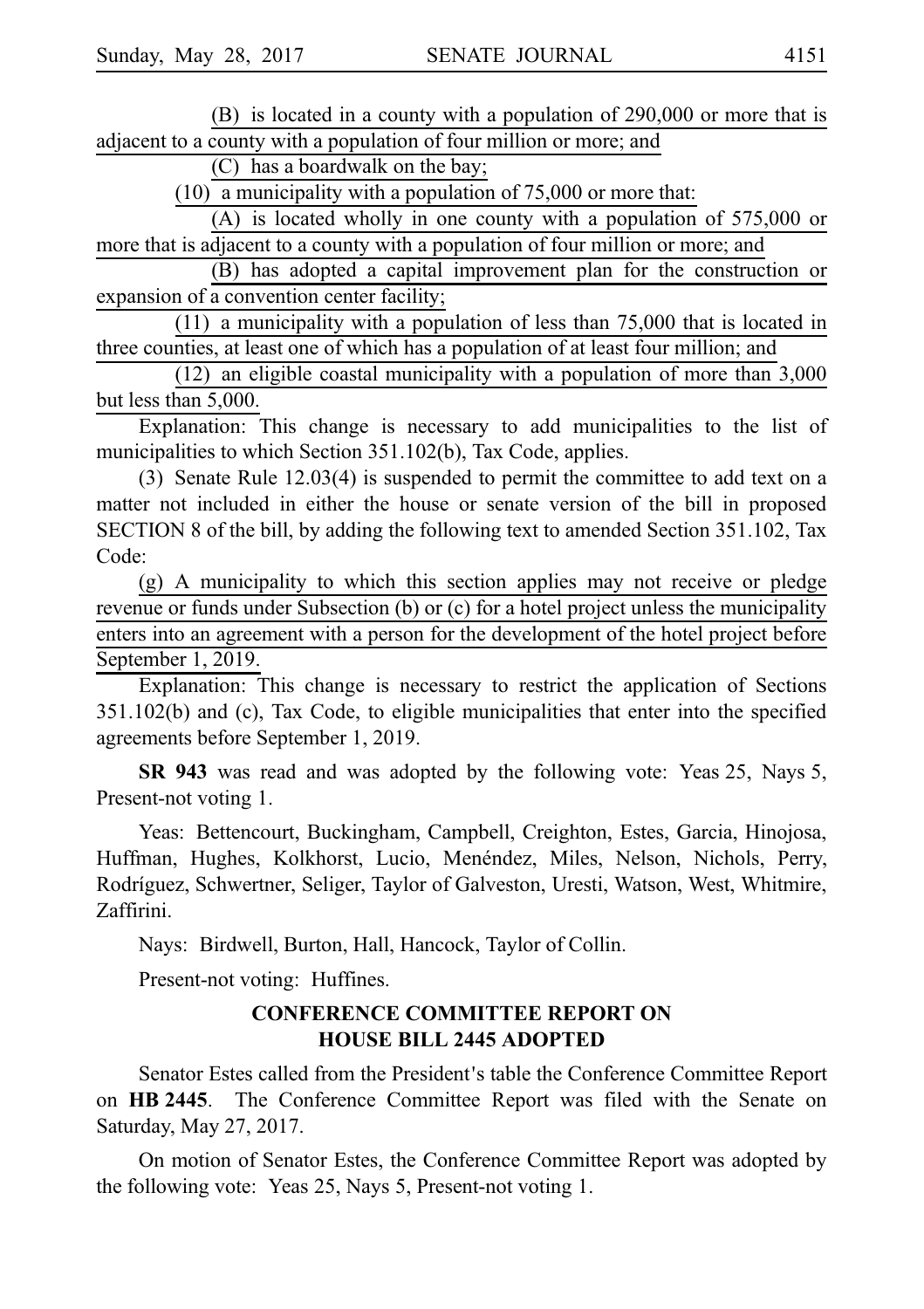Yeas: Bettencourt, Buckingham, Campbell, Creighton, Estes, Garcia, Hinojosa, Huffman, Hughes, Kolkhorst, Lucio, Menéndez, Miles, Nelson, Nichols, Perry, Rodríguez, Schwertner, Seliger, Taylor of Galveston, Uresti, Watson, West, Whitmire, Zaffirini.

Nays: Birdwell, Burton, Hall, Hancock, Taylor of Collin.

Present-not voting: Huffines.

#### **SENATE RESOLUTION 949**

Senator Taylor of Galveston offered the following resolution:

BE IT RESOLVED by the Senate of the State of Texas, 85th Legislature, Regular Session, 2017, That Senate Rule 12.03 be suspended in part as provided by Senate Rule 12.08 to enable the conference committee appointed to resolve the differences on House Bill 22 (public school accountability) to consider and take action on the following matter:

(1) Senate Rule  $12.03(3)$ , is suspended to permit the committee to add text on a matter that is not in disagreement in proposed SECTION 8 of the bill, in added Section 39.053(c-3), Education Code, to read as follows:

 $(c-3)$  Any standard for improvement determined by the commissioner as described by Subsection (c)(2)(A) must allow for appropriately crediting a student for growth if the student performs at the highest achievement standard in the previous and current school year.

Explanation: The addition is necessary to provide an appropriate standard for measuring student growth in performance on assessment instruments.

(2) Senate Rule  $12.03(3)$ , is suspended to permit the committee to add text on a matter that is not in disagreement in proposed SECTION 10 of the bill, in amended Section 39.054(a), Education Code, by adding a sentence referencing added Section 39.0544, Education Code, to read as follows:

(a) The commissioner shall adopt rules to evaluate school district and campus performance and assign each district and campus an overall performance rating of A, B, C, D, or F. In addition to the overall performance rating, the commissioner shall assign each district and campus a separate domain performance rating of A, B, C, D, or F for each domain under Section 39.053(c) [Sections 39.053(e)(1)-(4)]. An overall or domain performance rating of A reflects exemplary performance. An overall or domain performance rating of B reflects recognized performance. An overall or domain performance rating of C reflects acceptable performance. An overall or domain performance rating of D reflect performance that needs improvement. An overall or domain performance rating of [or] F reflects unacceptable performance. A district may not receive an overall or domain performance rating of A if the district includes any campus with a corresponding overall or domain performance rating of D or F. If a school district has been approved under Section 39.0544 to assign campus performance ratings and the commissioner has not assigned a campus an overall performance rating of D or F, the commissioner shall assign the campus an overall performance rating based on the school district assigned performance rating under Section 39.0544. A reference in law to an acceptable rating or acceptable performance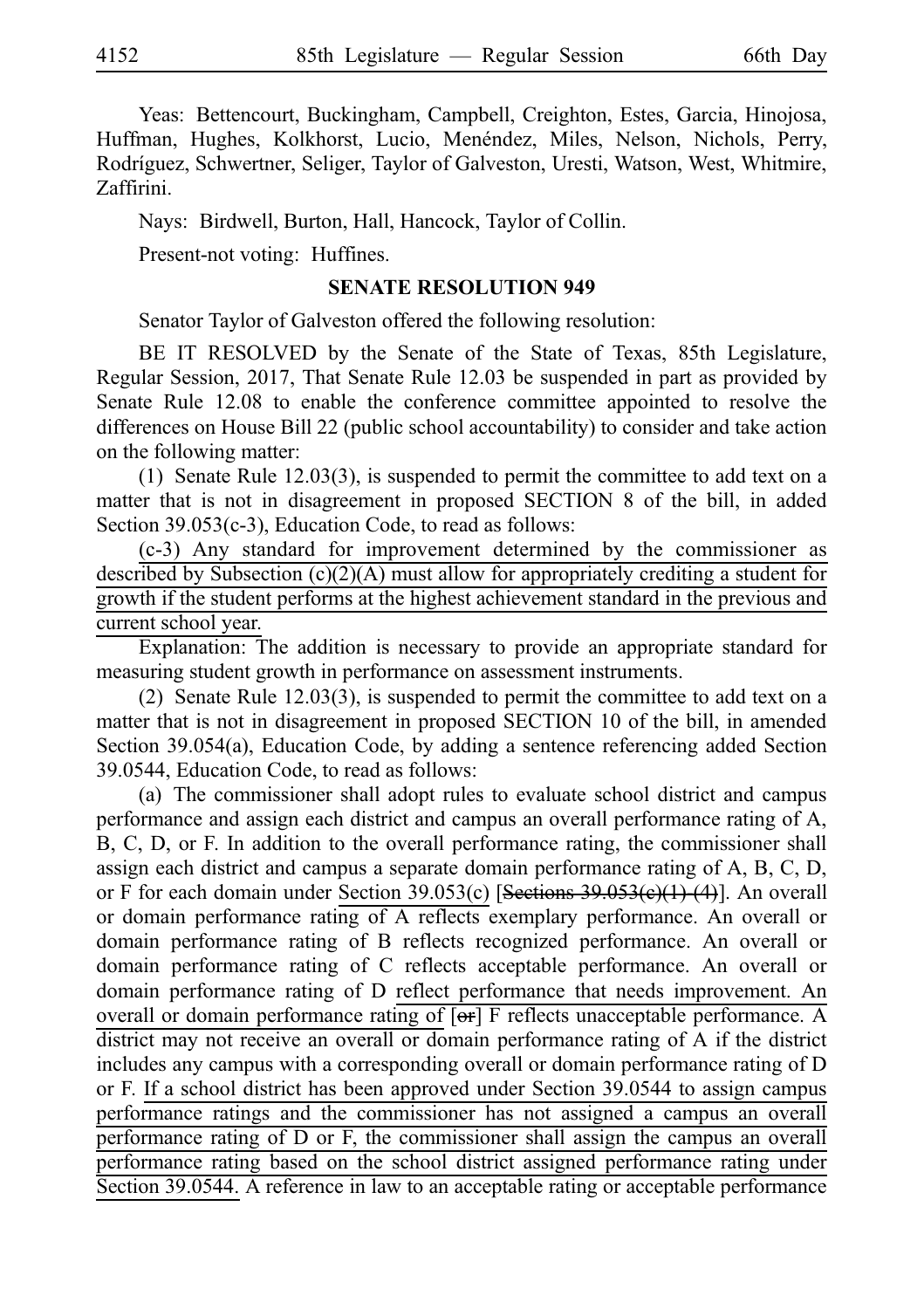includes an overall or domain performance rating of A, B,  $[\Theta \cdot \cdot]$  C, or D or performance that is exemplary, recognized, or acceptable performance or performance that needs improvement.

Explanation: The addition is necessary to incorporate the local accountability system as a component in assigning performance ratings.

(3) Senate Rule  $12.03(3)$ , is suspended to permit the committee to add text on a matter that is not in disagreement in proposed SECTION 10 of the bill, in amended Section 39.054(a-2), Education Code, by adding a reference to added Section 39.0544, Education Code, to read as follows:

 $(a-2)$  The commissioner by rule may  $[shall]$  adopt procedures to ensure that a repeated performance rating of  $D$  or  $\overline{F}$  or unacceptable in one domain, particularly performance that is not significantly improving, is reflected in the overall performance rating of a district or campus under Section 39.0544 and is not compensated for by a performance rating of A, B, or  $\overline{C}$  in another domain.

Explanation: The addition is necessary to provide a reference to the local accountability system.

(4) Senate Rules  $12.03(2)$  and (4), are suspended to permit the committee to omit text that amended Section 39.0546, Education Code, relating to performance in community and student engagement as a component of district and campus rating, on a matter that is not in disagreement, and add text on a matter that is not included in either the house or senate version of the bill by repealing in SECTION 19 of the bill Section 39.0546, Education Code.

Explanation: The change is necessary to repeal Section 39.0546, Education Code, which is no longer necessary with the addition of the local accountability system.

 $(5)$  Senate Rule 12.03(3), is suspended to permit the committee to add text on a matter that is not in disagreement in proposed SECTION 14 of the bill, in added Section 39.0544, Education Code, to read as follows:

Sec. 39.0544. LOCAL ACCOUNTABILITY SYSTEM. (a) The commissioner shall adopt rules regarding the assignment of campus performance ratings by school districts and open-enrollment charter schools. The rules:

 $(1)$  must require a district or school, in assigning an overall performance rating for a campus, to incorporate:

 $(A)$  domain performance ratings assigned by the commissioner under Section 39.054; and

 $\overline{(B)}$  performance ratings based on locally developed domains or sets of accountability measures;

 $(2)$  may permit a district or school to assign weights to each domain or set of accountability measures described in Subdivision (1), as determined by the district or school, provided that the domains specified in Subdivision (1)(A) must in the aggregate account for at least 50 percent of the overall performance rating;

(3) must require that each locally developed domain or set of accountability measures:

(A) contain levels of performance that allow for differentiation, with assigned standards for achieving the differentiated levels;

(B) provide for the assignment of a letter grade of  $A$ ,  $B$ ,  $C$ ,  $D$ , or  $F$ ; and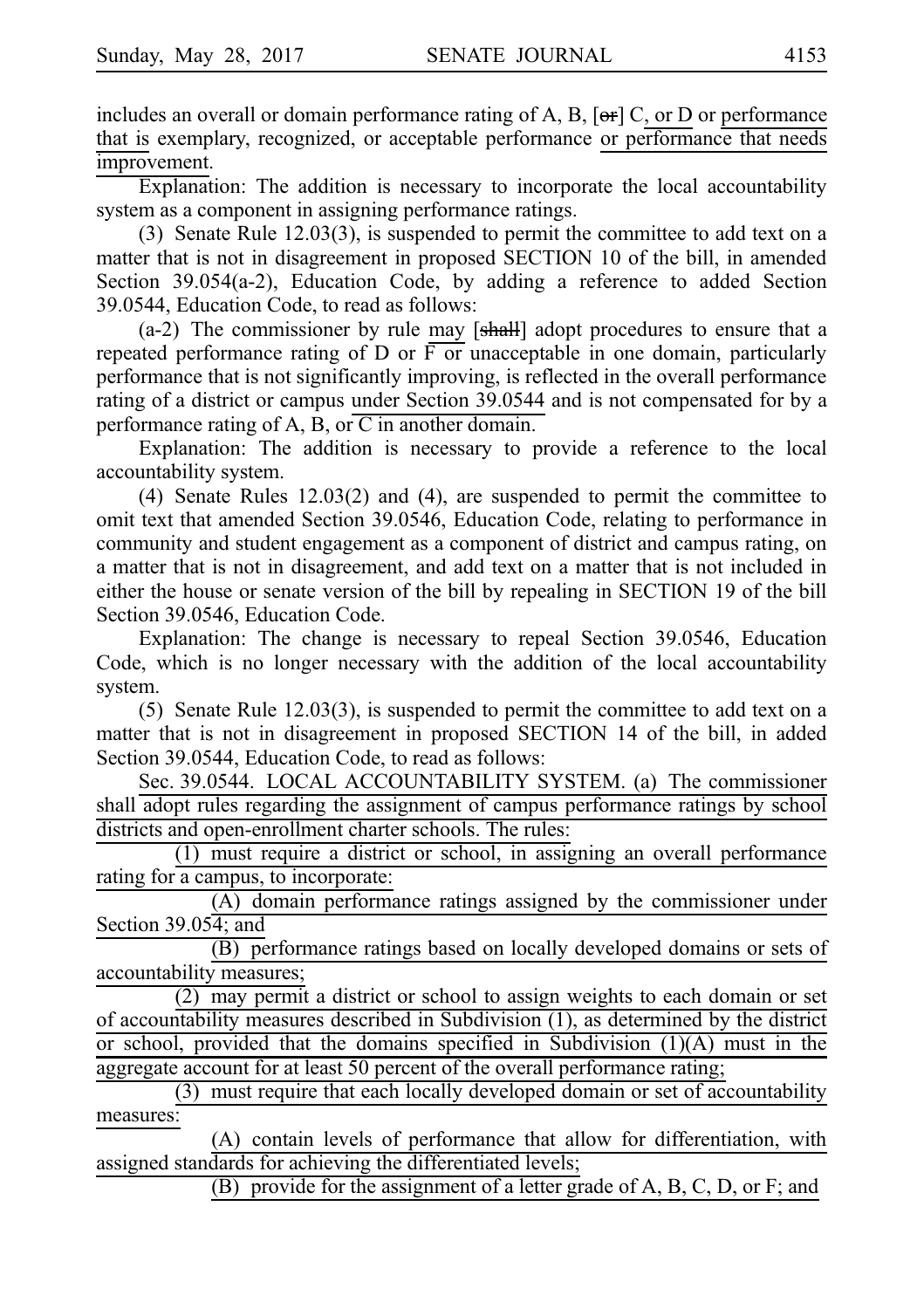(C) meet standards for reliability and validity;

 $(4)$  must require that calculations for overall performance ratings and each locally developed domain or set of accountability measures be capable of being audited by a third party;

 $(5)$  must require that a district or school produce a campus score card that may be displayed on the agency's web site; and

 $(6)$  must require that a district or school develop and make available to the public an explanation of the methodology used to assign performance ratings under this section.

 $(b)$  The commissioner shall develop a process to approve a request by a school district or open-enrollment charter school to assign campus performance ratings in accordance with this section. Under that process, a district or school must obtain approval of a local accountability plan submitted by the district or school to the agency. A plan may be approved only if:

 $(1)$  after review, the agency determines the plan meets the minimum requirements under this section and agency rule;

 $(2)$  at the commissioner's discretion, an audit conducted by the agency verifies the calculations included in the plan; and

(3) subject to Subsection (d), a review panel appointed under Subsection (c) approves the plan.

 $(c)$  The commissioner shall appoint a review panel for purposes of Subsection  $(b)(3)$  that includes a majority of members who are superintendents or members of the board of trustees or governing body of school districts or open-enrollment charter schools with approved local accountability plans.

(d) The requirement under Subsection  $(b)(3)$  applies only after performance ratings are issued in August 2019 and only if at least 10 school districts or open-enrollment charter schools have obtained approval of locally developed accountability plans.

(e) A school district or open-enrollment charter school authorized under this section to assign campus performance ratings shall evaluate the performance of each campus as provided by this section and assign each campus a performance rating of A, B, C, D, or F for overall performance and for each locally developed domain or set of accountability measures. Not later than a date established by the commissioner, the district or school shall:

 $(1)$  report the performance ratings to the agency; and

 $\overline{2}$ ) make the performance ratings available to the public as provided by commissioner rule.

Explanation: The addition is necessary to provide a method to locally assess performance of campuses by school districts and open-enrollment charter schools.

(6) Senate Rule 12.03(4), is suspended to permit the committee to add text on a matter that is not included in either the house or senate version of the bill in proposed SECTION 19 of the bill by repealing Section 39.054(c), Education Code, as effective September 1, 2017.

Explanation: The addition is necessary to repeal Section 39.054(c), Education Code, which is no longer necessary under the modified performance evaluation system.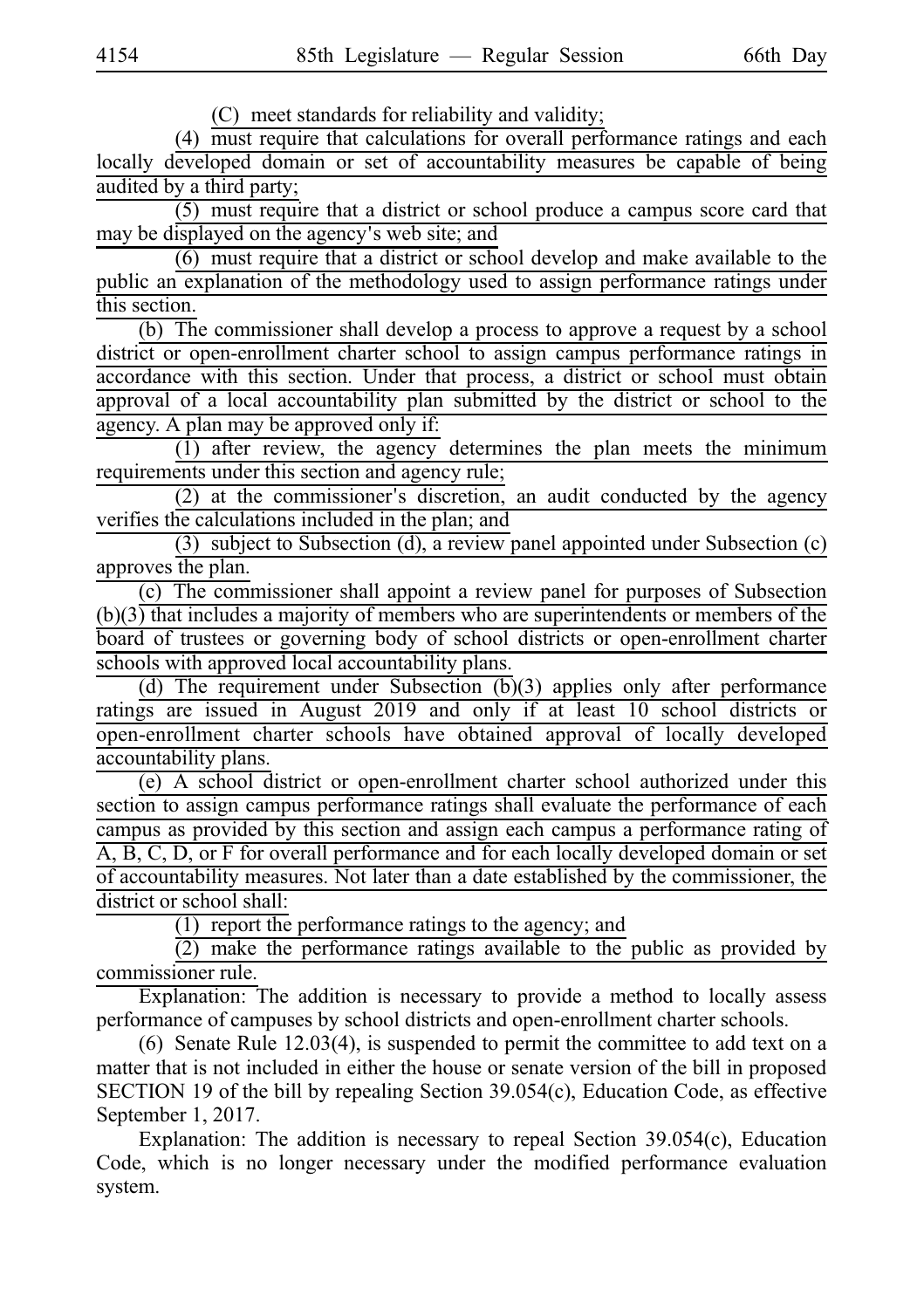(7) Senate Rule  $12.03(4)$ , is suspended to permit the committee to add text on a matter that is not included in either the house or senate version of the bill in proposed SECTION 19 of the bill by repealing Section 39.0545, Education Code.

Explanation: The addition is necessary to repeal Section 39.0545, Education Code, which is no longer necessary with the addition of the local accountability system.

(8) Senate Rule 12.03(4), is suspended to permit the committee to add text on a matter that is not included in either the house or senate version of the bill in proposed SECTION 20 of the bill to read as follows:

SECTION 20. If H.B. 1500, 85th Legislature, Regular Session, 2017, becomes law, that law has no effect.

Explanation: The addition is necessary to avoid a conflict in law.

**SR 949** was read and was adopted by the following vote: Yeas 28, Nays 3.

Yeas: Bettencourt, Birdwell, Buckingham, Burton, Campbell, Creighton, Estes, Garcia, Hall, Hancock, Hinojosa, Huffines, Huffman, Hughes, Kolkhorst, Lucio, Miles, Nelson, Nichols, Perry, Rodríguez, Schwertner, Seliger, Taylor of Galveston, Taylor of Collin, Uresti, West, Whitmire.

Nays: Menéndez, Watson, Zaffirini.

#### **(Senator Hughes in Chair)**

### **CONFERENCE COMMITTEE REPORT ON HOUSE BILL 22 ADOPTED**

Senator Taylor of Galveston called from the President's table the Conference Committee Report on **HBi22**. The Conference Committee Report was filed with the Senate on Saturday, May 27, 2017.

On motion of Senator Taylor of Galveston, the Conference Committee Report was adopted by the following vote: Yeas 31, Nays 0.

#### **SENATE RESOLUTION 938**

Senator Hancock offered the following resolution:

BE IT RESOLVED by the Senate of the State of Texas, 85th Legislature, Regular Session, 2017, That Senate Rule 12.03 be suspended in part as provided by Senate Rule 12.08 to enable the conference committee appointed to resolve the differences on Senate Bill 2065 (the licensing and regulation of certain occupations and activities) to consider and take action on the following matter:

Senate Rule 12.03(2) is suspended to permit the committee to omit text not in disagreement by omitting SECTION 6.002 of the senate engrossment of Senate Bill 2065 and the corresponding section of the bill as the bill was amended by the house, which reads as follows:

SECTION 6.002. This Act takes effect only if a specific appropriation for the implementation of the Act is provided in a general appropriations act of the 85th Legislature.

Explanation: The omission is necessary to ensure the implementation of the Act as intended by the 85th Legislature, Regular Session, 2017.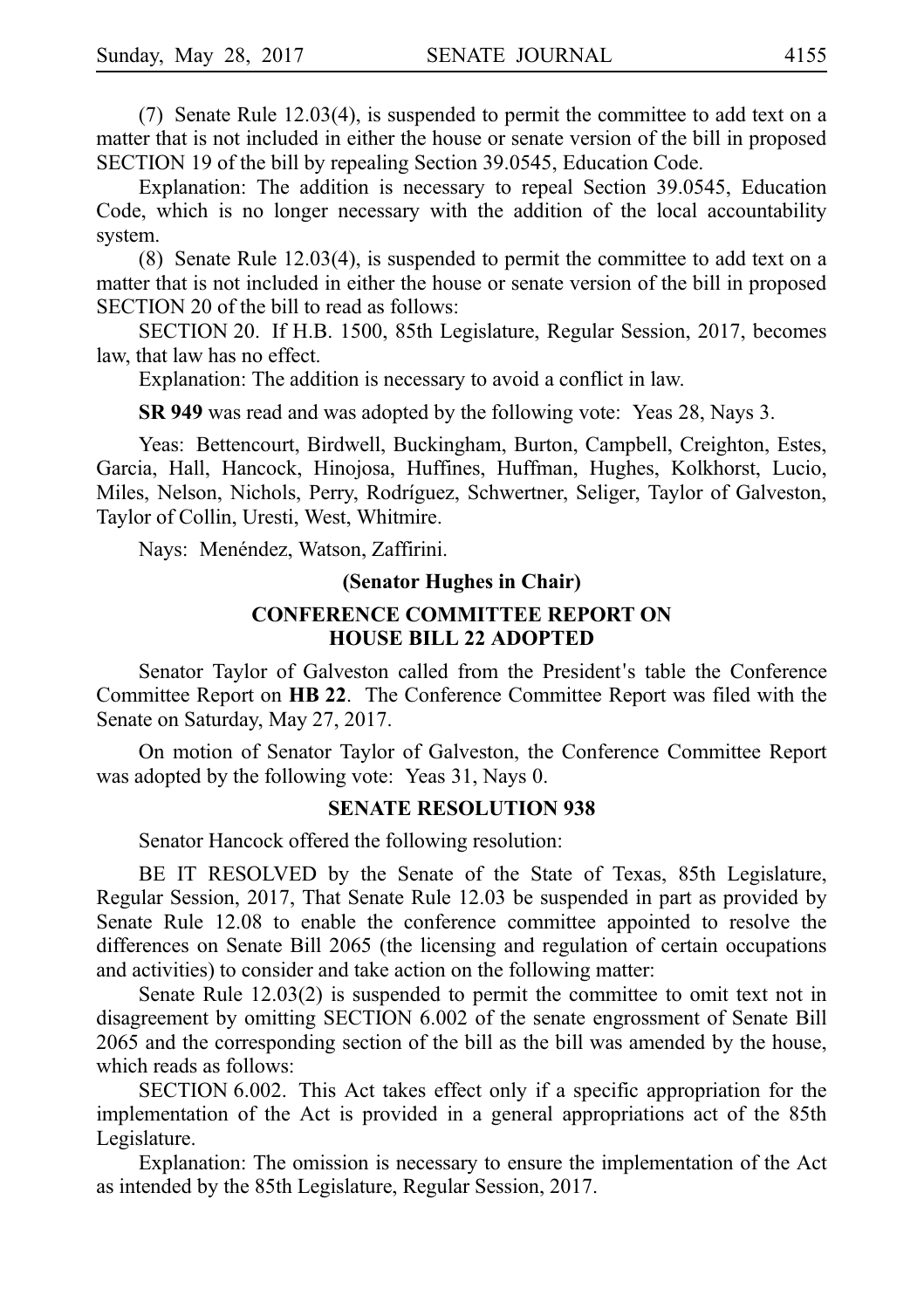**SR 938** was read and was adopted by the following vote: Yeas 30, Nays 1.

Nays: Garcia.

# **CONFERENCE COMMITTEE REPORT ON SENATE BILL 2065 ADOPTED**

Senator Hancock called from the President's table the Conference Committee Report on **SB 2065**. The Conference Committee Report was filed with the Senate on Saturday, May 27, 2017.

On motion of Senator Hancock, the Conference Committee Report was adopted by the following vote: Yeas 30, Nays 1.

Nays: Garcia.

# **CONFERENCE COMMITTEE REPORT ON HOUSE BILL 5 ADOPTED**

Senator Schwertner called from the President's table the Conference Committee Report on HB 5. The Conference Committee Report was filed with the Senate on Saturday, May 27, 2017.

On motion of Senator Schwertner, the Conference Committee Report was adopted by the following vote: Yeas 31, Nays 0.

# **CONFERENCE COMMITTEE REPORT ON HOUSE BILL 1643 ADOPTED**

Senator Seliger called from the President's table the Conference Committee Report on **HB 1643**. The Conference Committee Report was filed with the Senate on Saturday, May 27, 2017.

On motion of Senator Seliger, the Conference Committee Report was adopted by the following vote: Yeas 26, Nays 5.

Yeas: Birdwell, Buckingham, Burton, Campbell, Creighton, Estes, Garcia, Hall, Hancock, Hinojosa, Hughes, Kolkhorst, Lucio, Menéndez, Miles, Nelson, Nichols, Perry, Rodríguez, Schwertner, Seliger, Taylor of Galveston, Uresti, Watson, Whitmire, Zaffirini.

Nays: Bettencourt, Huffines, Huffman, Taylor of Collin, West.

# **CONFERENCE COMMITTEE REPORT ON SENATE BILL 578 ADOPTED**

Senator Lucio called from the President's table the Conference Committee Report on SB 578. The Conference Committee Report was filed with the Senate on Saturday, May 27, 2017.

On motion of Senator Lucio, the Conference Committee Report was adopted by the following vote: Yeas  $31$ , Nays 0.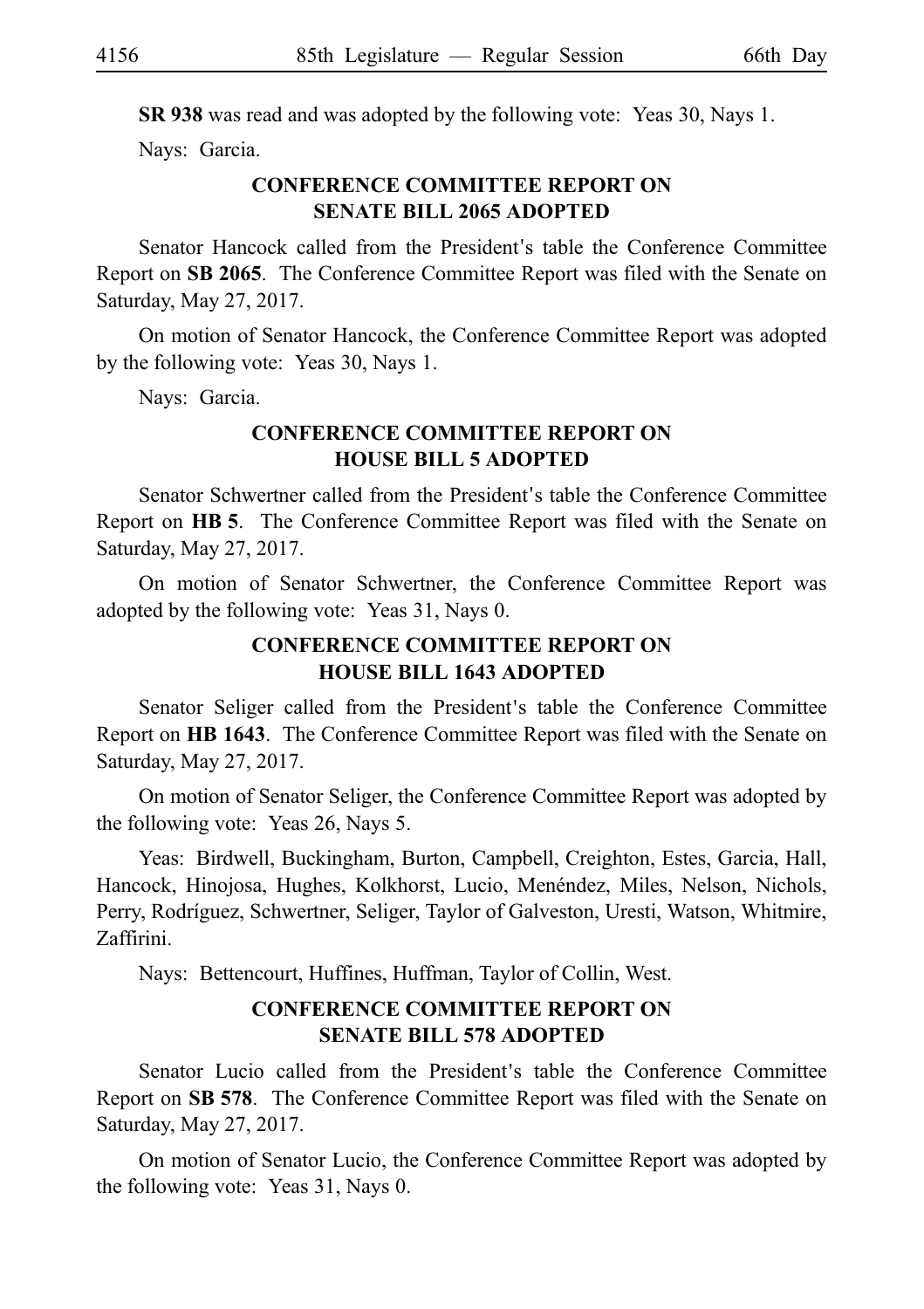# **CONFERENCE COMMITTEE REPORT ON HOUSE BILL 1003 ADOPTED**

Senator West called from the President's table the Conference Committee Report on **HBi1003**. The Conference Committee Report was filed with the Senate on Saturday, May 27, 2017.

On motion of Senator West, the Conference Committee Report was adopted by the following vote: Yeas 31, Nays 0.

# **SENATE BILL 491 WITH HOUSE AMENDMENT**

Senator Watson called **SB 491** from the President's table for consideration of the House amendment to the bill.

The Presiding Officer laid the bill and the House amendment before the Senate.

## **Floor Amendment No. 1**

Amend **SBi491** by adding the following appropriately numbered SECTION to the bill and renumbering subsequent SECTIONS of the bill accordingly:

SECTION Section 58.006, Education Code, is amended by amending Subsection (b) and adding Subsection (d) to read as follows:

(b) An organization eligible to receive funds under this subsection must:

(1) qualify for exemption from federal income tax under Section 501, Internal Revenue Code of 1986 (26 U.S.C. Section 501); or

(2) be operated by a state accredited medical school  $[$ as defined in Section  $61.501(1)$ ].

(d) For purposes of this section, "medical school" has the meaning assigned by Section  $61.501(1)$ , except that the term also includes the school of osteopathic medicine at the University of the Incarnate Word.

The amendment was read.

Senator Watson moved to concur in the House amendment to **SB 491**.

The motion prevailed by the following vote: Yeas 30, Nays 1.

Nays: Buckingham.

# **MESSAGE FROM THE HOUSE**

HOUSE CHAMBER Austin, Texas Sunday, May 28, 2017 - 2

The Honorable President of the Senate Senate Chamber Austin, Texas

Mr. President:

I am directed by the house to inform the senate that the house has taken the following action:

THE HOUSE HAS PASSED THE FOLLOWING MEASURES: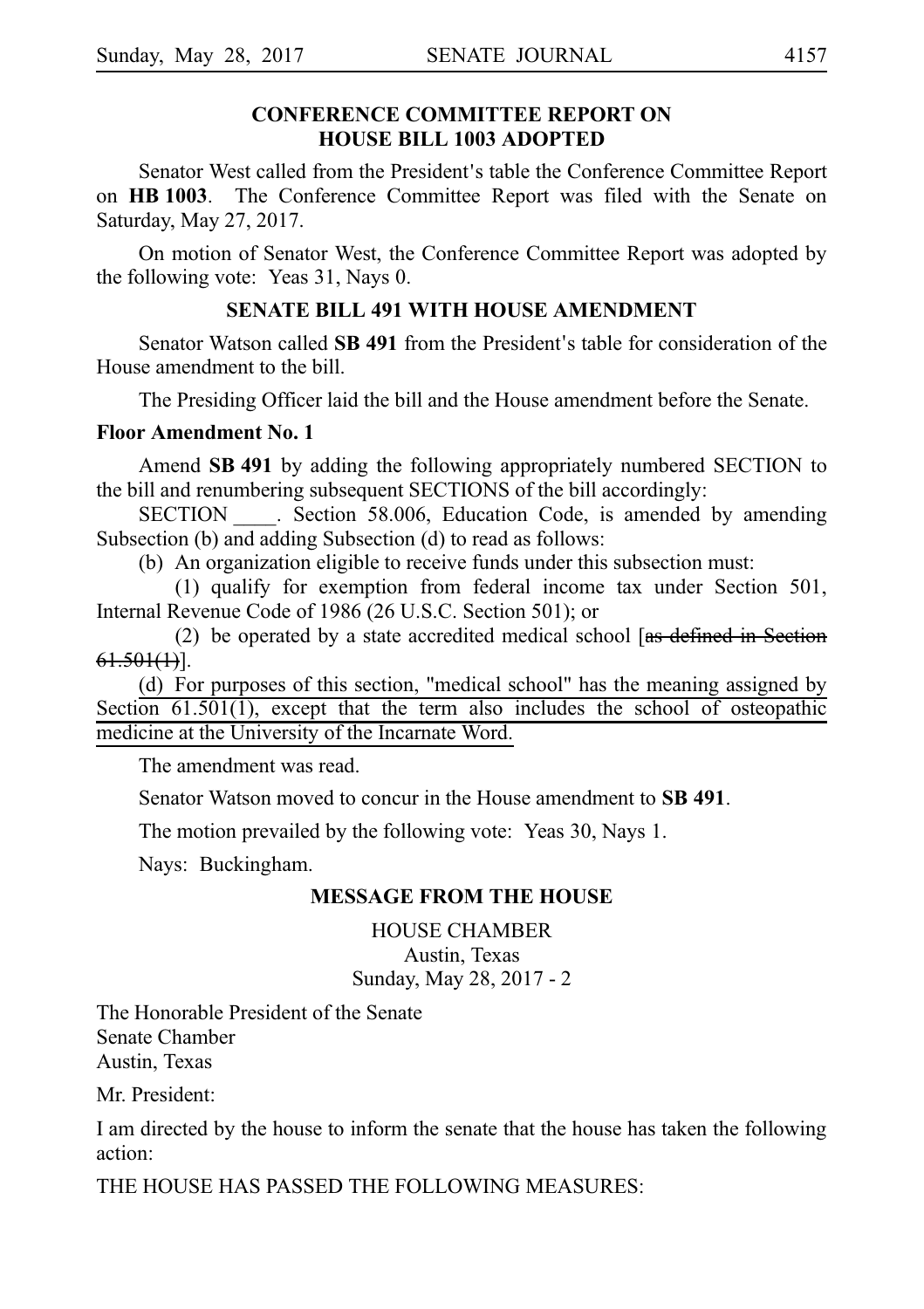**SCR 11** Kolkhorst Sponsor: Geren Authorizing the lieutenant governor and the speaker to appoint interim joint committees. **SCR 56** Watson Sponsor: Lucio III Requesting the lieutenant governor and the speaker of the house of representatives to create a joint interim committee to examine all state open-government laws. THE HOUSE HAS ADOPTED THE FOLLOWING CONFERENCE COMMITTEE REPORTS: **HB 5** (145 Yeas, 1 Nays, 2 Present, not voting) **HB 29** (144 Yeas, 0 Nays, 2 Present, not voting) **HB 150** (147 Yeas, 0 Nays, 2 Present, not voting) **HB 555** (123 Yeas, 22 Nays, 2 Present, not voting) **HB 557** (139 Yeas, 8 Nays, 2 Present, not voting) **HB 810** (145 Yeas, 0 Nays, 1 Present, not voting) **HB 1003** (145 Yeas, 2 Nays, 2 Present, not voting) **HB 1036** (127 Yeas, 8 Nays, 3 Present, not voting) **HB 1290** (119 Yeas, 22 Nays, 2 Present, not voting)

**HB 1424** (141 Yeas, 0 Nays, 2 Present, not voting)

**HB 1521** (146 Yeas, 0 Nays, 2 Present, not voting)

**HB 1549** (142 Yeas, 1 Nays, 2 Present, not voting)

**HB 1643** (143 Yeas, 2 Nays, 1 Present, not voting)

**HB 1823** (130 Yeas, 14 Nays, 2 Present, not voting)

**HB 1886** (141 Yeas, 6 Nays, 2 Present, not voting)

**HB 2101** (147 Yeas, 0 Nays, 2 Present, not voting)

**HB 2377** (144 Yeas, 3 Nays, 2 Present, not voting)

**HB 2442** (146 Yeas, 0 Nays, 2 Present, not voting)

**HB 2445** (128 Yeas, 19 Nays, 1 Present, not voting)

**HB 2912** (133 Yeas, 14 Nays, 2 Present, not voting)

**HB 2937** (142 Yeas, 2 Nays, 2 Present, not voting)

**HB 3083** (128 Yeas, 18 Nays, 2 Present, not voting)

**HB 3270** (146 Yeas, 1 Nays, 2 Present, not voting)

**HB 3292** (147 Yeas, 0 Nays, 2 Present, not voting)

**HB 3526** (147 Yeas, 0 Nays, 2 Present, not voting)

**HB 3767** (143 Yeas, 5 Nays, 2 Present, not voting)

**HB 3879** (144 Yeas, 0 Nays, 4 Present, not voting)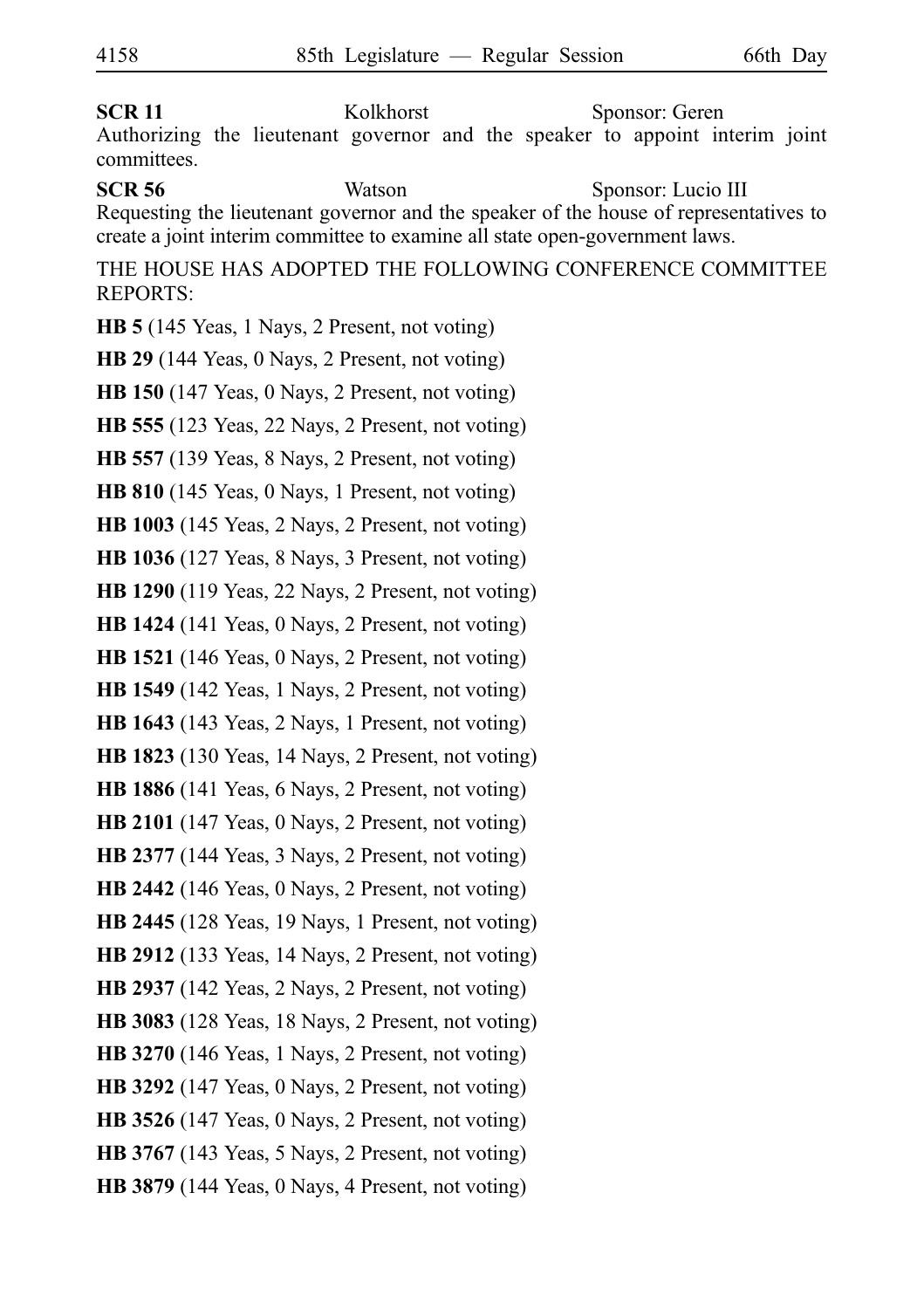**HB 4345** (133 Yeas, 13 Nays, 1 Present, not voting) **SB 11** (107 Yeas, 41 Nays, 1 Present, not voting)

Respectfully,

/s/Robert Haney, Chief Clerk House of Representatives

### **MESSAGE FROM THE HOUSE**

HOUSE CHAMBER Austin, Texas Sunday, May 28, 2017 - 3

The Honorable President of the Senate Senate Chamber Austin, Texas

Mr. President:

I am directed by the house to inform the senate that the house has taken the following action:

THE HOUSE HAS ADOPTED THE FOLLOWING CONFERENCE COMMITTEE REPORTS:

**SB 27** (147 Yeas, 0 Nays, 2 Present, not voting)

**SB 463** (145 Yeas, 0 Nays, 2 Present, not voting)

**SB 578** (146 Yeas, 0 Nays, 1 Present, not voting)

**SB 634** (144 Yeas, 0 Nays, 2 Present, not voting)

**SB 762** (117 Yeas, 28 Nays, 2 Present, not voting)

**SB 801** (78 Yeas, 62 Nays, 2 Present, not voting)

**SB 894** (141 Yeas, 0 Nays, 1 Present, not voting)

**SB 968** (120 Yeas, 27 Nays, 2 Present, not voting)

**SB 999** (146 Yeas, 0 Nays, 2 Present, not voting)

**SB 1001** (140 Yeas, 4 Nays, 4 Present, not voting)

**SB 1148** (144 Yeas, 2 Nays, 2 Present, not voting)

**SB 1511** (146 Yeas, 0 Nays, 2 Present, not voting)

**SB 1553** (132 Yeas, 13 Nays, 2 Present, not voting)

**SB 1625** (117 Yeas, 29 Nays, 2 Present, not voting)

**SB 1633** (138 Yeas, 6 Nays, 3 Present, not voting)

**SB 1784** (144 Yeas, 0 Nays, 2 Present, not voting)

**SB 1987** (147 Yeas, 0 Nays, 2 Present, not voting)

**SB 2014** (144 Yeas, 2 Nays, 2 Present, not voting)

**SB 2065** (145 Yeas, 0 Nays, 2 Present, not voting)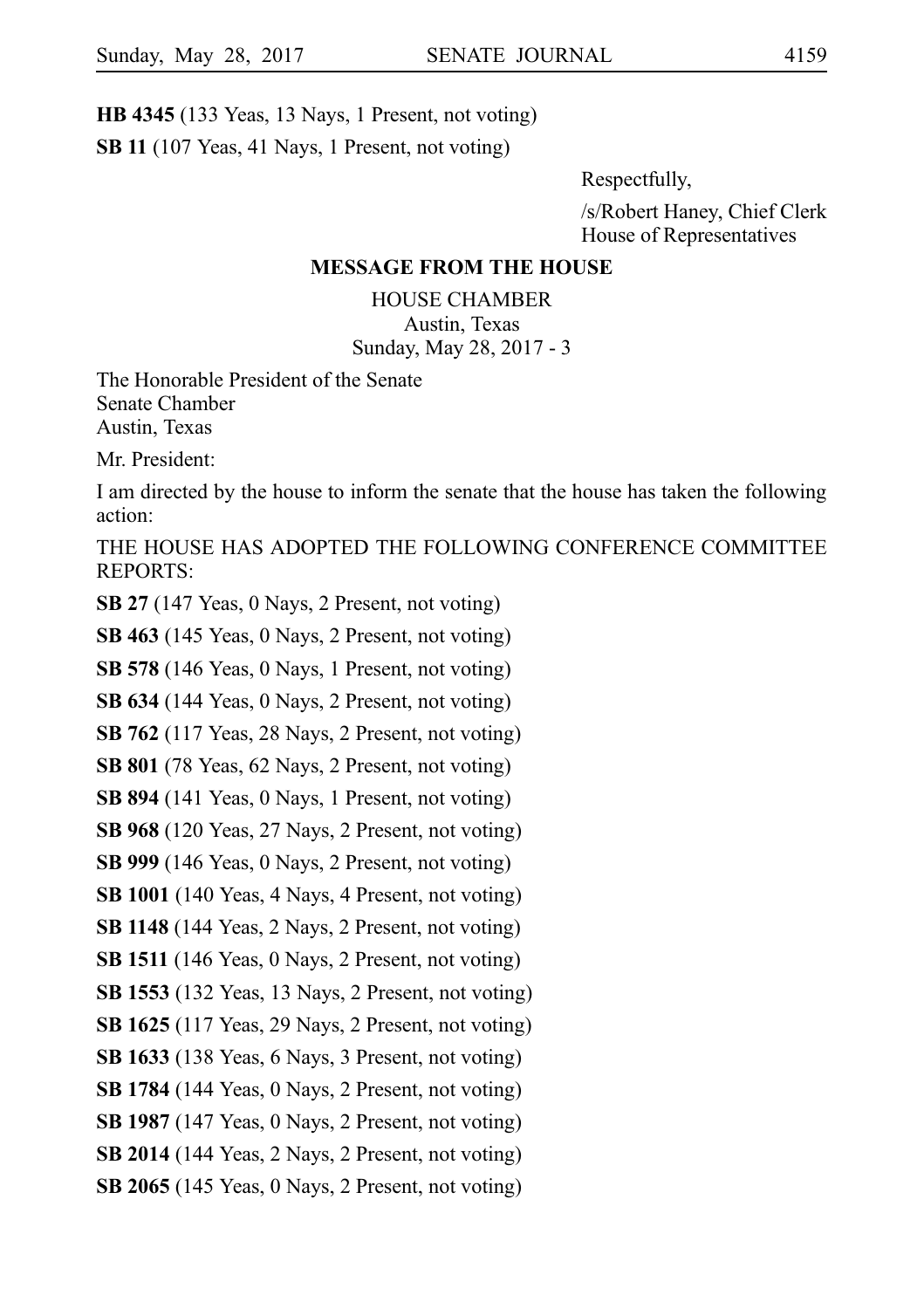**SB 2118** (134 Yeas, 8 Nays, 3 Present, not voting)

**SB 2227** (115 Yeas, 24 Nays, 2 Present, not voting)

**SB 2244** (138 Yeas, 5 Nays, 2 Present, not voting)

Respectfully,

/s/Robert Haney, Chief Clerk House of Representatives

# **MESSAGE FROM THE HOUSE**

HOUSE CHAMBER Austin, Texas Sunday, May 28, 2017 - 4

The Honorable President of the Senate Senate Chamber Austin, Texas

Mr. President:

I am directed by the house to inform the senate that the house has taken the following action:

THE HOUSE HAS PASSED THE FOLLOWING MEASURES:

**HCR 157** King, Ken

Instructing the enrolling clerk of the house to make corrections in H.B. No. 2442.

**HCR 158** Wray

Instructing the enrolling clerk of the house to make corrections in H.B. No. 2271.

Respectfully,

/s/Robert Haney, Chief Clerk House of Representatives

# **SENATE BILL 1663 WITH HOUSE AMENDMENTS**

Senator Huffman called **SB 1663** from the President's table for consideration of the House amendments to the bill.

The Presiding Officer laid the bill and the House amendments before the Senate.

# **Amendment**

Amend **SB 1663** by substituting in lieu thereof the following:

## A BILL TO BE ENTITLED AN ACT

relating to contributions to, benefits from, late fees imposed by, and the administration of systems and programs administered by the Teacher Retirement System of Texas.

BE IT ENACTED BY THE LEGISLATURE OF THE STATE OF TEXAS:

SECTION 1. Sections  $42.260(b)$  and (c), Education Code, are amended to read as follows: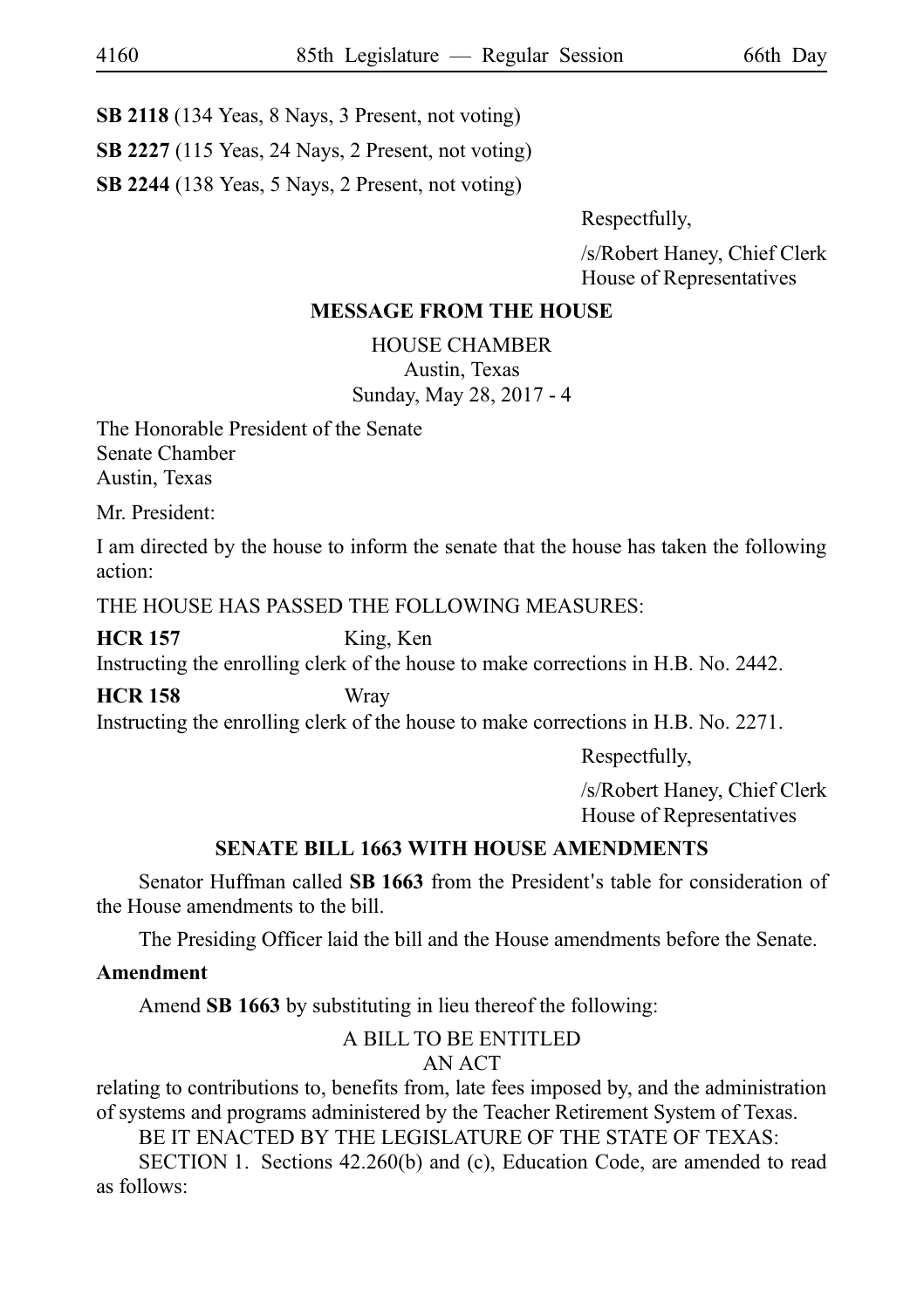(b) The [For each year, the commissioner shall certify to each school district or participating charter school the] amount of additional funds to which each school district or participating charter school [the district or school] is entitled due to the increases in formula funding [increase] made by H.B. No. 3343, Acts of the 77th Legislature, Regular Session, 2001, and any subsequent legislation amending the provisions amended by that Act that increase formula funding under Chapter 41 and this chapter to school districts and charter schools is available for purposes of Subsection (c)  $[t\ddot{\theta}]$ 

 $\sqrt{(1)}$  the equalized wealth level under Section 41.002; or

 $[2]$  the guaranteed level of state and local funds per weighted student per cent of tax effort under Section 42.302].

(c) Notwithstanding any other provision of this code, a school district or participating charter school may use the sum of the following amounts [amount] of funds only to pay contributions under a group health coverage plan for district or school employees:

(1)  $\left[\right]$  amount equal to 75 percent of the amount certified for the district or school under Subsection (b); or

 $(2)$  if the following amount is less than the amount specified by Subdivision  $(1)$ , the sum of:

 $[(A)]$  the amount determined by multiplying the amount of \$900 or the amount specified in the General Appropriations Act for that year for purposes of the state contribution under Section 1579.251 [9, Article 3.50-7], Insurance Code, by the number of district or school employees who participate in a group health coverage plan provided by or through the district or school; and

(2)i[(B)]iithe difference between the amount necessary for the district or school to comply with Section 1581.052  $[3, \text{Article } 3.50-9]$ , Insurance Code, for the school year and the amount the district or school is required to use to provide health coverage under Section 1581.051, Insurance Code, [2 of that article] for that year.

SECTION 2. Section 822.002, Government Code, is amended to read as follows:

Sec. 822.002. EXCEPTIONS TO MEMBERSHIP REQUIREMENT. (a) An employee of the public school system is not permitted to be a member of the retirement system if the employee:

 $(1)$  is eligible and elects to participate in the optional retirement program under Chapter 830; or

(2) [is solely employed by a public institution of higher education that as a condition of employment requires the employee to be enrolled as a student in the institution; or

 $[36]$  has retired under the retirement system and has not been reinstated to membership pursuant to Section 824.005 or 824.307.

(b) An employee of a public institution of higher education who is required to be enrolled as a student in the institution as a condition of employment is not permitted to be a member of the retirement system based on that student employment, and compensation paid to the employee for work performed as a student employee is not compensation subject to report and deduction for member contributions or to credit in benefit computations under Section 822.201.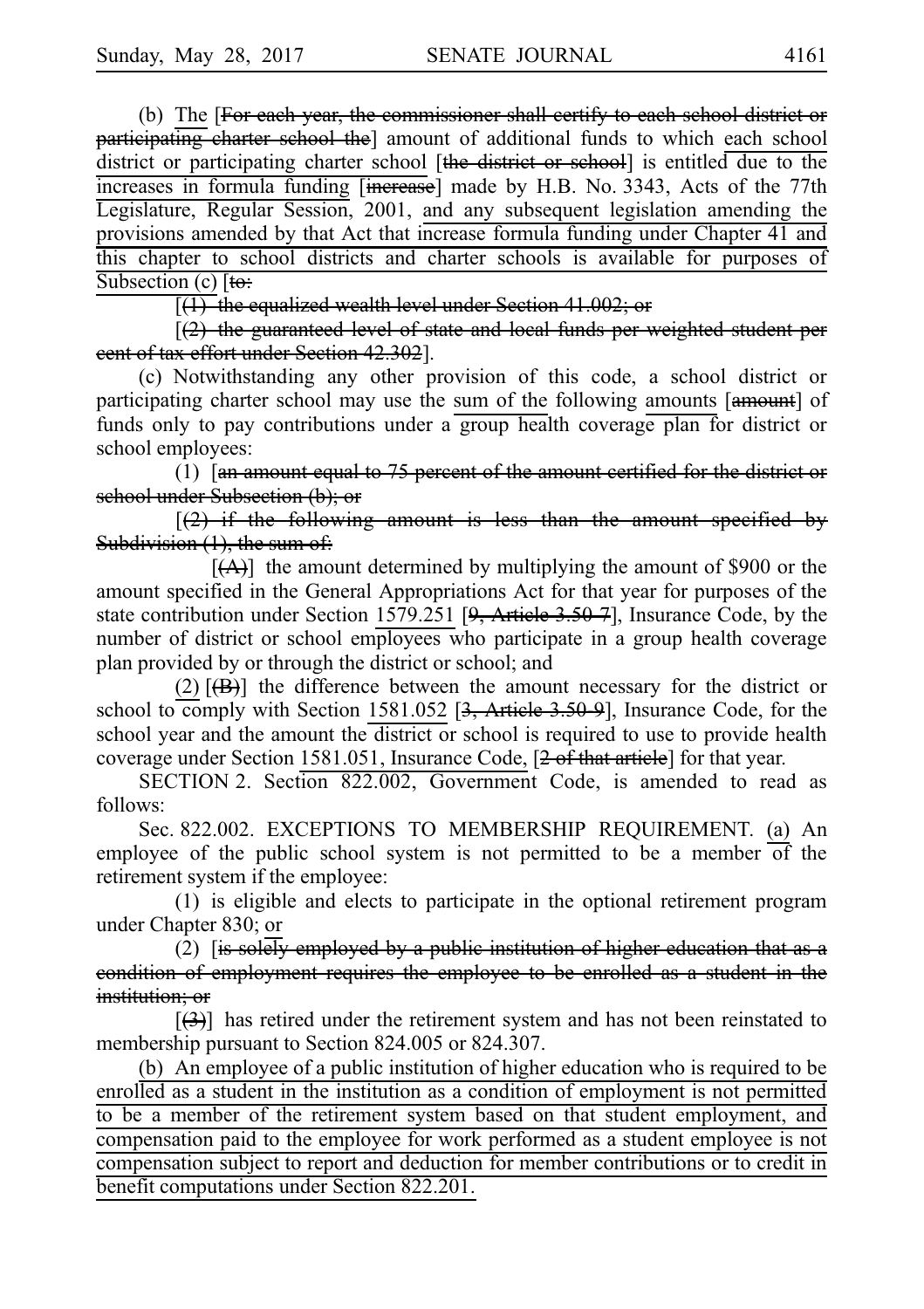SECTION 3. Section 824.1012, Government Code, is amended by amending Subsection (a) and adding Subsection (a-1) to read as follows:

(a) As an exception to Section  $824.101(c)$ , a retiree who selected an optional service retirement annuity under Section 824.204(c)(1), (c)(2), or (c)(5) or an optional disability retirement annuity under Section  $824.308(c)(1)$ ,  $(c)(2)$ , or  $(c)(5)$  and who has received at least one payment under the plan selected may change the optional annuity selection made by the retiree to a standard service or disability retirement annuity as provided for in this section. If the beneficiary of the optional annuity was [is] the spouse [or former spouse] of the retiree when the retiree designated the spouse as beneficiary of the optional annuity, to change from the optional annuity to a standard retirement annuity under this subsection, the spouse or former spouse, as applicable, who was designated[,] the beneficiary of the optional annuity must sign a notarized consent to the change[,] or a court with jurisdiction over the marriage of [in a divorce proceeding involving] the retiree and beneficiary must approve or order the change [in the divorce decree or acceptance of a property settlement]. The change in plan selection takes effect when the retirement system receives the request to change the plan, provided the signed consent form or court order, as applicable, is subsequently received by the retirement system  $[\ddot{\ast}]$ .

 $(a-1)$  The executive director or the executive director's designee has exclusive authority to determine whether the language in a court order described by Subsection (a) is sufficient to indicate that the court has approved or ordered the change in plan selection. A determination by the executive director or the executive director's designee under this subsection may be appealed only to the board of trustees, except that the board by rule may waive the requirement that an appeal be to the board. An appeal to the board is a contested case under Chapter 2001. The standard of review of an appeal brought under this subsection is by substantial evidence.

SECTION 4. Section 824.1013, Government Code, is amended by amending Subsections (b) and (c-1) and adding Subsection (c-2) to read as follows:

(b) If the beneficiary designated at the time of the retiree's retirement is the spouse of the retiree at the time of the designation:

 $(1)$  the spouse must give written, notarized consent to the change;

 $(2)$  if the parties divorce after the designation, the former spouse who was designated beneficiary must give written, notarized consent to the change; or

(3) a court with jurisdiction over the marriage must approve or order  $[{\text{have}}]$ ordered] the change.

(c-1) Notwithstanding Subsection (c), a beneficiary designated under this section is entitled on the retiree's death to receive monthly payments of the survivor's portion of the retiree ' s optional retirement annuity for the remainder of the beneficiary's life if the beneficiary designated at the time of the retiree's retirement is a trust and the beneficiary designated under this section is:

(1) the sole beneficiary of that trust; or

 $\overline{(2)}$  an individual who at the time of the retiree's death is the sole beneficiary of that trust.

 $(c-2)$  The executive director or the executive director's designee has exclusive authority to determine whether the language in a court order described by Subsection (b) is sufficient to indicate that the court has approved or ordered the change in the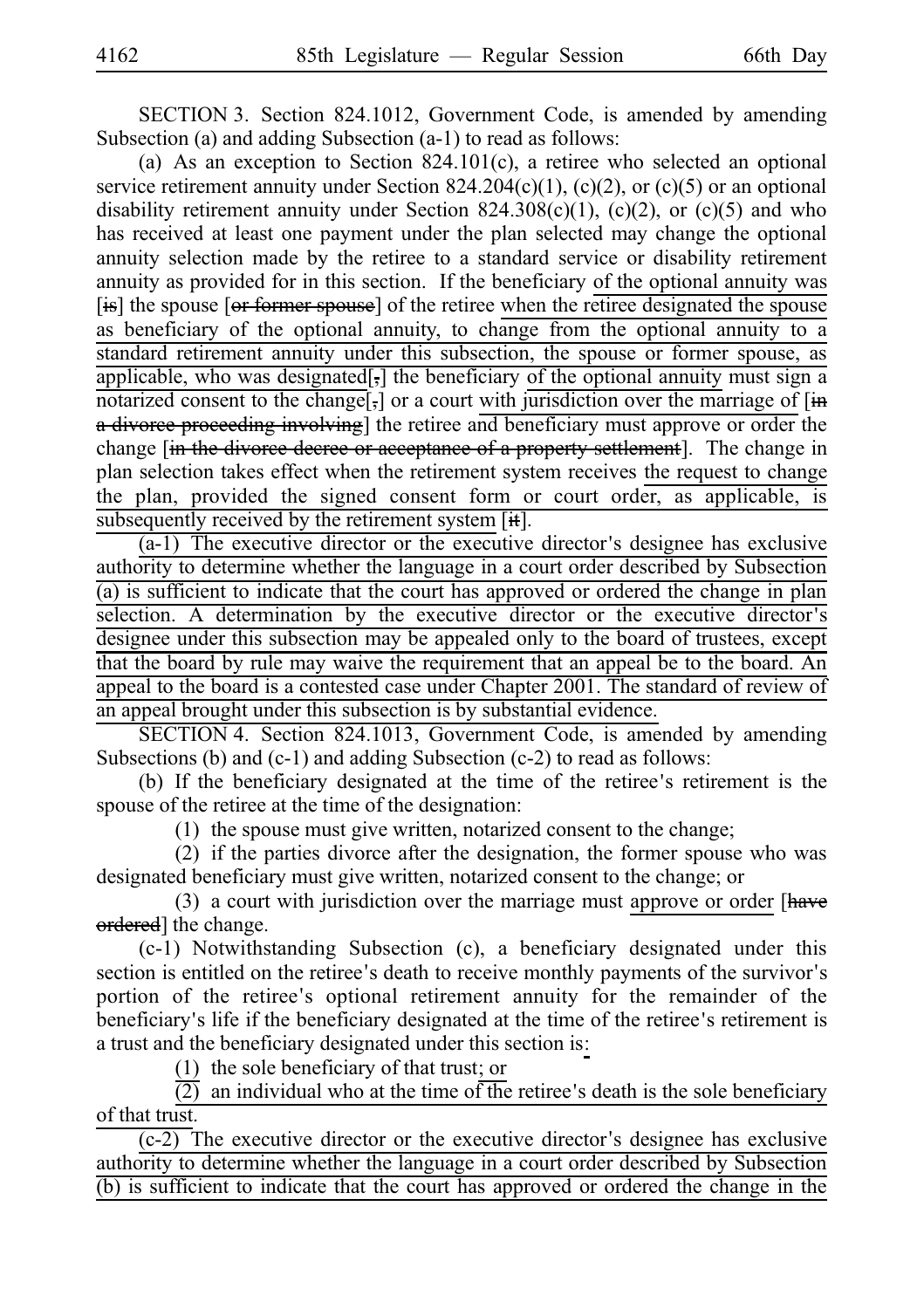designated beneficiary. A determination by the executive director or the executive director's designee under this subsection may be appealed only to the board of trustees, except that the board by rule may waive the requirement that an appeal be to the board. An appeal to the board is a contested case under Chapter 2001. The standard of review of an appeal brought under this subsection is by substantial evidence.

SECTION 5. Section 824.402, Government Code, is amended by adding Subsection (a-1) to read as follows:

 $(a-1)$  In determining under Subsection  $(a)(4)$  whether to reduce the optional retirement annuity amount because of early retirement and in determining the amount of that reduction, if applicable, the retirement system shall make the determination as if the member had retired with an additional five years of service credit on the last day of the month preceding the month in which the member dies. The additional five years of service credit used in making a determination under this subsection may not be used to determine the amount of the benefit under Section 824.203 or whether the benefit under this subsection is authorized under Section 824.401.

SECTION 6. Section 824.503(f), Government Code, is amended to read as follows:

(f) The designated beneficiary of a disability retiree is eligible to receive the benefits described by this section if the retiree:

 $(1)$  retires on or after September 1, 1992; and

(2) dies while receiving disability retirement benefits under Section 824.304  $[824.304(b)].$ 

SECTION 7. Section 824.601, Government Code, is amended by amending Subsection (b) and adding Subsection (b-2) to read as follows:

(b) Except as provided by Subsection  $(b-1)$  or Section 824.602 and subject to Subsection (b-2), a retiree is not entitled to service or disability retirement benefit payments, as applicable, for any month in which the retiree is employed in any position by a Texas public educational institution.

 $(b-2)$  A retiree is considered to be employed by a Texas public educational institution for purposes of Subsection (b) if the retiree performs duties or provides services for or on behalf of the institution that an employee of the institution would otherwise perform or provide and:

 $(1)$  the retiree waives, defers, or forgoes compensation from the institution for the performance of the duties or provision of the services at any time during the 12 consecutive calendar months after the retiree ' s effective date of retirement, notwithstanding any other law, including Sections  $824.602(a)(1)$ ,  $(a)(2)$ , and  $(a)(4)$ ;

 $(2)$  the retiree performs the duties or provides the services for or on behalf of the institution as an independent contractor at any time during the 12 consecutive calendar months after the retiree's effective date of retirement; or

 $(3)$  the retiree, as a volunteer without compensation, performs the same duties or provides the same services for an institution that the retiree performed or provided immediately before retiring and the retiree has an agreement to perform those duties or provide those services after the 12 consecutive calendar months after the retiree's effective date of retirement.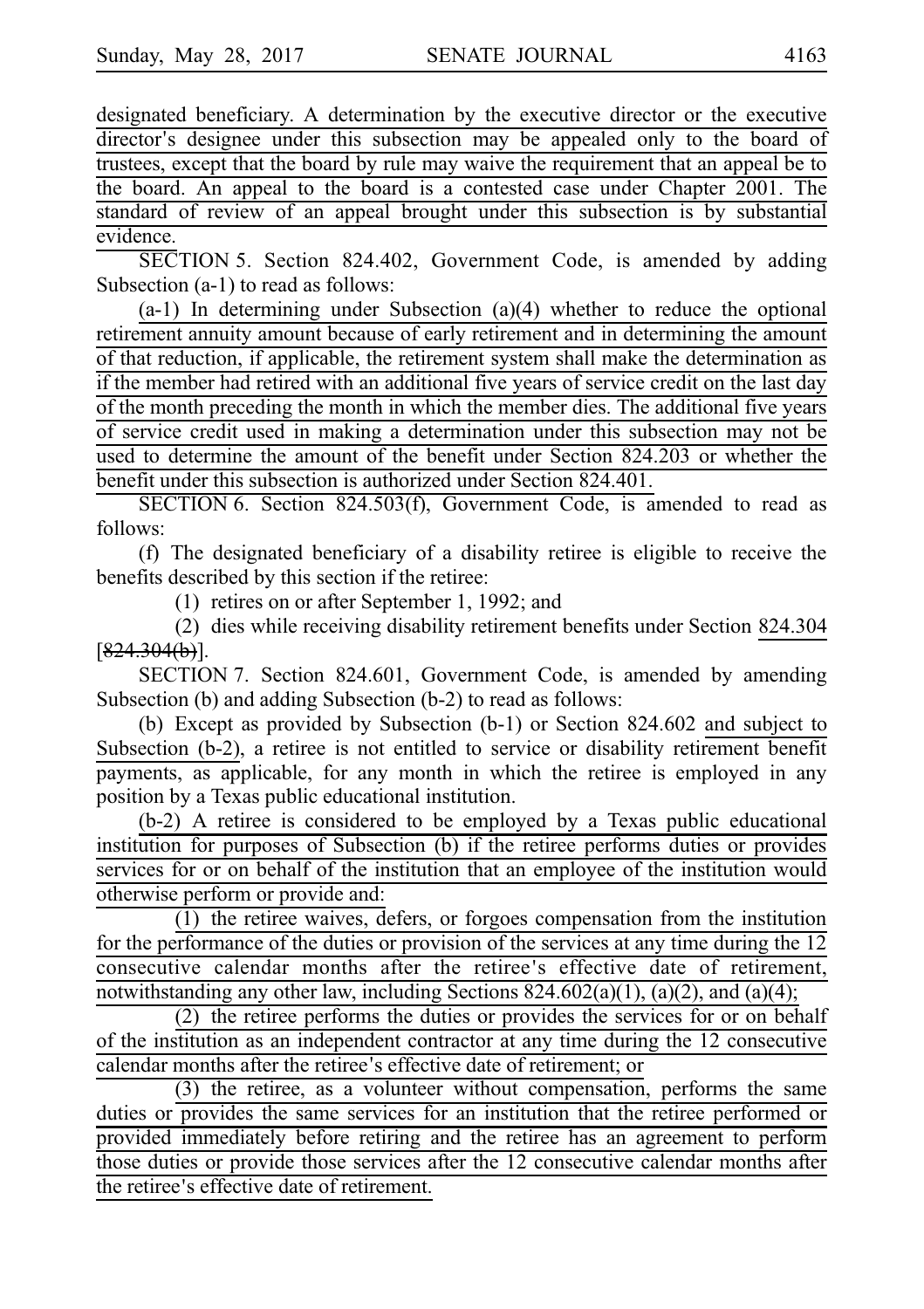SECTION 8. Section  $825.208(b)$ , Government Code, is amended to read as follows:

(b) The retirement system is exempt from Section 651.002, Chapter 660, and Subchapter K, Chapter 659, to the extent the board of trustees determines an exemption is necessary for the performance of fiduciary duties.

SECTION 9. Section 825.212, Government Code, is amended by adding Subsection (d) to read as follows:

(d) Notwithstanding any other law, all personal financial disclosures made by employees of the retirement system under this section, including a rule or policy adopted under this section, are confidential and excepted from the requirements of Section 552.021.

 $SECTION 10. Section 825.3011(b), Government Code, is amended to read as$ follows:

(b) Chapter 551 does not require the board of trustees to confer with one or more employees, consultants, or legal counsel of the retirement system or with a third party, including representatives of an issuer of restricted securities or a private investment fund, in an open meeting if the only purpose of the conference is to receive information from or question the employees, consultants, or legal counsel of the retirement system or the third party relating to:

(1)  $\left[\frac{an}{b}\right]$  investment transactions or  $\left[\frac{an}{b}\right]$  potential investment transactions if, before conducting the closed meeting, a majority of [by] the board of trustees in an open meeting vote that deliberating or conferring in an open meeting would have a detrimental effect on the position of the retirement system in negotiations with third parties or put the retirement system at a competitive disadvantage in the market  $[\frac{in}{n}$ **private investment fund**]; or

 $(2)$  the purchase, holding, or disposal of restricted securities or a private investment fund's investment in restricted securities if, under Section 552.143, the information discussed would be confidential and excepted from the requirements of Section 552.021 if the information was included in the records of a governmental body.

SECTION 11. Section 825.306, Government Code, is amended to read as follows:

Sec. 825.306. CREDITING SYSTEM ASSETS. (a) The assets of the retirement system shall be maintained and reported in a manner that reflects the source of the assets or the purpose for which the assets are held, using appropriate ledgers and subledgers, in accordance with generally accepted accounting principles prescribed by the Governmental Accounting Standards Board or its successor. In addition, the maintenance and reporting of the assets must be in compliance with applicable tax law and consistent with any fiduciary duty owed with respect to the trust. In the alternative, the assets may be credited, according to the purpose for which they are held, to one of the following accounts:

- $(1)$  member savings account;
- $(2)$  state contribution account;
- (3) retired reserve account;
- $(4)$  interest account;
- $(5)$  expense account; or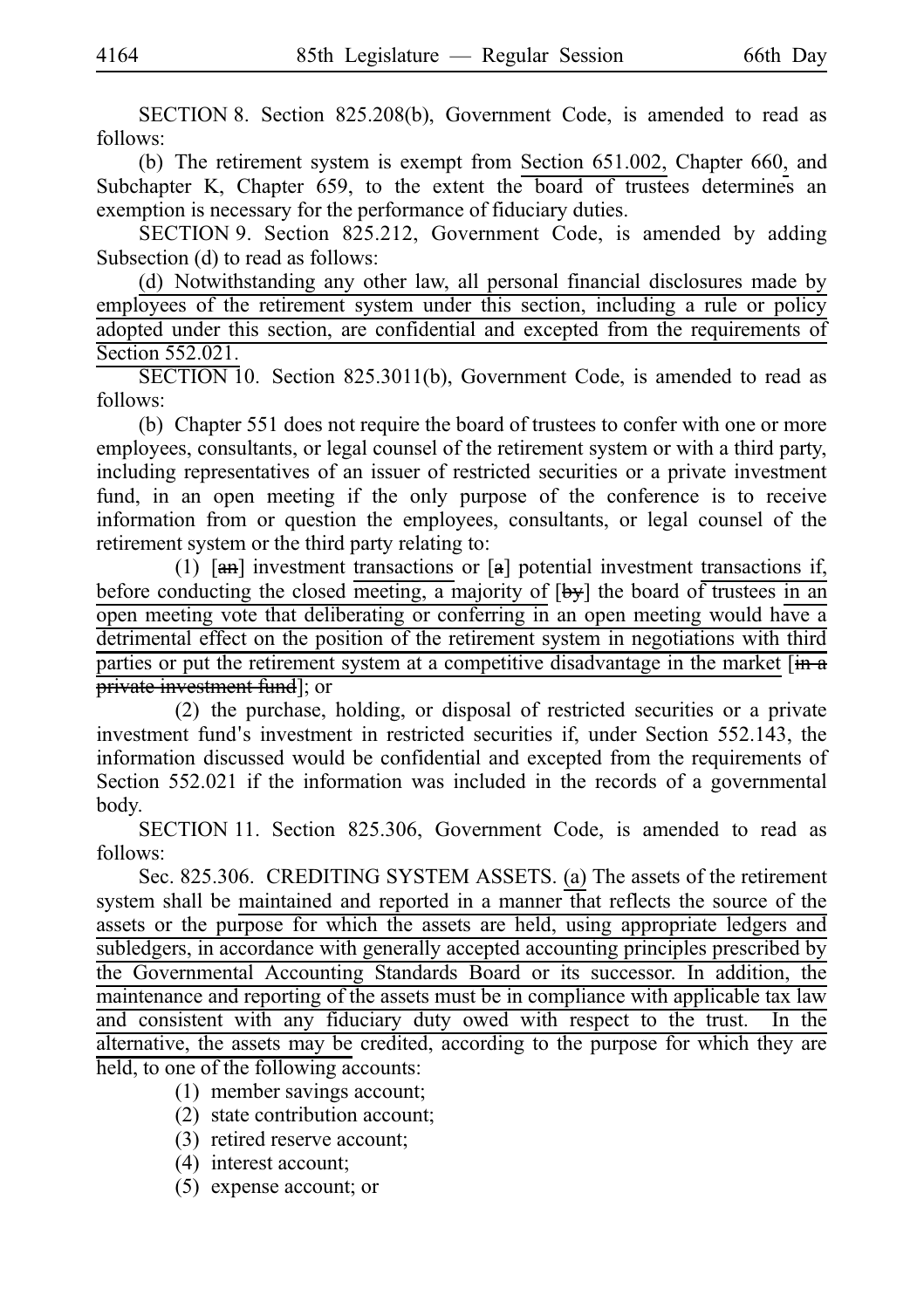(6) deferred retirement option account.

(b) Notwithstanding any other law, a requirement to deposit in or transfer assets from one of the accounts described under Subsection (a) is satisfied by maintaining and reporting the assets in accordance with that subsection.

SECTION 12. Section 825.408, Government Code, is amended by amending Subsection (a) and adding Subsections (a-1) and (a-2) to read as follows:

(a) Except as provided by Subsection (a-1), an  $[A<sub>n</sub>]$  employer that fails to remit, before the seventh day after the last day of a month, all member and employer deposits and documentation of the deposits required by this subchapter to be remitted by the employer for the month shall pay to the retirement system, in addition to the deposits, interest on the unpaid [or undocumented] amounts at an annual rate compounded monthly and a late fee in an amount determined by the retirement system that is based on the size of the employer and may not exceed \$1,000 for each business day after the deadline imposed by this subsection that the employer fails to submit the documentation of the deposits. The cumulative amount of late fees assessed against an employer under this subsection may not exceed \$25,000 per reporting period. The rate of interest is the rate established under Section 825.313(b)(1), plus two percent. Interest and late fees required under this section are [is] creditable to the interest account. On request, the retirement system may grant a waiver of the deadline imposed by this subsection based on an employer's financial or technological resources. The retirement system may establish a process for filing an appeal to reduce or waive a late fee imposed under this subsection.

 $(a-1)$  This subsection applies only to an employer who reports the employment of a retiree to the retirement system. Subject to Subsection (a-2), an employer that fails to remit, before the 11th day after the last day of a calendar month in which a retiree is employed, the employer deposits required by Section 825.4092(b), documentation of those deposits as required by this section, and the certified statement of employment required by Section 824.6022 shall pay to the retirement system, in addition to the deposits, interest on the unpaid amounts at the annual rate established under Subsection (a), compounded monthly, and a late fee in an amount determined by the retirement system for each business day after the deadline imposed by this subsection that the employer fails to file the documentation of the deposits and the certified statement of employment.

 $(a-2)$  If a retiree described by Subsection  $(a-1)$  performs work in the month of August, the employer must remit the employer deposits, documentation of those deposits, and the certified statement of employment before the seventh day of September.

 $SECTION 13. Section 825.410(a), Government Code, is amended to read as$ follows:

(a) Payments to establish special service credit as authorized under this subtitle, other than service credit that may only be determined and paid for at the time of retirement such as unused leave as authorized by Section 823.403, may be made in a lump sum by a monthly payroll deduction in an amount not less than one-twelfth of the contribution required to establish at least one year of service credit, or in equal monthly installments over a period not to exceed the lesser of the number of years of credit to be purchased or 60 months. Installment and payroll deduction payments are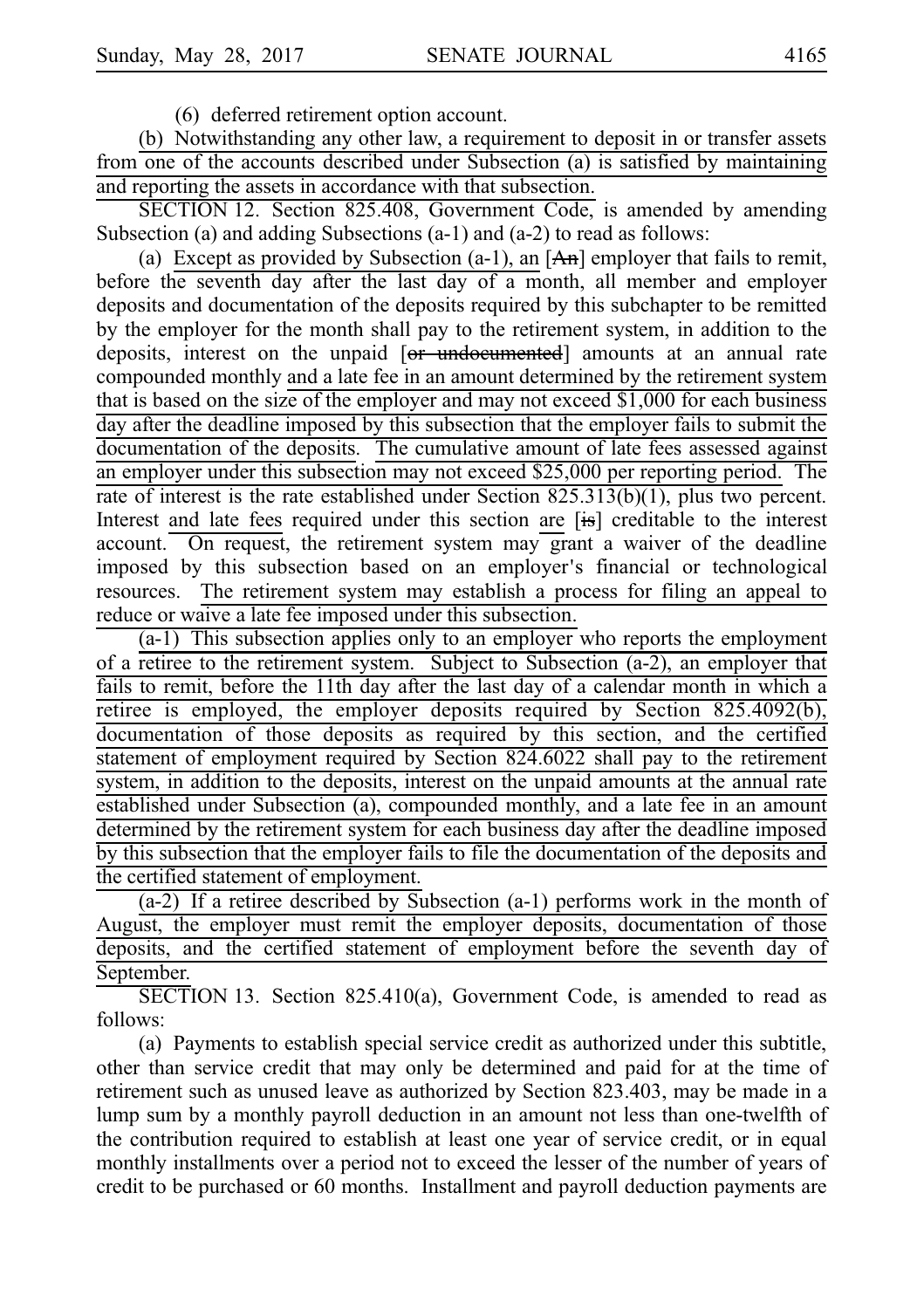due on the first day of each calendar month in the payment period. If an installment or payroll deduction payment is not made in full within 60 days after the due date, the retirement system may refund all installment or payroll deduction payments less fees paid on the lump sum due when installment or payroll deduction payments began. Partial payment of an installment or payroll deduction payment may be treated as nonpayment. A check returned for insufficient funds or a closed account shall be treated as nonpayment. When two or more consecutive monthly payments have a returned check, a refund may be made. [If the retirement system refunds payments pursuant to this subsection, the member is not permitted to use the installment method of payment or the payroll deduction method, as applicable, for the same service for three years after the date of the refund. A member who requests and receives a refund of installment or payroll deduction payments also is not permitted to use the same method of payment for the same service for three years after the date of the refund.]

SECTION 14. Section 825.519, Government Code, is amended to read as follows:

Sec. 825.519. ELECTRONIC INFORMATION. (a) The retirement system may provide confidential information electronically to members or other participants or employers and receive information electronically from those persons, including by use of an electronic signature or certification in a form acceptable to the retirement system. An unintentional disclosure to, or unauthorized access by, a third party related to the transmission or receipt of information under this section is not a violation by the retirement system of any law, including a rule relating to the protection of confidential information.

(b) The retirement system may provide to a member or retiree any information that is required to be provided, distributed, or furnished under Section 802.106(a), (b),  $(d)$ , or  $(e)$  by:

 $\overline{(1)}$  sending the information to an e-mail address of the member or retiree furnished to the retirement system by an employer covered by the retirement system; or

 $(2)$  directing the member or retiree through a written notice or e-mail to an Internet website address to access the information.

(c) The retirement system may provide to an active member of the retirement system the information that is required to be provided under Section 802.106(c) by sending the information to an e-mail address specified by the member for the purpose of receiving confidential information.

SECTION 15. Section  $1575.402(a)$ , Insurance Code, is amended to read as follows:

(a) The Retirees Advisory Committee is composed of the following seven  $[\overline{\text{min}}]$ members appointed by the trustee:

 $(1)$  one member who is an active school administrator;

- $(2)$  one member who is a retired school administrator;
- (3) two members who are active teachers; and
- (4) three members who are retired teachers[ $\frac{1}{2}$ ]

 $[5]$  one member who is an active member of the auxiliary personnel of a school district; and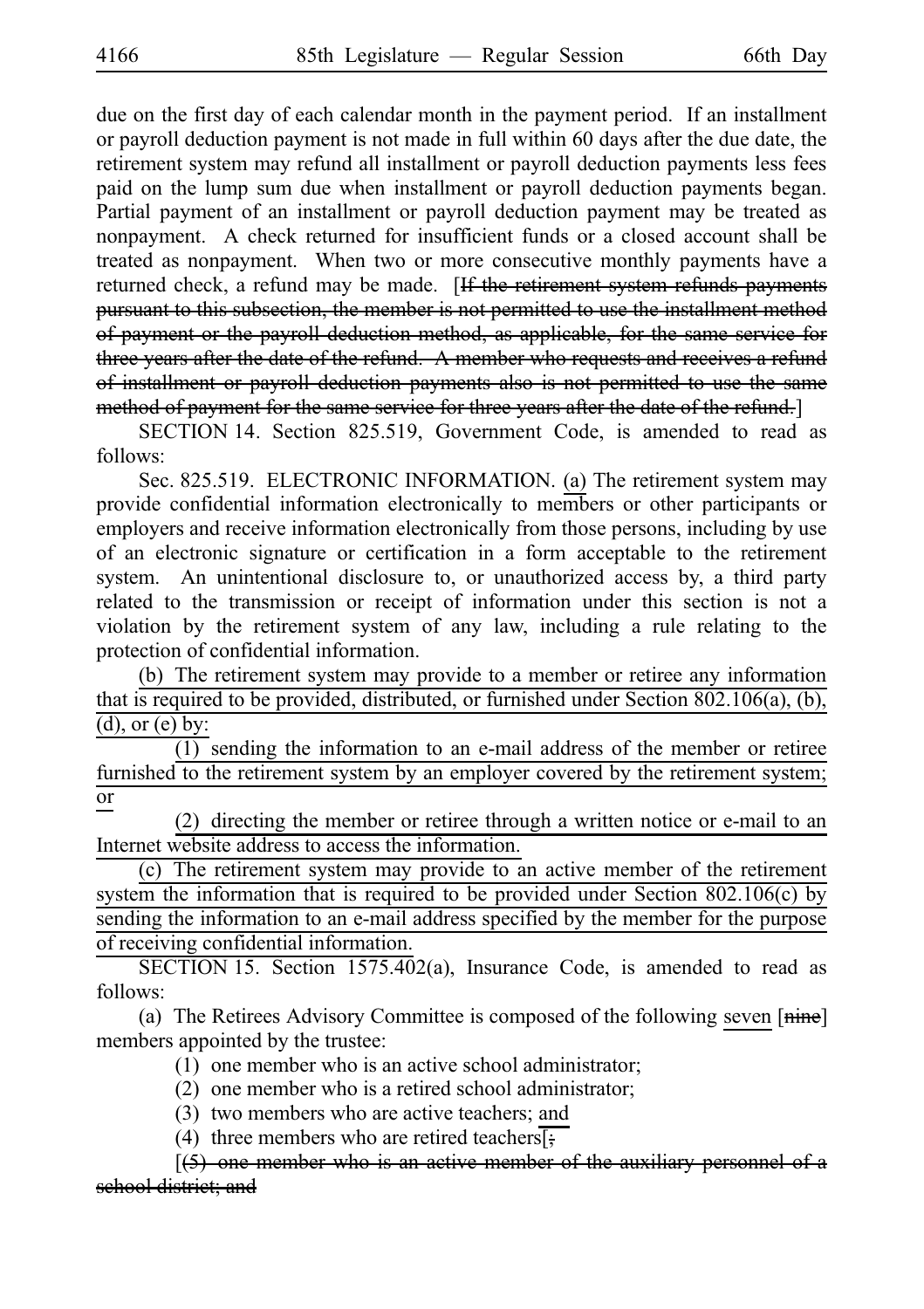$[66]$  one member who is a retired member of the auxiliary personnel of a school district].

SECTION 16. Section 1575.403(b), Insurance Code, is amended to read as follows:

(b) The  $[Five\, members'$  terms, including the] terms of the active school administrator, one active teacher, and two retired teachers[, and the retired member of the auxiliary personnel, expire February 1, 2002, and every fourth year after that date.

SECTION 17. Section 824.402, Government Code, as amended by this Act, applies only to benefits payable on the death of a member of the Teacher Retirement System of Texas who dies:

 $(1)$  on or after the effective date of this Act; or

 $(2)$  before the effective date of this Act if the benefits payable on the death of the member have not commenced on the effective date of this Act.

SECTION 18. Section 824.601, Government Code, as amended by this Act, applies to a retiree of the Teacher Retirement System of Texas regardless of whether the person retired from employment before, on, or after the effective date of this Act.

SECTION 19. The changes in law made by this Act to Sections 1575.402 and 1575.403, Insurance Code, regarding the composition and terms of the Retirees Advisory Committee, do not affect the entitlement of a member serving on the committee immediately before the effective date of this Act to continue to serve as a member of the committee for the remainder of the member's term. As the terms of committee members expire or as vacancies occur on the committee, the Teacher Retirement System of Texas shall appoint members to the committee as necessary to comply with Sections 1575.402 and 1575.403, Insurance Code, as amended by this Act.

SECTION 20. This Act takes effect September 1, 2017, except that Section 825.212, Government Code, as amended by this Act, takes effect immediately if this Act receives a vote of two-thirds of all the members elected to each house, as provided by Section 39, Article III, Texas Constitution. If this Act does not receive the vote necessary for immediate effect, Section 825.212, Government Code, as amended by this Act, takes effect September 1, 2017.

## **Floor Amendment No. 1 on Third Reading**

Amend **CSSB 1663** on third reading by adding the following appropriately numbered SECTION to the bill and renumbering subsequent SECTIONS of the bill as appropriate:

SECTION SUNSET PROVISION. Section 825.006, Government Code, is amended to read as follows:

Sec. 825.006. SUNSET PROVISION. The board of trustees of the Teacher Retirement System of Texas is subject to review under Chapter 325 (Texas Sunset Act), but is not abolished under that chapter. The board shall be reviewed during the period in which state agencies abolished in 2025 [2019], and every 12th year after that year, are reviewed.

The amendments were read.

Senator Huffman moved to concur in the House amendments to **SB 1663**.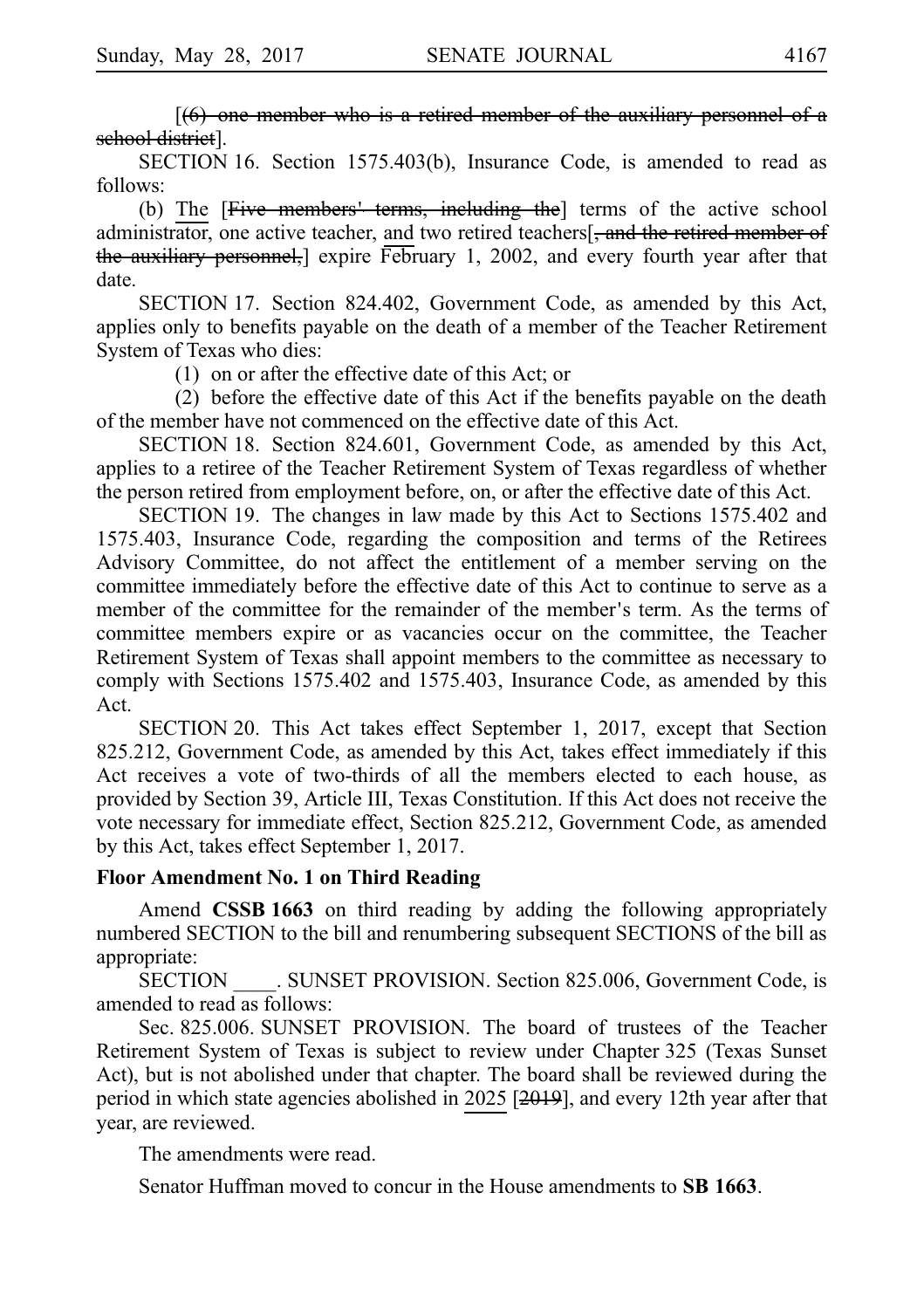The motion prevailed by the following vote: Yeas 31, Nays 0.

## **SENATE BILL 1782 WITH HOUSE AMENDMENTS**

Senator West called **SB 1782** from the President's table for consideration of the House amendments to the bill.

The Presiding Officer laid the bill and the House amendments before the Senate.

## **Amendment**

Amend **SB 1782** by substituting in lieu thereof the following:

# A BILL TO BE ENTITLED

# AN ACT

relating to the elimination of certain formula funding and dropped course restrictions for returning adult students at public institutions of higher education and to the tuition rate that may be charged to those students for certain excessive undergraduate hours.

BE IT ENACTED BY THE LEGISLATURE OF THE STATE OF TEXAS:

SECTION 1. Section 51.907, Education Code, is amended by adding Subsection (e-1) to read as follows:

(e-1) The Texas Higher Education Coordinating Board shall adopt rules under which an institution of higher education shall permit a student to drop one additional course under circumstances described by Subsection (b) than the number of courses permitted to be dropped under Subsection (c) or under a policy adopted under Subsection (d) if the student:

 $(1)$  has reenrolled at the institution following a break in enrollment covering the 24-month period preceding the first class day of the initial semester or other academic term of the student's reenrollment; and

(2) successfully completed at least  $50$  semester credit hours of course work at the institution before that break in enrollment.

SECTION 2. Section 54.014, Education Code, is amended by adding Subsection (b-1) to read as follows:

 $(b-1)$  Notwithstanding Subsection (a), an institution of higher education may not charge tuition to a resident undergraduate student at a higher rate under that subsection for semester credit hours for courses taken by the student that are required to be included by the Texas Higher Education Coordinating Board in the formulas established under Section  $61.059$  by application of Section  $61.0595(f-1)$ .

SECTION 3. Section 61.0595, Education Code, is amended by adding Subsection (f-1) to read as follows:

 $(f-1)$  In the formulas established under Section 61.059, the board shall include without consideration of Subsection (a) or (e) funding for the first 15 additional semester credit hours earned by a student who:

 $(1)$  has reenrolled at the institution following a break in enrollment covering the 24-month period preceding the first class day of the initial semester or other academic term of the student's reenrollment; and

(2) successfully completed at least  $50$  semester credit hours of course work at the institution before that break in enrollment.

SECTION 4. Section 51.907, Education Code, as amended by this Act, applies beginning with the 2017 fall semester.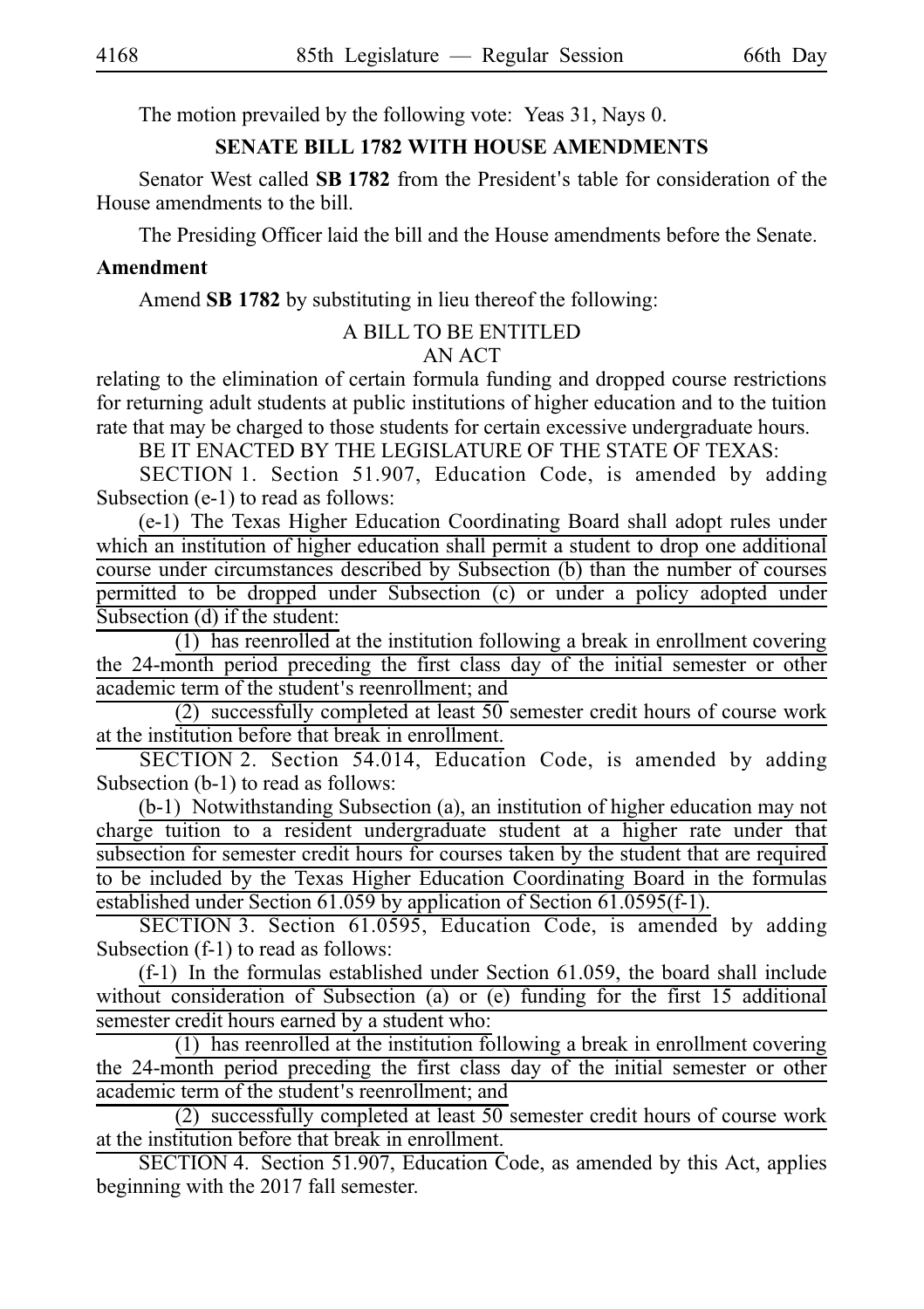SECTION 5. The changes in law made by this Act to Section 61.0595, Education Code, apply beginning with funding recommendations made under Section 61.059, Education Code, for the state fiscal biennium beginning September 1, 2019.

SECTION 6. This Act takes effect immediately if it receives a vote of two-thirds of all the members elected to each house, as provided by Section 39, Article III, Texas Constitution. If this Act does not receive the vote necessary for immediate effect, this Act takes effect September 1, 2017.

### **Floor Amendment No. 1**

Amend **CSSB 1782** (house committee report) as follows:

(1) On page 1, line 17, between "enrollment" and "covering", insert "from the institution or another institution of higher education".

(2) On page 1, line 21, strike "the institution" and substitute "an institution of higher education".

(3) Strike SECTION 2 of the bill (page 1, line 23, through page 2, line 7).

(4) Add the following appropriately numbered SECTION to the bill:

SECTION Section 61.059, Education Code, is amended by adding Subsection (r) to read as follows:

 $(r)$  Notwithstanding any other law, the board may not exclude from the number of semester credit hours reported to the Legislative Budget Board for formula funding under this section semester credit hours for any course taken up to three times by a student who:

 $(1)$  has reenrolled at an institution of higher education following a break in enrollment from the institution or another institution of higher education covering the 24-month period preceding the first class day of the initial semester or other academic term of the student's reenrollment; and

 $(2)$  successfully completed at least 50 semester credit hours of course work at an institution of higher education before that break in enrollment.

(5) On page 2, line 9, strike "adding Subsection  $(f-1)$ " and substitute "amending Subsection (d)".

(6) Strike page 2, lines 10 through 20, and substitute the following:

(d) The following are not counted for purposes of determining whether the student has previously earned the number of semester credit hours specified by Subsection (a):

(1) semester credit hours earned by the student before receiving a baccalaureate degree that has previously been awarded to the student;

(2) semester credit hours earned by the student by examination or under any other procedure by which credit is earned without registering for a course for which tuition is charged;

(3) credit for a remedial education course, a technical course, a workforce education course funded according to contact hours, or another course that does not count toward a degree program at the institution;

 $(4)$  semester credit hours earned by the student at a private institution or an out-of-state institution; [and]

(5) semester credit hours earned by the student before graduating from high school and used to satisfy high school graduation requirements; and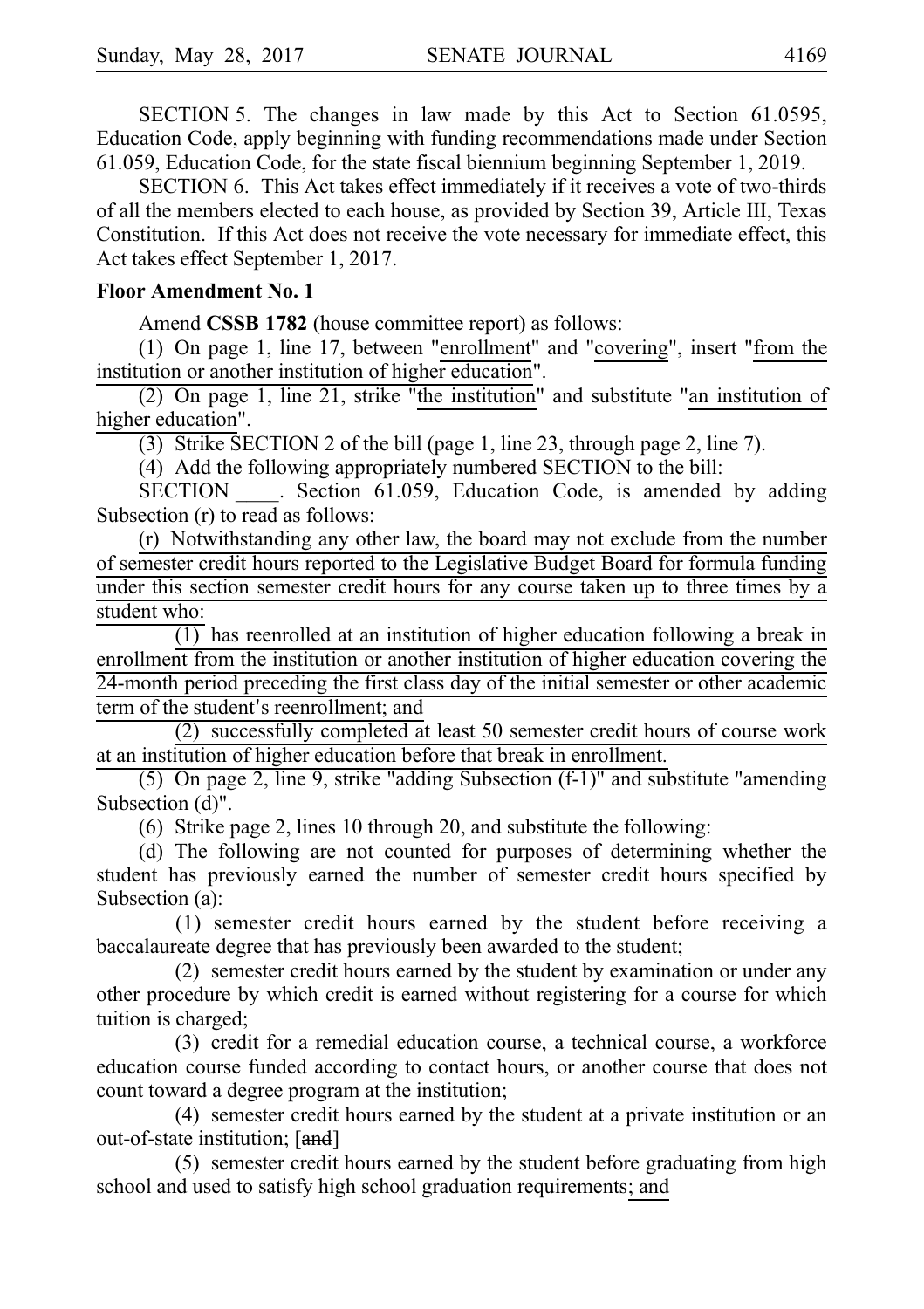$(6)$  the first additional 15 semester credit hours earned toward a degree program by a student who:

(A) has reenrolled at an institution of higher education following a break in enrollment from the institution or another institution of higher education covering the 24-month period preceding the first class day of the initial semester or other academic term of the student's reenrollment; and

 $(B)$  successfully completed at least 50 semester credit hours of course work at an institution of higher education before that break in enrollment.

(7) Strike page 2, lines 21 and 22, and substitute the following appropriately numbered SECTION:

SECTION \_\_\_\_. (a) The Texas Higher Education Coordinating Board shall adopt the rules required by Section 51.907(e-1), Education Code, as added by this Act, not later than June 1, 2018.

(b) The change in law made by this Act to Section 51.907, Education Code, applies beginning with the 2018 fall semester.

 $(8)$  On page 2, lines 23 and 24, strike "Section 61.0595," and substitute "Sections 61.059 and 61.0595,".

(9) Renumber the SECTIONS of the bill accordingly.

The amendments were read.

Senator West moved to concur in the House amendments to **SB 1782**.

The motion prevailed by the following vote: Yeas 28, Nays 3.

Yeas: Bettencourt, Birdwell, Buckingham, Campbell, Estes, Garcia, Hall, Hancock, Hinojosa, Huffines, Huffman, Hughes, Kolkhorst, Lucio, Menéndez, Miles, Nelson, Nichols, Perry, Rodríguez, Seliger, Taylor of Galveston, Taylor of Collin, Uresti, Watson, West, Whitmire, Zaffirini.

Nays: Burton, Creighton, Schwertner.

### **(Senator Huffman in Chair)**

## **SENATE BILL 1932 WITH HOUSE AMENDMENT**

Senator West called **SB 1932** from the President's table for consideration of the House amendment to the bill.

The Presiding Officer laid the bill and the House amendment before the Senate.

#### **Floor Amendment No.i1**

Amend **SB 1932** (house committee printing) as follows:

(1) Strike page 1, line 5, through page 2, line 1.

(2) Add the following appropriately numbered SECTIONS to the bill and renumber the SECTIONS of the bill accordingly:

SECTION Section 1053.155(b), Occupations Code, is amended to read as follows:

(b) An application for admission to the registration examination must be accompanied by evidence satisfactory to the board that the applicant has satisfied the educational and professional experience requirements for the examination adopted by the board under Section 1053.154[: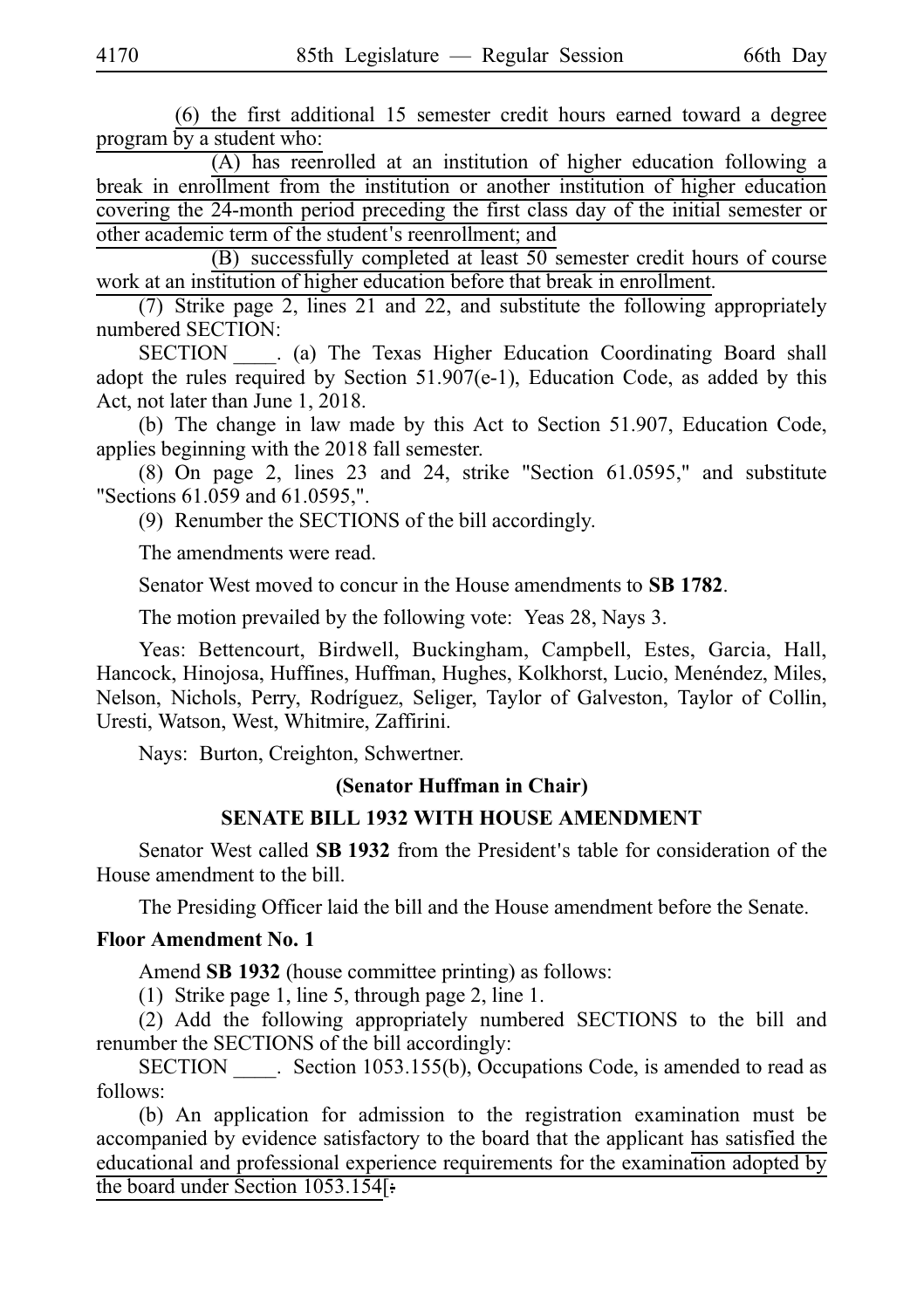$[(1)$  has graduated from an interior design educational program recognized and approved by the board; and

 $(2)$  has professional experience in the field of interior design].

SECTION Section 1053.155(c), Occupations Code, is repealed.

The amendment was read.

Senator West moved to concur in the House amendment to **SBi1932**.

The motion prevailed by the following vote: Yeas 31, Nays 0.

### **SENATE BILL 1404 WITH HOUSE AMENDMENT**

Senator Hughes called **SB 1404** from the President's table for consideration of the House amendment to the bill.

The Presiding Officer laid the bill and the House amendment before the Senate.

#### **Floor Amendment No. 1**

Amend **SBi1404** (house committee printing) by adding the following appropriately numbered SECTION and renumbering SECTIONS of the bill as appropriate:

SECTION \_\_\_\_. (a) The Sunset Advisory Commission, as part of the review of the Expanded Learning Opportunities Council under Chapter 325, Government Code, shall review the information submitted under Section 42.006(a-2), Education Code, as added by this Act, to determine the availability of expanded learning opportunities and the role of regional education service centers in providing those opportunities throughout the state.

(b) Notwithstanding any other provision of law, the Sunset Advisory Commission shall review regional education service centers during the period in which state agencies scheduled to be reviewed or abolished in 2023 are reviewed, and unless continued in existence as provided by Chapter 325, Government Code, the centers are abolished and the law governing the centers and the law administered by the centers expire September 1, 2023.

The amendment was read.

Senator Hughes moved to concur in the House amendment to **SB 1404**.

The motion prevailed by the following vote: Yeas 29, Nays 2.

Yeas: Bettencourt, Birdwell, Buckingham, Campbell, Creighton, Estes, Garcia, Hall, Hancock, Hinojosa, Huffines, Huffman, Hughes, Kolkhorst, Lucio, Menéndez, Miles, Nelson, Nichols, Perry, Rodríguez, Schwertner, Seliger, Taylor of Galveston, Uresti, Watson, West, Whitmire, Zaffirini.

Nays: Burton, Taylor of Collin.

# **CONFERENCE COMMITTEE REPORT ON HOUSE BILL 1549 ADOPTED**

Senator Kolkhorst called from the President's table the Conference Committee Report on **HB 1549**. The Conference Committee Report was filed with the Senate on Saturday, May 27, 2017.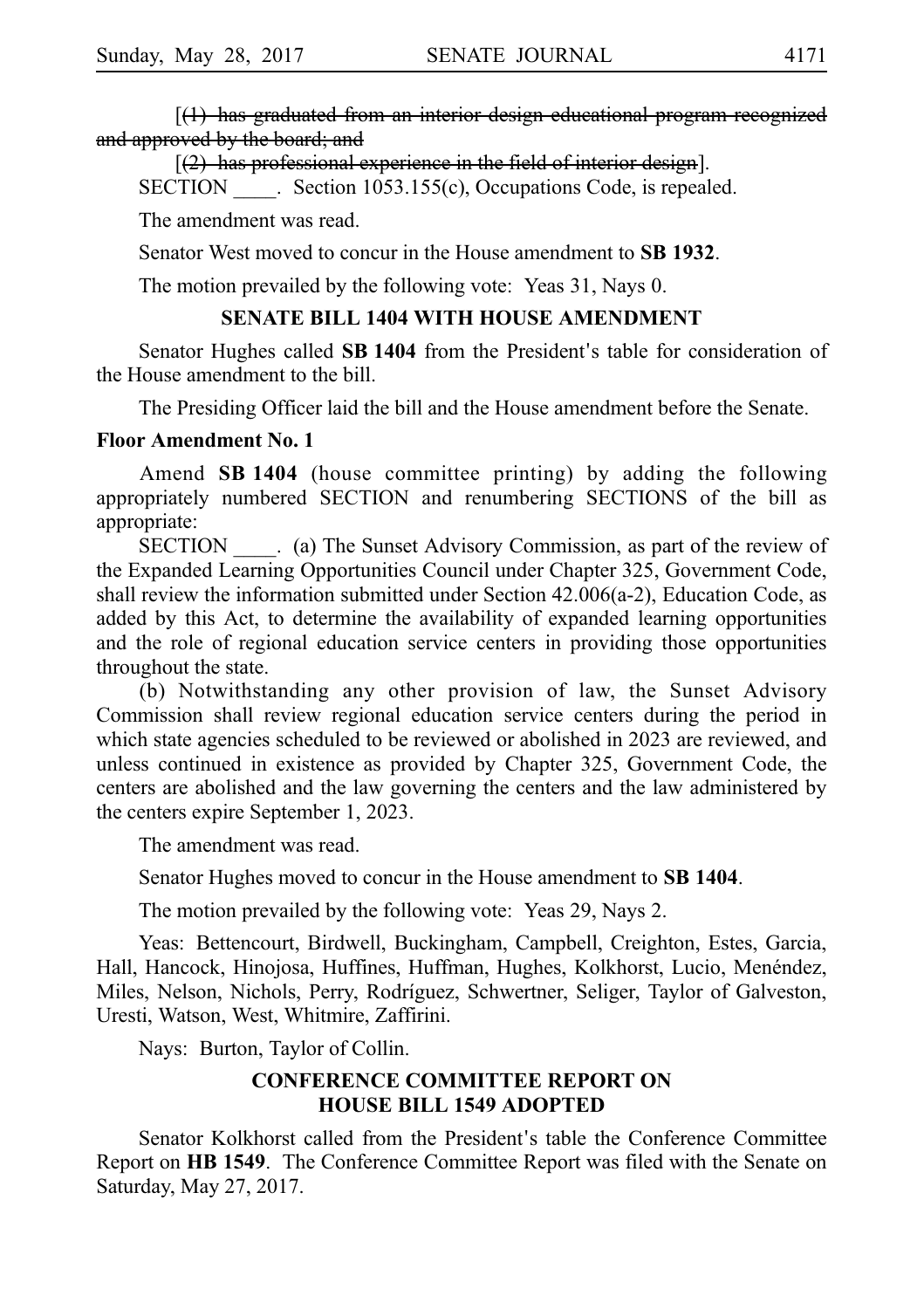On motion of Senator Kolkhorst, the Conference Committee Report was adopted by the following vote: Yeas 31, Nays 0.

# **CONFERENCE COMMITTEE REPORT ON SENATE BILL 27 ADOPTED**

Senator Campbell called from the President's table the Conference Committee Report on SB 27. The Conference Committee Report was filed with the Senate on Saturday, May 27, 2017.

On motion of Senator Campbell, the Conference Committee Report was adopted by the following vote: Yeas 31, Nays 0.

### **CONFERENCE COMMITTEE REPORT ON HOUSE BILL 2950 ADOPTED**

Senator Hinojosa called from the President's table the Conference Committee Report on **HB 2950**. The Conference Committee Report was filed with the Senate on Friday, May 26, 2017.

On motion of Senator Hinojosa, the Conference Committee Report was adopted by the following vote: Yeas 31, Nays 0.

# **(Senator Schwertner in Chair)**

## **MESSAGE FROM THE HOUSE**

HOUSE CHAMBER Austin, Texas Sunday, May 28, 2017 - 5

The Honorable President of the Senate Senate Chamber Austin, Texas

Mr. President:

I am directed by the house to inform the senate that the house has taken the following action:

THE HOUSE HAS PASSED THE FOLLOWING MEASURES:

## **HCR 153** Goldman

Instructing the enrolling clerk of the house of representatives to make corrections in H.B. No. 3287.

**HCR 154** Collier Instructing the enrolling clerk of the house to make corrections in H.B. No. 3574.

Respectfully,

/s/Robert Haney, Chief Clerk House of Representatives

## **SENATE RULES 8.01 and 8.02 SUSPENDED (Procedural Rules)**

Senator Hinojosa moved to suspend Senate Rule 8.01 and Senate Rule 8.02 to take up for consideration **HCR 140** at this time.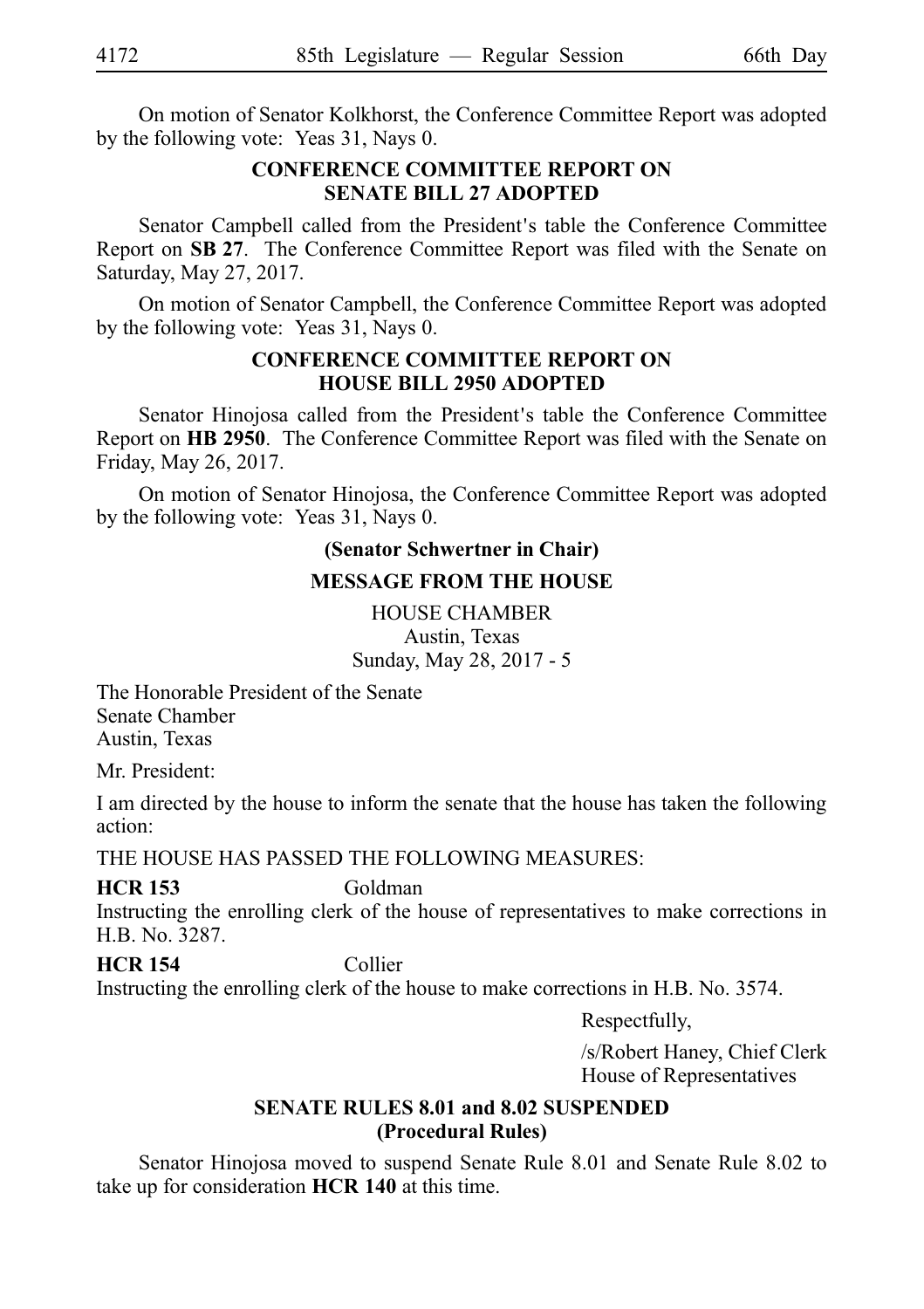The motion prevailed without objection.

#### **HOUSE CONCURRENT RESOLUTION 140**

The Presiding Officer laid before the Senate the following resolution:

WHEREAS, Residents of this state have made inquiries about the process, rules, handling, and processing of recordings and transcripts of emergency calls made to public safety agencies in this state; and

WHEREAS, The principle of open and transparent government can coexist with respect for the privacy of families grieving from the loss of a loved one; and

WHEREAS, Certain entities have released the recording of an emergency call that includes the voice of an individual who subsequently died as a result of the emergency for which the call was made; and

WHEREAS, The family members of those individuals can be unnecessarily traumatized by hearing or learning of what are often the last words of the individual who made the emergency call; now, therefore, be it

RESOLVED, That the 85th Legislature of the State of Texas hereby request the lieutenant governor and the speaker of the house of representatives to provide for a joint interim legislative committee to study the process, rules, handling, and processing of the disclosure of recordings and transcripts of emergency calls made by a subsequently deceased individual to a public safety agency or a public safety answering point, as those terms are defined by Section 771.001, Health and Safety Code; and, be it further

RESOLVED, That the committee submit a full report, including findings and recommendations, to the 86th Texas Legislature when it convenes in January 2019.

#### HINOJOSA

#### **HCR 140** was read.

On motion of Senator Hinojosa, the resolution was considered immediately and was adopted by the following vote: Yeas 31, Nays 0.

## **SENATE RULES 8.01 AND 8.02 SUSPENDED (Procedural Rules)**

Senator Miles moved to suspend Senate Rule 8.01 and Senate Rule 8.02 to take up for consideration **HCRi129** at this time.

The motion prevailed without objection.

## **HOUSE CONCURRENT RESOLUTION 129**

The Presiding Officer laid before the Senate the following resolution:

WHEREAS, Presidential libraries serve a vital purpose by advancing knowledge of individuals who helped to shape this nation; and

WHEREAS, Combining the functions of archives, museums, and academic institutions, presidential libraries house artifacts and documents while offering a public place for the study and discussion of a president's policies and place in history; Sam Houston, the first and third president of the Republic of Texas, is an especially apt subject for such a library; and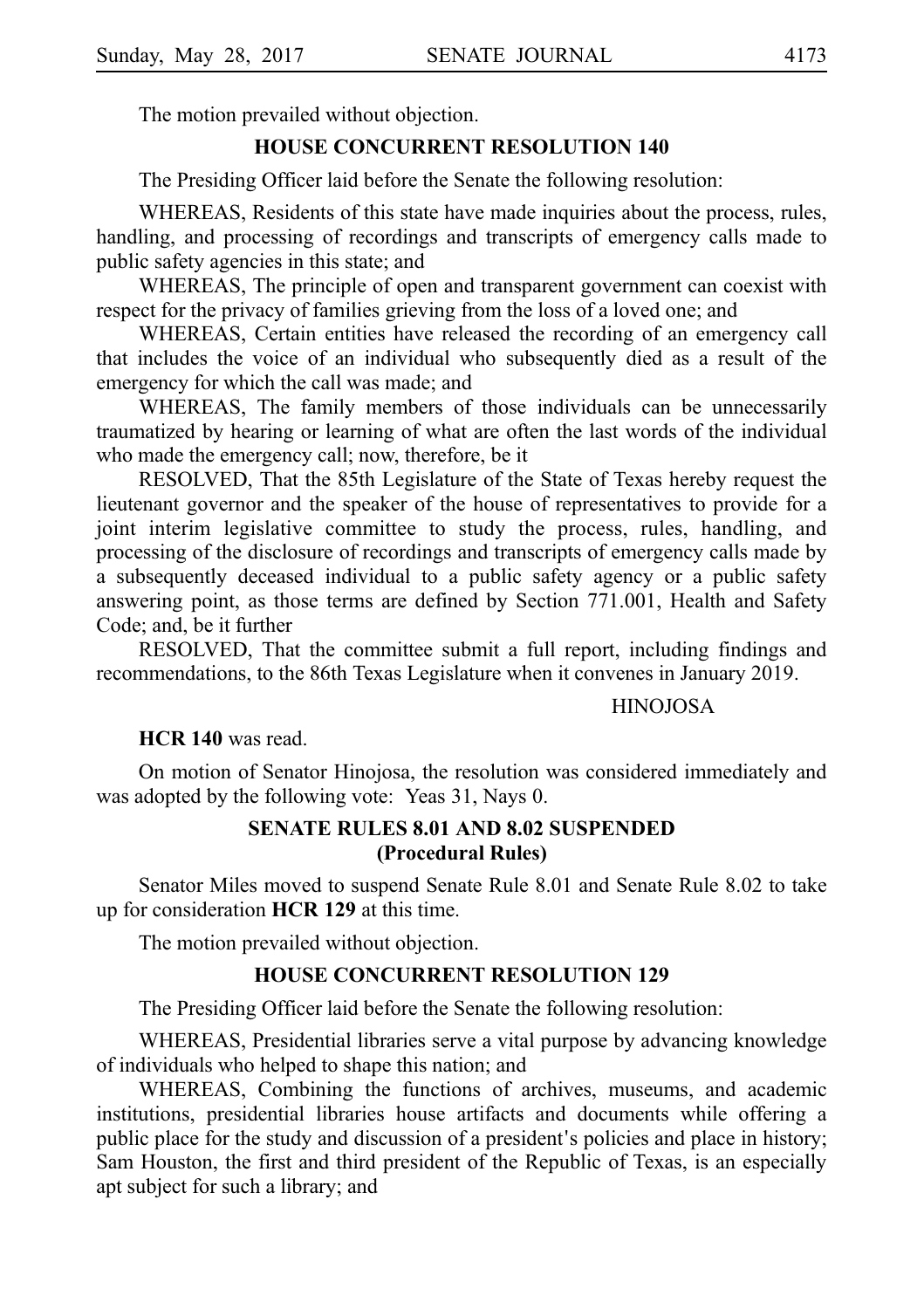WHEREAS, A veteran of the War of 1812, Sam Houston served in Tennessee as attorney general of the District of Nashville, as major general of the state militia, as United States representative, and ultimately, as governor; after settling in Texas, he was a signatory to the Texas Declaration of Independence; he led the army of Texas as major general and defeated the Mexican army in the Battle of San Jacinto; this hero of independence was elected as the first president of the Republic of Texas in 1836, and he represented San Augustine in the Congress of the Republic of Texas before serving a second term as president; from 1846 to 1859, he was a United States senator, and he won election as governor of Texas in 1859; and

WHEREAS, The campus of Sam Houston State University in Huntsville is already home to the Sam Houston Memorial Museum, which has many of the attributes of a successful presidential library, including exhibition and conference space, a theater, and a collection of some 12,000 Houston artifacts, such as manuscripts, books, and furnishings related to his life and times, and two of Houston's homes are located on the grounds; the development of a presidential library with dedicated research space would attract further donations of academic papers and other important materials regarding Mr. Houston; and

WHEREAS, Establishing a presidential library for Sam Houston at Sam Houston State University, whose motto is "The Measure of a Life Is Its Service," would greatly enhance scholarly knowledge and heighten public awareness of his enormous contributions to the founding of the Republic of Texas and of the Lone Star State; now, therefore, be it

RESOLVED, That the 85th Legislature of the State of Texas hereby express support for the creation of the Sam Houston Republic of Texas Presidential Library at Sam Houston State University.

### MILES

#### **HCR 129** was read.

On motion of Senator Miles, the resolution was considered immediately and was adopted by the following vote: Yeas 31, Nays 0.

# **SENATE RULES 8.01 AND 8.02 SUSPENDED (Procedural Rules)**

Senator Hinojosa moved to suspend Senate Rule 8.01 and Senate Rule 8.02 to take up for consideration **SCR 57** at this time.

The motion prevailed by a viva voce vote.

All Members are deemed to have voted "Yea" on the suspension of Senate Rules 8.01 and 8.02.

#### **SENATE CONCURRENT RESOLUTION 57**

The Presiding Officer laid before the Senate the following resolution:

WHEREAS, Judicial salaries in Texas are consistently lower than those of other states with similar populations, and the state judiciary has received only two pay raises since 2000; and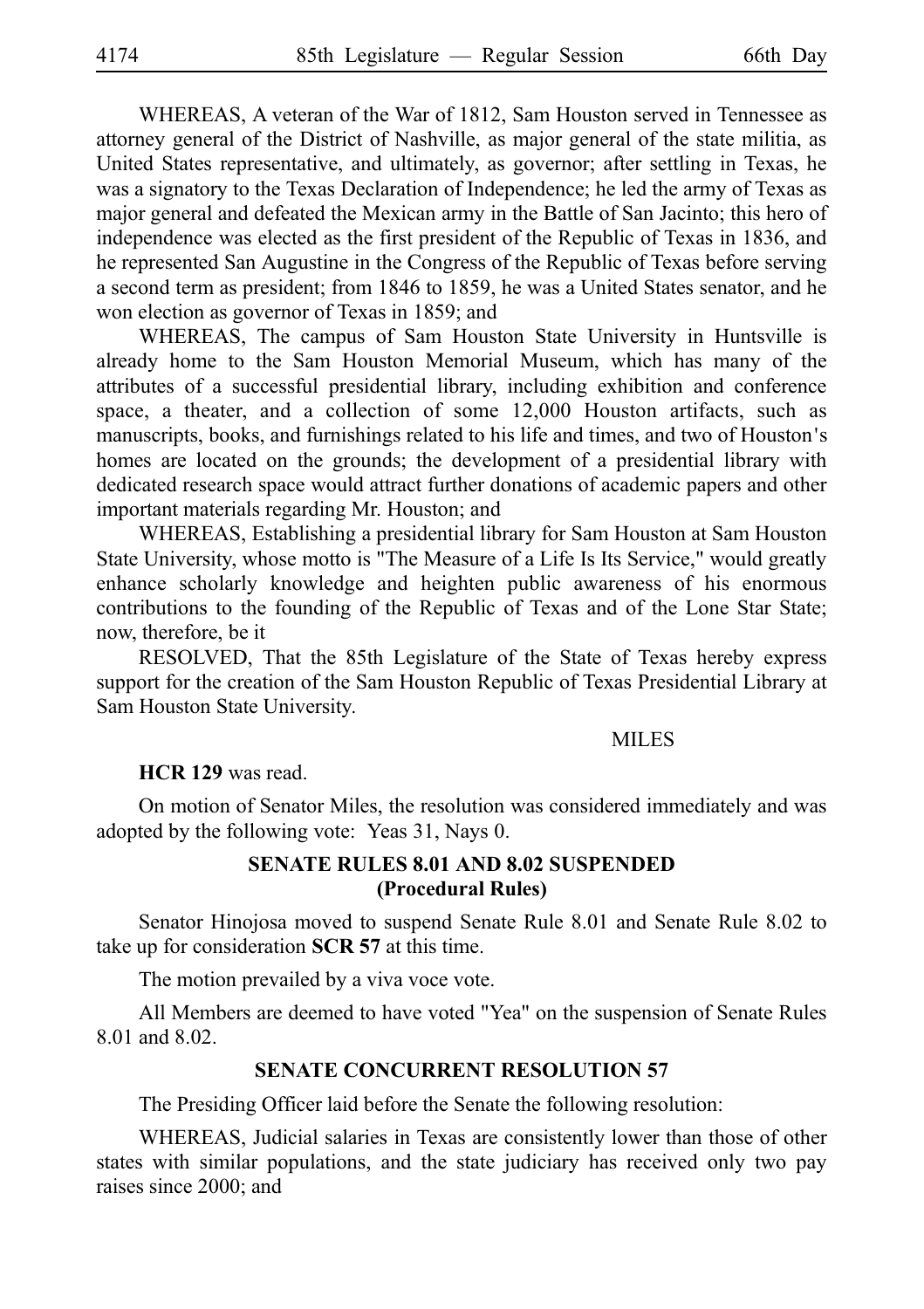WHEREAS, The Judicial Compensation Commission was created in 2007 to recommend appropriate salaries for judges of the Texas Supreme Court, the Texas Court of Criminal Appeals, the courts of appeals, and the district courts; since its inception, the JCC has issued a report during each state legislative session; the only upgrade in compensation came after the commission's  $2012$  endorsement of a  $21.5$ percent raise in judicial salaries; the legislature voted to increase wages by 12 percent; and

WHEREAS, The Texas judiciary plays a fundamental role in upholding the rule of law and safeguarding the rights and protections guaranteed to citizens by the state and federal constitutions, and competitive wages help to attract and retain the most qualified and capable judges for courts across the Lone Star State; now, therefore, be it

RESOLVED, That the 85th Legislature of the State of Texas hereby request the lieutenant governor and the speaker of the house of representatives to create a joint interim committee to study state judicial salaries; and, be it further

RESOLVED, That the study include the creation of a formula to calculate state judicial salaries, examining the salaries of the highest appellate courts of the nine most populous states other than Texas, the salaries of judges on the United States Courts of Appeals, and the average starting base salaries of first-year associate attorneys at the five largest law firms in Texas; and, be it further

RESOLVED, That the committee's proceedings and operations be governed by such general rules and policies for joint interim committees as the 85th Legislature may adopt.

#### HINOJOSA

**SCR 57** was read.

On motion of Senator Hinojosa, the resolution was considered immediately and was adopted by the following vote: Yeas 31, Nays 0.

#### **SENATE CONCURRENT RESOLUTION 59**

The Presiding Officer laid before the Senate the following resolution:

WHEREAS, Senate Bill No. 1566 has been adopted by the house of representatives and the senate and is being prepared for enrollment; and

WHEREAS, The bill contains technical and typographical errors that should be corrected; now, therefore, be it

RESOLVED, by the 85th Legislature of the State of Texas, That the enrolling clerk of the senate be instructed to make the following corrections:

(1) In SECTION 8 of the bill, as added by Floor Amendment No. 8 by Gooden, abolishing county boards of education, boards of county school trustees, and the offices of county school superintendent in certain counties, remove the underlining throughout the text of that SECTION.

(2) In SECTION 8 of the bill, as added by Floor Amendment No. 8 by Gooden, in added Subsection (j) of the SECTION, strike "September 1, 2017" and substitute "November 15, 2017".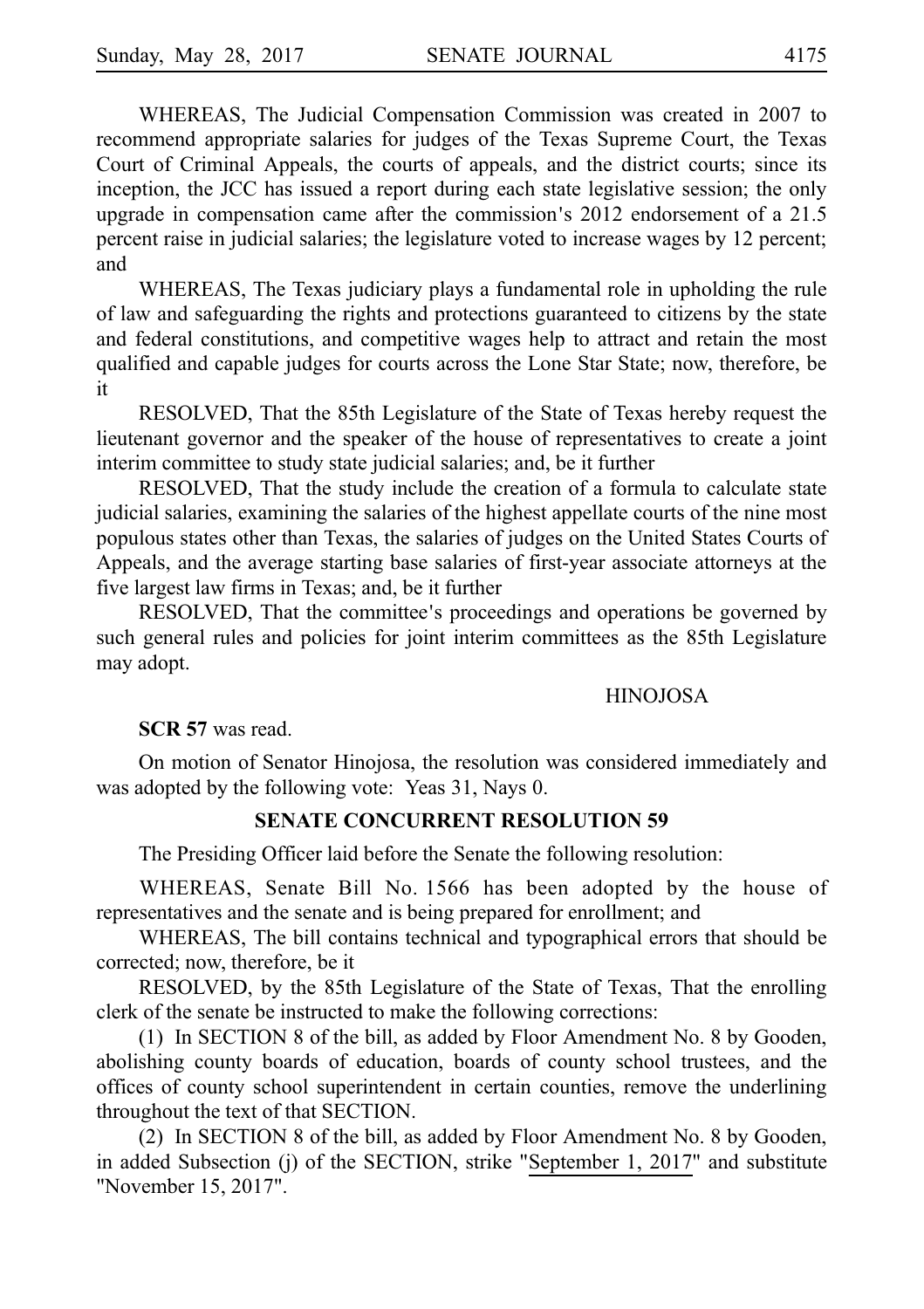(3) In SECTION 9 of the bill, as added by Floor Amendment No. 8 by Gooden, repealing Chapter 266 (S.B. 394), Acts of the 40th Legislature, Regular Session, 1927 (Article 2700a, Vernon's Texas Civil Statutes), remove the underlining throughout the text of that SECTION.

### KOLKHORST

**SCR 59** was read.

On motion of Senator Kolkhorst, the resolution was considered immediately and was adopted by the following vote: Yeas 31, Nays 0.

### **SENATE CONCURRENT RESOLUTION 58**

The Presiding Officer laid before the Senate the following resolution:

WHEREAS, Senate Bill No. 312 has been adopted by the house of representatives and the senate and is being prepared for enrollment; and

WHEREAS, The bill contains technical errors that should be corrected; now, therefore, be it

RESOLVED by the 85th Legislature of the State of Texas, That the enrolling clerk of the senate be instructed to correct the enrolled version of Senate Bill No. 312 in SECTION 42 of the bill, in added Section 372.002(d)(2), Transportation Code, by striking "if the toll" and substituting "if a toll".

#### NICHOLS

**SCR 58** was read.

On motion of Senator Nichols, the resolution was considered immediately and was adopted by the following vote: Yeas 31, Nays 0.

# **HOUSE CONCURRENT RESOLUTION 146**

The Presiding Officer laid before the Senate the following resolution:

WHEREAS, House Bill No. 1691 has been adopted by the house of representatives and the senate and is being prepared for enrollment; and

WHEREAS, The bill contains technical errors that should be corrected; now, therefore, be it

RESOLVED by the 85th Legislature of the State of Texas, That the enrolling clerk of the house of representatives be instructed to make the following corrections to the enrolled version of House Bill No. 1691:

(1) In the caption of the bill, strike "Nelda M. Laney" and substitute "Nelda Laney".

(2) In SECTION 1 of the bill, in the heading to added Section 201.2003, Transportation Code, strike "NELDA M. LANEY" and substitute "NELDA LANEY".

(3) In SECTION 1 of the bill, in added Section 201.2003(a), Transportation Code, strike "Nelda M. Laney" and substitute "Nelda Laney".

(4) In SECTION 1 of the bill, in added Section  $201.2003(b)$ , Transportation Code, strike "Nelda M. Laney" and substitute "Nelda Laney".

#### **SELIGER**

**HCR 146** was read.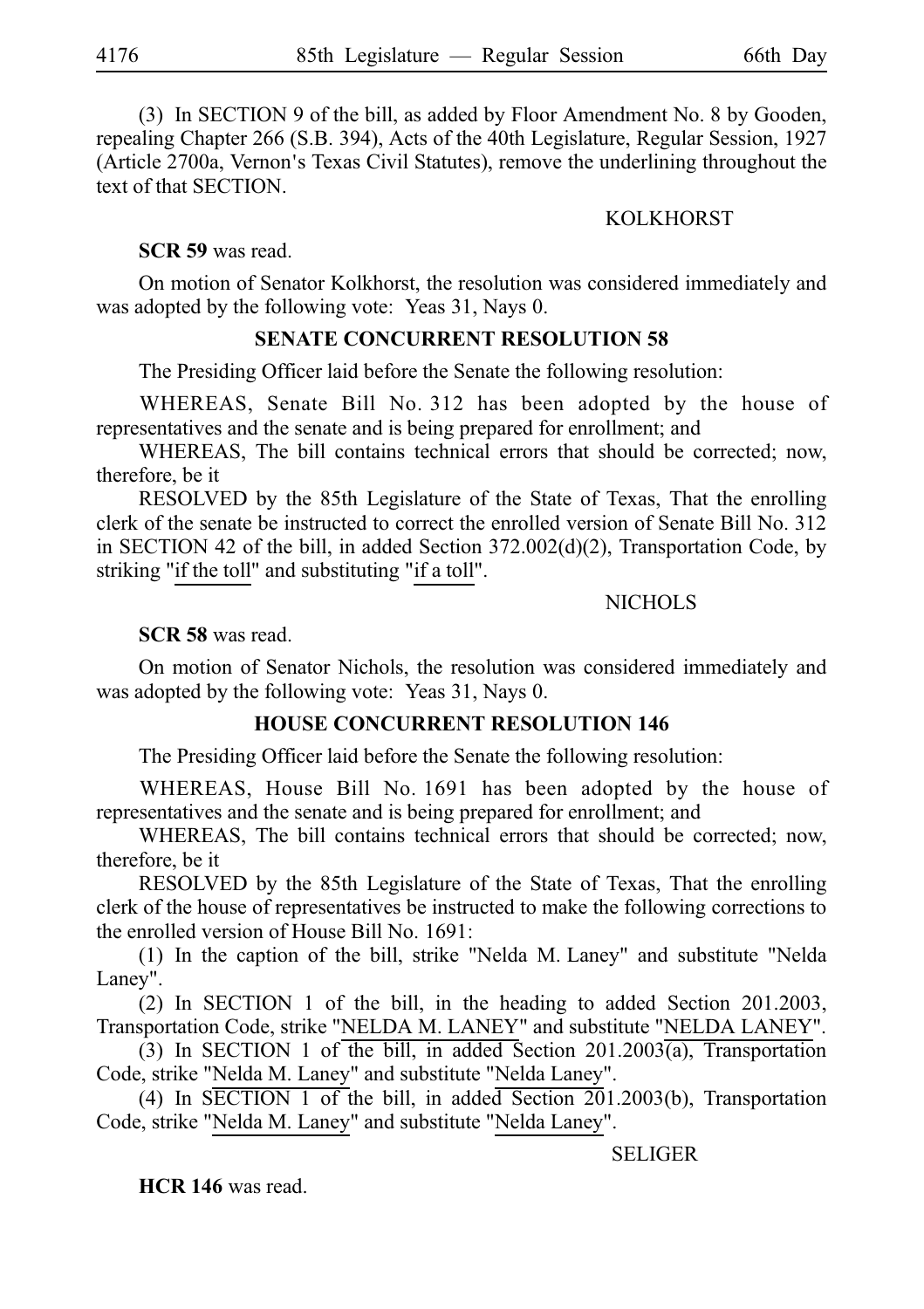On motion of Senator Seliger, the resolution was considered immediately and was adopted by the following vote: Yeas 31, Nays 0.

### **HOUSE CONCURRENT RESOLUTION 158**

The Presiding Officer laid before the Senate the following resolution:

WHEREAS, House Bill No. 2271 has been adopted by the house of representatives and the senate and is being prepared for enrollment; and

WHEREAS, The bill contains a technical error that should be corrected; now, therefore, be it

RESOLVED by the 85th Legislature of the State of Texas, That the enrolling clerk of the house of representatives be instructed to make the following correction to the enrolled version of House Bill No.  $2271$ :

In SECTION 12 of the bill, in amended Section 205.001(3), Estates Code, strike "Subsection (4)" and substitute "Subdivision (4)".

# **RODRÍGUEZ**

**HCR 158** was read.

On motion of Senator Rodríguez, the resolution was considered immediately and was adopted by the following vote: Yeas 31, Nays 0.

### **HOUSE CONCURRENT RESOLUTION 153**

The Presiding Officer laid before the Senate the following resolution:

WHEREAS, House Bill No. 3287 has been adopted by the house of representatives and the senate and is being prepared for enrollment; and

WHEREAS, The bill contains technical errors that should be corrected; now, therefore, be it

RESOLVED by the 85th Legislature of the State of Texas, That the enrolling clerk of the house of representatives be instructed to make the following corrections to the enrolled version of House Bill No.  $3287$ :

(1) In SECTION  $6(a)$  of the bill, strike "Chapters 12 and 62," and substitute "Chapters 12 and 62, Alcoholic Beverage Code,".

(2) In SECTION 6(a) of the bill, strike "sections  $12.052(a)$  or  $62.122(a)$ by" and substitute "Section 12.052(a) or 62.122(a), Alcoholic Beverage Code, by".

(3) In SECTION  $6(b)$  of the bill, strike "Chapters 12 and 62," and substitute "Chapters 12 and 62, Alcoholic Beverage Code,".

(4) In SECTION 6(b) of the bill, strike "sections  $12.052(a)$  or  $62.122(a)$ " and substitute "Section 12.052(a) or 62.122(a), Alcoholic Beverage Code,".

(5) In SECTION  $6(b)$  of the bill, strike "Sections 12.052 (b) and (e) and 62.122 (b) and  $(e)$ " and substitute "Sections 12.052(b) and  $(e)$  and 62.122(b) and  $(e)$ , Alcoholic Beverage Code".

#### SELIGER

#### **HCR 153** was read.

On motion of Senator Seliger, the resolution was considered immediately and was adopted by the following vote: Yeas 31, Nays 0.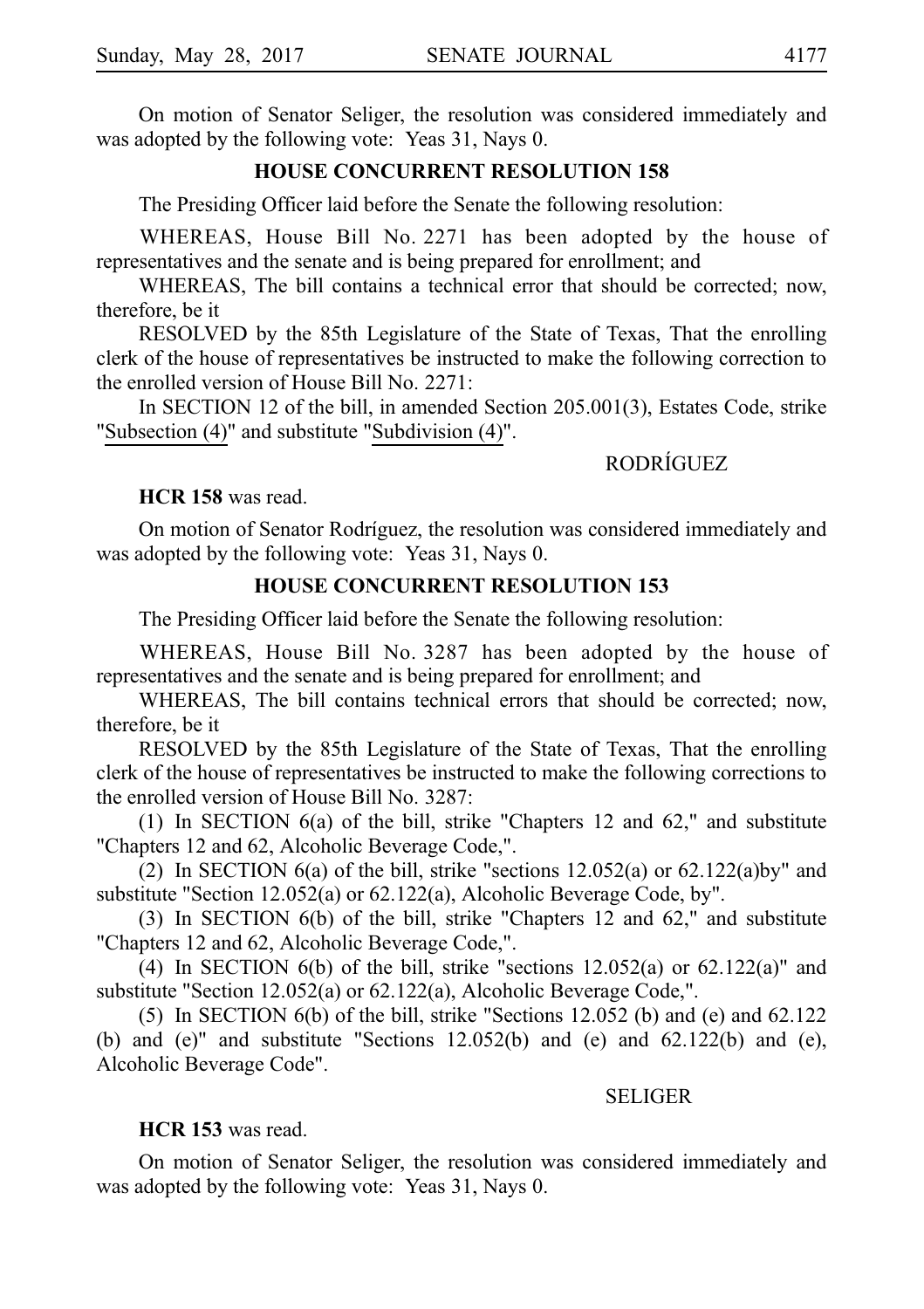## **(President in Chair)**

### **HOUSE CONCURRENT RESOLUTION 154**

The President laid before the Senate the following resolution:

WHEREAS, House Bill No. 3574 has been adopted by the house of representatives and the senate and is being prepared for enrollment; and

WHEREAS, The bill contains technical errors that should be corrected; now, therefore, be it

RESOLVED by the 85th Legislature of the State of Texas, That the enrolling clerk of the house of representatives be instructed to make the following corrections to the enrolled version of House Bill No. 3574:

(1) In SECTION 1 of the bill, in the recital for amended Section 2306.6710(a), Government Code, strike "SECTION 1. SECTION 1." and substitute "SECTION 1. (a)".

 $(2)$  In SECTION 1 of the bill, immediately following amended Section 2306.6710(a), Government Code, insert the following:

(b) Effective September 1, 2019, Section 2306.6710(a), Government Code, is amended to read as follows:

(a) In evaluating an application, the department shall determine whether the application satisfies the threshold criteria required by the board in the qualified allocation plan. The department shall reject and return to the applicant any application that fails to satisfy the threshold criteria.

 $(3)$  In SECTION 2 of the bill, strike "The change in law made by this Act expires on August 31, 2019, and thereafter reverts to the law in effect prior to the enactment of these changes. This change" and substitute "The change in law made by this Act".

 $(4)$  In SECTION 4 of the bill, in the language regarding the effective date, strike "This Act" and substitute "Except as otherwise provided by this Act, this Act".

# **MENÉNDEZ**

**HCR 154** was read.

Senator Menéndez moved to temporarily postpone further consideration of the resolution.

The motion prevailed.

Question: Shall **HCR 154** be adopted?

## **HOUSE CONCURRENT RESOLUTION 157**

The President laid before the Senate the following resolution:

WHEREAS, House Bill No. 2442 has been adopted by the house of representatives and the senate and is being prepared for enrollment; and

WHEREAS, The bill contains a technical error that should be corrected; now, therefore, be it

RESOLVED by the 85th Legislature of the State of Texas, That the enrolling clerk of the house of representatives be instructed to make the following correction to the enrolled version of House Bill No.  $2442$ :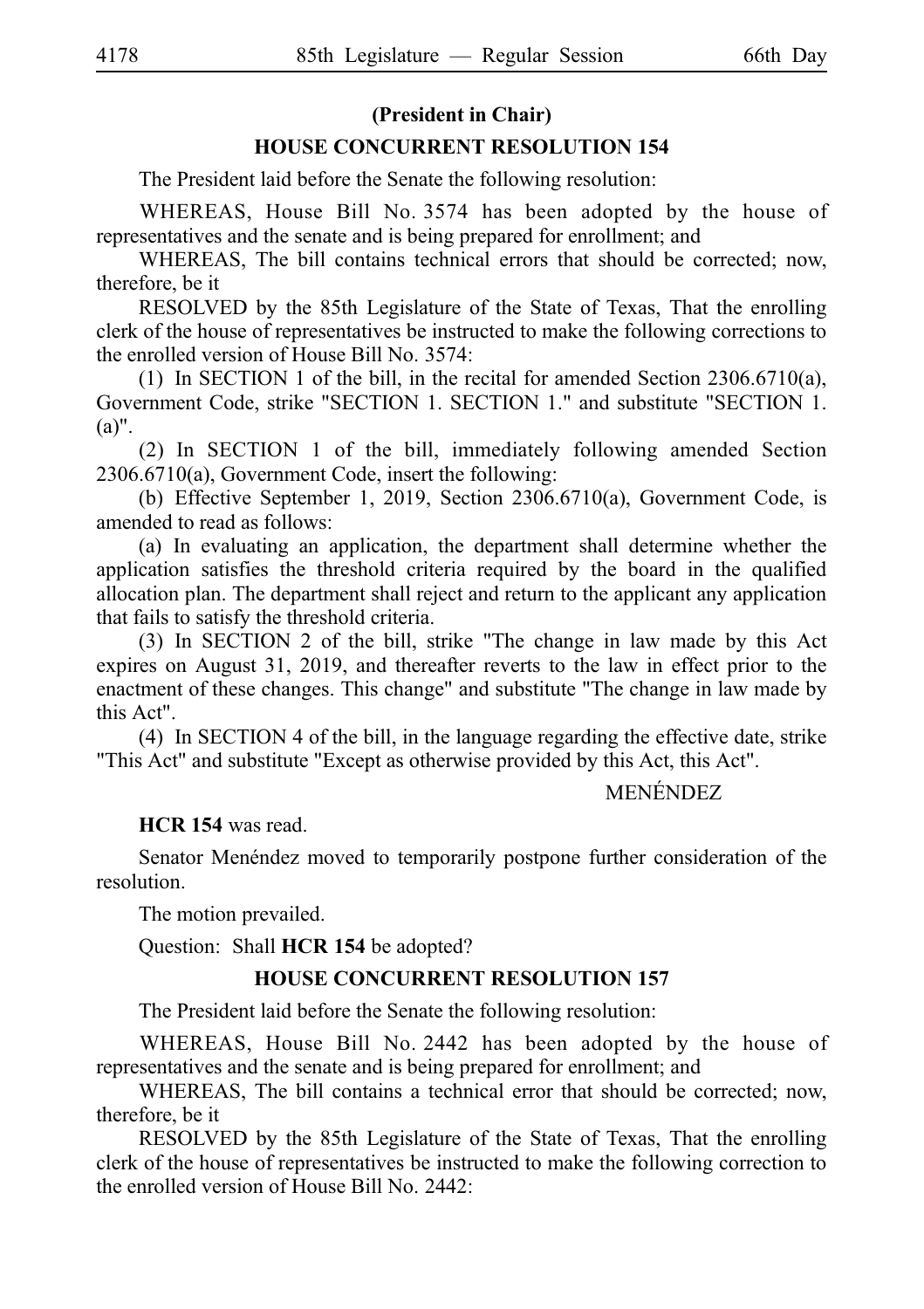In SECTION 8 of the bill, in added Section 42.005(k), Education Code, strike "September 1, 2015" and substitute "January 1, 2015".

TAYLOR OF GALVESTON

**HCR 157** was read.

On motion of Senator Taylor of Galveston, the resolution was considered immediately and was adopted by the following vote: Yeas 31, Nays 0.

#### **SENATE RESOLUTION 939**

Senator Birdwell offered the following resolution:

BE IT RESOLVED by the Senate of the State of Texas, 85th Legislature, Regular Session, 2017, That Senate Rule 12.03 be suspended in part as provided by Senate Rule 12.08 to enable the conference committee appointed to resolve the differences on Senate Bill 1731 (the repeal of laws governing certain state entities, including the functions of those entities) to consider and take action on the following matters:

(1) Senate Rule 12.03(4) is suspended to permit the committee to add text on a matter not included in either the house or senate version of the bill by adding the following text in proposed SECTION 8 of the bill:

SECTION 8. TEXAS EMISSIONS REDUCTION PLAN ADVISORY BOARD.

i.i.i. (b) To the extent of a conflict between Subsection  $(a-2)$  of this section and any change in law made by another provision of this section, the change in law made by the other provision of this section controls.

(b-1) Effective on the date that the Texas Emissions Reduction Plan Advisory Board is abolished under Subsection (a) of this section, Subchapter B, Chapter 382, Health and Safety Code, is amended by adding Section 382.037 to read as follows:

Sec. 382.037. NOTICE IN TEXAS REGISTER REGARDING NATIONAL AMBIENT AIR QUALITY STANDARDS FOR OZONE. (a) This section applies only if:

 $(1)$  with respect to each active or revoked national ambient air quality standard for ozone referenced in 40 C.F.R. Section 81.344, the United States Environmental Protection Agency has, for each designated area referenced in that section:

 $(A)$  designated the area as attainment or unclassifiable/attainment; or

 $\overline{B}$  approved a redesignation substitute making a finding of attainment for the area; and

 $(2)$  for each designated area described by Subdivision (1), with respect to an action of the United States Environmental Protection Agency described by Subdivision  $(1)(A)$  or  $(B)$ :

 $(A)$  the action has been fully and finally upheld following judicial review or the limitations period to seek judicial review of the action has expired; and

(B) the rules under which the action was approved by the agency have been fully and finally upheld following judicial review or the limitations period to seek judicial review of those rules has expired.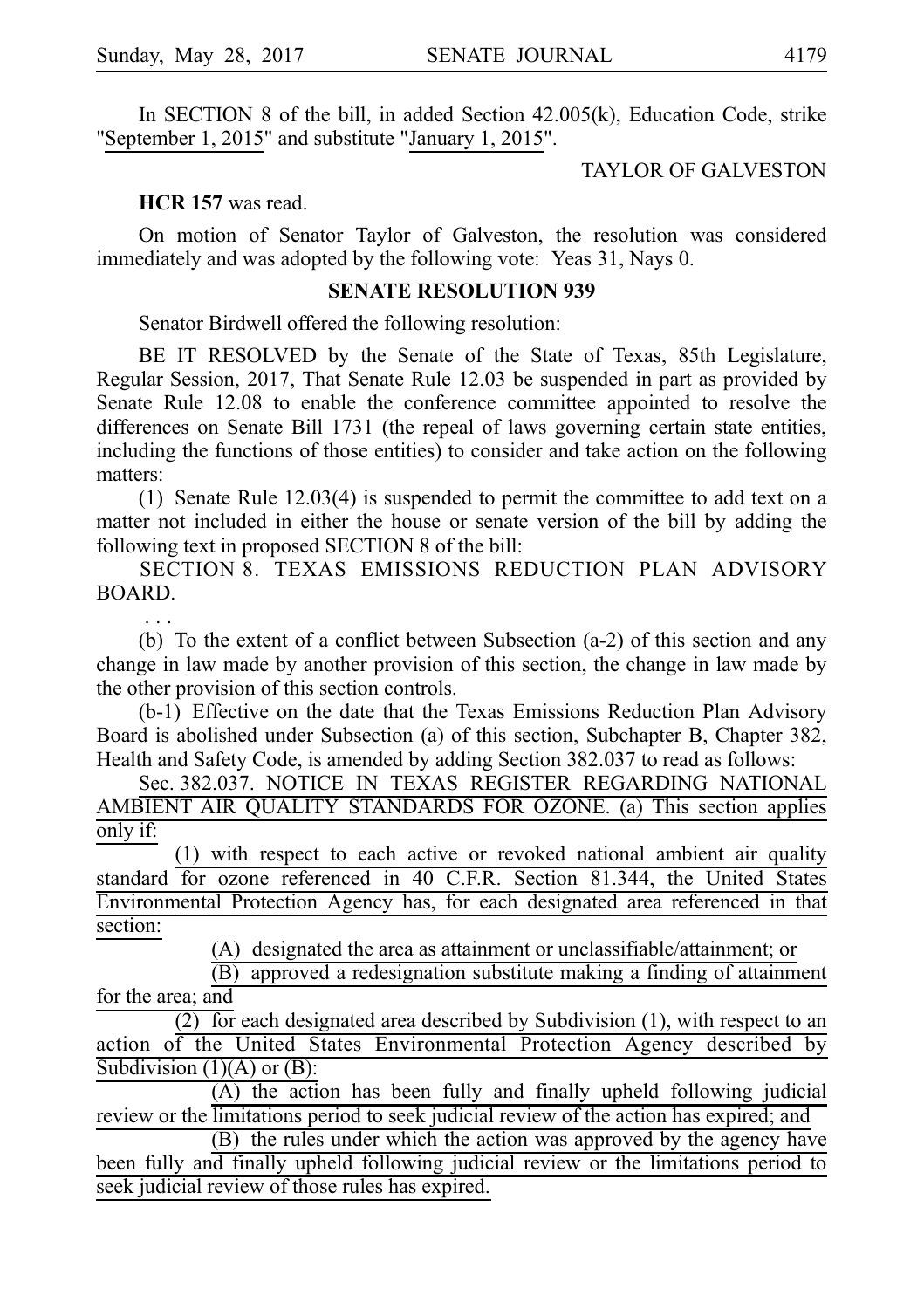(b) Not later than the 30th day after the date the conditions described by Subsection (a) have been met, the commission shall publish notice in the Texas Register that, with respect to each active or revoked national ambient air quality standard for ozone referenced in 40 C.F.R. Section 81.344, the United States Environmental Protection Agency has, for each designated area referenced in that section:

 $(1)$  designated the area as attainment or unclassifiable/attainment; or

 $(2)$  approved a redesignation substitute making a finding of attainment for the area.

 $(b-2)$  Effective on the date that the Texas Emissions Reduction Plan Advisory Board is abolished under Subsection (a) of this section, Section 386.001(3), Health and Safety Code, is amended to read as follows:

(3) "Commission" means the Texas [Natural Resource Conservation] Commission on Environmental Quality.

(c) Effective on the date that the Texas Emissions Reduction Plan Advisory Board is abolished under Subsection (a) of this section, Section 386.002, Health and Safety Code, is amended to read as follows:

Sec. 386.002. EXPIRATION. This chapter expires on the last day of the state fiscal biennium during which the commission publishes in the Texas Register the notice required by Section 382.037 [August 31, 2019].

 $(c-1)$  Effective on the date that the Texas Emissions Reduction Plan Advisory Board is abolished under Subsection (a) of this section, Section 386.051(b), Health and Safety Code, is amended to read as follows:

(b) Under the plan, the commission and the comptroller shall provide grants or other funding for:

(1) the diesel emissions reduction incentive program established under Subchapter C, including for infrastructure projects established under that subchapter;

(2) the motor vehicle purchase or lease incentive program established under Subchapter D;

(3) the air quality research support program established under Chapter 387;

(4) the clean school bus program established under Chapter 390;

(5) the new technology implementation grant program established under Chapter 391;

(6) the regional air monitoring program established under Section 386.252(a);

(7) a health effects study as provided by Section  $386.252(a)$ ;

(8) air quality planning activities as provided by Section  $386.252(d)$  $[386.252(a)]$ ;

(9) a contract with the Energy Systems Laboratory at the Texas A&M Engineering Experiment Station for computation of creditable statewide emissions reductions as provided by Section 386.252(a)  $[386.252(a)(14)]$ ;

 $(10)$  the clean fleet program established under Chapter 392;

 $(11)$  the alternative fueling facilities program established under Chapter 393;

(12) the natural gas vehicle grant program  $\left[\frac{and}{equation}$  transportation triangle program] established under Chapter 394;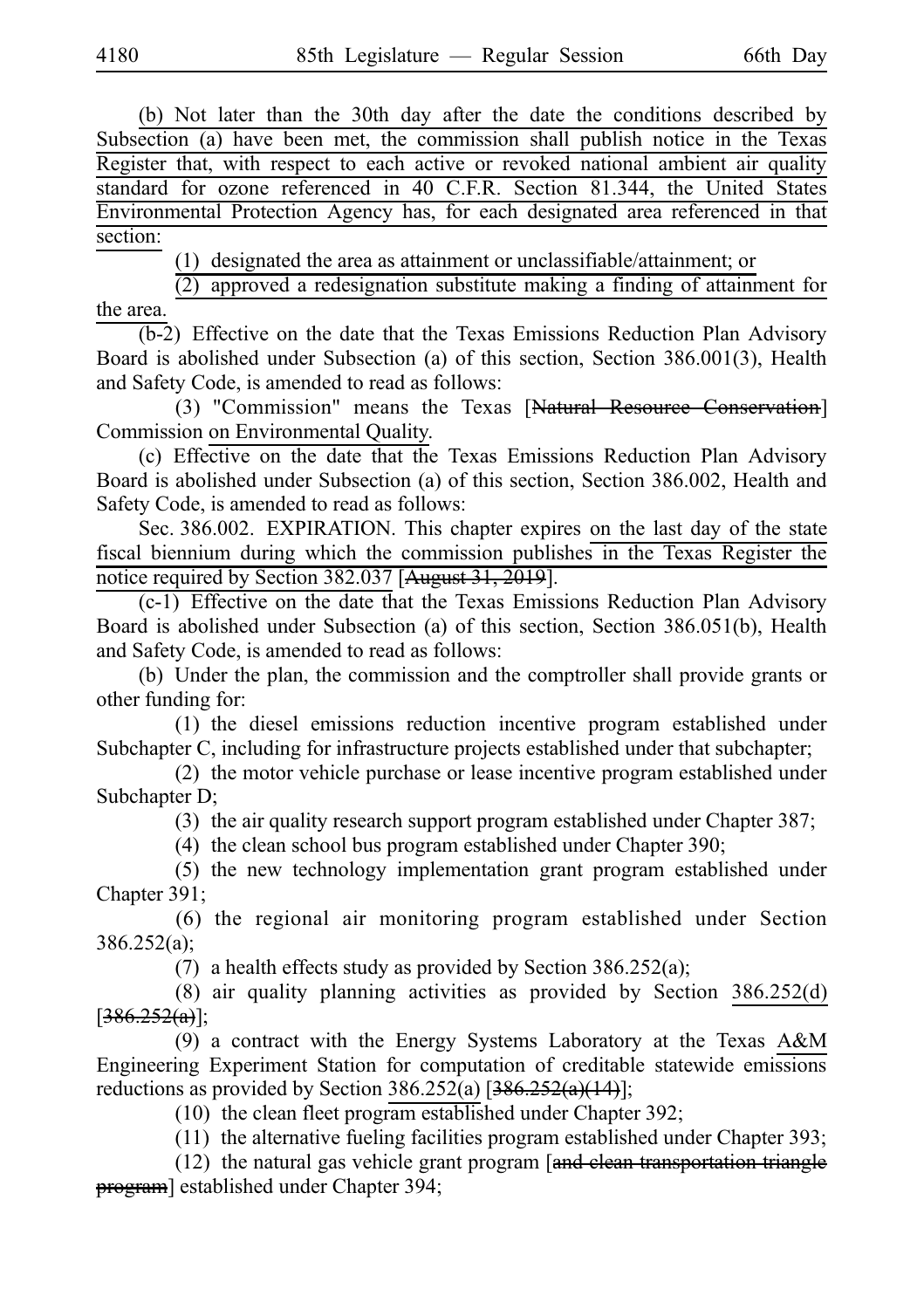$(13)$  other programs the commission may develop that lead to reduced emissions of nitrogen oxides, particulate matter, or volatile organic compounds in a nonattainment area or affected county;

 $(14)$  other programs the commission may develop that support congestion mitigation to reduce mobile source ozone precursor emissions; [and]

(15) the seaport and rail yard areas emissions reduction  $\left[$ drayage truck incentive] program established under Subchapter D-1;

 $(16)$  conducting research and other activities associated with making any necessary demonstrations to the United States Environmental Protection Agency to account for the impact of foreign emissions or an exceptional event;

 $(17)$  studies of or pilot programs for incentives for port authorities located in nonattainment areas or affected counties as provided by Section 386.252(a); and

 $(18)$  the governmental alternative fuel fleet grant program established under Chapter 395.

 $(c-2)$  Effective on the date that the Texas Emissions Reduction Plan Advisory Board is abolished under Subsection (a) of this section, Sections 386.0515(a) and (c), Health and Safety Code, are amended to read as follows:

(a) In this section:

 $\ldots$ 

(1) "Agricultural[ $\frac{m}{\sqrt{m}}$  =  $\frac{m}{m}$  agricultural] product transportation" means the transportation of a raw agricultural product from the place of production using a heavy-duty truck to:

(A)  $[\frac{(1)}{i}]$  a nonattainment area;

(B)  $[2]$  an affected county;

 $\overline{(\text{C})}$   $[\overline{(3)}]$  a destination inside the clean transportation zone [triangle]; or

(D)  $[\frac{4}{4}]$  a county adjacent to a county described by Paragraph (B) [Subdivision  $\overline{2}$ ] or that contains an area described by Paragraph (A) or (C) [Subdivision  $(1)$  or  $(3)$ ].

(2) "Clean transportation zone" has the meaning assigned by Section 393.001.

(c) The determining factor for eligibility for participation in a program established under Chapter 392 or [Chapter] 394<sup>[</sup>, as added by Chapter 892 (Senate Bill No. 385), Acts of the 82nd Legislature, Regular Session, 2011,] for a project relating to agricultural product transportation is the overall accumulative net reduction in emissions of oxides of nitrogen in a nonattainment area, an affected county, or the clean transportation zone [triangle].

 $(d-1)$  Effective on the date that the Texas Emissions Reduction Plan Advisory Board is abolished under Subsection (a) of this section, Section 386.103, Health and Safety Code, is amended by adding Subsection (c) to read as follows:

(c) To reduce the administrative burden for the commission and applicants, the commission may streamline the application process by:

 $(1)$  reducing data entry and the copying and recopying of applications; and

 $(2)$  developing, maintaining, and periodically updating a system to accept applications electronically through the commission's Internet website.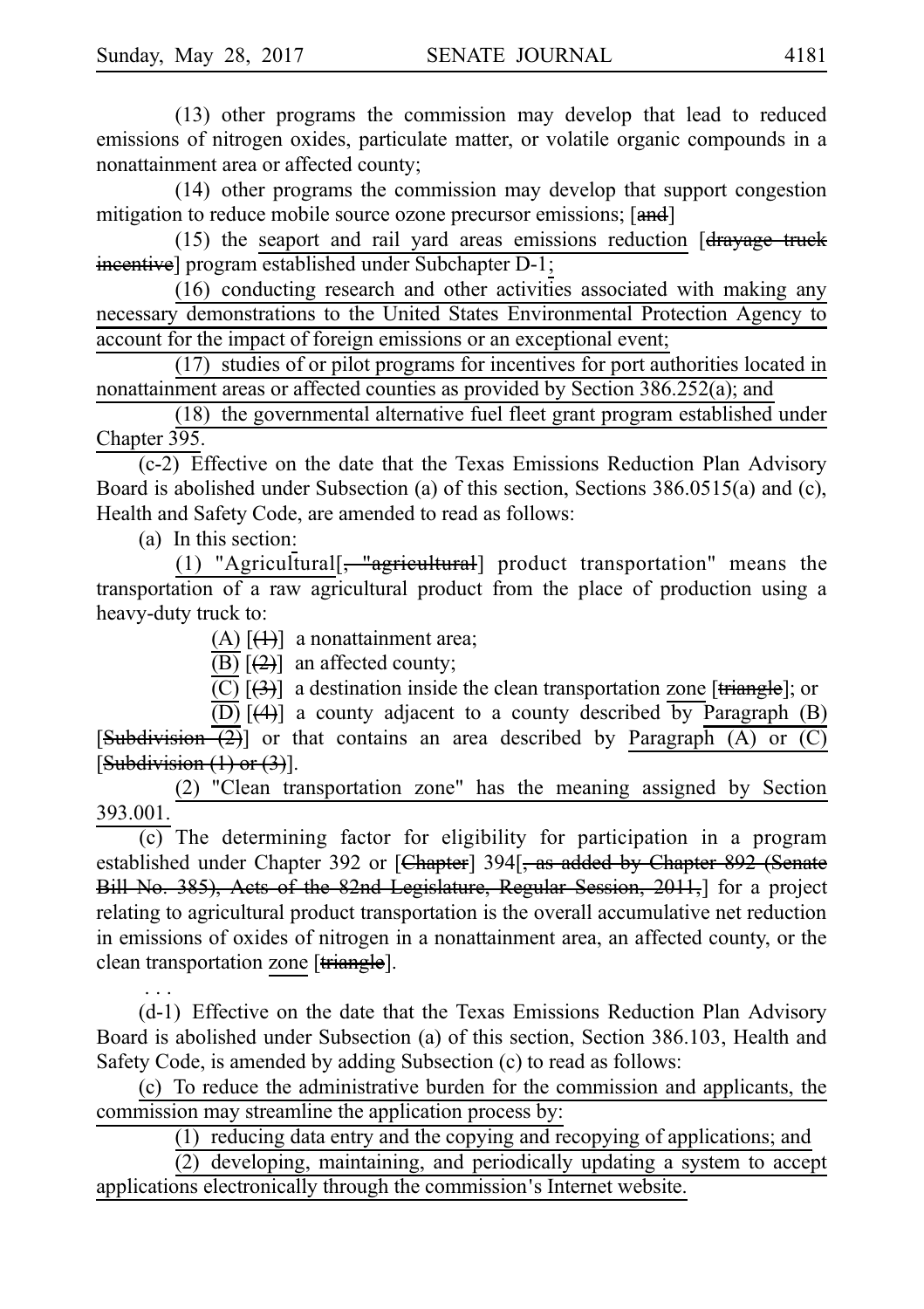(d-2) Effective on the date that the Texas Emissions Reduction Plan Advisory Board is abolished under Subsection (a) of this section, Sections 386.104(f) and (j), Health and Safety Code, are amended to read as follows:

i.i.i. (j) The executive director may  $[sh]$  waive any eligibility requirements established under this section on a finding of good cause, which may include a waiver for short lapses in registration or operation attributable to economic conditions, seasonal work, or other circumstances.

(e-1) Effective on the date that the Texas Emissions Reduction Plan Advisory Board is abolished under Subsection (a) of this section, Sections 386.116(a), (b), and (c), Health and Safety Code, are amended to read as follows:

(a) In this section, "small business" means a business owned by a person who:

(1) owns and operates not more than five  $[\overline{twe}]$  vehicles, one of which is:

(A) an on-road diesel [with a pre $\overline{1994}$  engine model]; or

(B) a non-road diesel [with an engine with uncontrolled emissions]; and

(2) has owned the vehicle described by Subdivision (1)(A) or (B) for more than two years [one year].

 $\overline{(b)}$  The commission  $[by$  rule] shall develop a method of providing fast and simple access to grants under this subchapter for a small business. The method must:

 $(1)$  create a separate small business grant program; or

 $(2)$  require the commission to give special consideration to small businesses when implementing another program established under this subchapter.

 $(c)$  The commission shall publicize and promote the availability of grants under this subchapter for small businesses [section] to encourage the use of vehicles that produce fewer emissions.

 $(e-2)$  Effective on the date that the Texas Emissions Reduction Plan Advisory Board is abolished under Subsection (a) of this section, Chapter 386, Health and Safety Code, is amended by adding Subchapter D to read as follows:

SUBCHAPTER D. MOTOR VEHICLE PURCHASE OR LEASE INCENTIVE

## PROGRAM

Sec. 386.151. DEFINITIONS. In this subchapter:

 $(1)$  "Light-duty motor vehicle" means a motor vehicle with a gross vehicle weight rating of less than 10,000 pounds.

 $\overline{(2)}$  "Motor vehicle" means a self-propelled device designed for transporting persons or property on a public highway that is required to be registered under Chapter 502, Transportation Code.

Sec. 386.152. APPLICABILITY. The provisions of this subchapter relating to a lessee do not apply to a person who rents or leases a light-duty motor vehicle for a term of 30 days or less.

Sec. 386.153. COMMISSION DUTIES REGARDING LIGHT-DUTY MOTOR VEHICLE PURCHASE OR LEASE INCENTIVE PROGRAM. (a) The commission shall develop a purchase or lease incentive program for new light-duty motor vehicles and shall adopt rules necessary to implement the program.

i.i.i.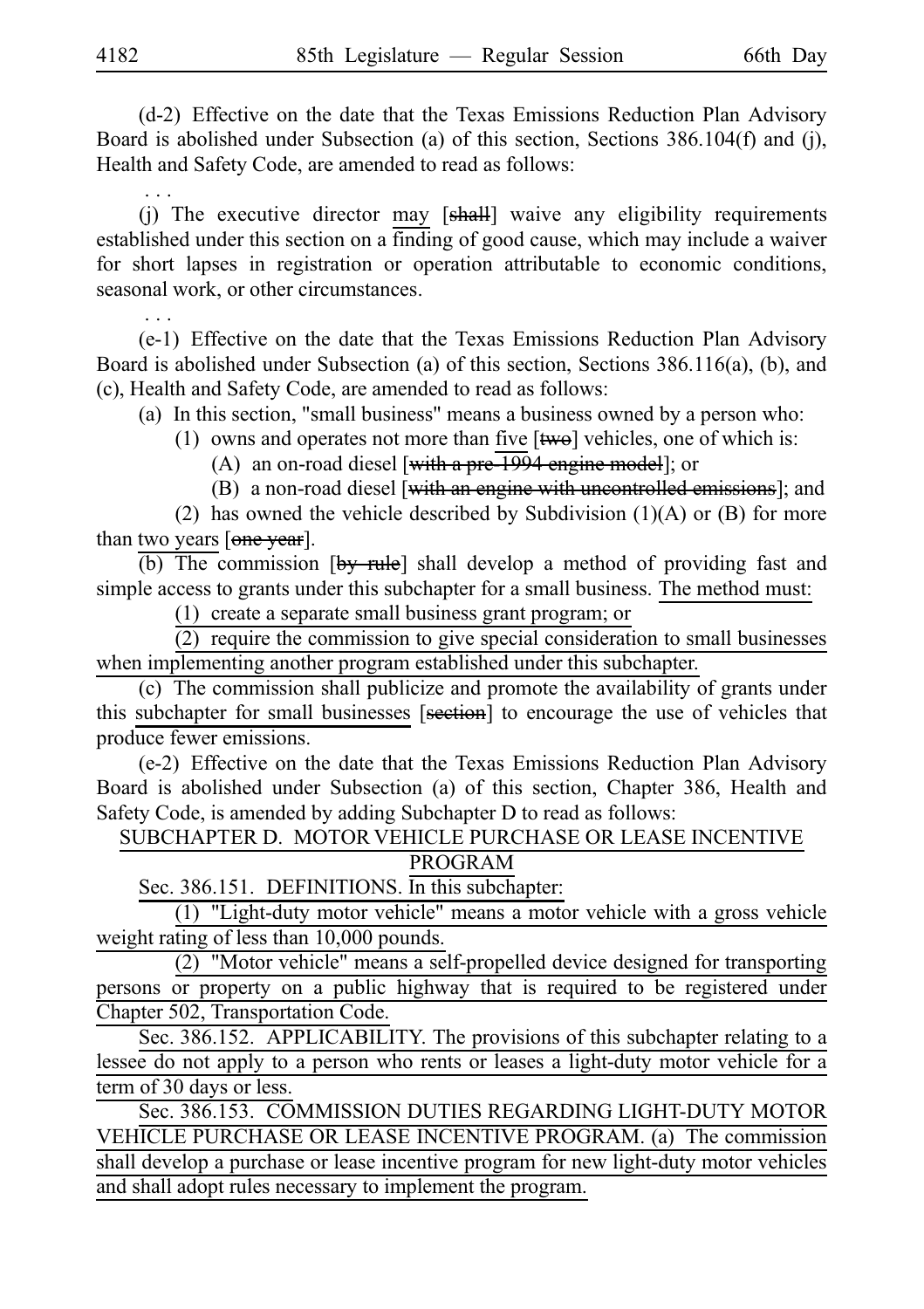(b) The program shall authorize statewide incentives for the purchase or lease of new light-duty motor vehicles powered by compressed natural gas, liquefied petroleum gas, or hydrogen fuel cell or other electric drives for a purchaser or lessee who agrees to register and operate the vehicle in this state for a minimum period of time to be established by the commission.

(c) Only one incentive will be provided for each new light-duty motor vehicle. The incentive shall be provided to the lessee and not to the purchaser if the motor vehicle is purchased for the purpose of leasing the vehicle to another person.

(d) The commission by rule may revise the standards for the maximum unloaded vehicle weight rating and gross vehicle weight rating of an eligible vehicle to ensure that all of the vehicle weight configurations available under one general vehicle model may be eligible for an incentive.

Sec. 386.154. LIGHT-DUTY MOTOR VEHICLE PURCHASE OR LEASE INCENTIVE REQUIREMENTS. (a) A new light-duty motor vehicle powered by compressed natural gas or liquefied petroleum gas is eligible for a \$5,000 incentive if the vehicle:

 $\overline{(1)}$  has four wheels;

 $(2)$  was originally manufactured to comply with and has been certified by an original equipment manufacturer or intermediate or final state vehicle manufacturer as complying with, or has been altered to comply with, federal motor vehicle safety standards, state emissions regulations, and any additional federal or state regulations applicable to vehicles powered by compressed natural gas or liquefied petroleum gas;

 $(3)$  was manufactured for use primarily on public streets, roads, and highways;

 $\overline{4}$ ) has a dedicated or bi-fuel compressed natural gas or liquefied petroleum gas fuel system:

 $\overline{(A)}$  installed prior to first sale or within 500 miles of operation of the vehicle following first sale; and

(B) with a range of at least 125 miles as estimated, published, and updated by the United States Environmental Protection Agency;

 $(5)$  has, as applicable, a:

 $(A)$  compressed natural gas fuel system that complies with the:

(i) 2013 NFPA 52 Vehicular Gaseous Fuel Systems Code; and

(ii) American National Standard for Basic Requirements for Compressed Natural Gas Vehicle (NGV) Fuel Containers, commonly cited as "ANSI/CSA NGV2"; or

 $(B)$  liquefied petroleum gas fuel system that complies with:

 $(i)$  the 2011 NFPA 58 Liquefied Petroleum Gas Code; and

(ii) Section VII of the 2013 ASME Boiler and Pressure Vessel

Code; and

 $(6)$  was acquired on or after September 1, 2013, or a later date established by the commission, by the person applying for the incentive under this subsection and for use or lease by that person and not for resale.

(b) If the commission determines that an updated version of a code or standard described by Subsection  $(a)(5)$  is more stringent than the version of the code or standard described by Subsection  $(a)(5)$ , the commission by rule may provide that a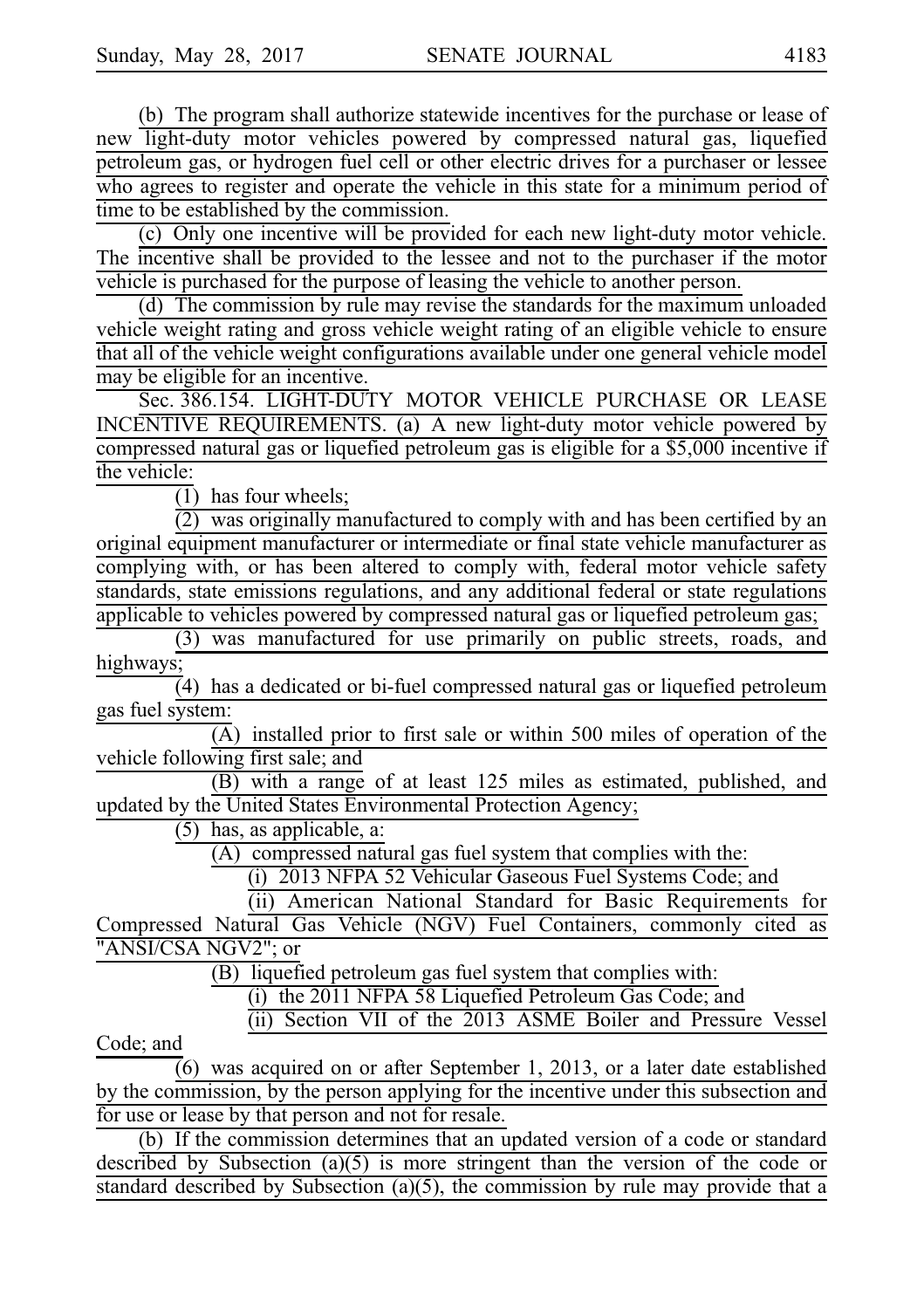vehicle for which a person applies for an incentive under Subsection (a) is eligible for the incentive only if the vehicle complies with the updated version of the code or standard.

(c) The incentive under Subsection (a) is limited to  $1,000$  vehicles for each state fiscal biennium.

(d) A new light-duty motor vehicle powered by an electric drive is eligible for a \$2,500 incentive if the vehicle:

(1) has four wheels;

(2) was manufactured for use primarily on public streets, roads, and highways;

 $(3)$  has not been modified from the original manufacturer's specifications;

 $(4)$  has a maximum speed capability of at least 55 miles per hour;

 $(5)$  is propelled to a significant extent by an electric motor that draws electricity from a hydrogen fuel cell or from a battery that:

(A) has a capacity of not less than four kilowatt hours; and

 $(B)$  is capable of being recharged from an external source of electricity;

and

(6) was acquired on or after September 1, 2013, or a later date as established by the commission, by the person applying for the incentive under this subsection and for use or lease by that person and not for resale.

(e) The incentive under Subsection (d) is limited to  $2,000$  vehicles for each state fiscal biennium.

Sec. 386.155. MANUFACTURER'S REPORT. (a) At the beginning of but not later than July 1 of each year preceding the vehicle model year, a manufacturer of motor vehicles, an intermediate or final state vehicle manufacturer, or a manufacturer of compressed natural gas or liquefied petroleum gas systems shall provide to the commission a list of the new vehicle or natural gas or liquefied petroleum gas systems models that the manufacturer intends to sell in this state during that model year that meet the incentive requirements established under Section 386.154. The manufacturer or installer may supplement the list provided to the commission under this section as necessary to include additional new vehicle models the manufacturer intends to sell in this state during the model year.

(b) The commission may supplement the information provided under Subsection (a) with additional information on available vehicle models, including information provided by manufacturers or installers of systems to convert new motor vehicles to operate on natural gas or liquefied petroleum gas before sale as a new vehicle or within 500 miles of operation of the vehicle following first sale.

Sec. 386.156. LIST OF ELIGIBLE MOTOR VEHICLES. (a) On August 1 of each year the commission shall publish a list of new motor vehicle models eligible for inclusion in an incentive under this subchapter. The commission shall publish supplements to that list as necessary to include additional new vehicle models.

(b) The commission shall publish the list of eligible motor vehicle models on the commission's Internet website.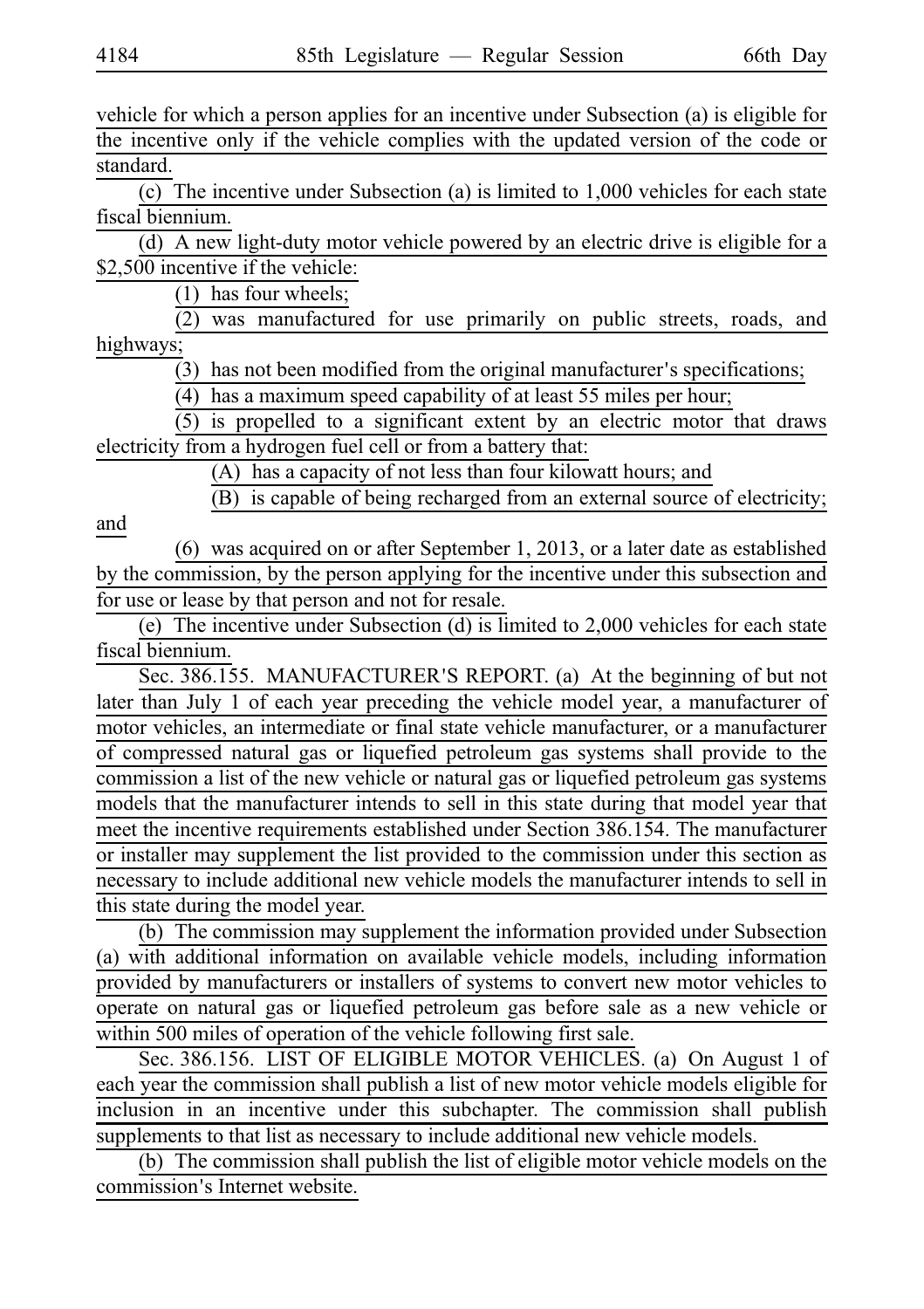Sec. 386.157. LIGHT-DUTY MOTOR VEHICLE PURCHASE OR LEASE INCENTIVE. (a) A person who purchases or leases a new light-duty motor vehicle described by Section 386.154 and listed under Section 386.156(a) is eligible to apply for an incentive under this subchapter.

(b) A lease incentive for a new light-duty motor vehicle shall be prorated based on a three-year lease term.

(c) To receive money under an incentive program provided by this subchapter, the purchaser or lessee of a new light-duty motor vehicle who is eligible to apply for an incentive under this subchapter shall apply for the incentive in the manner provided by law or by rule of the commission.

Sec. 386.158. COMMISSION TO ACCOUNT FOR MOTOR VEHICLE PURCHASE OR LEASE INCENTIVES. (a) The commission by rule shall develop a method to administer and account for the motor vehicle purchase or lease incentives authorized by this subchapter and to pay incentive money to the purchaser or lessee of a new motor vehicle, on application of the purchaser or lessee as provided by this subchapter.

 $(b)$  The commission shall develop and publish forms and instructions for the purchaser or lessee of a new motor vehicle to use in applying to the commission for an incentive payment under this subchapter. The commission shall make the forms available to new motor vehicle dealers and leasing agents. Dealers and leasing agents shall make the forms available to their prospective purchasers or lessees.

 $(c)$  The commission may require the submission of forms and documentation as needed to verify eligibility for an incentive under this subchapter.

Sec. 386.159. PURCHASE OR LEASE INCENTIVES INFORMATION. (a) The commission shall establish a toll-free telephone number available to motor vehicle dealers and leasing agents for the dealers and agents to call to verify that incentives are available. The commission may provide for issuing verification numbers over the telephone line.

(b) Reliance by a dealer or leasing agent on information provided by the commission is a complete defense to an action involving or based on eligibility of a vehicle for an incentive or availability of vehicles eligible for an incentive.

Sec. 386.160. RESERVATION OF INCENTIVES. The commission may provide for dealers and leasing agents to reserve for a limited time period incentives for vehicles that are not readily available and must be ordered, if the dealer or leasing agent has a purchase or lease order signed by an identified customer.

(f) Effective on the date that the Texas Emissions Reduction Plan Advisory Board is abolished under Subsection (a) of this section, the heading to Subchapter D-1, Chapter 386, Health and Safety Code, is amended to read as follows:

SUBCHAPTER D-1. SEAPORT AND RAIL YARD AREAS EMISSIONS

REDUCTION [DRAYAGE TRUCK INCENTIVE] PROGRAM

 $(f-1)$  Effective on the date that the Texas Emissions Reduction Plan Advisory Board is abolished under Subsection (a) of this section, the heading to Section 386.181, Health and Safety Code, is amended to read as follows:

Sec. 386.181. DEFINITIONS [DEFINITION]; RULES.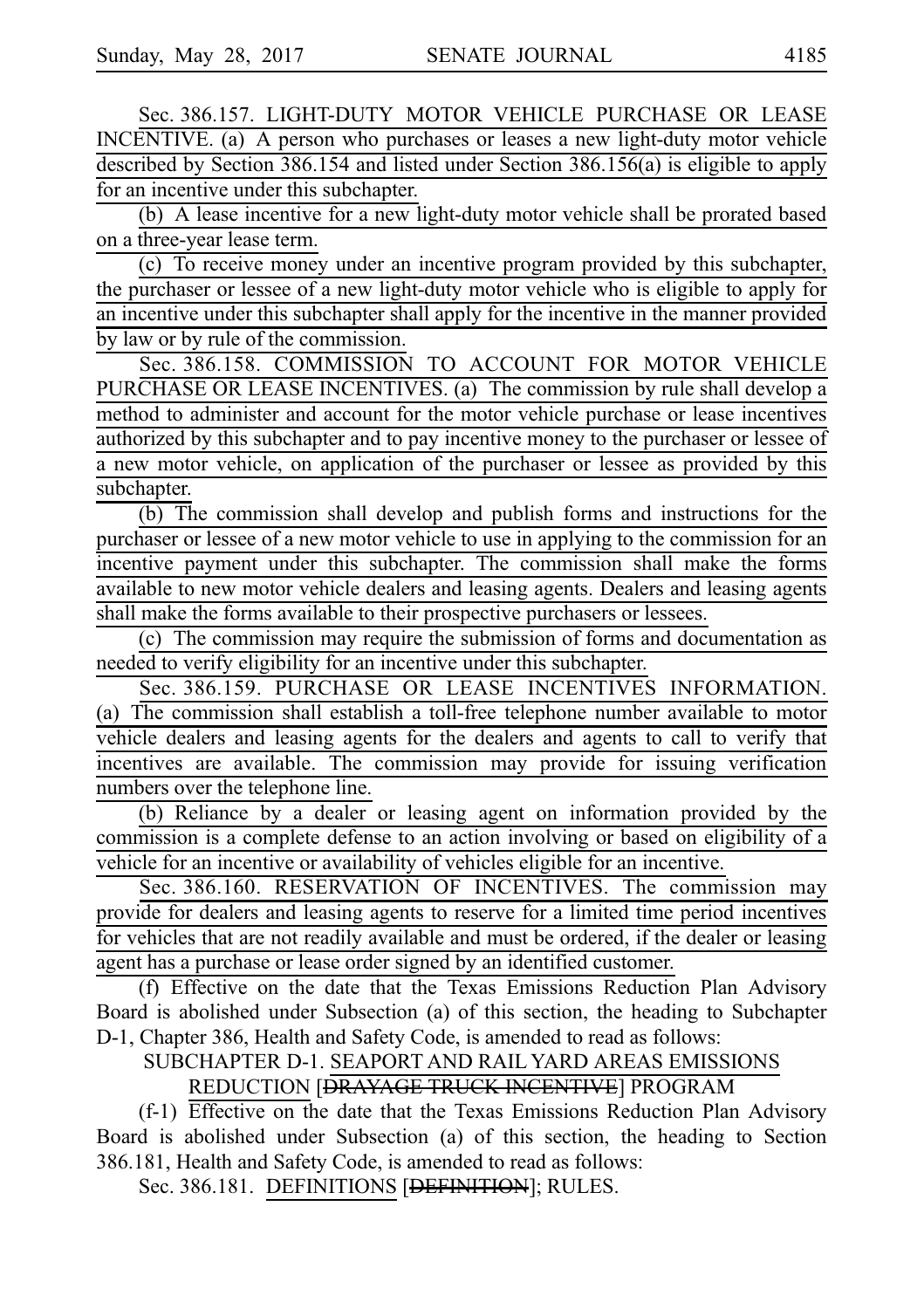$(f-2)$  Effective on the date that the Texas Emissions Reduction Plan Advisory Board is abolished under Subsection (a) of this section, Section 386.181(a), Health and Safety Code, is amended to read as follows:

 $(a)$  In this subchapter:

(1) "Cargo handling equipment" means any heavy-duty non-road, self-propelled vehicle or land-based equipment used at a seaport or rail yard to lift or move cargo, such as containerized, bulk, or break-bulk goods.

(2) "Drayage [, "drayage] truck" means a heavy-duty on-road or non-road vehicle that is used for drayage activities and that operates in or transgresses through [truck that transports a load to or from] a seaport or rail yard for the purpose of loading, unloading, or transporting cargo, including transporting empty containers and chassis.

(3) "Repower" means to replace an old engine powering a vehicle with a new engine, a used engine, a remanufactured engine, or electric motors, drives, or fuel cells.

 $(g)$  Effective on the date that the Texas Emissions Reduction Plan Advisory Board is abolished under Subsection (a) of this section, Section 386.182, Health and Safety Code, is amended to read as follows:

Sec. 386.182. COMMISSION DUTIES. (a) The commission shall:

 $(1)$  develop a purchase incentive program to encourage owners to:

(A) replace older drayage trucks and cargo handling equipment [with pre-2007 model year engines] with newer drayage trucks and cargo handling equipment; or

(B) repower drayage trucks and cargo handling equipment; and

(2)  $[shall]$  adopt guidelines necessary to implement the program described by Subdivision (1).

(b) The commission by rule and guideline shall establish criteria for the engines and the models of drayage trucks and cargo handling equipment that are eligible for inclusion in an incentive program under this subchapter. [The guidelines must provide that a drayage truck owner is not eligible for an incentive payment under this subchapter unless the truck being replaced contains a pre-2007 model year engine and the replacement truck's engine is from model year 2010 or later as determined by the commission and that the truck operates at a seaport or rail yard.]

 $(g-1)$  Effective on the date that the Texas Emissions Reduction Plan Advisory Board is abolished under Subsection (a) of this section, the heading to Section 386.183, Health and Safety Code, is amended to read as follows:

Sec. 386.183. DRAYAGE TRUCK AND CARGO HANDLING EQUIPMENT PURCHASE INCENTIVE.

 $(g-2)$  Effective on the date that the Texas Emissions Reduction Plan Advisory Board is abolished under Subsection (a) of this section, Section 386.183, Health and Safety Code, is amended by amending Subsections (a), (b), (c), (d), and (e) and adding Subsection (a-1) to read as follows:

(a) To be eligible for an incentive under this subchapter, a person must: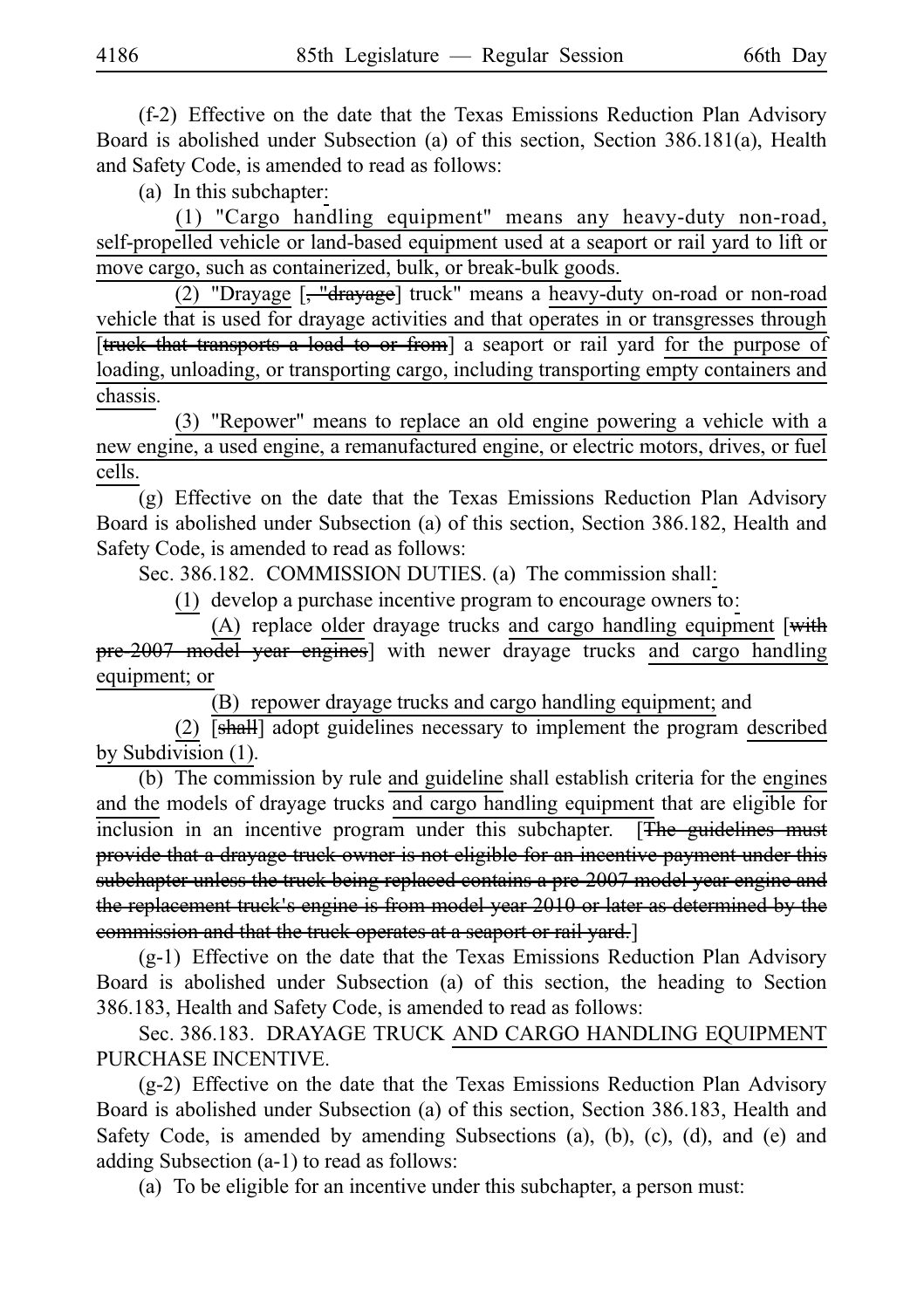(1) purchase a replacement drayage truck, piece of cargo handling equipment, or engine that under Subsection  $(a-1)(1)(A)$  or  $(2)(A)$ , as applicable, and the guidelines adopted by the commission under Section 386.182 is eligible for inclusion in the program for an incentive under this subchapter; and

 $(2)$  agree to:

(A) register the drayage truck in this state, if the replacement or repowered vehicle is an on-road drayage truck;

(B) operate the replacement or repowered drayage truck or cargo handling equipment in and within a maximum distance established by the commission of a seaport or rail yard in a nonattainment area of this state for not less than 50 percent of the truck's or equipment's [vehicle's] annual mileage or hours of operation, as determined by the commission; and

(C) permanently remove the  $[a \text{ pre } 2007]$  drayage truck, cargo handling equipment, or engine replaced under the program  $[*contains* a pre-2007 engine]$ owned by the person] from operation in a nonattainment area of this state by destroying the engine in accordance with guidelines established by the commission and, if the incentive is for a replacement drayage truck or cargo handling equipment, scrapping the truck or equipment after the purchase of the replacement [new] truck or equipment in accordance with guidelines established by the commission.

 $\overline{(a-1)}$  To be eligible for purchase under this program:

 $(1)$  a drayage truck or cargo handling equipment must:

(A) be powered by an electric motor or contain an engine certified to the current federal emissions standards applicable to that type of engine, as determined by the commission; and

 $(B)$  emit oxides of nitrogen at a rate that is at least 25 percent less than the rate at which the truck or equipment being replaced under the program emits such pollutants; and

 $\overline{(2)}$  an engine repowering a drayage truck or cargo handling equipment must:

(A) be an electric motor or an engine certified to the current federal emissions standards applicable to that type of engine, as determined by the commission; and

 $\overline{(B)}$  emit oxides of nitrogen at a rate that is at least 25 percent less than the rate at which the former engine in the truck or equipment being repowered under the program emits such pollutants.

(b) To receive money under an incentive program provided by this subchapter, the purchaser of a drayage truck, piece of cargo handling equipment, or engine eligible for inclusion in the program must apply for the incentive in the manner provided by law, rule, or guideline of the commission.

(c) Not more than one incentive may be provided for each drayage truck or piece of cargo handling equipment purchased or repowered.

 $(d)$  An incentive provided under this subchapter may be used to fund not more than 80 percent of, as applicable, the purchase price of:

(1) the drayage truck or cargo handling equipment; or

 $\overline{(2)}$  the engine and any other eligible costs associated with repowering the drayage truck or cargo handling equipment, as determined by the commission.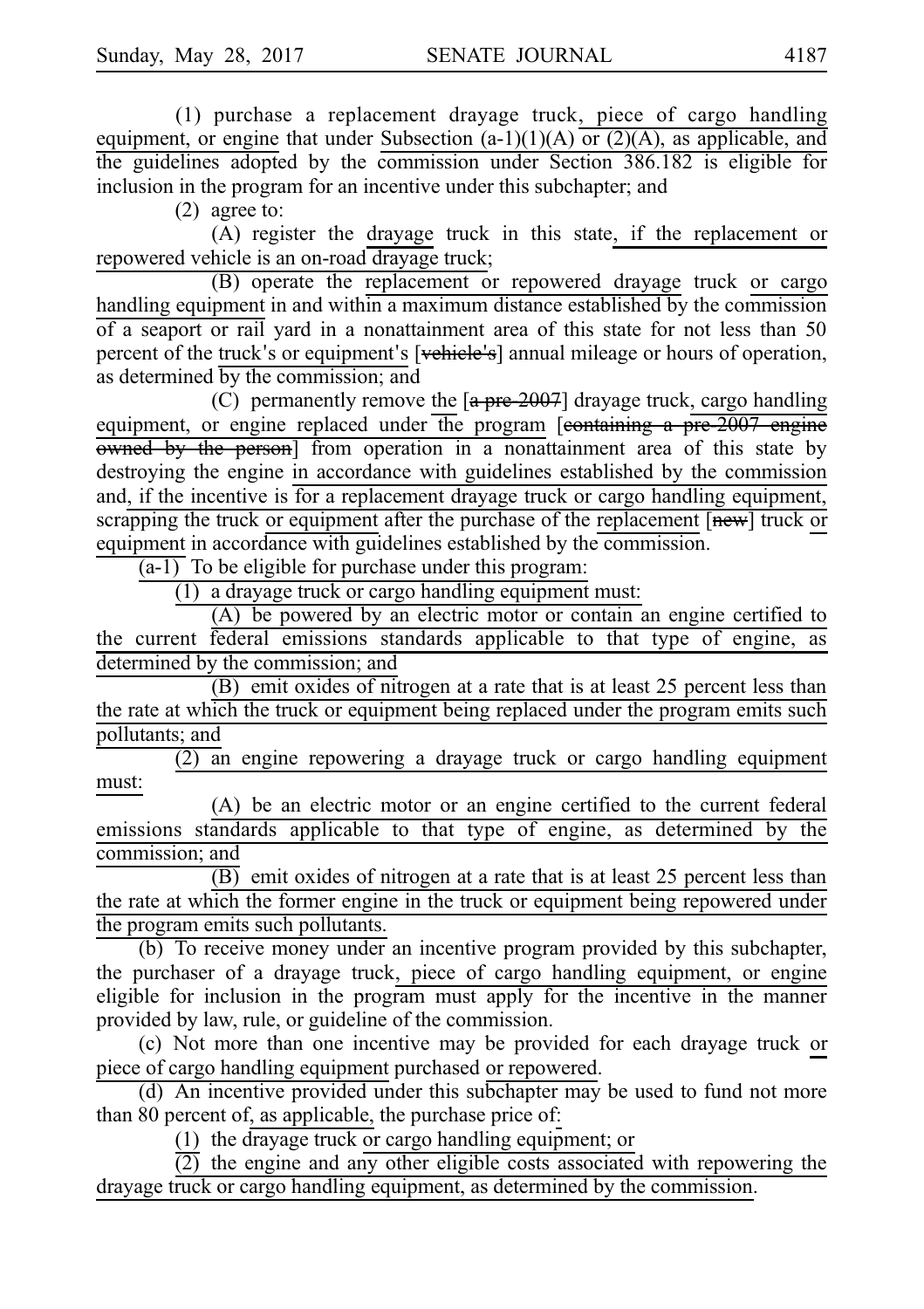(e) The commission shall establish procedures to verify that a person who receives an incentive:

(1) has operated in a seaport or rail yard and owned or leased the drayage truck or cargo handling equipment to be replaced or repowered for at least two years prior to receiving the grant; and

 $(2)$  as applicable:

(A) after purchase of the replacement drayage truck or cargo handling equipment, permanently destroys the engine and scraps the [drayage] truck or equipment replaced under the program [that contained the pre-2007 engine owned or leased by the person,] in accordance with guidelines established by the commission; or

(B) after repowering the drayage truck or cargo handling equipment, permanently destroys the engine that was contained in the truck or equipment in accordance with guidelines established by the commission [, after the purchase of the new truck].

(h) Effective on the date that the Texas Emissions Reduction Plan Advisory Board is abolished under Subsection (a) of this section, Section 386.252, Health and Safety Code, is amended to read as follows:

Sec. 386.252. USE OF FUND. (a) Money in the fund may be used only to implement and administer programs established under the plan. Subject to the reallocation of funds by the commission under Subsection (h), money  $\sqrt{|\text{Money}|}$ appropriated to the commission to be used for the programs under Section 386.051(b) shall initially be allocated as follows:

 $\overline{(1)}$  [not more than] four percent may be used for the clean school bus program under Chapter 390;

(2)  $[net$  more than] three percent may be used for the new technology implementation grant program under Chapter 391, from which at least \$1 million will be set aside for electricity storage projects related to renewable energy;

(3) five percent may  $[sh\ddot{a}]]$  be used for the clean fleet program under Chapter 392;

 $(4)$  not more than \$3 million may be used by the commission to fund a regional air monitoring program in commission Regions 3 and 4 to be implemented under the commission's oversight, including direction regarding the type, number, location, and operation of, and data validation practices for, monitors funded by the program through a regional nonprofit entity located in North Texas having representation from counties, municipalities, higher education institutions, and private sector interests across the area;

(5) 10  $[$ not less than 16] percent may  $[$ shall] be used for the Texas natural gas vehicle grant program under Chapter 394;

(6) not more than \$6 million  $[$  five percent] may be used  $[$  to provide grants for natural gas fueling stations under the clean transportation triangle program under Section 394.010;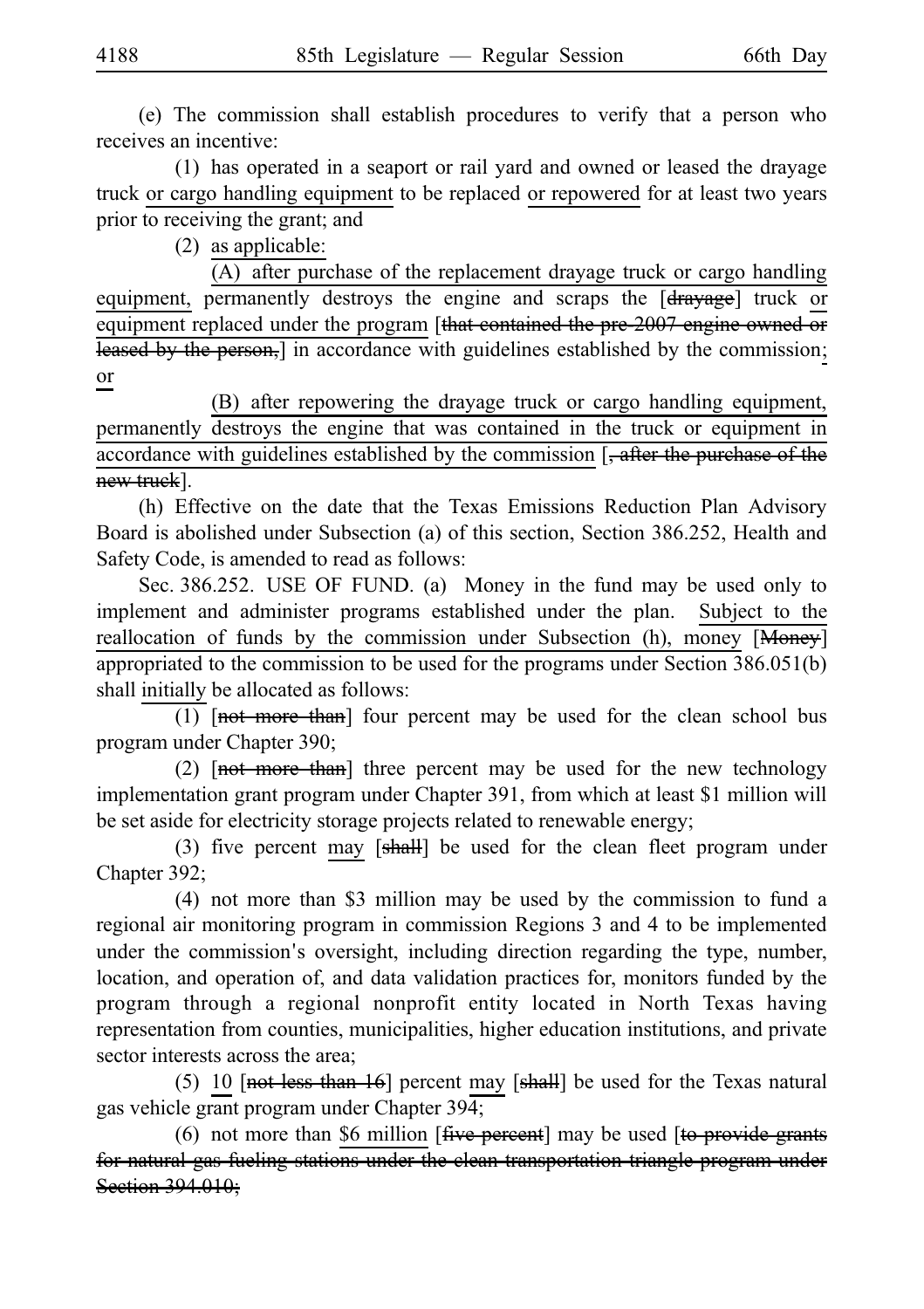$[(7)$  not more than five percent may be used] for the Texas alternative fueling facilities program under Chapter 393, of which a specified amount may be used for fueling stations to provide natural gas fuel, except that money may not be allocated for the Texas alternative fueling facilities program for the state fiscal year ending August 31, 2019;

 $(7)$   $[$ (8)] not more than \$750,000 [a specified amount] may be used each year to support research related to air quality as provided by Chapter 387;

(8)  $[\frac{(\cdot)}{(\cdot)}]$  not more than \$200,000 may be used for a health effects study[;

 $\sqrt{10}$  \$500,000 is to be deposited in the state treasury to the credit of the clean air account created under Section 382.0622 to supplement funding for air quality planning activities in affected counties];

(9)  $[\frac{(11)}{1}]$  at least \$6 [\$4] million but not more than \$8 [and up to four percent to a maximum of  $\overline{$7}$ ] million[, whichever is greater,] is allocated to the commission for administrative costs, including all direct and indirect costs for administering the plan, costs for conducting outreach and education activities, and costs attributable to the review or approval of applications for marketable emissions reduction credits;

(10) six  $\left[\frac{12}{12}\right]$  at least two] percent may [and up to five percent of the fund is to] be used by the commission for the seaport and rail yard areas emissions reduction [<del>drayage truck incentive</del>] program established under Subchapter D-1;

(11)  $[(13)$  not more than] five percent may be used for the light-duty motor vehicle purchase or lease incentive program established under Subchapter D;

(12)  $[\frac{(14)}{12}]$  not more than \$216,000 is allocated to the commission to contract with the Energy Systems Laboratory at the Texas A&M Engineering Experiment Station annually for the development and annual computation of creditable statewide emissions reductions obtained through wind and other renewable energy resources for the state implementation plan;

 $(13)$  not more than \$500,000 may be used for studies of or pilot programs for incentives for port authorities located in nonattainment areas or affected counties to encourage cargo movement that reduces emissions of nitrogen oxides and particulate matter  $[(15) 1.5$  percent of the money in the fund is allocated for administrative costs incurred by the laboratory]; and

(14)  $[$ (16)] the balance is to be used by the commission for the diesel emissions reduction incentive program under Subchapter C as determined by the commission.

(b) [The commission may allocate unexpended money designated for the clean fleet program under Chapter 392 to other programs described under Subsection (a) after the commission allocates money to recipients under the clean fleet program.

[(e) The commission may allocate unexpended money designated for the Texas alternative fueling facilities program under Chapter 393 to other programs described under Subsection (a) after the commission allocates money to recipients under the alternative fueling facilities program.

[(d) The commission may reallocate money designated for the Texas natural gas vehicle grant program under Chapter 394 to other programs described under Subsection (a) if: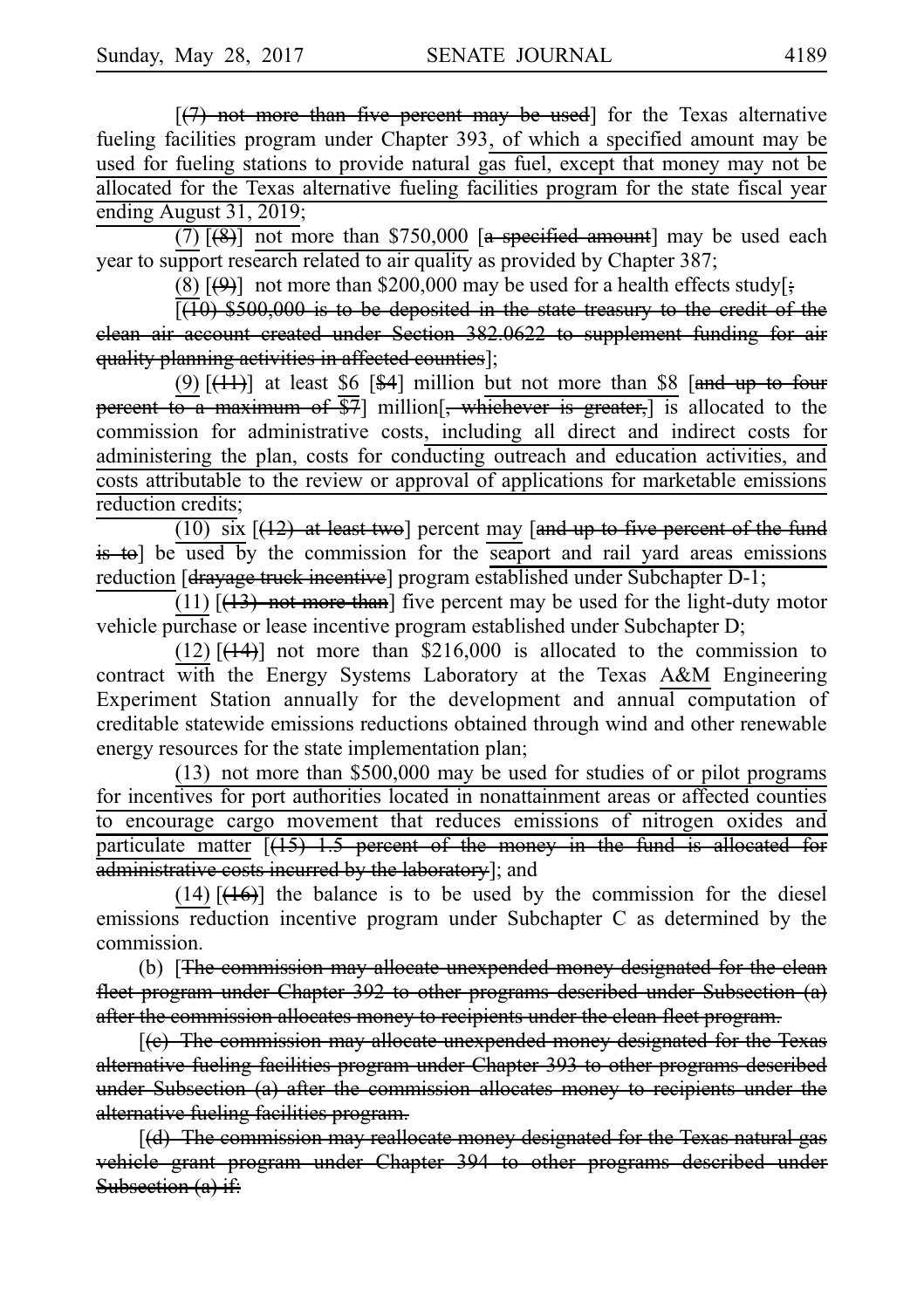$[(1)$  the commission, in consultation with the governor and the advisory board, determines that the use of the money in the fund for that program will cause the state to be in noncompliance with the state implementation plan to the extent that federal action is likely; and

 $[2]$  the commission finds that the reallocation of some or all of the funding for the program would resolve the noncompliance.

 $[$ (e) Under Subsection (d), the commission may not reallocate more than the minimum amount of money necessary to resolve the noncompliance.

 $[$ (e-1) Money allocated under Subsection (a) to a particular program may be used for another program under the plan as determined by the commission.

 $[\frac{f(f)}{f}]\$  Money in the fund may be used by the commission for programs under Sections  $386.051(b)(13)$ ,  $(b)(14)$ , and  $(b-1)$  as may be appropriated for those programs.

(c)  $[\textcircled{g}]$  If the legislature does not specify amounts or percentages from the total appropriation to the commission to be allocated under Subsection (a) or (b)  $[\frac{4}{5}]$ , the commission shall determine the amounts of the total appropriation to be allocated under each of those subsections, such that the total appropriation is expended while maximizing emissions reductions.

(d) To supplement funding for air quality planning activities in affected counties, \$500,000 from the fund is to be deposited annually in the state treasury to the credit of the clean air account created under Section 382.0622.

(e) Money in the fund may be allocated for administrative costs incurred by the Energy Systems Laboratory at the Texas A&M Engineering Experiment Station as may be appropriated by the legislature.

(f) To the extent that money is appropriated from the fund for that purpose, not more than \$2.5 million may be used by the commission to conduct research and other activities associated with making any necessary demonstrations to the United States Environmental Protection Agency to account for the impact of foreign emissions or an exceptional event.

 $(g)$  To the extent that money is appropriated from the fund for that purpose, the commission may use that money to award grants under the governmental alternative fuel fleet grant program established under Chapter 395, except that the commission may not use for that purpose more than three percent of the balance of the fund as of September 1 of each state fiscal year of the biennium for the governmental alternative fuel fleet grant program in that fiscal year.

(h) Subject to the limitations outlined in this section and any additional limitations placed on the use of the appropriated funds, money allocated under this section to a particular program may be used for another program under the plan as determined by the commission, based on demand for grants for eligible projects under particular programs after the commission solicits projects to which to award grants according to the initial allocation provisions of this section.

 $(h-1)$  Effective on the date that the Texas Emissions Reduction Plan Advisory Board is abolished under Subsection (a) of this section, Section 390.001, Health and Safety Code, is amended by amending Subdivision (1) and adding Subdivision (1-a) to read as follows:

(1) "Commission" means the Texas Commission on Environmental Quality.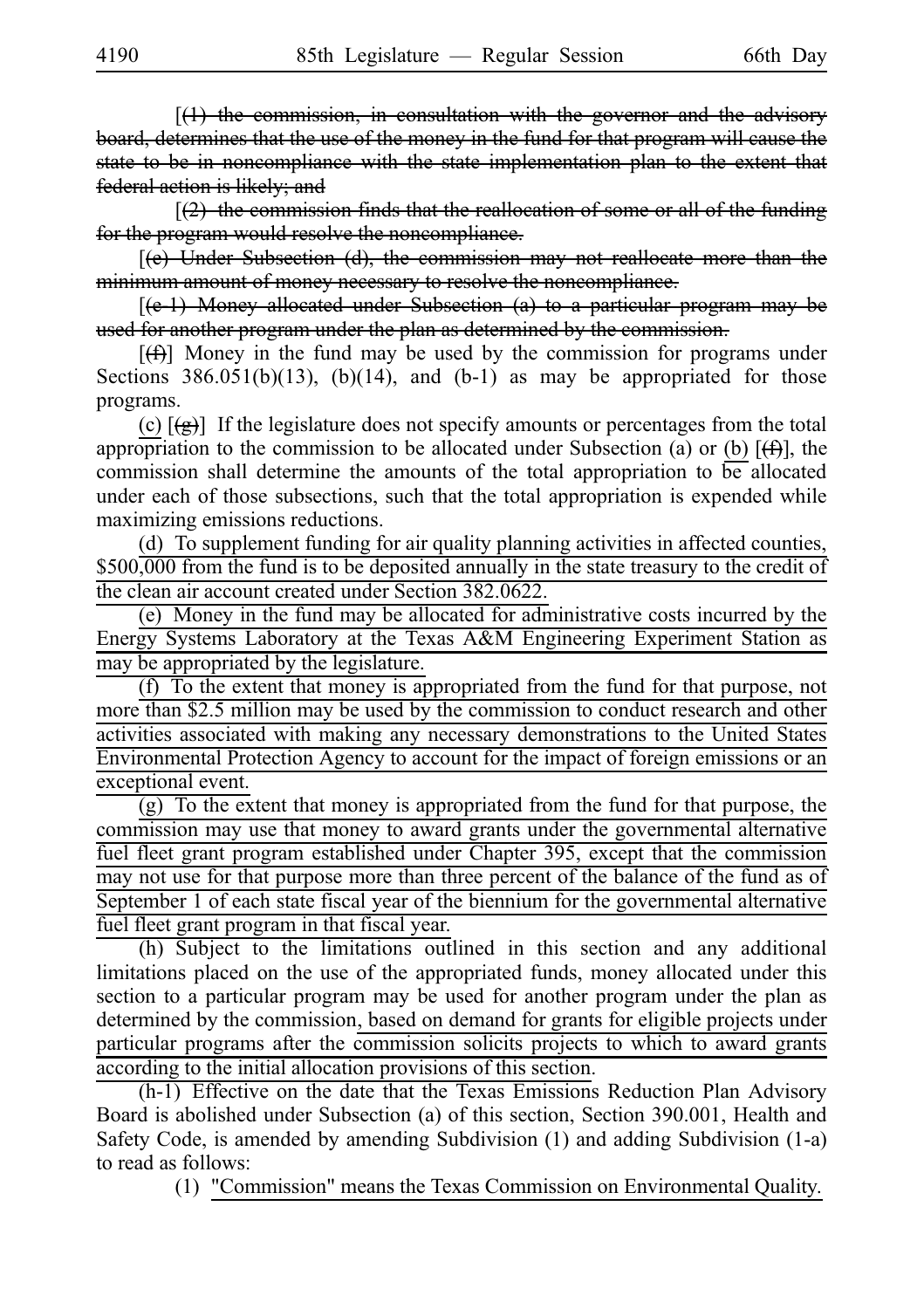(1-a) "Diesel exhaust" means one or more of the air pollutants emitted from an engine by the combustion of diesel fuel, including particulate matter, nitrogen oxides, volatile organic compounds, air toxics, and carbon monoxide.

(h-2) Effective on the date that the Texas Emissions Reduction Plan Advisory Board is abolished under Subsection (a) of this section, Section 390.002(b), Health and Safety Code, is amended to read as follows:

(b) Projects that may be considered for a grant under the program include:

(1) diesel oxidation catalysts for school buses built before 1994;

(2) diesel particulate filters for school buses built from 1994 to 1998;

(3) the purchase and use of emission-reducing add-on equipment for school buses, including devices that reduce crankcase emissions;

(4) the use of qualifying fuel;  $[\text{and}]$ 

 $(5)$  other technologies that the commission finds will bring about significant emissions reductions; and

(6) replacement of a pre-2007 model year school bus.

(i) Effective on the date that the Texas Emissions Reduction Plan Advisory Board is abolished under Subsection (a) of this section, Section 390.004, Health and Safety Code, is amended by adding Subsections (c) and (d) to read as follows:

(c) A school bus proposed for replacement must:

(1) be of model year 2006 or earlier;

 $(2)$  have been owned and operated by the applicant for at least the two years before submission of the grant application;

 $(3)$  be in good operational condition; and

 $(4)$  be currently used on a regular, daily route to and from a school.

(d)  $\overline{A}$  school bus proposed for purchase to replace a pre-2007 model year school bus must be of the current model year or the year before the current model year at the time of submission of the grant application.

 $(i-1)$  Effective on the date that the Texas Emissions Reduction Plan Advisory Board is abolished under Subsection (a) of this section, Section 390.005, Health and Safety Code, is amended to read as follows:

Sec. 390.005. RESTRICTION ON USE OF GRANT. (a) A recipient of a grant under this chapter shall use the grant to pay the incremental costs of the project for which the grant is made, which may include the reasonable and necessary expenses incurred for the labor needed to install emissions-reducing equipment. The recipient may not use the grant to pay the recipient's administrative expenses.

(b) A school bus acquired to replace an existing school bus must be purchased and the grant recipient must agree to own and operate the school bus on a regular, daily route to and from a school for at least five years after a start date established by the commission, based on the date the commission accepts documentation of the permanent destruction or permanent removal of the school bus being replaced.

 $(c)$  A school bus replaced under this program must be rendered permanently inoperable by crushing the bus, by making a hole in the engine block and permanently destroying the frame of the bus, or by another method approved by the commission, or be permanently removed from operation in this state. The commission shall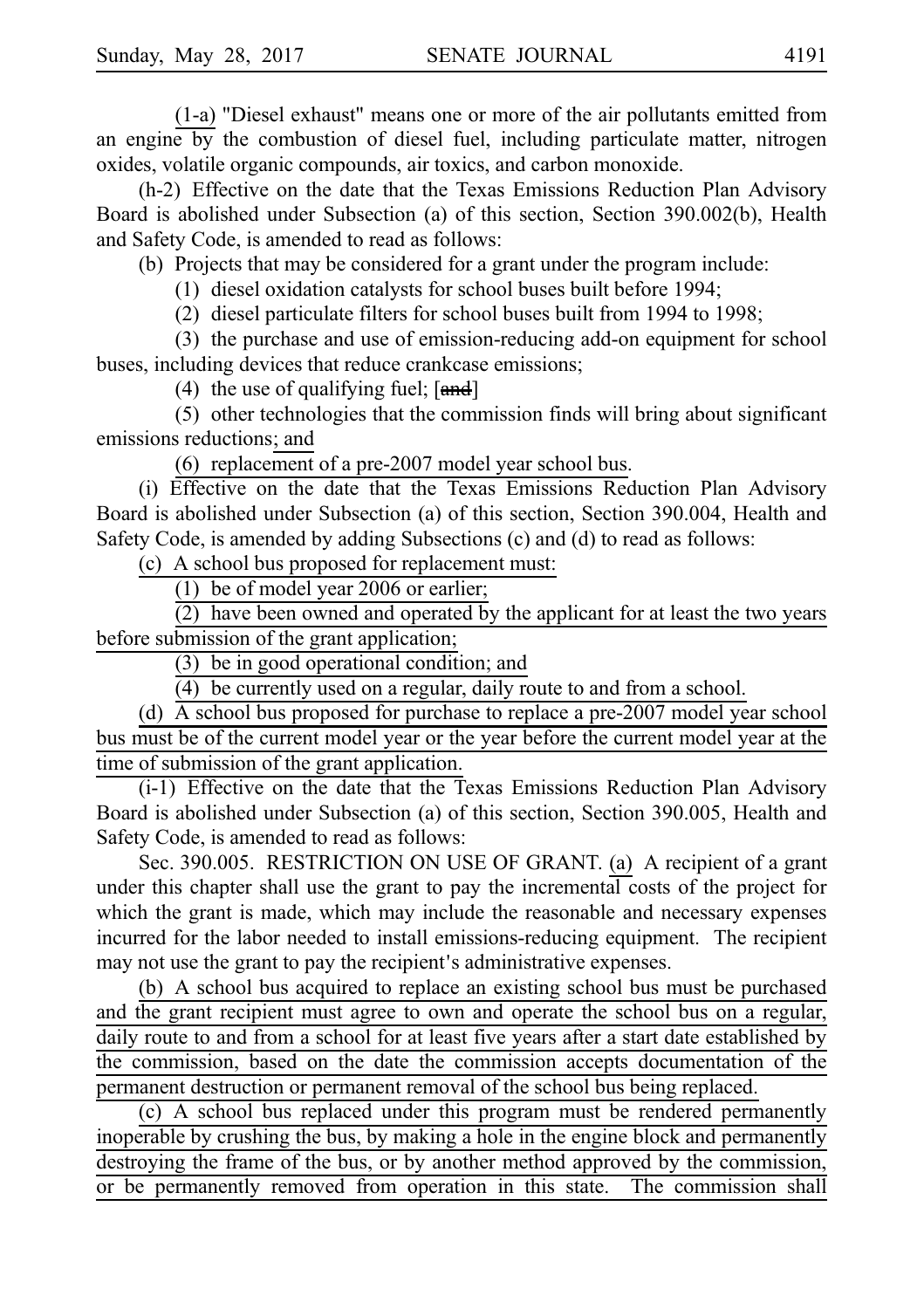establish criteria for ensuring the permanent destruction or permanent removal of the engine or bus. The commission shall enforce the destruction and removal requirements.

 $(d)$  In this section, "permanent removal" means the permanent export of a school bus or the engine of a school bus to a destination outside of the United States, Canada, or the United Mexican States.

 $(i-2)$  Effective on the date that the Texas Emissions Reduction Plan Advisory Board is abolished under Subsection (a) of this section, Section 390.006, Health and Safety Code, is amended to read as follows:

Sec. 390.006. EXPIRATION. This chapter expires on the last day of the state fiscal biennium during which the commission publishes in the Texas Register the notice required by Section 382.037 [August 31, 2019].

(j) Effective on the date that the Texas Emissions Reduction Plan Advisory Board is abolished under Subsection (a) of this section, Section 391.002(b), Health and Safety Code, is amended to read as follows:

(b) Projects that may be considered for a grant under the program include:

 $(1)$  advanced clean energy projects, as defined by Section 382.003;

 $(2)$  new technology projects that reduce emissions of regulated pollutants from stationary [point] sources;

 $(3)$  new technology projects that reduce emissions from upstream and midstream oil and gas production, completions, gathering, storage, processing, and transmission activities through:

 $(A)$  the replacement, repower, or retrofit of stationary compressor engines;

(B) the installation of systems to reduce or eliminate the loss of gas, flaring of gas, or burning of gas using other combustion control devices; or

 $(C)$  the installation of systems that reduce flaring emissions and other site emissions by capturing waste heat to generate electricity solely for on-site service; and

(4)  $\left[\frac{1}{2}\right]$  electricity storage projects related to renewable energy, including projects to store electricity produced from wind and solar generation that provide efficient means of making the stored energy available during periods of peak energy use.

(j-1) Effective on the date that the Texas Emissions Reduction Plan Advisory Board is abolished under Subsection (a) of this section, Section 391.102(f), Health and Safety Code, is amended to read as follows:

(f) In reviewing a grant application under this chapter  $[eeo-$ eordinating interagency application review procedures], the commission may [shall]:

 $(1)$  solicit review and comments from:

- $(A)$  the comptroller to assess:
	- $(i)$  the financial stability of the applicant;
	- (ii) the economic benefits and job creation potential associated with

the project; and

(iii) any other information related to the duties of that office;

- (B) the Public Utility Commission of Texas to assess:
	- $(i)$  the reliability of the proposed technology;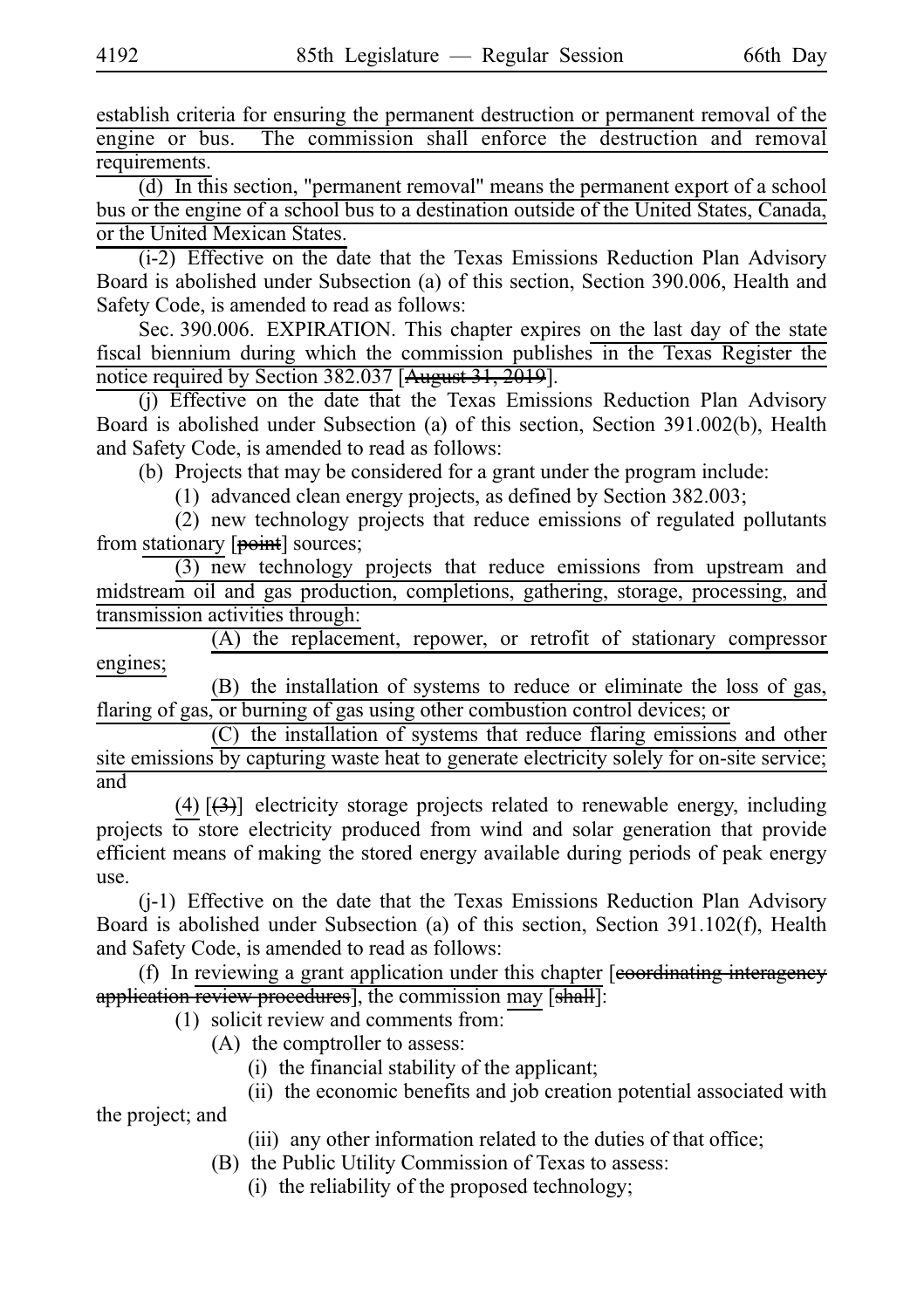and

(ii) the feasibility and cost-effectiveness of electric transmission associated with the project; and

> (iii) any other information related to the duties of that agency; and (C) the Railroad Commission of Texas to assess:

(i) the availability and cost of the fuel involved with the project;

(ii) any other information related to the duties of that agency; and

(2) consider the comments received under Subdivision (1) in the commission's grant award decision process[; and

[(3) as part of the report required by Section 391.104, justify awards made to projects that have been negatively reviewed by agencies under Subdivision (1)].

(j-2) Effective on the date that the Texas Emissions Reduction Plan Advisory Board is abolished under Subsection (a) of this section, Section 391.104, Health and Safety Code, is amended to read as follows:

Sec. 391.104. REPORTING REQUIREMENTS. The commission [annually] shall include in the biennial plan report required by Section 386.057(b) information [prepare a report] that summarizes the applications received and grants awarded in the preceding biennium [year]. Preparation of the information for the report may [must] include the participation of any [the] state agency [agencies] involved in the review of applications under Section 391.102, if the commission determines participation of the agency is needed.

(k) Effective on the date that the Texas Emissions Reduction Plan Advisory Board is abolished under Subsection (a) of this section, Section 391.205(a), Health and Safety Code, is amended to read as follows:

(a) Except as provided by Subsection  $(c)$ , in awarding grants under this chapter the commission shall give preference to projects that:

(1) involve the transport, use, recovery for use, or prevention of the loss of natural resources originating or produced in this state;

(2) contain an energy efficiency component;  $[**or**]$ 

(3) include the use of solar, wind, or other renewable energy sources; or

(4) recover waste heat from the combustion of natural resources and use the heat to generate electricity.

 $(k-1)$  Effective on the date that the Texas Emissions Reduction Plan Advisory Board is abolished under Subsection (a) of this section, Section 391.304, Health and Safety Code, is amended to read as follows:

Sec. 391.304. EXPIRATION. This chapter expires on the last day of the state fiscal biennium during which the commission publishes in the Texas Register the notice required by Section 382.037 [August 31, 2019].

 $(k-2)$  Effective on the date that the Texas Emissions Reduction Plan Advisory Board is abolished under Subsection (a) of this section, Section 392.001(1), Health and Safety Code, is amended to read as follows:

(1) "Alternative fuel" means a fuel other than gasoline or diesel fuel, including electricity, compressed natural gas, liquefied [liquified] natural gas, hydrogen, propane, or a mixture of fuels containing at least 85 percent methanol by volume.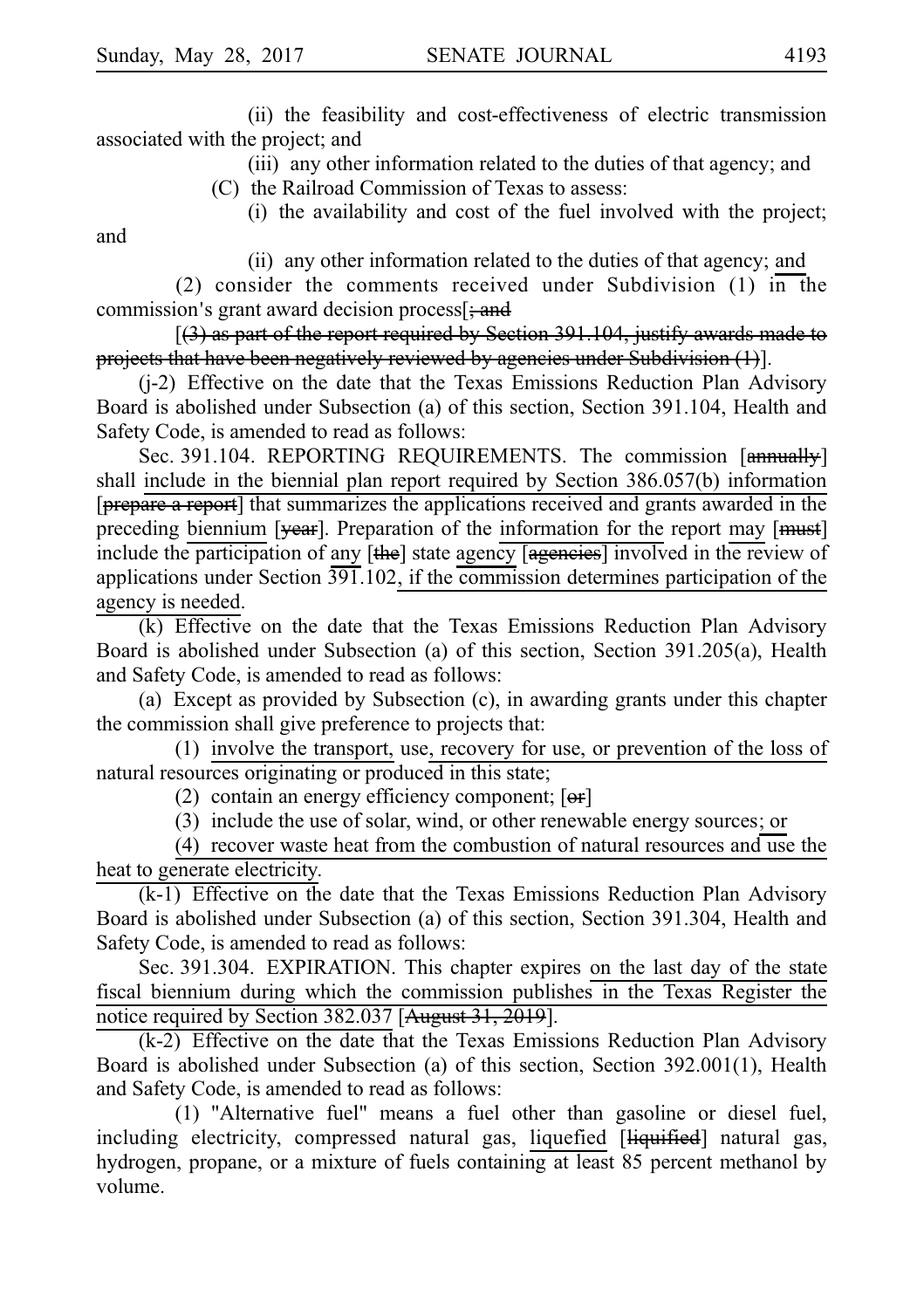(1) Effective on the date that the Texas Emissions Reduction Plan Advisory Board is abolished under Subsection (a) of this section, Sections 392.002(b) and (c), Health and Safety Code, are amended to read as follows:

(b) An entity that places 10  $[20]$  or more qualifying vehicles in service for use entirely in this state during a calendar year is eligible to participate in the program.

(c) Notwithstanding Subsection (b), an entity that submits a grant application for 10 [20] or more qualifying vehicles is eligible to participate in the program even if the commission denies approval for one or more of the vehicles during the application process.

 $(l-1)$  Effective on the date that the Texas Emissions Reduction Plan Advisory Board is abolished under Subsection (a) of this section, Section 392.003(a), Health and Safety Code, is amended to read as follows:

(a) A vehicle is a qualifying vehicle that may be considered for a grant under the program if during the eligibility period established by the commission [ealendar year] the entity purchases a new on-road vehicle that:

 $(1)$  is certified to the appropriate current federal emissions standards as determined by the commission;

 $(2)$  replaces a diesel-powered on-road vehicle of the same weight classification and use; and

 $(3)$  is a hybrid vehicle or fueled by an alternative fuel.

 $(1-2)$  Effective on the date that the Texas Emissions Reduction Plan Advisory Board is abolished under Subsection (a) of this section, Section 392.004(d), Health and Safety Code, is amended to read as follows:

(d) The commission shall minimize, to the maximum extent possible, the amount of paperwork required for an application. [An applicant may be required to submit a photograph or other documentation of a vehicle identification number, registration information, inspection information, tire condition, or engine block identification only if the photograph or documentation is requested by the commission after the commission has decided to award a grant to the applicant under this chapter.]

(m) Effective on the date that the Texas Emissions Reduction Plan Advisory Board is abolished under Subsection (a) of this section, Section 392.005, Health and Safety Code, is amended by amending Subsections (c) and (i) and adding Subsection (c-1) to read as follows:

 $(c)$  As a condition of receiving a grant, the qualifying vehicle must be continuously owned, registered, and operated in the state by the grant recipient until the earlier of the fifth anniversary of the activity start date established by the commission [the date of reimbursement of the grant-funded expenses] or [until] the date the vehicle has been in operation for 400,000 miles after the activity start date established by the commission [of reimbursement]. Not less than  $\overline{75}$  percent of the annual use of the qualifying vehicle, either mileage or fuel use as determined by the commission, must occur in the state.

 $(c-1)$  For purposes of Subsection  $(c)$ , the commission shall establish the activity start date based on the date the commission accepts verification of the disposition of the vehicle being replaced.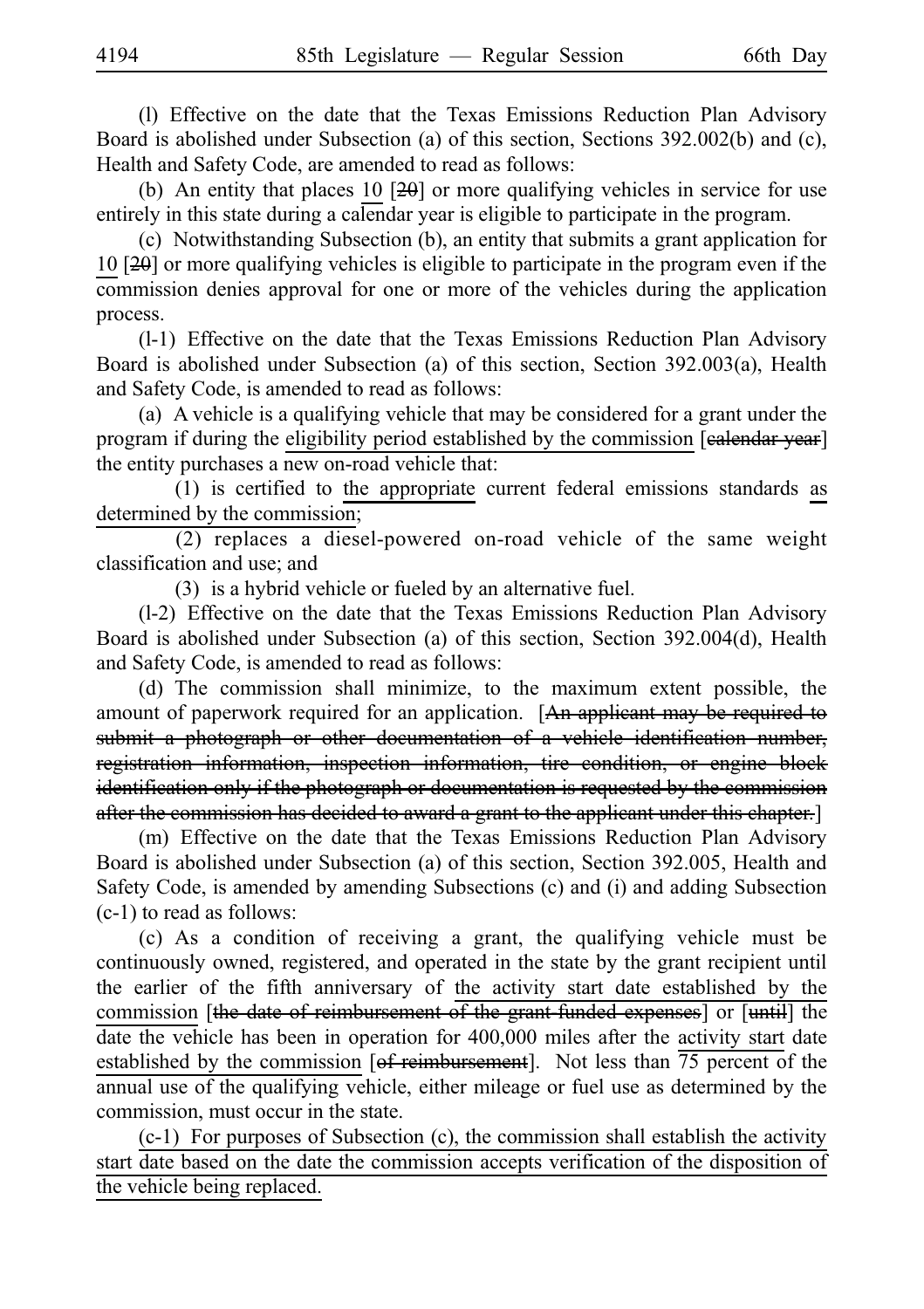(i) The executive director may  $[sh]$  waive the requirements of Subsection (b)(2)(A) on a finding of good cause, which may include a waiver for short lapses in registration or operation attributable to economic conditions, seasonal work, or other circumstances.

(m-1) Effective on the date that the Texas Emissions Reduction Plan Advisory Board is abolished under Subsection (a) of this section, Section 392.008, Health and Safety Code, is amended to read as follows:

Sec. 392.008. EXPIRATION. This chapter expires on the last day of the state fiscal biennium during which the commission publishes in the Texas Register the notice required by Section 382.037 [August 31, 2017].

 $(m-2)$  Effective on the date that the Texas Emissions Reduction Plan Advisory Board is abolished under Subsection (a) of this section, Section 393.001, Health and Safety Code, is amended by amending Subdivision (1) and adding Subdivision (1-a) to read as follows:

(1) "Alternative fuel" means a fuel other than gasoline or diesel fuel, other than biodiesel fuel, including electricity, compressed natural gas, liquefied [liquified] natural gas, hydrogen, propane, or a mixture of fuels containing at least 85 percent methanol by volume.

 $(1-a)$  "Clean transportation zone" means:

 $(A)$  counties containing or intersected by a portion of an interstate highway connecting the cities of Houston, San Antonio, Dallas, and Fort Worth;

(B) counties located within the area bounded by the interstate highways described by Paragraph (A);

 $(C)$  counties containing or intersected by a portion of:

(i) an interstate highway connecting San Antonio to Corpus Christi or Laredo;

(ii) the most direct route using highways in the state highway system connecting Corpus Christi and Laredo; or

(iii) a highway corridor connecting Corpus Christi and Houston;

(D) counties located within the area bounded by the highways described by Paragraph (C);

 $(E)$  counties in this state all or part of which are included in a nonattainment area designated under Section 107(d) of the federal Clean Air Act (42 U.S.C. Section 7407); and

 $(F)$  counties designated as affected counties under Section 386.001.

(n) Effective on the date that the Texas Emissions Reduction Plan Advisory Board is abolished under Subsection (a) of this section, Section 393.002, Health and Safety Code, is amended to read as follows:

Sec. 393.002. PROGRAM. (a) The commission shall establish and administer the Texas alternative fueling facilities program to provide fueling facilities for alternative fuel in the clean transportation zone [nonattainment areas]. Under the program, the commission shall provide a grant for each eligible facility to offset the cost of those facilities.

(b) An entity that constructs or  $\left[\frac{1}{2}\right]$  reconstructs  $\left[\frac{1}{2}, \frac{1}{2}\right]$  an alternative fueling facility is eligible to participate in the program.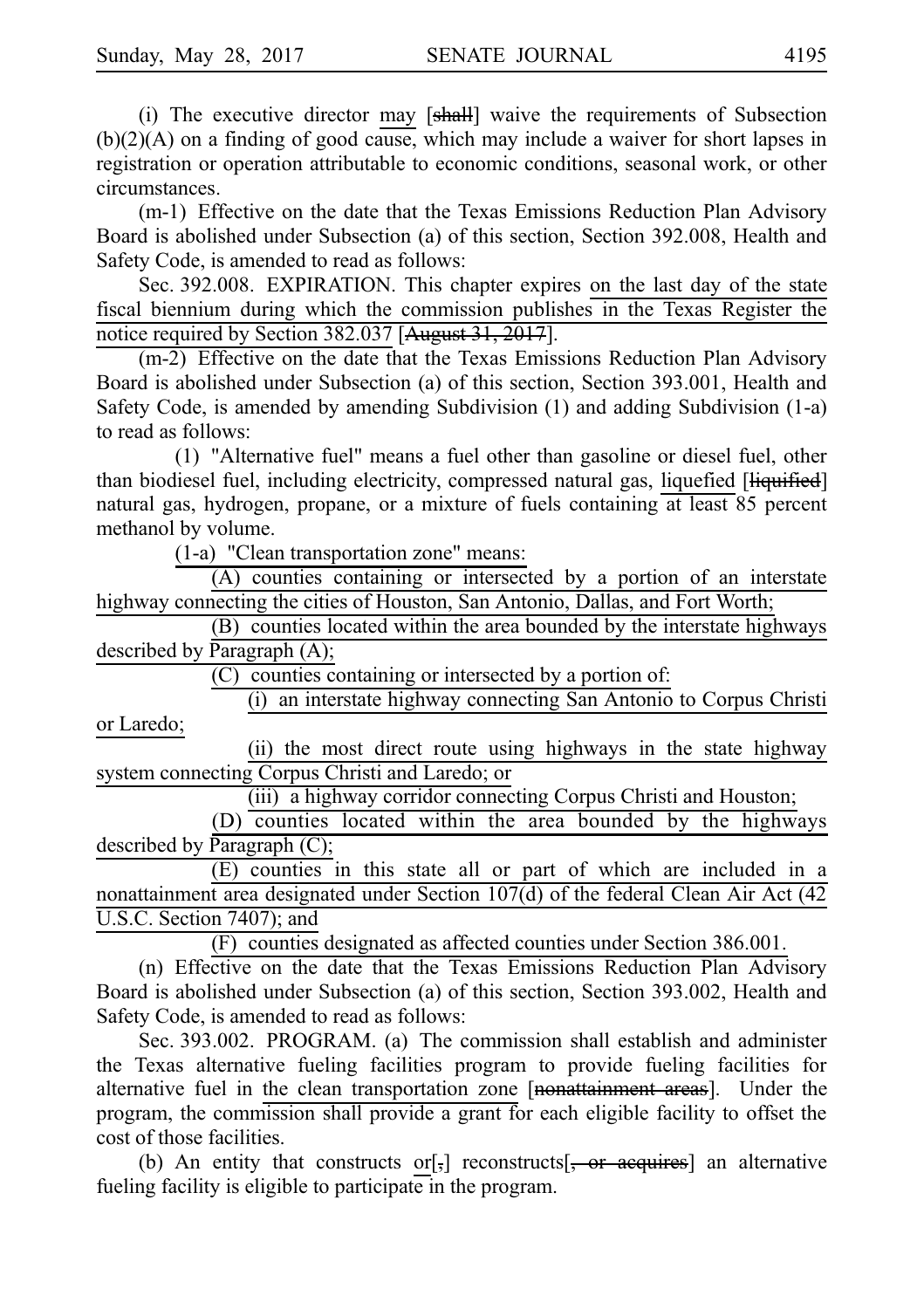(c) To ensure that alternative fuel vehicles have access to fuel and to build the foundation for a self-sustaining market for alternative fuels in Texas, the commission shall provide for strategically placed fueling facilities in the clean transportation zone to enable an alternative fuel vehicle to travel in those areas relying solely on the alternative fuel.

 $(d)$  The commission shall maintain a listing to be made available to the public online of all vehicle fueling facilities that have received grant funding, including location and hours of operation.

 $(n-1)$  Effective on the date that the Texas Emissions Reduction Plan Advisory Board is abolished under Subsection (a) of this section, Section 393.003, Health and Safety Code, is amended by amending Subsections (a) and (b) and adding Subsections (d) and (e) to read as follows:

(a) An entity operating in this state that constructs or[ $,$ ] reconstructs[ $, -$ or acquires] a facility to [store, compress, or] dispense alternative fuels may apply for and receive a grant under the program.

(b) The commission may [adopt guidelines to] allow a regional planning commission, council of governments, or similar regional planning agency created under Chapter 391, Local Government Code, or a private nonprofit organization to apply for and receive a grant to improve the ability of the program to achieve its goals.

(d) An application for a grant under the program must include a certification that the applicant complies with laws, rules, guidelines, and requirements applicable to taxation of fuel provided by the applicant at each fueling facility owned or operated by the applicant. The commission may terminate a grant awarded under this section without further obligation to the grant recipient if the commission determines that the recipient did not comply with a law, rule, guideline, or requirement described by this subsection. This subsection does not create a cause of action to contest an application or award of a grant.

(e) The commission shall disburse grants under the program through a competitive application selection process to offset a portion of the eligible costs.

(n-2) Effective on the date that the Texas Emissions Reduction Plan Advisory Board is abolished under Subsection (a) of this section, Section 393.004, Health and Safety Code, is amended to read as follows:

Sec. 393.004. ELIGIBILITY OF FACILITIES FOR GRANTS. (a) In addition to the requirements of this chapter, the commission shall establish additional eligibility and prioritization criteria as needed to implement the program [The commission by rule shall establish criteria for prioritizing facilities eligible to receive grants under this chapter. The commission shall review and revise the criteria as appropriate].

(b) The prioritization criteria established under Subsection (a) must provide that, for each grant round, the commission may not award a grant to an entity that does not [To be eligible for a grant under the program, the entity receiving the grant must] agree to make the alternative fueling facility accessible and available to the public [persons not associated with the entity] at times designated by the grant contract until each eligible entity that does agree to those terms has been awarded a grant [agreement].

(c) The commission may not award more than one grant for each facility.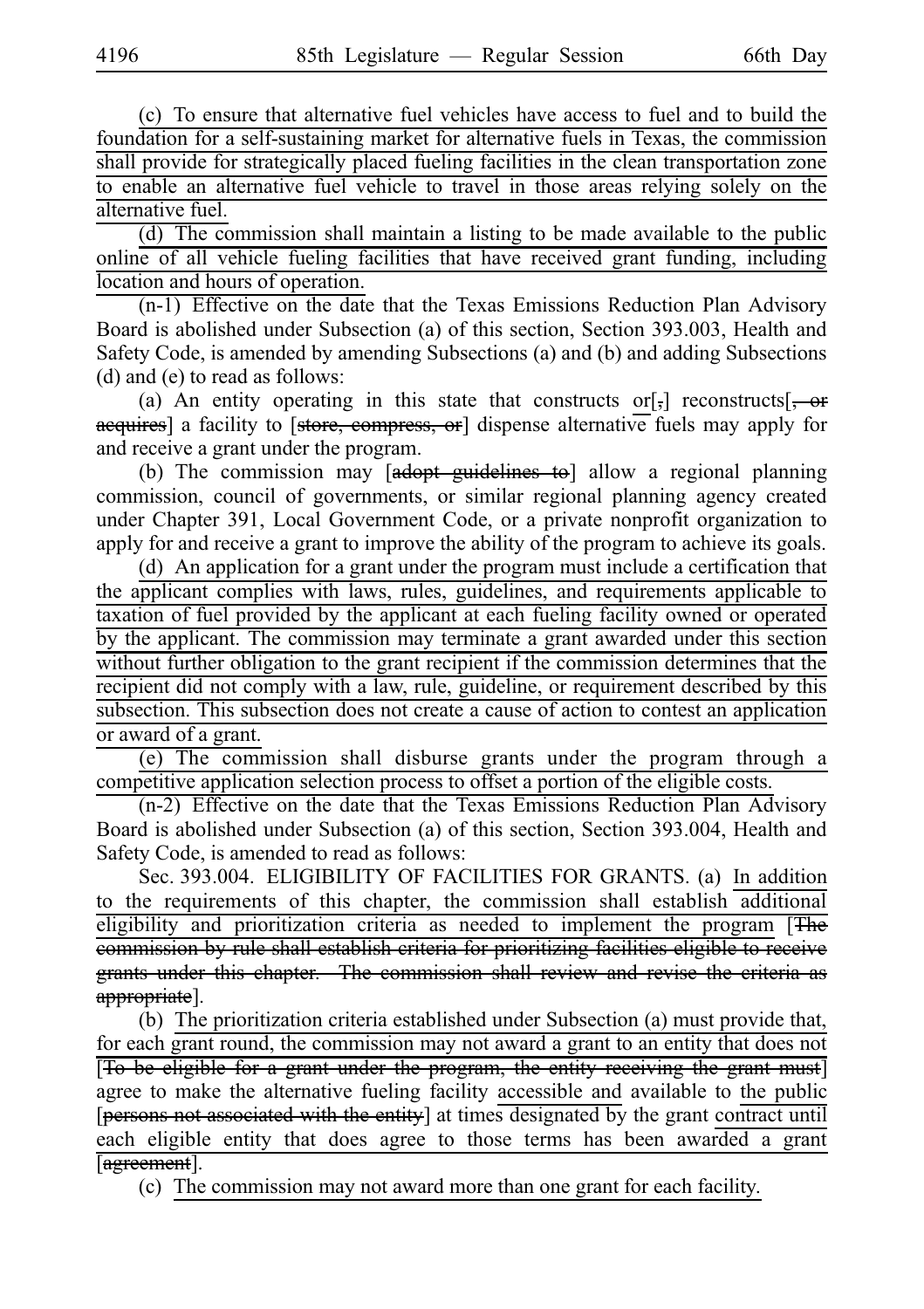|     |  |  |  |  | (d) The commission may give preference to or otherwise limit grant selections |  |  |  |  |  |
|-----|--|--|--|--|-------------------------------------------------------------------------------|--|--|--|--|--|
| to: |  |  |  |  |                                                                               |  |  |  |  |  |

 $(1)$  fueling facilities providing specific types of alternative fuels;

 $(2)$  fueling facilities in a specified area or location; and

 $(3)$  fueling facilities meeting other specified prioritization criteria established by the commission.

(e) For fueling facilities to provide natural gas, the commission shall give preference to:

(1) facilities providing both liquefied natural gas and compressed natural gas at a single location;

 $(2)$  facilities located not more than one mile from an interstate highway system;

(3) facilities located in the area in and between the Houston, San Antonio, and Dallas-Fort Worth areas; and

(4) facilities located in the area in and between the Corpus Christi, Laredo, and San Antonio areas [A recipient of a grant under this chapter is not eligible to receive a second grant under this chapter for the same facility].

(o) Effective on the date that the Texas Emissions Reduction Plan Advisory Board is abolished under Subsection (a) of this section, Section 393.005, Health and Safety Code, is amended to read as follows:

Sec. 393.005. RESTRICTION ON USE OF GRANT. (a) A recipient of a grant under this chapter shall use the grant only to pay the costs of the facility for which the grant is made. The recipient may not use the grant to pay the recipient's:

 $(1)$  administrative expenses;

 $\overline{(2)}$  expenses for the purchase of land or an interest in land; or

 $(3)$  expenses for equipment or facility improvements that are not directly related to the delivery, storage, compression, or dispensing of the alternative fuel at the facility.

 $(b)$  Each grant must be awarded using a contract that requires the recipient to meet operational, maintenance, and reporting requirements as specified by the commission.

 $(0-1)$  Effective on the date that the Texas Emissions Reduction Plan Advisory Board is abolished under Subsection (a) of this section, Section 393.006, Health and Safety Code, is amended to read as follows:

Sec. 393.006. AMOUNT OF GRANT. (a) Grants awarded under this chapter for a facility to provide alternative fuels other than natural gas may not exceed [For each eligible facility for which a recipient is awarded a grant under the program, the commission shall award the grant in an amount equal to] the lesser of:

 $(1)$  50 percent of the sum of the actual eligible costs incurred by the grant recipient within deadlines established by the commission [to construct, reconstruct, or acquire the facility]; or

 $(2)$  \$600,000.

(b) Grants awarded under this chapter for a facility to provide natural gas may not exceed:

 $(1)$  \$400,000 for a compressed natural gas facility;

 $(2)$  \$400,000 for a liquefied natural gas facility; or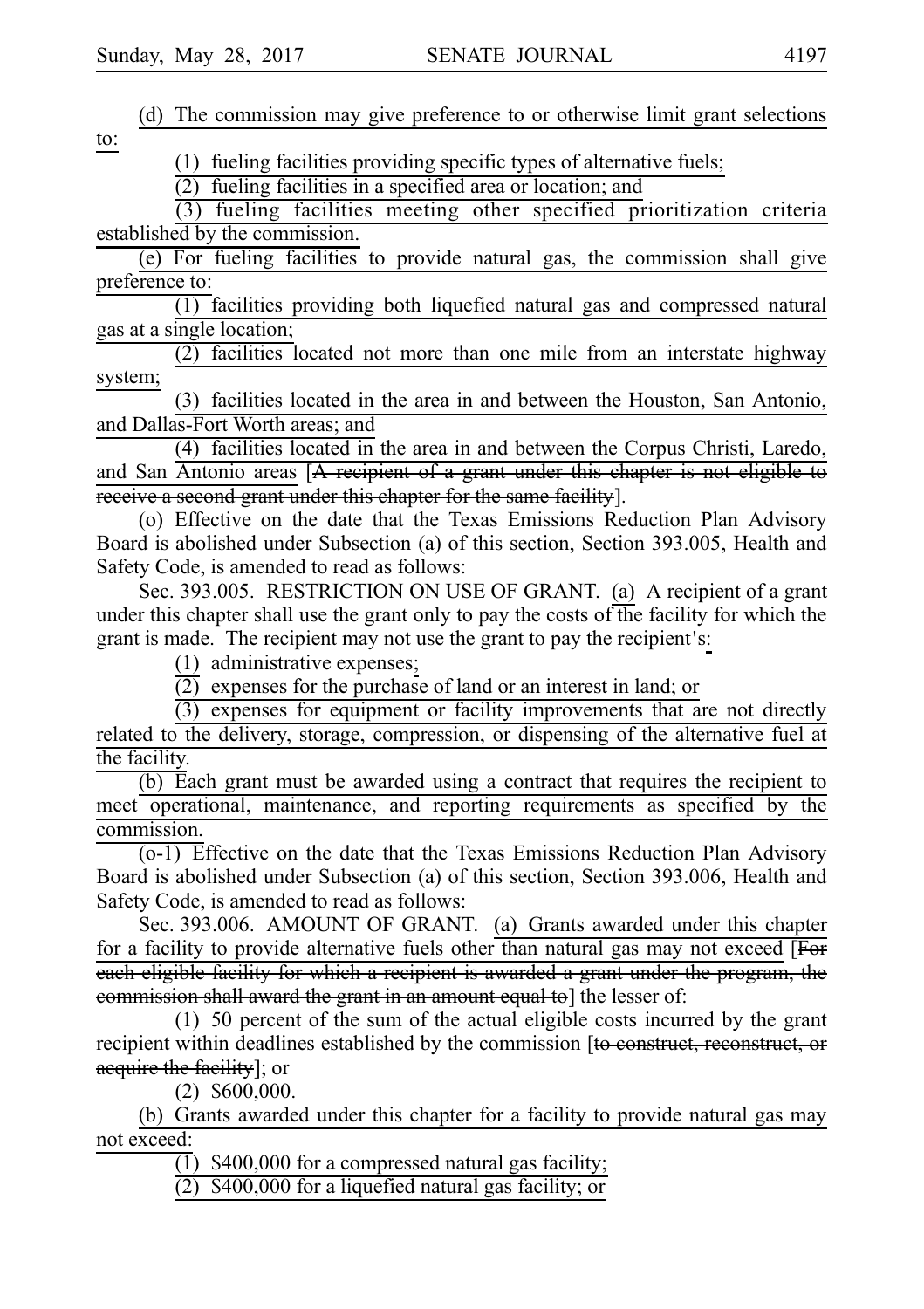$(3)$  \$600,000 for a facility providing both liquefied and compressed natural gas.

(o-2) Effective on the date that the Texas Emissions Reduction Plan Advisory Board is abolished under Subsection (a) of this section, Section 393.007, Health and Safety Code, is amended to read as follows:

Sec. 393.007. EXPIRATION. This chapter expires on the last day of the state fiscal biennium during which the commission publishes in the Texas Register the notice required by Section 382.037 [August 31, 2018].

 $(p)$  Effective on the date that the Texas Emissions Reduction Plan Advisory Board is abolished under Subsection (a) of this section, Section 394.001, Health and Safety Code, is amended by amending Subdivisions (1), (4), (5), and (8) and adding Subdivisions (1-a) and (7-a) to read as follows:

 $(1)$  "Certified" includes:

 $(A)$  new vehicle or new engine certification by the United States Environmental Protection Agency; or

(B) certification or approval by the United States Environmental Protection Agency of a system to convert a vehicle or engine to operate on an alternative fuel and a demonstration by the emissions data used to certify or approve the vehicle or engine, if the commission determines the testing used to obtain the emissions data is consistent with the testing required for approval of an alternative fuel conversion system for new and relatively new vehicles or engines under 40 C.F.R. Part 85 ["Advisory board" means the Texas Emissions Reduction Advisory Board].

(1-a) "Clean transportation zone" has the meaning assigned by Section 393.001.

(4) "Heavy-duty motor vehicle" means a motor vehicle that  $[\overline{\text{with}}]$ :

(A) has a gross vehicle weight rating of more than  $8,500$  pounds; and

(B) is certified to or has an engine certified to the United States Environmental Protection Agency's emissions standards for heavy-duty vehicles or engines.

(5) "Incremental cost" has the meaning assigned by Section  $386.001$  [means the difference between the manufacturer's suggested retail price of a baseline vehicle, the documented dealer price of a baseline vehicle, cost to lease or otherwise commercially finance a baseline vehicle, cost to repower with a baseline engine, or other appropriate baseline cost established by the commission, and the actual cost of the natural gas vehicle purchase, lease, or other commercial financing, or repower].

 $(7-a)$  "Natural gas engine" means an engine that operates:

 $(A)$  solely on natural gas, including compressed natural gas, liquefied natural gas, or liquefied petroleum gas; or

(B) on a combination of diesel fuel and natural gas, including compressed natural gas, liquefied natural gas, or liquefied petroleum gas, and is capable of achieving at least 60 percent displacement of diesel fuel with natural gas.

 $(8)$  "Natural gas vehicle" means a motor vehicle that is powered by a natural gas engine [receives not less than 75 percent of its power from compressed or liquefied natural gas].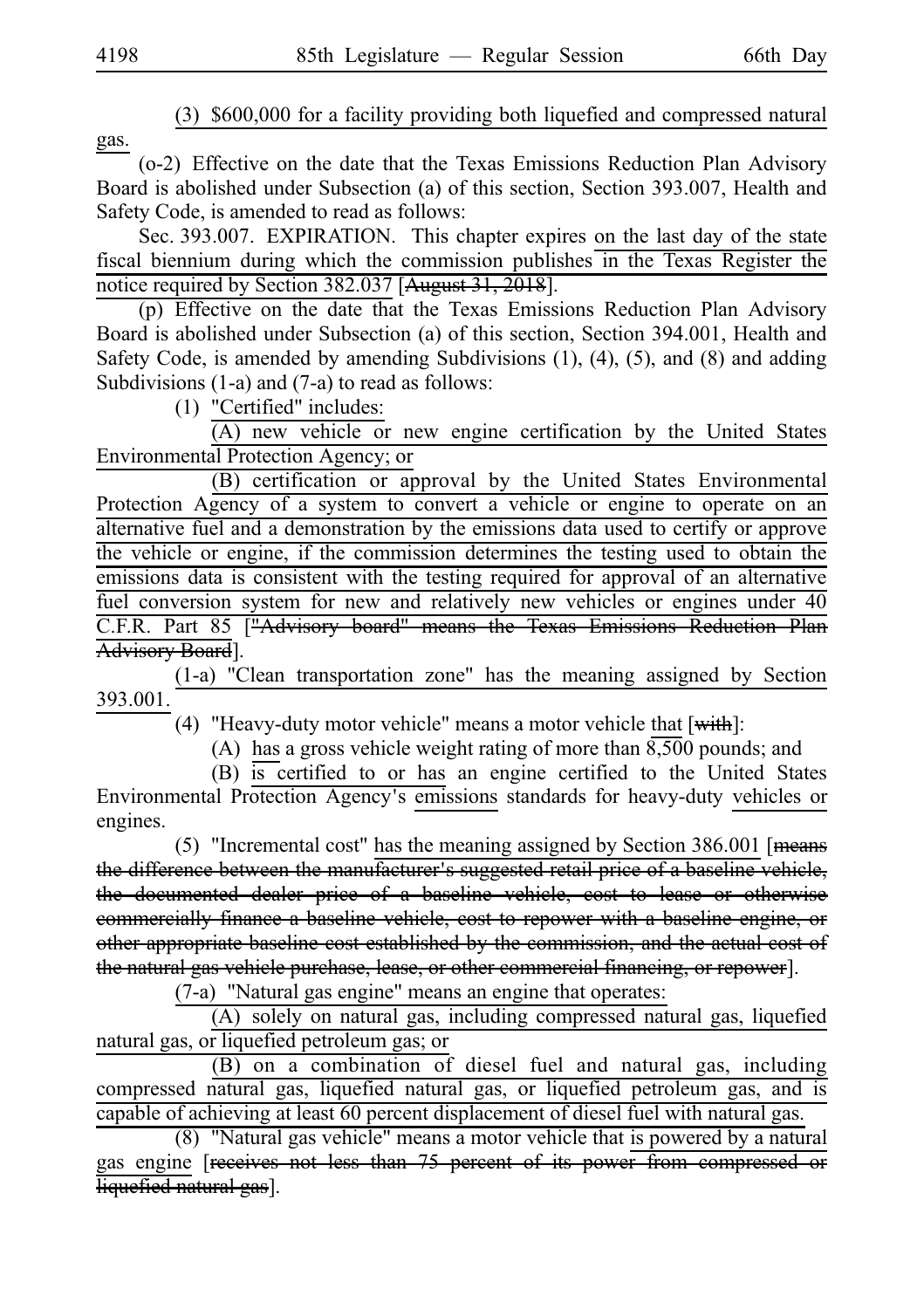$(p-1)$  Effective on the date that the Texas Emissions Reduction Plan Advisory Board is abolished under Subsection (a) of this section, Section 394.003(a), Health and Safety Code, is amended to read as follows:

(a) A vehicle is a qualifying vehicle that may be considered for a grant under the program if during the eligibility period established by the commission [ealendar year] the entity:

 $(1)$  purchased, leased, or otherwise commercially financed the vehicle as a new on-road heavy-duty or medium-duty motor vehicle that:

 $(A)$  is a natural gas vehicle;

(B) is certified to the appropriate current federal emissions standards as determined by the commission; and

(C) replaces an on-road heavy-duty or medium-duty motor vehicle of the same weight classification and use;  $[and]$ 

 $[(D)$  is powered by an engine certified to:

 $[(i)$  emit not more than 0.2 grams of nitrogen oxides per brake horsepower hour; or

[(ii) meet or exceed the United States Environmental Protection Agency's Bin 5 standard for light-duty engines when powering the vehicle; or

 $(2)$  repowered the on-road motor vehicle to a natural gas vehicle powered by a natural gas engine that[:

 $[(A)]$  is certified to the appropriate current federal emissions standards as determined by the commission  $\frac{1}{2}$  and

 $(\theta)$  is:

 $(i)$  a heavy duty engine that is certified to emit not more than  $0.2$ grams of nitrogen oxides per brake horsepower hour; or

[(ii) eertified to meet or exceed the United States Environmental Protection Agency's Bin 5 standard for light-duty engines when powering the vehicle].

 $(p-2)$  Effective on the date that the Texas Emissions Reduction Plan Advisory Board is abolished under Subsection (a) of this section, Section 394.005, Health and Safety Code, is amended by amending Subsections (a), (b), (c), (f), (g), and (i) and adding Subsection (c-1) to read as follows:

(a) The commission  $[by$  rule] shall establish criteria for prioritizing qualifying vehicles eligible to receive grants under this chapter. The commission shall review and revise the criteria as appropriate [after consultation with the advisory board].

(b) To be eligible for a grant under the program:

 $(1)$  the use of the qualifying vehicle must be projected to result in a reduction in emissions of nitrogen oxides of at least 25 percent as compared to the motor vehicle or engine being replaced, based on:

(A) the baseline emission level set by the commission under Subsection  $(g)$ ; and

(B) the certified emission rate of the new vehicle; and

 $(2)$  the qualifying vehicle must:

 $(A)$  replace a heavy-duty or medium-duty motor vehicle that: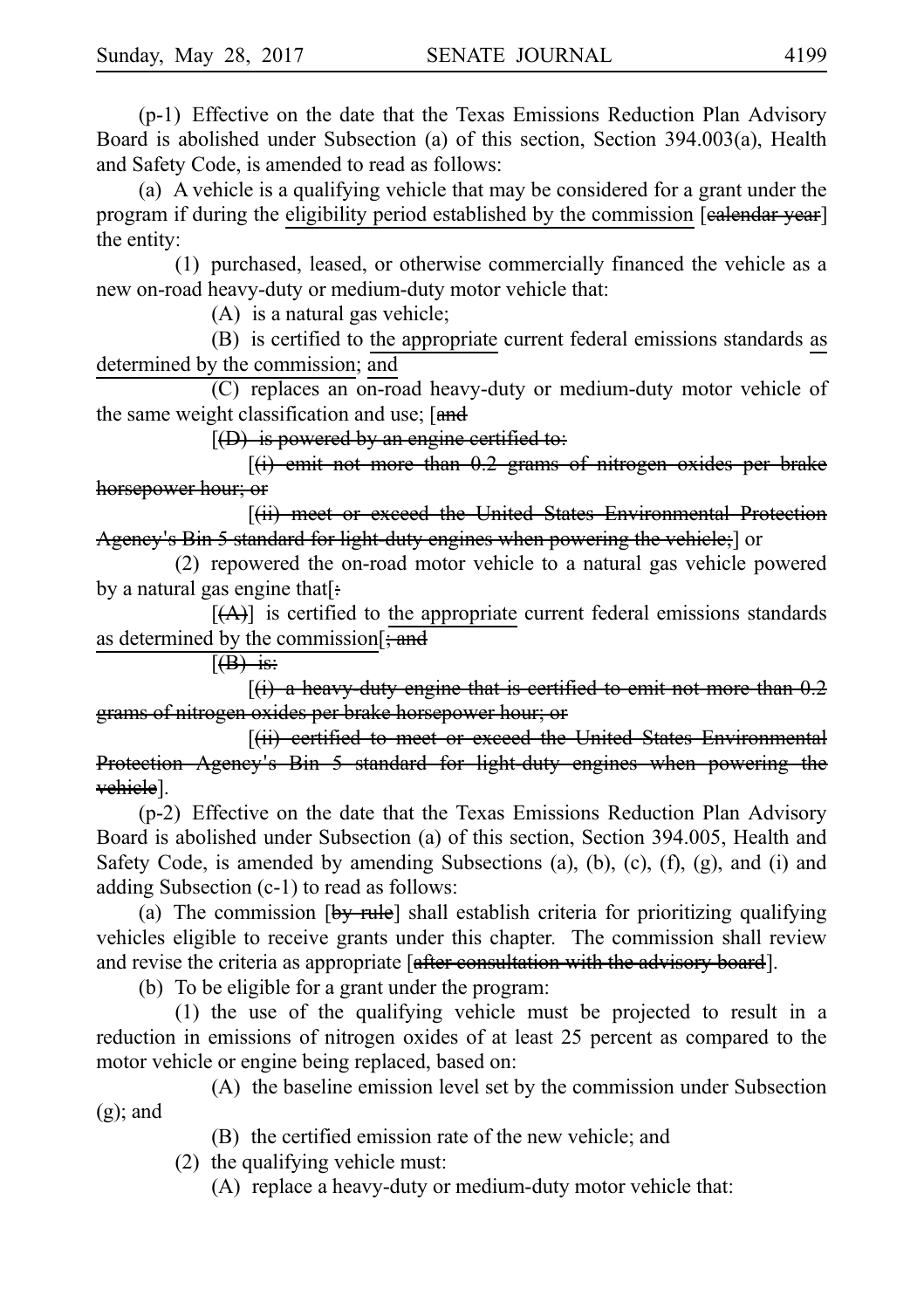(i) is an on-road vehicle that has been owned, leased, or otherwise commercially financed and registered and operated by the applicant in Texas for at least the two years immediately preceding the submission of a grant application;

(ii) satisfies any minimum average annual mileage or fuel usage requirements established by the commission;

(iii) satisfies any minimum percentage of annual usage requirements established by the commission; and

(iv) is in operating condition and has at least two years of remaining useful life, as determined in accordance with criteria established by the commission; [or]

 $(B)$  replace a heavy-duty or medium-duty motor vehicle that:

 $(i)$  is owned by the applicant;

 $(iii)$  is an on-road vehicle that has been:

(a) owned, leased, or otherwise commercially financed and operated in Texas as a fleet vehicle for at least the two years immediately preceding the submission of a grant application; and

(b) registered in a county located in the clean transportation zone for at least the two years immediately preceding the submission of a grant application; and

(iii) otherwise satisfies the mileage, usage, and useful life requirements established under Paragraph (A) as determined by documentation associated with the vehicle; or

(C) be a heavy-duty or medium-duty motor vehicle repowered with a natural gas engine that:

(i) is installed in an on-road vehicle that has been owned, leased, or otherwise commercially financed and registered and operated by the applicant in Texas for at least the two years immediately preceding the submission of a grant application;

(ii) satisfies any minimum average annual mileage or fuel usage requirements established by the commission;

(iii) satisfies any minimum percentage of annual usage requirements established by the commission; and

 $(iv)$  is installed in an on-road vehicle that, at the time of the vehicle's repowering, was in operating condition and had at least two years of remaining useful life, as determined in accordance with criteria established by the commission.

(c) As a condition of receiving a grant, the qualifying vehicle must be continuously owned, leased, or otherwise commercially financed and registered and operated in the state by the grant recipient until the earlier of the fourth anniversary of the activity start date established by the commission [the date of reimbursement of the grant-funded expenses] or [until] the date the vehicle has been in operation for  $400,000$  miles after the activity start date established by the commission [ $\theta$ f reimbursement]. Not less than 75 percent of the annual use of the qualifying vehicle, either mileage or fuel use as determined by the commission, must occur in the clean transportation zone[: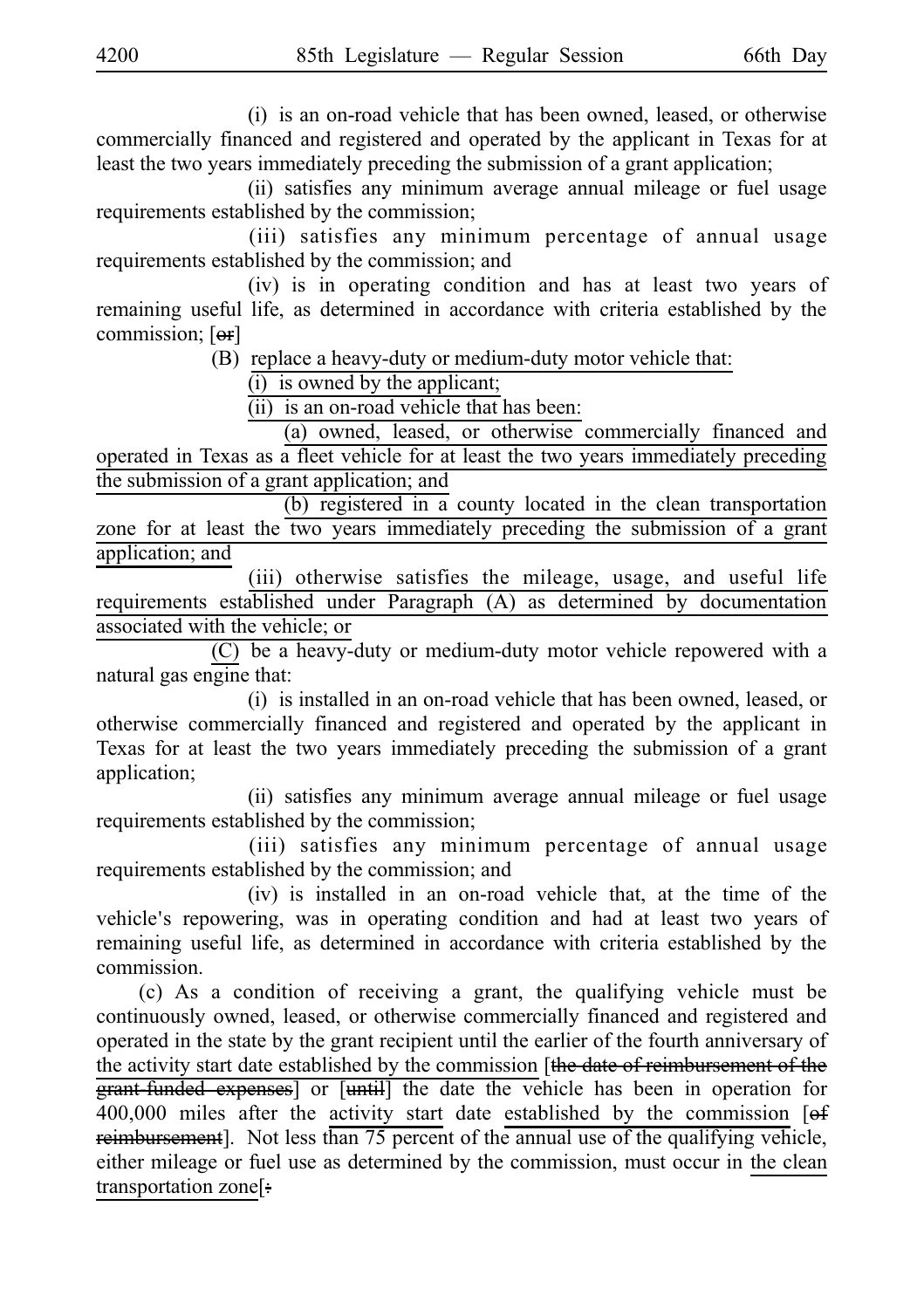$[(1)$  the counties any part of which are included in the area described by Section 394.010(a); or

 $(2)$  counties designated as nonattainment areas within the meaning Section 107(d) of the federal Clean Air Act (42 U.S.C. Section 7407)].

 $(c-1)$  For purposes of Subsection  $(c)$ , the commission shall establish the activity start date based on the date the commission accepts verification of the disposition of the vehicle or engine.

 $(f)$  A heavy-duty or medium-duty motor vehicle replaced under this program must be rendered permanently inoperable by crushing the vehicle, by making a hole in the engine block and permanently destroying the frame of the vehicle, or by another method approved by the commission, or be [that] permanently removed [removes the vehicle] from operation in this state. The commission shall establish criteria for ensuring the permanent destruction or permanent removal of the engine or vehicle. The commission shall enforce the destruction and removal requirements. For purposes of this subsection, "permanent removal" means the permanent export of the vehicle or engine to a destination outside of the United States, Canada, or the United Mexican States.

 $(g)$  The commission shall establish baseline emission levels for emissions of nitrogen oxides for on-road heavy-duty or medium-duty motor vehicles being replaced or repowered by using the emission certification for the engine or vehicle being replaced. The commission may consider deterioration of the emission performance of the engine of the vehicle being replaced in establishing the baseline emission level. The commission may consider and establish baseline emission rates for additional pollutants of concern[, as determined by the commission  $\dots$ .

(i) The executive director may [shall] waive the requirements of Subsection  $(b)(2)(A)(i)$  or  $(B)(ii)$  on a finding of good cause, which may include short lapses in registration or operation due to economic conditions, seasonal work, or other circumstances.

(q) Effective on the date that the Texas Emissions Reduction Plan Advisory Board is abolished under Subsection (a) of this section, Section 394.006, Health and Safety Code, is amended to read as follows:

Sec. 394.006. RESTRICTION ON USE OF GRANT. A recipient of a grant under this chapter shall use the grant to pay the incremental costs of the replacement or vehicle repower for which the grant is made, which may include a portion of the initial cost of the natural gas vehicle or natural gas engine, including the cost of the natural gas fuel system and installation [and the reasonable and necessary expenses incurred for the labor needed to install emissions reducing equipment]. The recipient may not use the grant to pay the recipient's administrative expenses.

 $(q-1)$  Effective on the date that the Texas Emissions Reduction Plan Advisory Board is abolished under Subsection (a) of this section, Section 394.007(c), Health and Safety Code, is amended to read as follows:

(c) A person may not receive a grant under this chapter that, when combined with any other grant, tax credit, or other governmental incentive, exceeds the incremental cost of the vehicle or vehicle repower for which the grant is awarded. A person shall return to the commission the amount of a grant awarded under this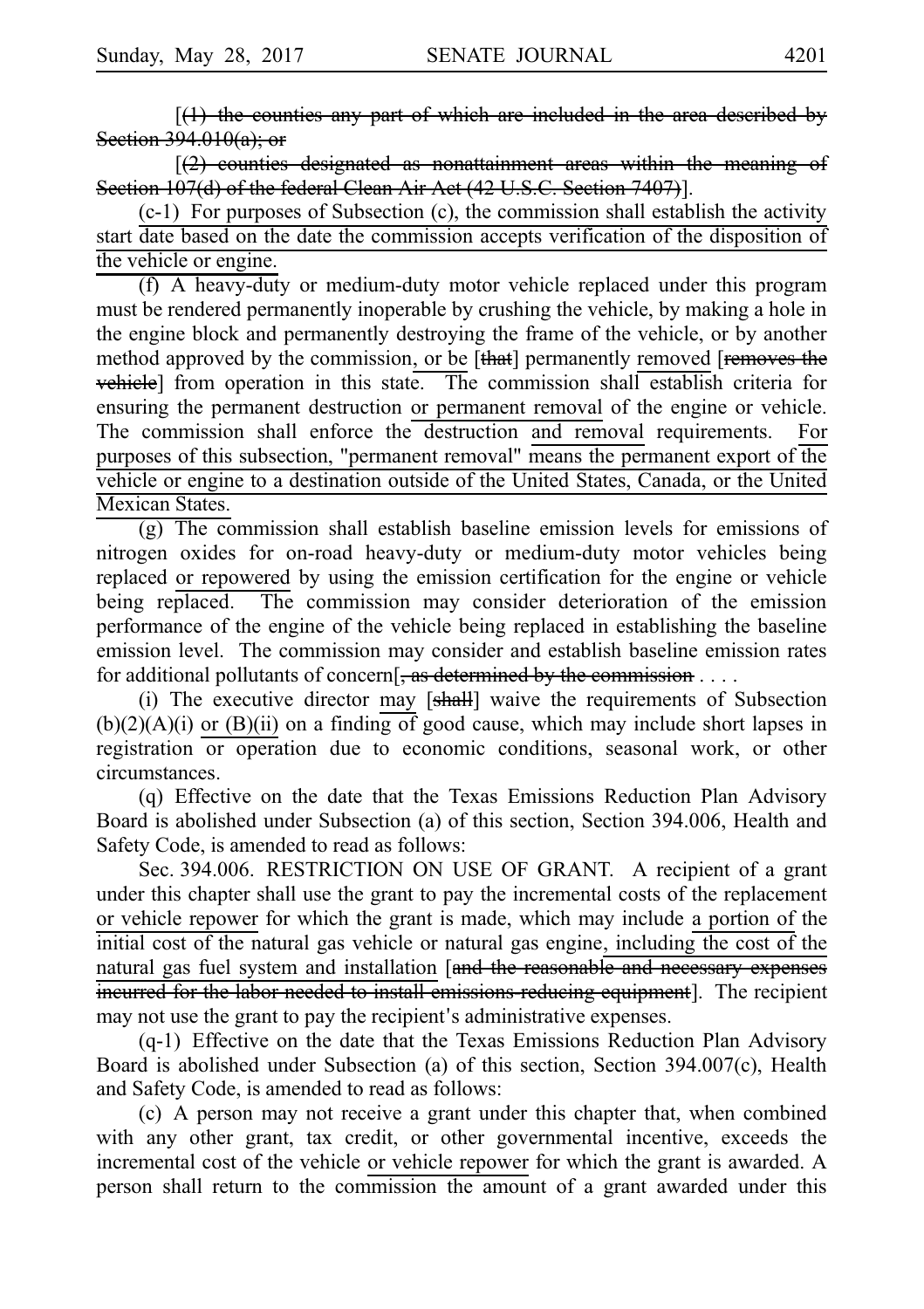chapter that, when combined with any other grant, tax credit, or other governmental incentive, exceeds the incremental cost of the vehicle or vehicle repower for which the grant is awarded.

 $(q-2)$  Effective on the date that the Texas Emissions Reduction Plan Advisory Board is abolished under Subsection (a) of this section, Sections 394.008(a) and (b), Health and Safety Code, are amended to read as follows:

(a) The commission shall establish  $[**adopt**]$  procedures for:

(1) awarding grants under this chapter to reimburse eligible costs;  $\overline{in}$  the form of rebates; and]

(2) streamlining the grant application, contracting, reimbursement, and reporting process for qualifying natural gas vehicle purchases or repowers; and

(3) preapproving the award of grants to applicants who propose to purchase and replace motor vehicles described by Section 394.005(b)(2)(B).

(b) Procedures established [adopted] under this section must:

(1) provide for the commission to compile and regularly update a listing of potentially eligible [preapproved] natural gas vehicles and natural gas engines that are certified to the appropriate current federal emissions standards as determined by the commission[:

 $[(A)$  powered by natural gas engines certified to emit not more than 0.2 grams of nitrogen oxides per brake horsepower hour; or

 $[$ (B) certified to the United States Environmental Protection Agency's light-duty Bin 5 standard or better];

(2)  $[if a federal standard for the calculation of emissions reductions exists,]\n$ provide a method to calculate the reduction in emissions of nitrogen oxides, volatile organic compounds, carbon monoxide, particulate matter, and sulfur compounds for each replacement or repowering;

(3) assign a standardized grant  $[rebate]$  amount for each qualifying vehicle or engine repower under Section 394.007;

 $(4)$  allow for processing applications [rebates] on an ongoing first-come, first-served basis;

 $(5)$  [provide for contracts between the commission and participating dealers under Section 394.009;

 $(6)$  allow grant recipients to assign their grant funds to participating dealers to offset the purchase or lease price;

 $[$ ( $\rightarrow$ ) require grant applicants to identify natural gas fueling stations that are available to fuel the qualifying vehicle in the area of its use;

(6)  $[$ (8)] provide for payment not later than the 30th day after the date the request for reimbursement for an approved grant is received;

(7)  $[\Theta]$  provide for application submission and application status checks using procedures established by the commission, which may include application submission and status checks to be made over the Internet; and

 $(8)$  [ $(10)$ ] consolidate, simplify, and reduce the administrative work for applicants and the commission associated with grant application, contracting, reimbursement, and reporting requirements.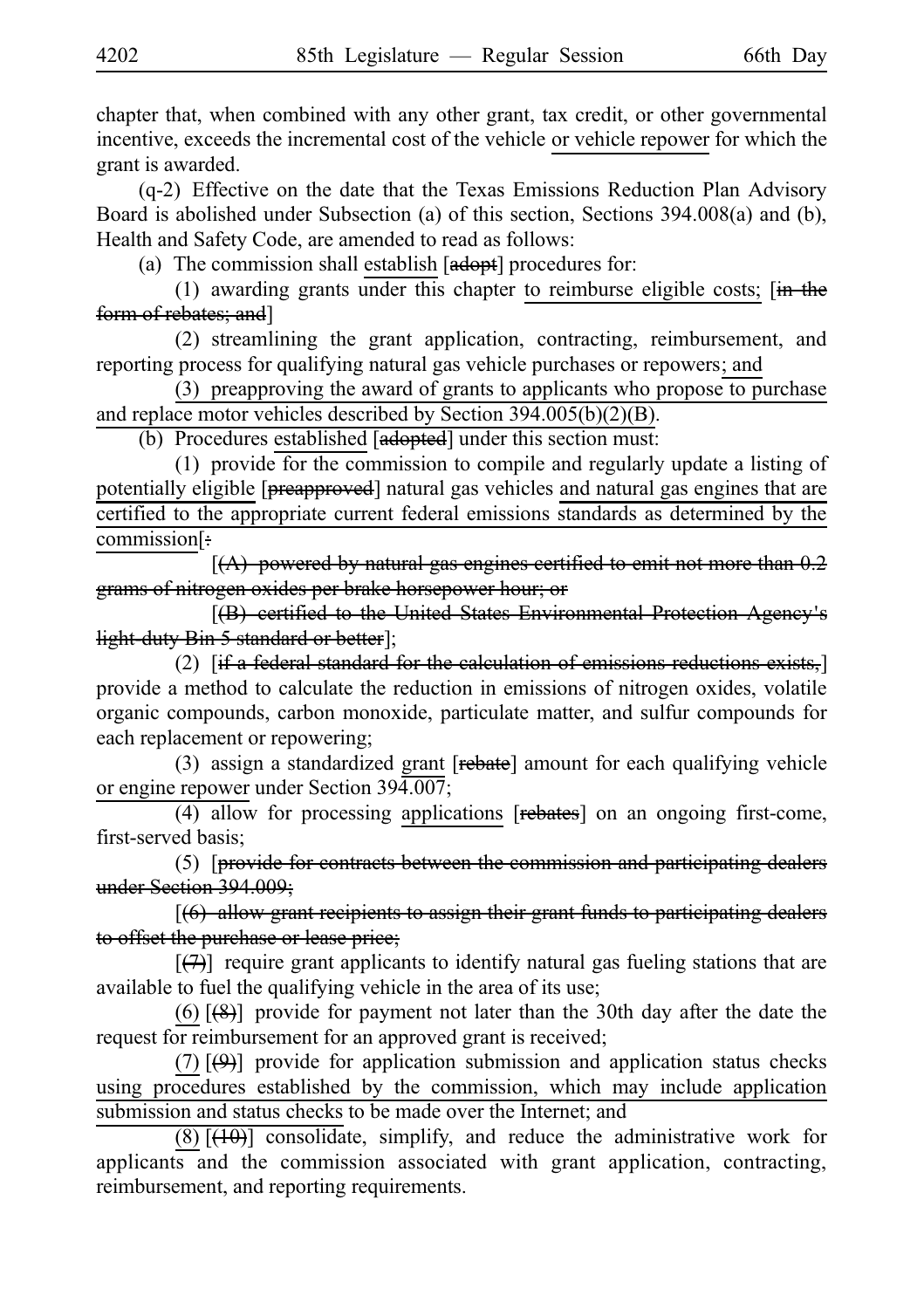(r) Effective on the date that the Texas Emissions Reduction Plan Advisory Board is abolished under Subsection (a) of this section, Section 394.012, Health and Safety Code, is amended to read as follows:

Sec. 394.012. EXPIRATION. This chapter expires on the last day of the state fiscal biennium during which the commission publishes in the Texas Register the notice required by Section 382.037 [August 31, 2017].

 $(r-1)$  Effective on the date that the Texas Emissions Reduction Plan Advisory Board is abolished under Subsection (a) of this section, Subtitle C, Title 5, Health and Safety Code, is amended by adding Chapter 395 to read as follows:

CHAPTER 395. GOVERNMENTAL ALTERNATIVE FUEL FLEET GRANT PROGRAM

Sec. 395.001. DEFINITIONS. In this chapter:

 $(1)$  "Alternative fuel" means compressed natural gas, liquefied natural gas, liquefied petroleum gas, hydrogen fuel cells, or electricity, including electricity to power fully electric motor vehicles and plug-in hybrid motor vehicles.

 $(2)$  "Commission" means the Texas Commission on Environmental Quality.

 $(3)$  "Incremental cost" has the meaning assigned by Section 386.001.

 $(4)$  "Motor vehicle" means a self-propelled device designed for transporting persons or property on a public highway that is required to be registered under Chapter 502, Transportation Code.

 $(5)$  "Plug-in hybrid motor vehicle" has the meaning assigned by Section 2158.001, Government Code.

(6)ii"Political subdivision" means a county, municipality, school district, junior college district, river authority, water district or other special district, or other political subdivision created under the constitution or a statute of this state.

(7) "Program" means the governmental alternative fuel fleet grant program established under this chapter.

 $(8)$  "State agency" has the meaning assigned by Section 2151.002, Government Code, and includes the commission.

Sec. 395.002. PROGRAM. (a) The commission shall establish and administer a governmental alternative fuel fleet grant program to assist an eligible applicant described by Section 395.003 in purchasing or leasing new motor vehicles that operate primarily on an alternative fuel.

(b) The program may provide a grant to an applicant described by Section  $395.003$  to:

(1) purchase or lease a new motor vehicle described by Section 395.004; or

 $(2)$  purchase, lease, or install refueling infrastructure or equipment or procure refueling services as described by Section 395.005 to store and dispense alternative fuel needed for a motor vehicle described by Subdivision (1) of this subsection.

Sec. 395.003. ELIGIBLE APPLICANTS. (a) A state agency or political subdivision is eligible to apply for a grant under the program if the entity operates a fleet of more than 15 motor vehicles, excluding motor vehicles that are owned and operated by a private company or other third party under a contract with the entity.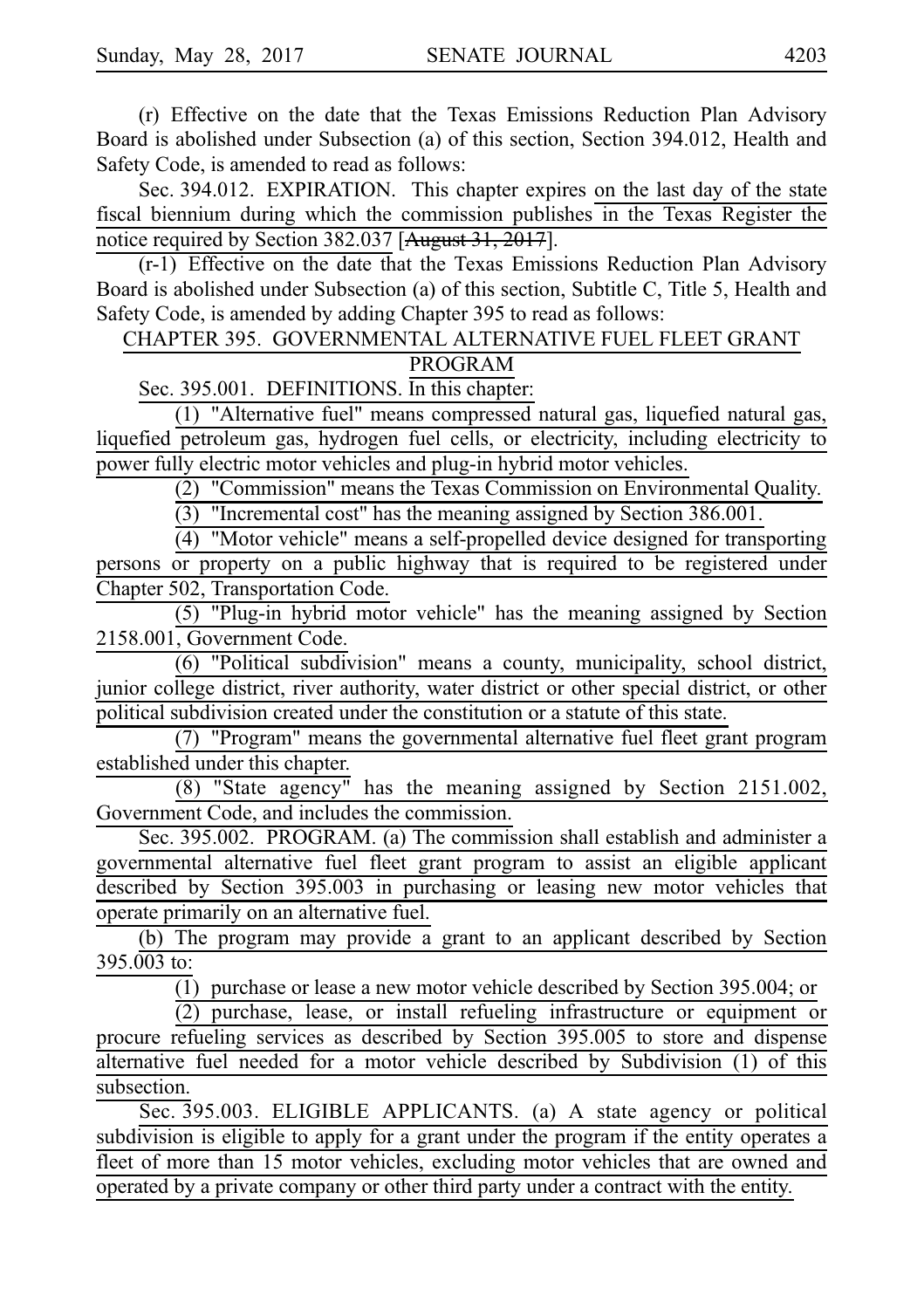(b) A mass transit or school transportation provider or other public entity established to provide public or school transportation services is eligible for a grant under the program.

Sec. 395.004. MOTOR VEHICLE REQUIREMENTS. (a) A grant recipient may purchase or lease with money from a grant under the program a new motor vehicle that is originally manufactured to operate using one or more alternative fuels or is converted to operate using one or more alternative fuels before the first retail sale of the vehicle, and that:

 $(1)$  has a dedicated system, dual-fuel system, or bi-fuel system; and

 $(2)$  if the motor vehicle is a fully electric motor vehicle or plug-in hybrid motor vehicle, has a United States Environmental Protection Agency rating of at least 75 miles per gallon equivalent or a 75-mile combined city and highway range.

(b) A grant recipient may not use money from a grant under the program to replace a motor vehicle, transit bus, or school bus that operates on an alternative fuel unless the replacement vehicle produces fewer emissions and has greater fuel efficiency than the vehicle being replaced.

Sec. 395.005. REFUELING INFRASTRUCTURE, EQUIPMENT, AND SERVICES. A grant recipient may purchase, lease, or install refueling infrastructure or equipment or procure refueling services with money from a grant under the program if:

 $(1)$  the purchase, lease, installation, or procurement is made in conjunction with the purchase or lease of a motor vehicle as described by Section 395.004 or the conversion of a motor vehicle to operate primarily on an alternative fuel;

 $(2)$  the grant recipient demonstrates that a refueling station that meets the needs of the recipient is not available within five miles of the location at which the recipient's vehicles are stored or primarily used; and

 $(3)$  for the purchase or installation of refueling infrastructure or equipment, the infrastructure or equipment will be owned and operated by the grant recipient, and for the lease of refueling infrastructure or equipment or the procurement of refueling services, a third-party service provider engaged by the grant recipient will provide the infrastructure, equipment, or services.

Sec. 395.006. ELIGIBLE COSTS. (a) A motor vehicle lease agreement paid for with money from a grant under the program must have a term of at least three years.

(b) Refueling infrastructure or equipment purchased or installed with money from a grant under the program must be used specifically to store or dispense alternative fuel, as determined by the commission.

(c) A lease of or service agreement for refueling infrastructure, equipment, or services paid for with money from a grant under the program must have a term of at least three years.

Sec. 395.007. GRANT AMOUNTS. (a) The commission may establish standardized grant amounts based on the incremental costs associated with the purchase or lease of different categories of motor vehicles, including the type of fuel used, vehicle class, and other categories the commission considers appropriate.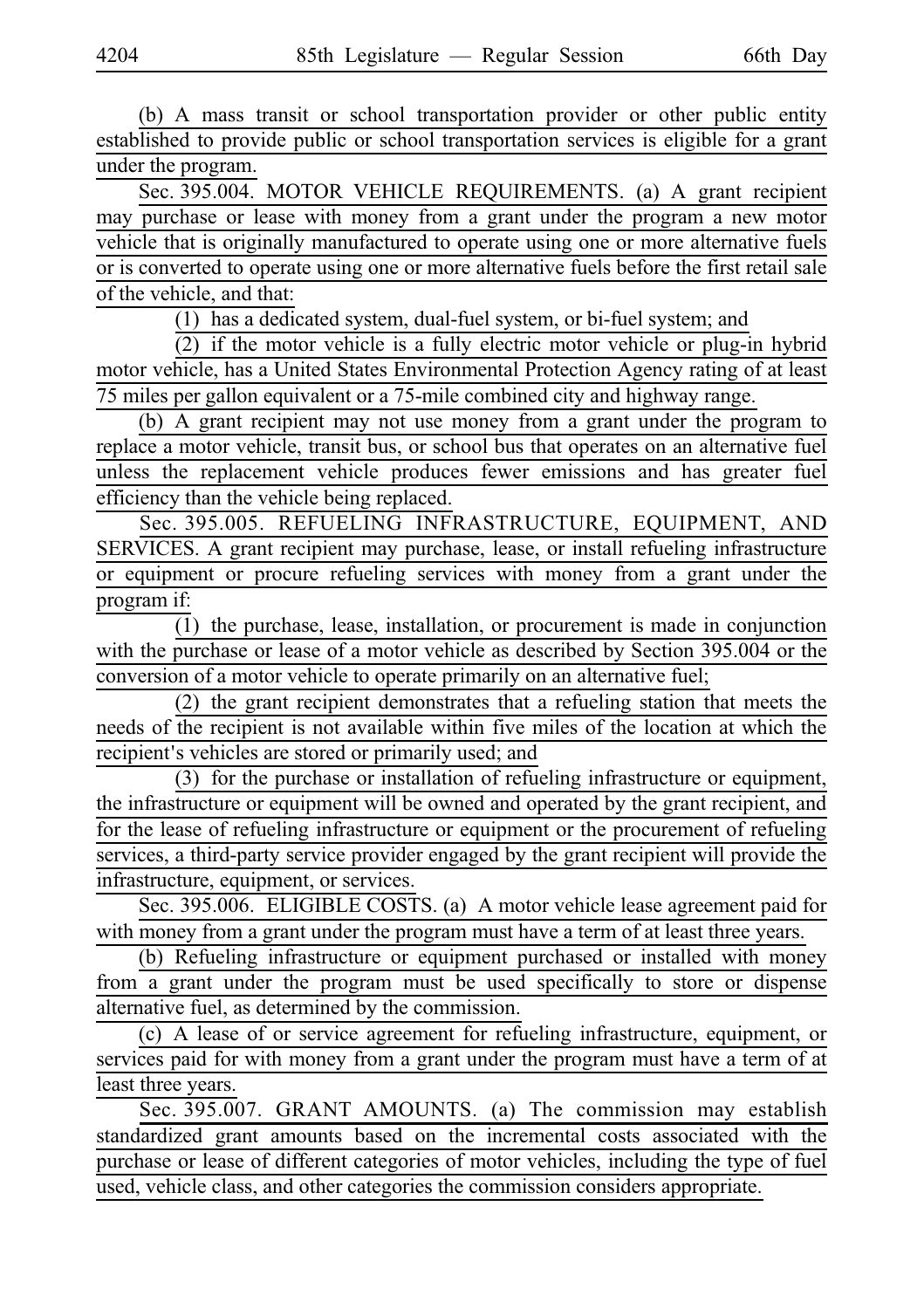(b) In determining the incremental costs and setting the standardized grant amounts, the commission may consider the difference in cost between a new motor vehicle operated using conventional gasoline or diesel fuel and a new motor vehicle operated using alternative fuel.

(c) The amount of a grant for the purchase or lease of a motor vehicle may not exceed the amount of the incremental cost of the purchase or lease.

(d) The commission may establish grant amounts to reimburse the full cost of the purchase, lease, installation, or procurement of refueling infrastructure, equipment, or services or may establish criteria for reimbursing a percentage of the cost.

 $(e)$  A grant under the program may be combined with funding from other sources, including other grant programs, except that a grant may not be combined with other funding or grants from the Texas emissions reduction plan. When combined with other funding sources, a grant may not exceed the total cost to the grant recipient.

 $(f)$  In providing a grant for the lease of a motor vehicle under this chapter, the commission shall establish criteria:

 $(1)$  to offset incremental costs through an up-front payment to lower the cost basis of the lease; or

(2) if determined appropriate by the commission, to provide for reimbursement of lease payments over no more than the period of availability of the contracted funds under applicable state law and regulation, which may be less than the required three-year lease term.

 $(g)$  In providing a grant for the lease of refueling infrastructure, equipment, or services, the commission shall establish criteria:

 $(1)$  to offset incremental costs through an up-front payment to lower the cost basis of the lease; or

 $(2)$  if determined appropriate by the commission, to provide for reimbursement of lease payments over no more than the period of availability of the contracted funds under applicable state law and regulation, which may be less than the required three-year lease term.

 $(h)$  Notwithstanding Subsection (d), the commission is not obligated to fund the full cost of the purchase, lease, installation, or procurement of refueling infrastructure, equipment, or services if those costs cannot be incurred and reimbursed over the period of availability of the funds under applicable state law and regulation.

Sec. 395.008. AVAILABILITY OF EMISSIONS REDUCTION CREDITS. (a)  $\overline{A}$  project that is funded from a grant under the program and that would generate marketable emissions reduction credits under a state or federal emissions reduction credit averaging, banking, or trading program is not eligible for funding under the program unless:

 $(1)$  the project includes the transfer of the credits, or the reductions that would otherwise be marketable credits, to the commission and, if applicable, the state implementation plan; and

 $(2)$  the credits or reductions, as applicable, are permanently retired.

(b)  $\overrightarrow{An}$  emissions reduction generated by a purchase or lease under this chapter may be used to demonstrate conformity with the state implementation plan.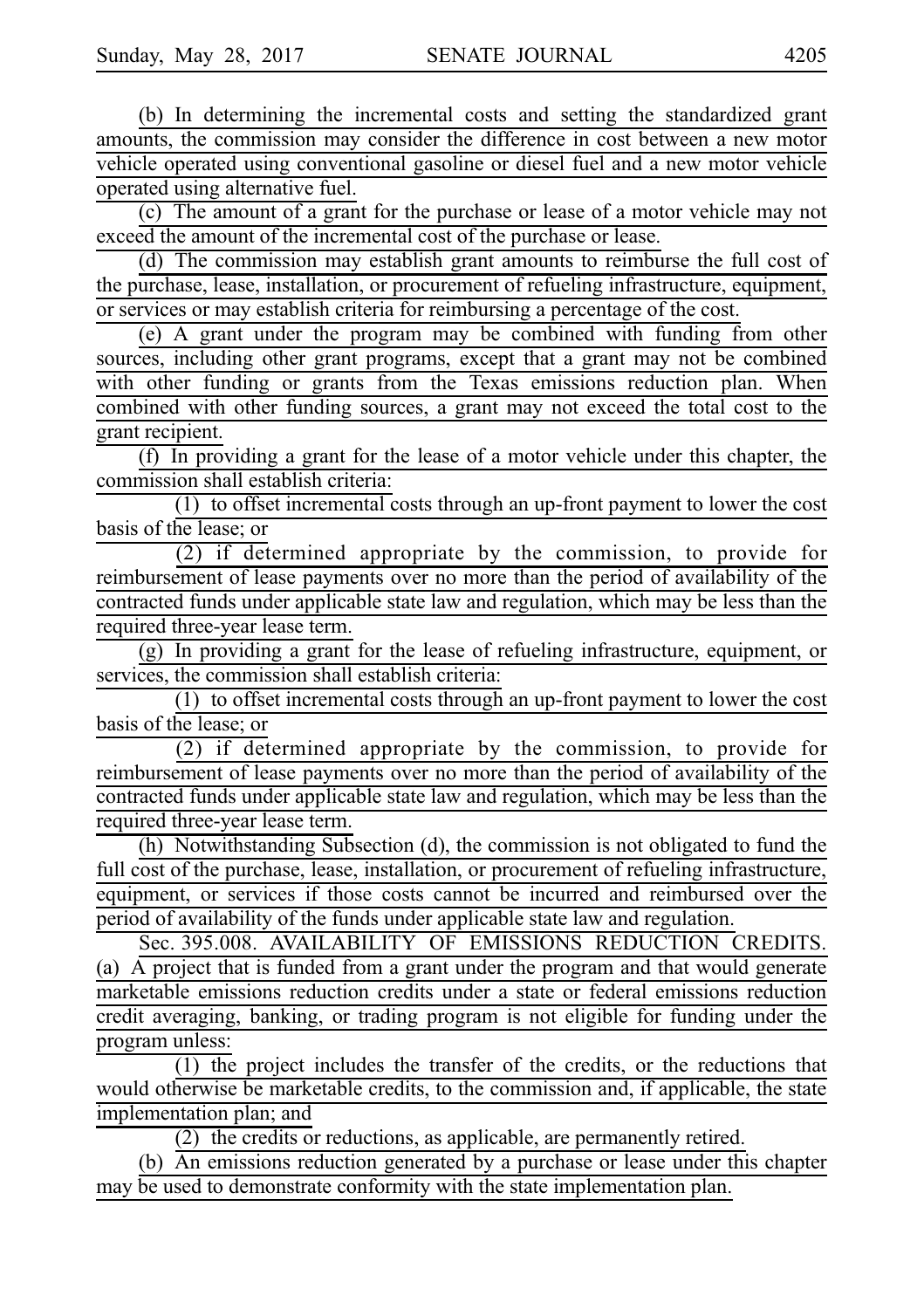Sec. 395.009. USE OF GRANT MONEY. A grant recipient when using money from a grant under the program shall prioritize:

(1) the purchase or lease of new motor vehicles, including new motor vehicles that are converted to operate on an alternative fuel, when replacing vehicles or adding vehicles to the fleet;

(2) the purchase of new motor vehicles, including new motor vehicles that are converted to operate on an alternative fuel, to replace vehicles that have the highest total mileage and do not use an alternative fuel; and

(3) to the extent feasible, obtaining, whether by purchase, purchase and conversion, or lease, motor vehicles that use compressed natural gas, liquefied natural gas, or liquefied petroleum gas.

Sec. 395.010. GRANT PROCEDURES AND CRITERIA. (a) The commission shall establish specific criteria and procedures in order to implement and administer the program, including the creation and provision of application forms and guidance on the application process.

(b) The commission shall award a grant through a contract between the commission and the grant recipient.

(c) The commission shall provide an online application process for the submission of all required application documents.

(d) The commission may limit funding for a particular period according to priorities established by the commission, including limiting the availability of grants to specific entities, for certain types of vehicles and infrastructure, or to certain geographic areas to ensure equitable distribution of grant funds across the state.

 $(e)$  In awarding grants under the program, the commission shall prioritize projects in the following order:

 $(1)$  projects that are proposed by a state agency;

 $\overline{(2)}$  projects that are in or near a nonattainment area;

 $(3)$  projects that are in an affected county, as that term is defined by Section 386.001; and

 $\overline{(4)}$  projects that will produce the greatest emissions reductions.

(f)  $\overline{In}$  addition to the requirements under Subsection (e), in awarding grants under the program, the commission shall consider:

 $(1)$  the total amount of the emissions reduction that would be achieved from the project;

(2) the type and number of vehicles purchased or leased;

 $(3)$  the location of the fleet and the refueling infrastructure or equipment;

 $(4)$  the number of vehicles served and the rate at which vehicles are served by the refueling infrastructure or equipment;

 $(5)$  the amount of any matching funds committed by the applicant; and

 $(6)$  the schedule for project completion.

(g)  $\overline{The$  commission may not award more than 10 percent of the total amount awarded under the program in any fiscal year for purchasing, leasing, installing, or procuring refueling infrastructure, equipment, or services.

Sec. 395.011. FUNDING. The legislature may appropriate money to the commission from the Texas emissions reduction plan fund established under Section 386.251 to administer the program.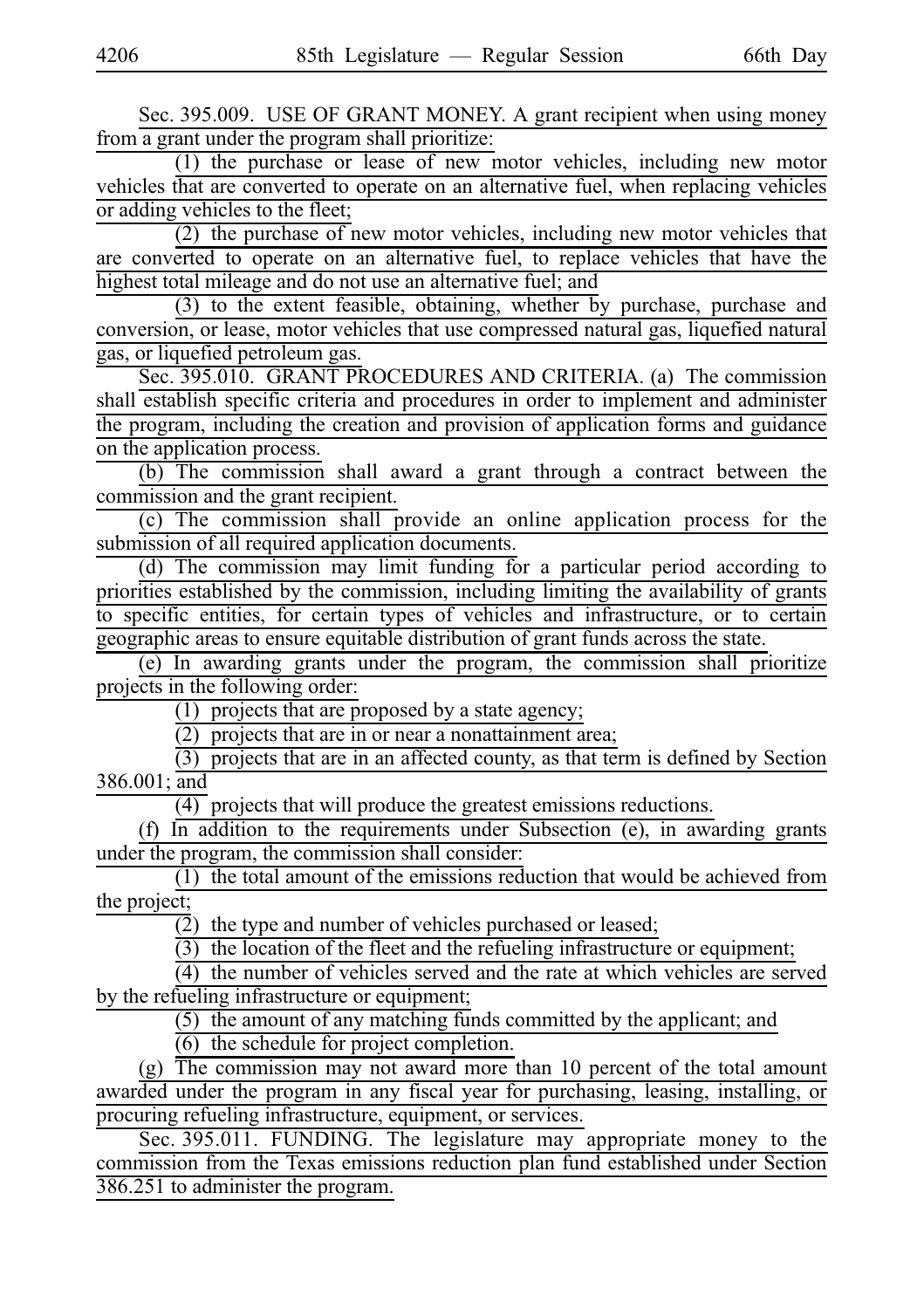Sec. 395.012. ADMINISTRATIVE COSTS. In each fiscal year, the commission may use up to 1.5 percent of the total amount of money allocated to the program in that fiscal year, but not more than \$1 million, for the administrative costs of the program.

Sec. 395.013. RULES. The commission may adopt rules as necessary to implement this chapter.

Sec. 395.014. REPORT REQUIRED. On or before November 1 of each even-numbered year, the commission shall submit to the governor, lieutenant governor, and members of the legislature a report that includes the following information regarding awards made under the program during the preceding state fiscal biennium:

 $\overline{(1)}$  the number of grants awarded under the program;

(2) the recipient of each grant awarded;

 $(3)$  the number of vehicles replaced;

 $(4)$  the number, type, and location of any refueling infrastructure, equipment, or services funded under the program;

 $(5)$  the total emissions reductions achieved under the program; and

 $(6)$  any other information the commission considers relevant.

Sec. 395.015. EXPIRATION. This chapter expires on the last day of the state fiscal biennium during which the commission publishes in the Texas Register the notice required by Section 382.037.

(r-2) Effective on the date that the Texas Emissions Reduction Plan Advisory Board is abolished under Subsection (a) of this section, the following provisions of the Health and Safety Code are repealed:

> i.i.i. (4) Section 394.009;

 $(5)$  Section 394.010; and

(6) Section 394.011.

(s) This subsection takes effect on the date that the Texas Emissions Reduction Plan Advisory Board is abolished under Subsection (a) of this section. As soon as practicable after the effective date of this subsection, the Texas Commission on Environmental Quality shall implement the online application process required by Section 395.010(c), Health and Safety Code, as added by this section. Prior to the implementation of the online application process, the commission may accept applications for a grant under Chapter 395, Health and Safety Code, as added by this section, in any manner provided by the commission.

 $(s-1)$  This subsection takes effect on the date that the Texas Emissions Reduction Plan Advisory Board is abolished under Subsection (a) of this section. The changes in law made by this section apply only to a Texas emissions reduction plan grant awarded on or after the effective date of this section. A grant awarded before the effective date of this section is governed by the law in effect on the date the award was made, and the former law is continued in effect for that purpose.

(t) This section takes effect August 30, 2017.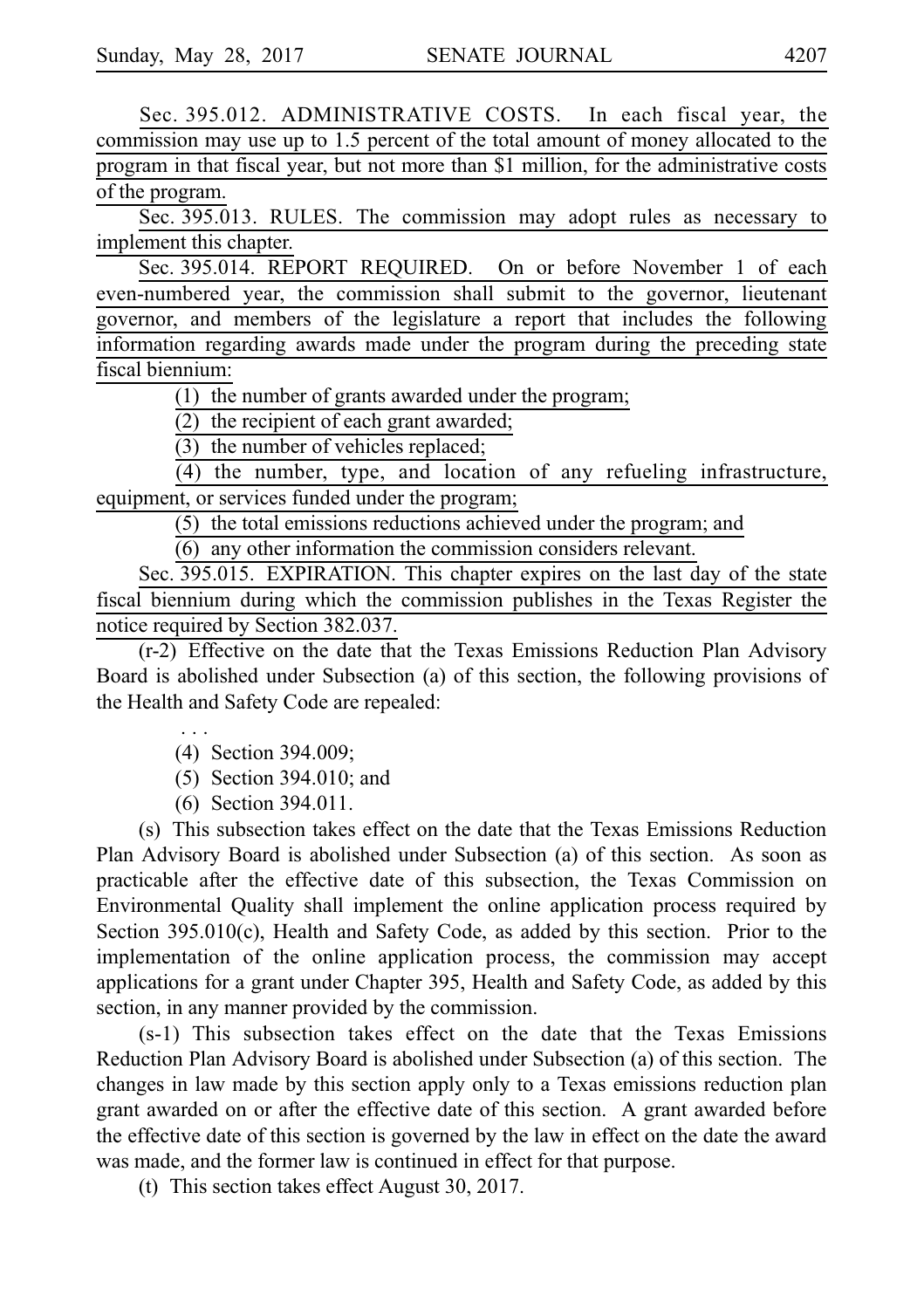Explanation: The addition of text is necessary to ensure that the Texas Commission on Environmental Quality is able to carry out the commission's duties, responsibilities, and functions in the implementation of the Texas Emissions Reduction Plan after the abolishment of the Texas Emissions Reduction Plan Advisory Board.

(2) Senate Rule  $12.03(1)$  is suspended to permit the committee to change, alter, or amend text which is not in disagreement in proposed SECTION 18 of the bill, the effective date provision of the bill, to read as follows:

SECTION 18. Except as otherwise provided by this Act, this Act takes effect September 1, 2017.

Explanation: The change in the effective date provision is necessary to provide an exception for provisions of the bill that take effect on a date other than September 1, 2017.

**SR 939** was read and was adopted by the following vote: Yeas 28, Nays 3.

Yeas: Bettencourt, Birdwell, Buckingham, Campbell, Creighton, Estes, Garcia, Hancock, Hinojosa, Huffines, Huffman, Hughes, Kolkhorst, Lucio, Menéndez, Miles, Nelson, Nichols, Perry, Rodríguez, Schwertner, Seliger, Taylor of Galveston, Uresti, Watson, West, Whitmire, Zaffirini.

Nays: Burton, Hall, Taylor of Collin.

#### **CONFERENCE COMMITTEE REPORT ON SENATE BILL 1731 ADOPTED**

Senator Birdwell called from the President's table the Conference Committee Report on **SBi1731**. The Conference Committee Report was filed with the Senate on Saturday, May 27, 2017.

#### **POINT OF ORDER**

Senator Garcia raised a point of order that **SR 939** was not germane to **SB 1731**.

#### **POINT OF ORDER WITHDRAWN**

Senator Garcia withdrew the point of order.

On motion of Senator Birdwell, the Conference Committee Report was adopted by the following vote: Yeas 28, Nays 3.

Yeas: Bettencourt, Birdwell, Buckingham, Campbell, Creighton, Estes, Garcia, Hancock, Hinojosa, Huffines, Huffman, Hughes, Kolkhorst, Lucio, Menéndez, Miles, Nelson, Nichols, Perry, Rodrı´guez, Schwertner, Seliger, Taylor of Galveston, Uresti, Watson, West, Whitmire, Zaffirini.

Nays: Burton, Hall, Taylor of Collin.

## **SENATE RULE 7.25 SUSPENDED (Limitation on Vote)**

Senator Miles moved to suspend Senate Rule 7.25 to permit consideration of **HB** 1278 at this time.

The motion prevailed by the following vote: Yeas 31, Nays 0.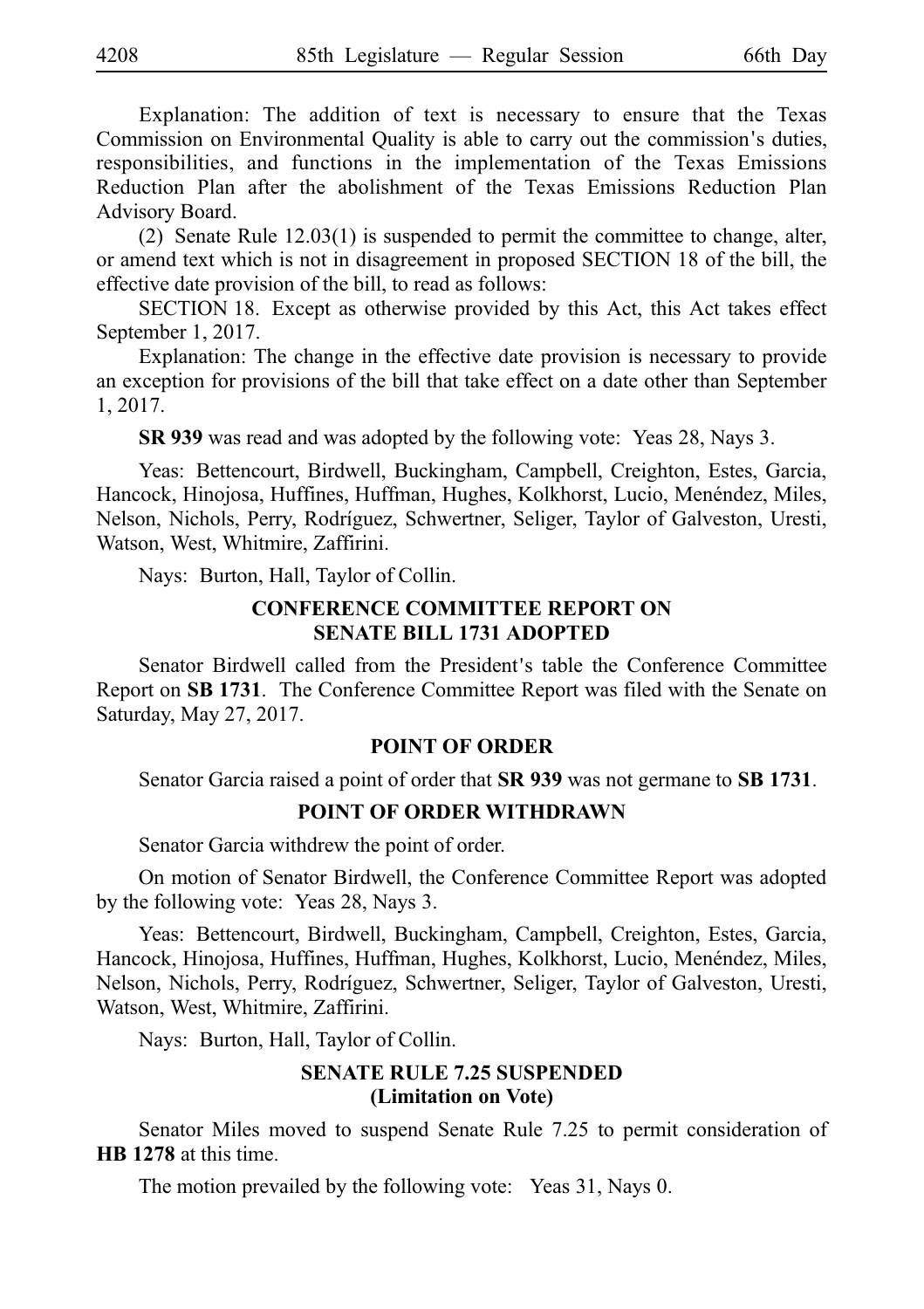#### **VOTES RECONSIDERED ON HOUSE BILL 1278**

On motion of Senator Miles and by unanimous consent, the vote by which **HB** 1278 was finally passed was reconsidered:

HB 1278, Relating to availability of personal information of certain current and former prosecutors.

Question: Shall **HB 1278** be finally passed?

On motion of Senator Miles and by unanimous consent, the vote by which **HB** 1278 was passed to third reading was reconsidered.

Question: Shall **HB 1278** be passed to third reading?

On motion of Senator Miles and by unanimous consent, the vote by which Floor Amendment No. 1 was adopted was reconsidered.

Question: Shall Floor Amendment No. 1 to **HB 1278** be adopted?

Senator Zaffirini withdrew Floor Amendment No. 1.

On motion of Senator Miles and by unanimous consent, the vote by which Floor Amendment No. 2 was adopted was reconsidered.

Question: Shall Floor Amendment No. 2 to **HB 1278** be adopted?

Senator Menéndez withdrew Floor Amendment No. 2.

**HB 1278** was again passed to third reading by a viva voce vote.

All Members are deemed to have voted "Yea" on the passage to third reading.

#### **HOUSE BILL 1278 ON THIRD READING**

On motion of Senator Miles and by unanimous consent, the regular order of business was suspended to take up for consideration **HBi1278** at this time on its third reading and final passage.

The bill was again read third time and was again finally passed by the following vote: Yeas 31, Nays 0.

#### **CONFERENCE COMMITTEE REPORT ON SENATE BILL 715**

Senator Campbell called from the President's table the Conference Committee Report on **SB 715**. The Conference Committee Report was filed with the Senate on Saturday, May 27, 2017.

#### **SENATE RULE 12.09 SUSPENDED**

Senator Bettencourt moved to suspend Senate Rule 12.09 to take up for consideration the Conference Committee Report on **SB 715** at this time.

The motion prevailed by the following vote: Yeas 20, Nays 11.

Yeas: Bettencourt, Birdwell, Buckingham, Burton, Campbell, Creighton, Estes, Hall, Hancock, Huffines, Huffman, Hughes, Kolkhorst, Nelson, Nichols, Perry, Schwertner, Seliger, Taylor of Galveston, Taylor of Collin.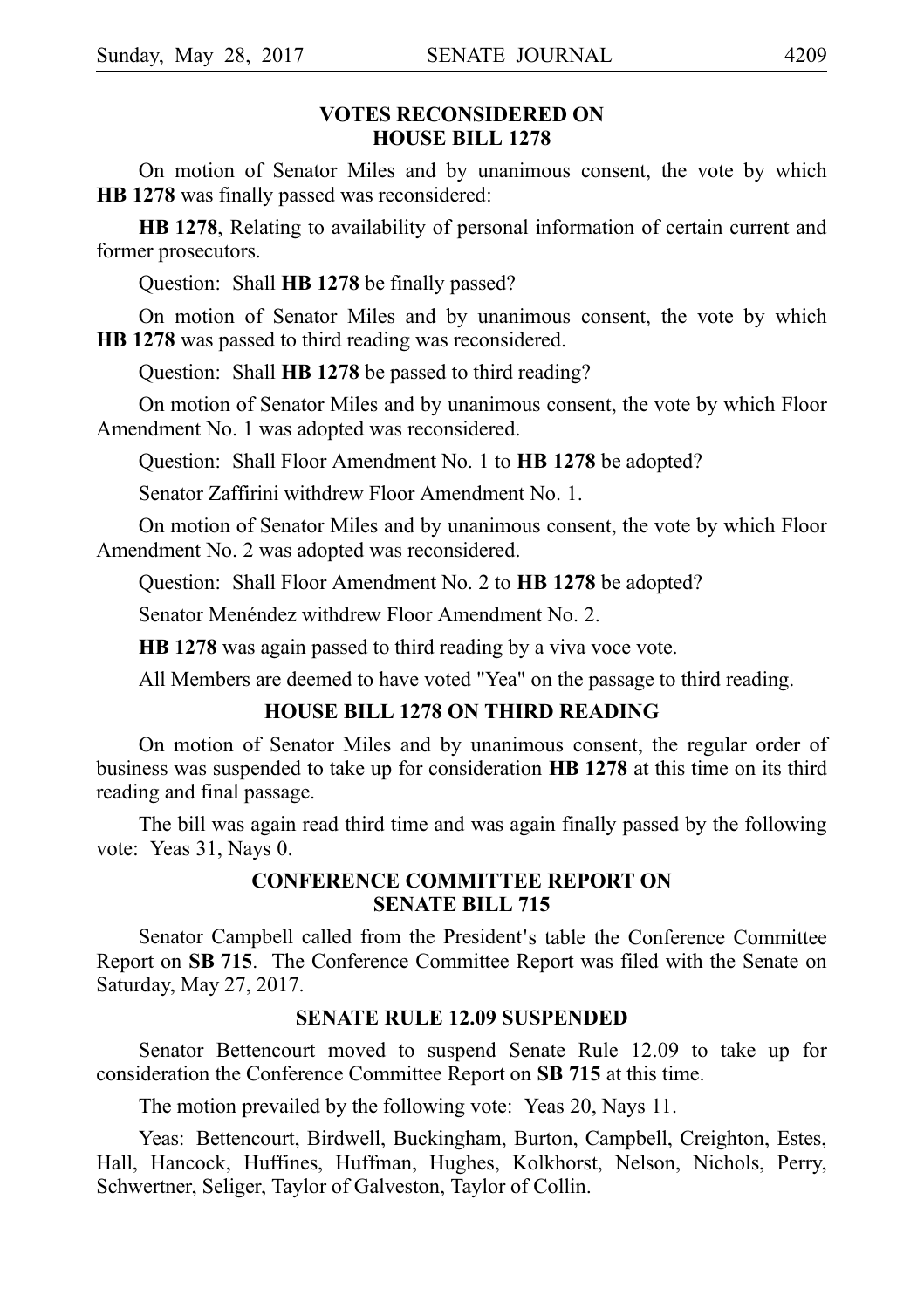Nays: Garcia, Hinojosa, Lucio, Menéndez, Miles, Rodríguez, Uresti, Watson, West, Whitmire, Zaffirini.

Senator Campbell again called from the President's table the Conference Committee Report on **SB 715**.

Senator Menéndez at 9:50 p.m. was recognized to speak on the Conference Committee Report on **SB 715**.

Question: Shall the Conference Committee Report on **SB 715** be adopted?

### **MESSAGE FROM THE HOUSE**

HOUSE CHAMBER Austin, Texas Sunday, May 28, 2017 - 6

The Honorable President of the Senate Senate Chamber Austin, Texas

Mr. President:

I am directed by the house to inform the senate that the house has taken the following action:

THE HOUSE HAS PASSED THE FOLLOWING MEASURES:

## **HCR 159** Neave

Instructing the enrolling clerk of the house to make corrections in H.B. No. 4102.

THE HOUSE HAS ADOPTED THE FOLLOWING CONFERENCE COMMITTEE REPORTS:

**HB 22** (140 Yeas, 0 Nays, 1 Present, not voting)

**SB 715** (85 Yeas, 39 Nays, 1 Present, not voting)

**SB 1450** (99 Yeas, 47 Nays, 1 Present, not voting)

**SB 1731** (146 Yeas, 0 Nays, 1 Present, not voting)

**SB 1839** (138 Yeas, 8 Nays, 2 Present, not voting)

THE HOUSE HAS DISCHARGED ITS CONFEREES AND CONCURRED IN SENATE AMENDMENTS TO THE FOLLOWING MEASURES:

**HB 931** (83 Yeas, 46 Nays, 1 Present, not voting)

Respectfully,

/s/Robert Haney, Chief Clerk House of Representatives

Question: Shall the Conference Committee Report on **SB 715** be adopted?

## **POINT OF ORDER**

Senator Watson raised a point of order against further consideration of the Conference Committee Report on **SB 715** under Senate Rule 7.25.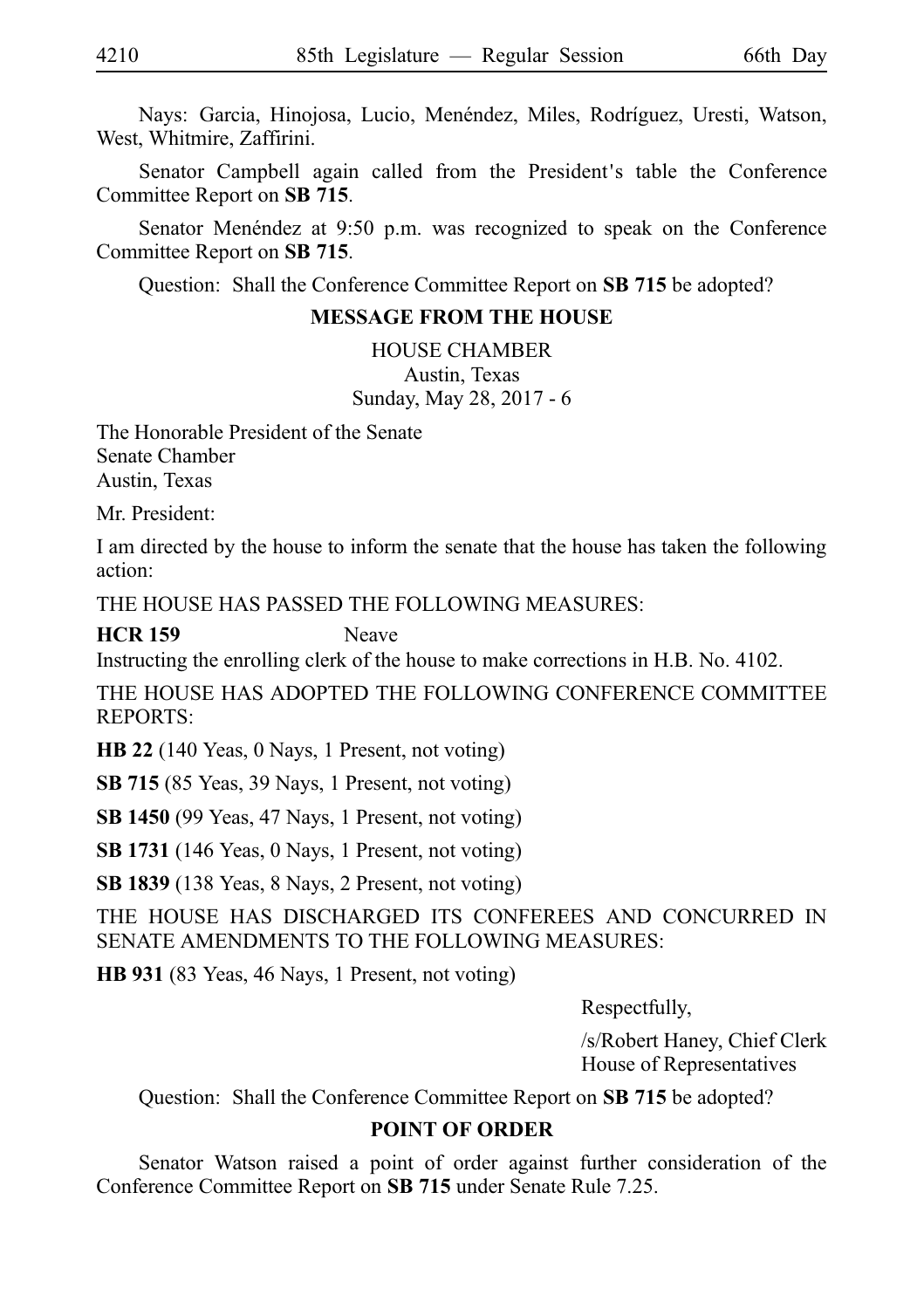#### **POINT OF ORDER RULING**

The President ruled that the point of order was well-taken and sustained.

#### **SENATE RESOLUTION 846**

Senator Lucio offered the following resolution:

**SR 846**, In memory of Laura Lee Milner Traylor.

LUCIO NELSON **SCHWERTNER** SELIGER WATSON ZAFFIRINI

The resolution was read.

On motion of Senator Lucio and by unanimous consent, the names of the Lieutenant Governor and Senators were added to the resolution as signers thereof.

On motion of Senator Lucio, **SR 846** was adopted by a rising vote of the Senate.

In honor of the memory of Laura Lee Milner Traylor, the text of the resolution is printed at the end of today's Senate Journal.

#### **CO-AUTHORS OF SENATE BILL 968**

On motion of Senator Watson, Senators Menéndez and West will be shown as Co-authors of **SB 968**.

#### **CO-AUTHOR OF SENATE BILL 1913**

On motion of Senator Zaffirini, Senator Menéndez will be shown as Co-author of **SBi1913**.

## **CO-AUTHOR OF SENATE BILL 2118**

On motion of Senator Seliger, Senator Hughes will be shown as Co-author of **SBi2118**.

#### **CO-SPONSOR OF HOUSE BILL 150**

On motion of Senator Creighton, Senator West will be shown as Co-sponsor of **HBi150**.

#### **CO-SPONSOR OF HOUSE BILL 810**

On motion of Senator Bettencourt, Senator Garcia will be shown as Co-sponsor of **HBi810**.

#### **CO-SPONSORS OF HOUSE CONCURRENT RESOLUTION 129**

On motion of Senator Miles, Senators Kolkhorst and Schwertner will be shown as Co-sponsors of **HCR 129**.

## **RESOLUTIONS OF RECOGNITION**

The following resolutions were adopted by the Senate: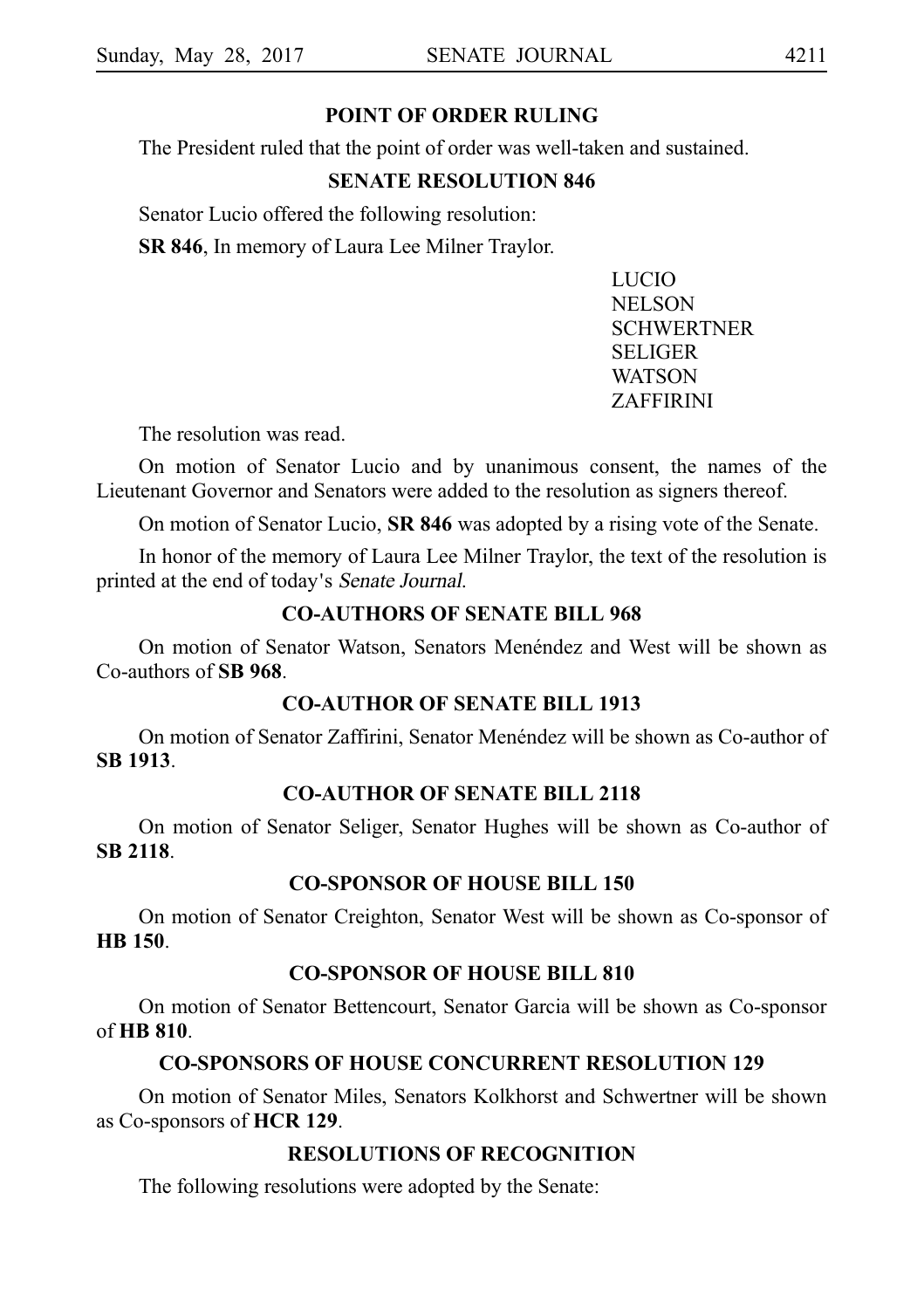#### **Memorial Resolutions**

**SR 927** by Lucio, In memory of Gloria Rodriguez.

**SR 937** by Hall, In memory of James Clayton Young.

**SR 940** by Hinojosa, In memory of Sam Fore Keach Jr.

## **Congratulatory Resolutions**

**SR 898** by Schwertner, Recognizing Robert Hollas for being named the Region 6 Child Protective Services Caseworker of the Year.

**SR 928** by Hughes, Recognizing David Land and Hannah Sbarbaro on the occasion of their wedding.

**SR 930** by Zaffirini, Recognizing the Zapata County Independent School District on the occasion of its 60th anniversary.

**SR 932** by Hughes, Recognizing William and Kathryn Reagan on the occasion of their 50th wedding anniversary.

**SR 934** by West, Commending Aidan Ravnik for achieving the rank of Eagle Scout.

**SR 941** by Hinojosa, Lucio, and Zaffirini, Recognizing Martin Peña on the occasion of his retirement.

**SR 942** by Schwertner, Recognizing the Texas Family Reunion in Senate District 5.

**SR 944** by Buckingham, Creighton, and Whitmire, Recognizing A. R. "Babe" Schwartz for his contributions to the state.

**SR 945** by Taylor of Collin, Recognizing Jake Rogers for his service to the Texas Senate.

**SR 946** by Taylor of Collin, Recognizing Hyman Vego on the occasion of his 95th birthday.

**SR 947** by Lucio, Recognizing Carlos Cisneros Lucio Jr. on the occasion of his graduation.

**SR 950** by Uresti, Recognizing Jeff Hassay and Sarah Lehrer-Graiwer on the occasion of the birth of the their daughter, Zooey Maybellene Sophia Lehrer-Hassay.

**HCR 148** (Birdwell), Celebrating Elizabeth J. Nelson on her service as mayor of Marlin.

## **Legislative Policy Resolution**

**SR 887** by Watson, Encouraging the public to learn about meningococcal disease and the role of vaccination in prevention.

#### **ADJOURNMENT**

On motion of Senator Whitmire, the Senate at 12:10 a.m. Monday, May 29, 2017, adjourned, in memory of James Young and Laura Lee Milner Traylor, until  $11:00$  a.m. today.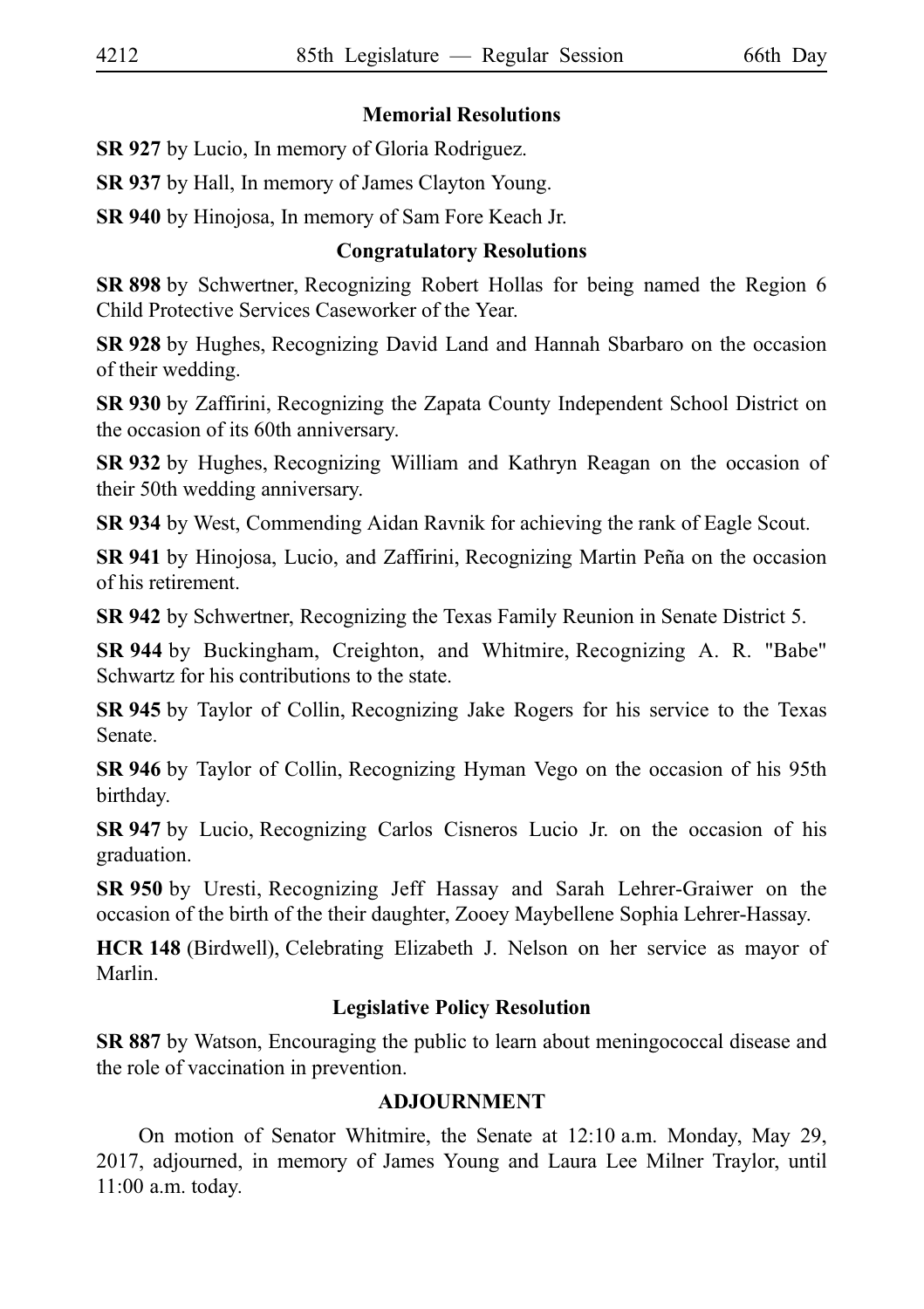# **APPENDIX**

#### **BILLS AND RESOLUTIONS ENROLLED**

May 27, 2017

**SB**i**179**, **SB**i**196**, **SB**i**248**, **SB**i**468**, **SB**i**490**, **SB**i**526**, **SB**i**719**, **SB**i**736**, **SB**i**805**, **SB**i**807**, **SB**i**810**, **SB**i**814**, **SB**i**848**, **SB**i**1014**, **SB**i**1024**, **SB**i**1070**, **SB**i**1091**, **SB**i**1099**, **SB**i**1153**, **SB**i**1198**, **SB**i**1215**, **SB**i**1298**, **SB**i**1326**, **SB**i**1330**, **SB**i**1381**, **SB**i**1401**, **SB**i**1444**, **SB**i**1525**, **SB**i**1781**, **SB**i**1882**, **SB**i**1992**, **SB**i**2076**, **SCR**i**33**, **SR**i**899**, **SR**i**915**, **SR**i**916**, **SR**i**917**, **SR**i**918**, **SR**i**919**, **SR**i**920**, **SR**i**921**, **SR**i**922**, **SR**i**923**, **SR**i**925**, **SR**i**933**

#### **SENT TO GOVERNOR**

May 28, 2017

SB 8, SB 21, SB 36, SB 39, SB 40, SB 43, SB 49, SB 55, SB 73, SB 79, SB 81, **SB**i**82**, **SB**i**179**, **SB**i**190**, **SB**i**195**, **SB**i**196**, **SB**i**213**, **SB**i**239**, **SB**i**248**, **SB**i**255**, **SB**i**262**, **SB**i**263**, **SB**i**292**, **SB**i**315**, **SB**i**317**, **SB**i**323**, **SB**i**341**, **SB**i**343**, **SB**i**344**, **SB**i**364**, **SB**i**365**, **SB**i**371**, **SB**i**402**, **SB**i**413**, **SB**i**436**, **SB**i**468**, **SB**i**490**, **SB**i**526**, **SB**i**532**, **SB**i**537**, **SB**i**544**, **SB**i**591**, **SB**i**593**, **SB**i**631**, **SB**i**674**, **SB**i**719**, **SB**i**721**, **SB**i**725**, **SB**i**731**, **SB**i**736**, **SB**i**738**, **SB**i**745**, **SB**i**748**, **SB**i**751**, **SB**i**805**, **SB**i**807**, **SB**i**810**, **SB**i**813**, **SB**i**814**, **SB**i**848**, **SB**i**865**, **SB**i**905**, **SB**i**914**, **SB**i**920**, **SB**i**924**, **SB**i**942**, **SB**i**1014**, **SB**i**1015**, **SB**i**1024**, **SB**i**1066**, **SB**i**1070**, **SB**i**1076**, **SB**i**1091**, **SB**i**1095**, **SB**i**1098**, **SB**i**1099**, **SB**i**1118**, **SB**i**1129**, **SB**i**1153**, **SB**i**1198**, **SB**i**1214**, **SB**i**1215**, **SB**i**1232**, **SB**i**1233**, **SB**i**1249**, **SB**i**1261**, **SB**i**1286**, **SB**i**1289**, **SB**i**1298**, **SB**i**1304**, **SB**i**1314**, **SB**i**1326**, **SB**i**1330**, **SB**i**1345**, **SB**i**1381**, **SB**i**1383**, **SB**i**1400**, **SB**i**1401**, **SB**i**1440**, **SB**i**1444**, **SB**i**1489**, **SB**i**1503**, **SB**i**1525**, **SB**i**1526**, **SB**i**1538**, **SB**i**1571**, **SB**i**1649**, **SB**i**1693**, **SB**i**1764**, **SB**i**1781**, **SB**i**1799**, **SB**i**1813**, **SB**i**1842**, **SB**i**1843**, **SB**i**1882**, **SB**i**1893**, **SB**i**1910**, **SB**i**1911**, **SB**i**1936**, **SB**i**1968**, **SB**i**1969**, **SB**i**1992**, **SB**i**2056**, **SB**i**2075**, **SB**i**2076**, **SB**i**2186**, **SB**i**2212**, **SB**i**2242**, **SB**i**2252**, **SB**i**2253**, **SB**i**2262**, **SB**i**2263**, **SB**i**2273**, **SB**i**2274**, **SB**i**2277**, **SB**i**2284**, **SB**i**2285**, **SB**i**2287**, **SB**i**2290**, **SB**i**2292**, **SB**i**2295**, **SB**i**2296**, **SB**i**2297**, **SB**i**2298**, **SB**i**2299**, **SCR**i**33**, **SCR**i**37**, **SCR**i**41**, **SCR**i**51**

#### **SIGNED BY GOVERNOR**

May 28, 2017

**SB**i**489**, **SB**i**1124**, **SB**i**1152**, **SB**i**1305**, **SB**i**1349**, **SB**i**1490**, **SB**i**1502**, **SB**i**2255**

#### **FILED WITHOUT SIGNATURE OF GOVERNOR**

May 28, 2017

**SB**i**1300**